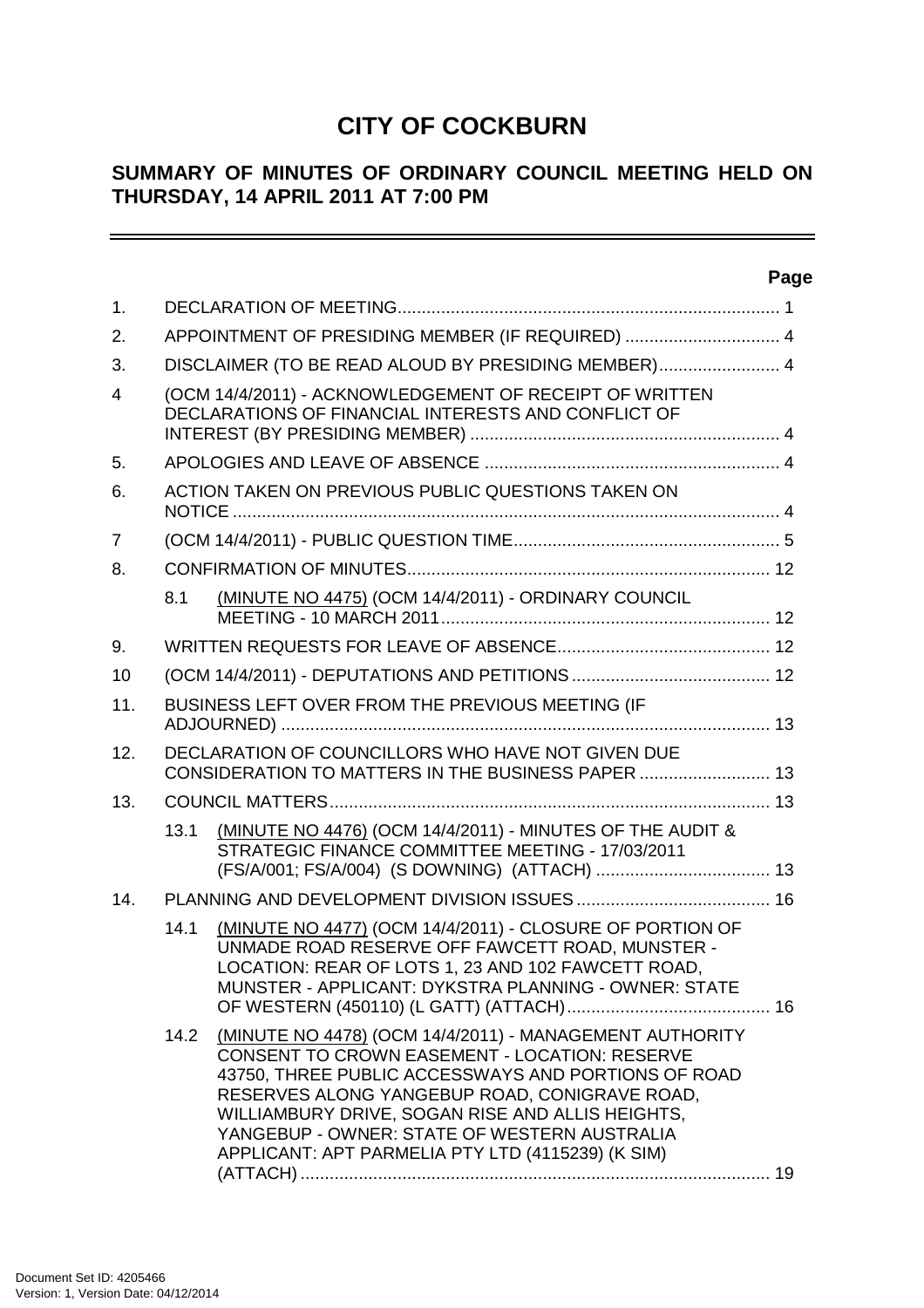|     | 14.3 | (MINUTE NO 4479) (OCM 14/4/2011) - DETAILED AREA PLAN FOR<br>PORT COOGEE (STAGES 2C AND 10BA, LANEWAY LOTS) -<br>PREPARED BY: TAYLOR BURRELL BARNETT - PROPONENT:                                                   |  |
|-----|------|---------------------------------------------------------------------------------------------------------------------------------------------------------------------------------------------------------------------|--|
|     | 14.4 | (MINUTE NO 4480) (OCM 14/4/2011) - PROPOSED LOCAL<br>STRUCTURE PLAN - LOCATION: LOT 40 GAEBLER ROAD,<br>HAMMOND PARK - OWNER: QUBE PROPERTY GROUP PTY LTD<br>- APPLICANT: ROBERTS DAY (SM/M/042) (ROBERTO           |  |
|     | 14.5 | (MINUTE NO 4481) (OCM 14/4/2011) - OFFER TO SELL LAND TO<br>CITY OF COCKBURN - LOCATION: PORTION OF LOT 341<br>LAKEFRONT AVENUE, BEELIAR - OWNER/APPLICANT:<br>DEPARTMENT OF HOUSING/PRM JOINT VENTURE (6007077) (K |  |
|     | 14.6 | (MINUTE NO 4482) (OCM 14/4/2011) - RETROSPECTIVE<br>STORAGE YARD - LOCATION: 300 (LOT 14) HENDERSON ROAD<br>MUNSTER - OWNER: BETTABAR PTY LTD - APPLICANT: ALBERT                                                   |  |
|     | 14.7 | (MINUTE NO 4483) (OCM 14/4/2011) - TENDER NO. RFT 03/2011 -<br>CONSTRUCTION SERVICES (CIVIL) - RESIDENTIAL<br>SUBDIVISION - LOTS 18, 177 AND 4076 GRANDPRE CRESCENT,                                                |  |
| 15. |      | FINANCE AND CORPORATE SERVICES DIVISION ISSUES  49                                                                                                                                                                  |  |
|     | 15.1 | (MINUTE NO 4484) (OCM 14/4/2011) - LIST OF CREDITORS PAID<br>- FEBRUARY 2011 (FS/L/001) (N MAURICIO) (ATTACH) 49                                                                                                    |  |
|     | 15.2 | (MINUTE NO 4485) (OCM 14/4/2011) - STATEMENT OF FINANCIAL<br>ACTIVITY AND ASSOCIATED REPORTS - FEBRUARY 2011                                                                                                        |  |
| 16. |      |                                                                                                                                                                                                                     |  |
|     | 16.1 | (MINUTE NO 4486) (OCM 14/4/2011) - PUBLIC LIABILITY ISSUES<br>RELATING TO TREES ON PUBLIC LAND (FS/I/002) (D SMITH)                                                                                                 |  |
|     | 16.2 | (MINUTE NO 4487) (OCM 14/4/2011) - PROPOSED CLOSURE OF<br>MIGUEL ROAD PEDESTRIAN RAILWAY CROSSING YANGEBUP                                                                                                          |  |
| 17. |      |                                                                                                                                                                                                                     |  |
|     | 17.1 | (MINUTE NO 4488) (OCM 14/4/2011) - COCKBURN INTEGRATED<br>HEALTH AND COMMUNITY FACILITY (CR/M/111) (R AVARD)                                                                                                        |  |
|     | 17.2 | (MINUTE NO 4489) (OCM 14/4/2011) - COCKBURN BOWLING AND<br>RECREATION CLUB (CR/M/109) (R AVARD) (ATTACH) 70                                                                                                         |  |
| 18. |      |                                                                                                                                                                                                                     |  |
| 19. |      | MOTIONS OF WHICH PREVIOUS NOTICE HAS BEEN GIVEN  76                                                                                                                                                                 |  |
|     | 19.1 | (MINUTE NO 4490) (OCM 14/4/2011) - NOTICE OF MOTION - CLR<br>OLIVER - MEMBERSHIP OF THE CHIEF EXECUTIVE OFFICER'S<br>(CEO'S) AND SENIOR STAFF KEY PROJECTS APPRAISAL                                                |  |
|     |      |                                                                                                                                                                                                                     |  |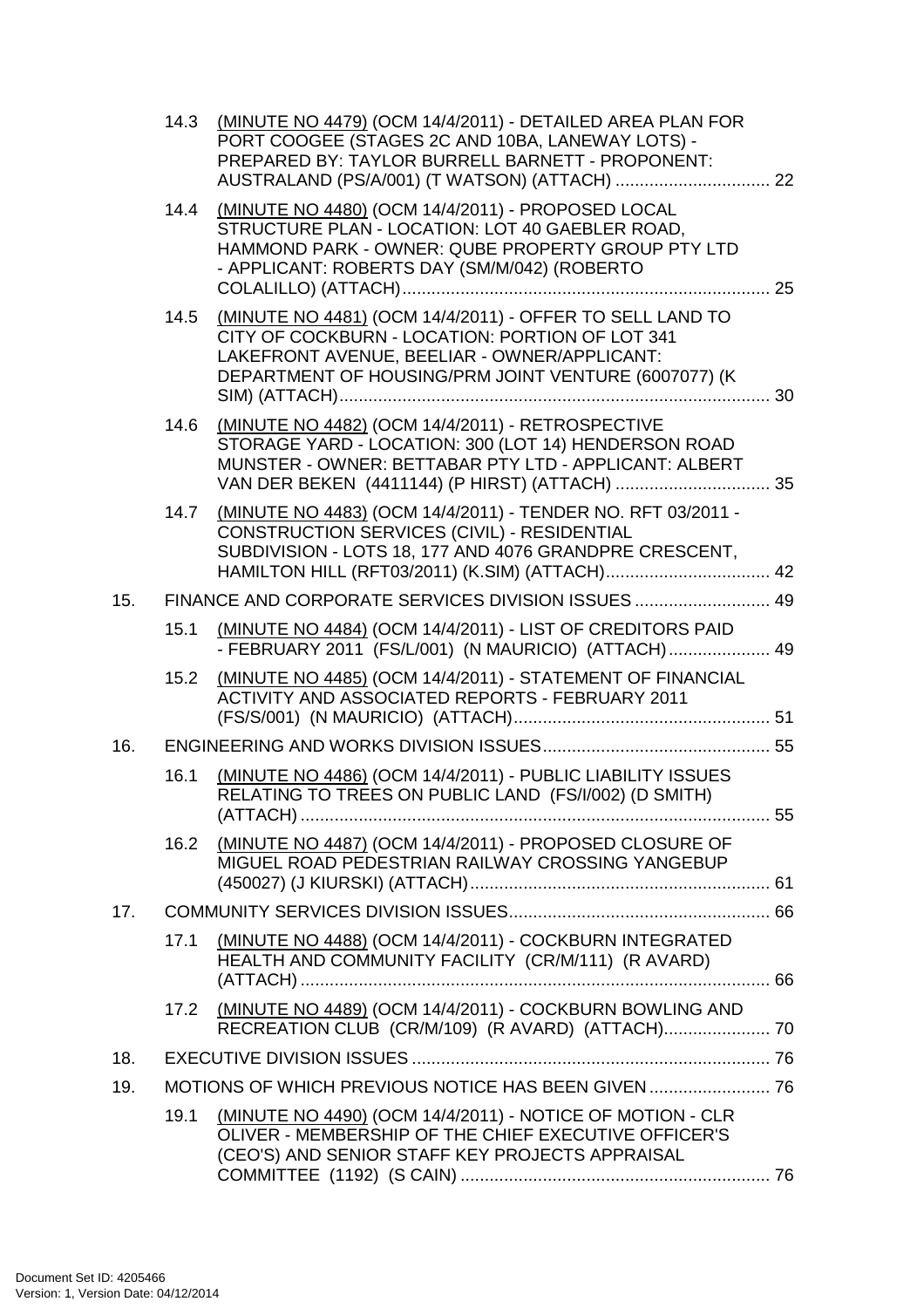|     |      | (MINUTE NO 4491) (OCM 14/4/2011) - REVOCATION MOTION -<br>COUNCIL DECISION OF 14 APRIL 2011 - OFFER TO SELL LAND<br>TO CITY OF COCKBURN - LOCATION: PORTION OF LOT 341<br>LAKEFRONT AVENUE, BEELIAR - OWNER/APPLICANT:<br>DEPARTMENT OF HOUSING/PRM JOINT VENTURE (6007077) (K<br>SIM) (ATTACH) | 79 |
|-----|------|-------------------------------------------------------------------------------------------------------------------------------------------------------------------------------------------------------------------------------------------------------------------------------------------------|----|
|     |      | (MINUTE NO 4492) (OCM 14/4/2011) - OFFER TO SELL LAND TO<br>CITY OF COCKBURN - LOCATION: PORTION OF LOT 341<br>LAKEFRONT AVENUE, BEELIAR - OWNER/APPLICANT:<br>DEPARTMENT OF HOUSING/PRM JOINT VENTURE (6007077) (K<br>SIM) (ATTACH)                                                            | 80 |
|     | 19.2 | (MINUTE NO 4493) (OCM 14/4/2011) - NOTICE OF MOTION -<br>MAYOR HOWLETT - AGENDA BRIEFING SESSIONS (CC/C/002)                                                                                                                                                                                    |    |
|     | 19.3 | (MINUTE NO 4494) (OCM 14/4/2011) - NOTICE OF MOTION-<br>MAYOR HOWLETT - DELEGATED AUTHORITIES, POLICIES AND<br>POSITION STATEMENTS (DAPPS) COMMITTEE (FS/W/001) (D                                                                                                                              |    |
| 20. |      | NOTICES OF MOTION GIVEN AT THE MEETING FOR CONSIDERATION                                                                                                                                                                                                                                        |    |
| 21. |      | NEW BUSINESS OF AN URGENT NATURE INTRODUCED BY                                                                                                                                                                                                                                                  |    |
| 22. |      | MATTERS TO BE NOTED FOR INVESTIGATION, WITHOUT DEBATE 84                                                                                                                                                                                                                                        |    |
| 23. |      |                                                                                                                                                                                                                                                                                                 |    |
|     | 23.1 | (MINUTE NO 4495) (OCM 14/4/2011) - MINUTES OF CHIEF<br>EXECUTIVE OFFICER PERFORMANCE AND SENIOR STAFF KEY<br>PROJECTS APPRAISAL COMMITTEE MEETING - 17 MARCH 2011                                                                                                                               |    |
| 24  |      | (MINUTE NO 4496) (OCM 14/4/2011) - RESOLUTION OF<br>COMPLIANCE (SECTION 3.18(3), LOCAL GOVERNMENT ACT<br>$1995)$                                                                                                                                                                                |    |
| 25  |      |                                                                                                                                                                                                                                                                                                 |    |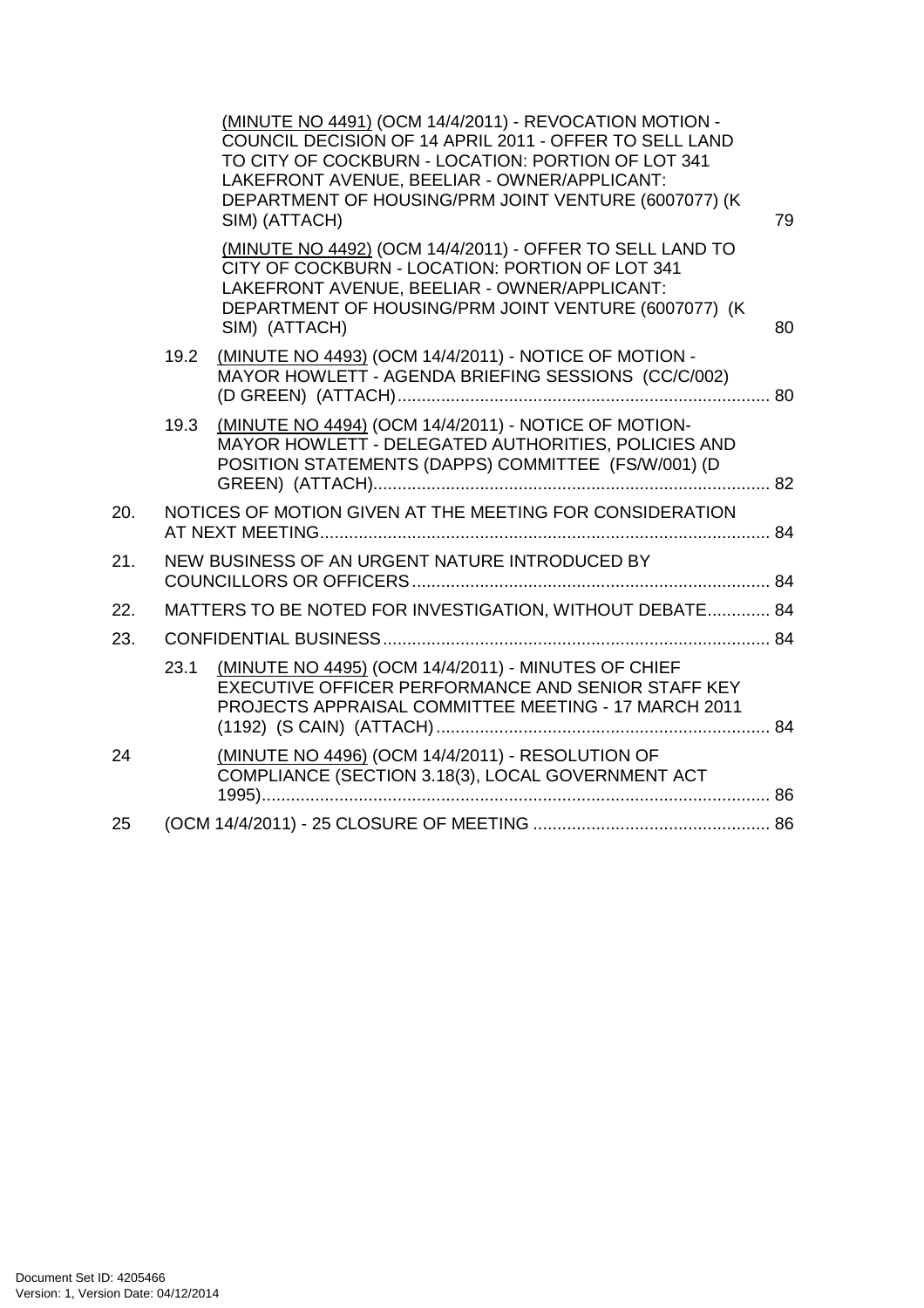Document Set ID: 4205466<br>Version: 1, Version Date: 04/12/2014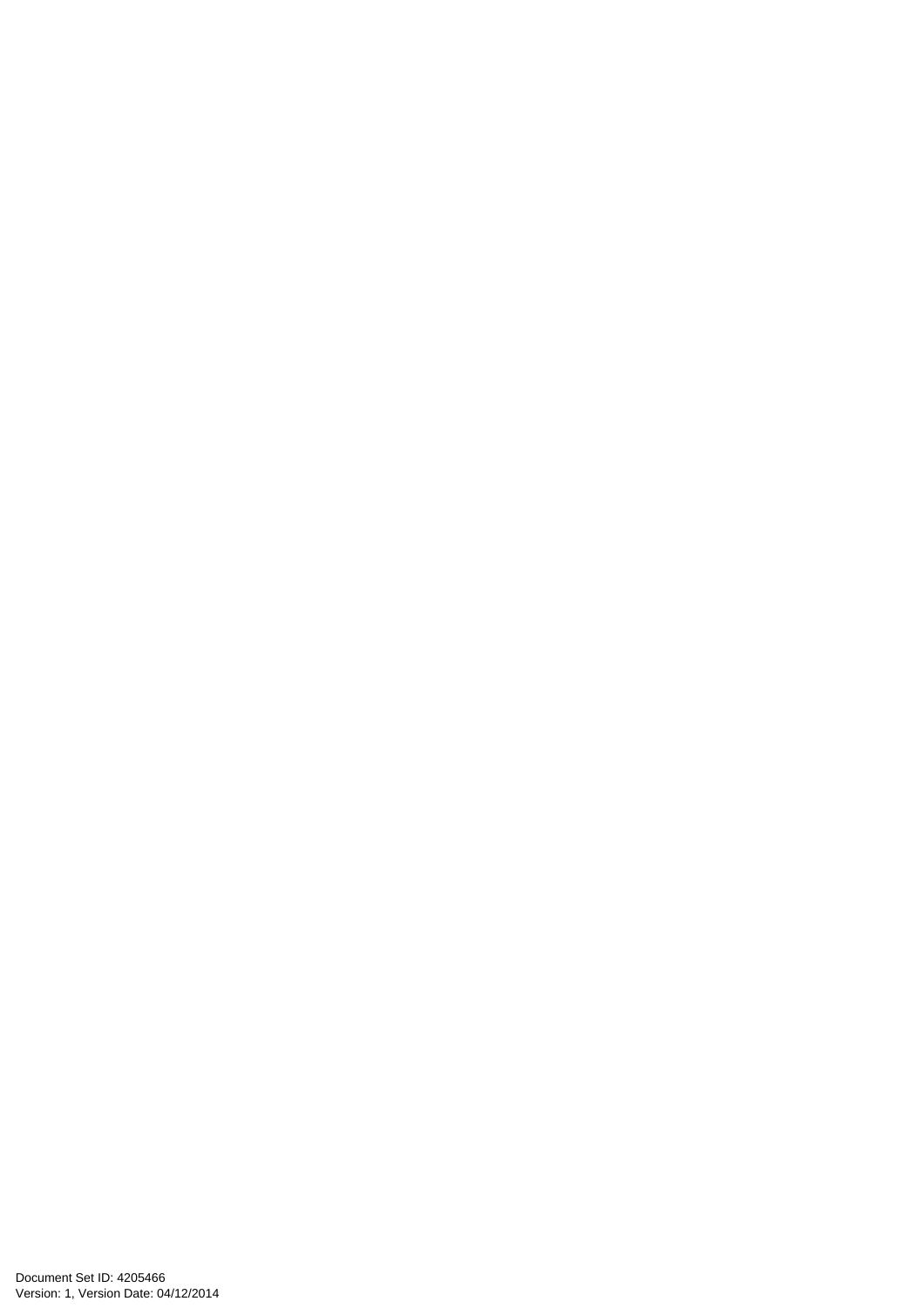# **CITY OF COCKBURN**

## **MINUTES OF ORDINARY COUNCIL MEETING HELD ON THURSDAY, 14 APRIL 2011 AT 7:00 PM**

#### **PRESENT:**

#### **ELECTED MEMBERS**

| Mr L Howlett        | Mayor (Presiding Member) |  |  |
|---------------------|--------------------------|--|--|
| Mr K Allen          | Deputy Mayor             |  |  |
| <b>Ms H Attrill</b> | Councillor               |  |  |
| Mr I Whitfield      | Councillor               |  |  |
| Ms L Smith          | Councillor               |  |  |
| Mrs C Reeve-Fowkes  | Councillor               |  |  |
| Mr T Romano         | Councillor               |  |  |
| Mrs S Limbert       | Councillor               |  |  |
| Mrs V Oliver        | Councillor               |  |  |
| Mr B Houwen         | Councillor               |  |  |

#### **IN ATTENDANCE**

| Mr S. Cain      | $\sim 100$       | <b>Chief Executive Officer</b>                |
|-----------------|------------------|-----------------------------------------------|
| Mr D. Green     | $\sim$ 100 $\mu$ | Director, Administration & Community Services |
| Mr S. Downing   | $\sim 100$       | Director, Finance & Corporate Services        |
| Mr M. Littleton | $\sim 100$       | Director, Engineering & Works                 |
| Mr D. Arndt     | $\sim 100$       | Director, Planning & Development              |
| Ms L. Boyanich  | $\sim 100$       | Media Liaison Officer                         |
| Ms M. Waerea    | $\sim 100$       | <b>Executive Assistant</b>                    |
|                 |                  |                                               |

## **1. DECLARATION OF MEETING**

The Presiding Member declared the meeting open at 7.01 p.m. and acknowledged the following.

#### Coogee Jetty to Jetty Swim and Walk Event

The Cockburn Gateway Jetty to Jetty Swim and Walk Event was held at the John Graham Reserve on Sunday 13 March 2011. Well over 500 competitors braved the early morning waters at Coogee Beach to participate in what has become an annual ritual. Congratulations go to the Rotary Club of Cockburn and the Cockburn Aussie Masters on their management of the event and for its on-going success.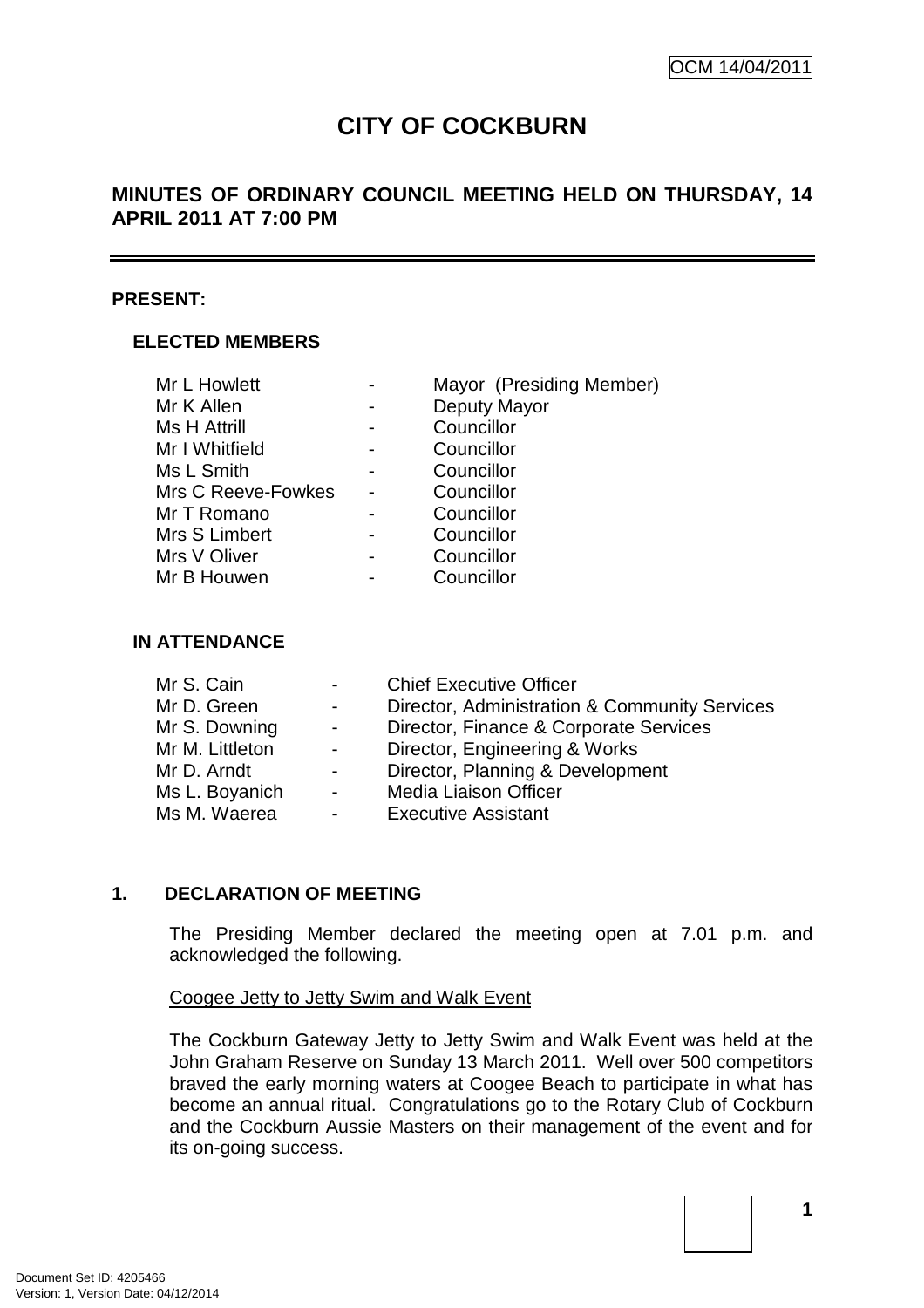#### Coogee Beach Festival

The Coogee Beach Festival was held on Sunday 20 March 2011 – enjoyed by one and all on what was a wonderful Autumn day. It provided a successful conclusion to a very successful 'Summer of Fun' program. Congratulations go to the Events and Media team. 2011 Hello Baby Event

The '2011 Hello Baby' event was a major success with families and friends enjoying the ambience of Manning Park amidst all the activities provided, including information on parenting from a range of service and community providers. Congratulations go to the City's staff for their management and promotion of the event.

#### Mrs Eunice Santich 90th Birthday

My wife and I attended Mrs Eunice Santich's 90th birthday celebrations on Sunday 13 March 2011. A great milestone.

#### Cockburn Community Bowls Event – 18 March 2011

Congratulations to all the community and sporting groups that participated in the annual Cockburn Community Bowls Event. Some memorable bowls were sent down on the green including several that seemed to be 'biased' towards teams playing in a totally different game Congratulations go to the Community Development Team for the organization that went into the event and for the fun night had by all. The Spearwood Girl Guides carried the cup out with beaming smiles.

#### Celebrate Leeming Day – Sunday 10 April 2011

Again this was a very successful and well attended community event and congratulations go to the Leeming Community Association for their management of the event. As you may know the suburb of Leeming is divided across three local governments (Melville, Canning & Cockburn).

#### Aubin Grove Residents Association Picnic – Sunday 10 April 2011

The Aubin Grove Residents Association hosted their annual picnic on the grassed area between the recently completed Aubin Grove Primary School and the Aubin Grove Sport & Community Centre. The event is set to grow in line with other annual community events as more families move into their new homes.

#### Federal Government Community Cabinet Meeting

The Federal Government held a Community Cabinet Meeting at the South Fremantle High School on Wednesday 30 March 2011. The 'Meet the Prime

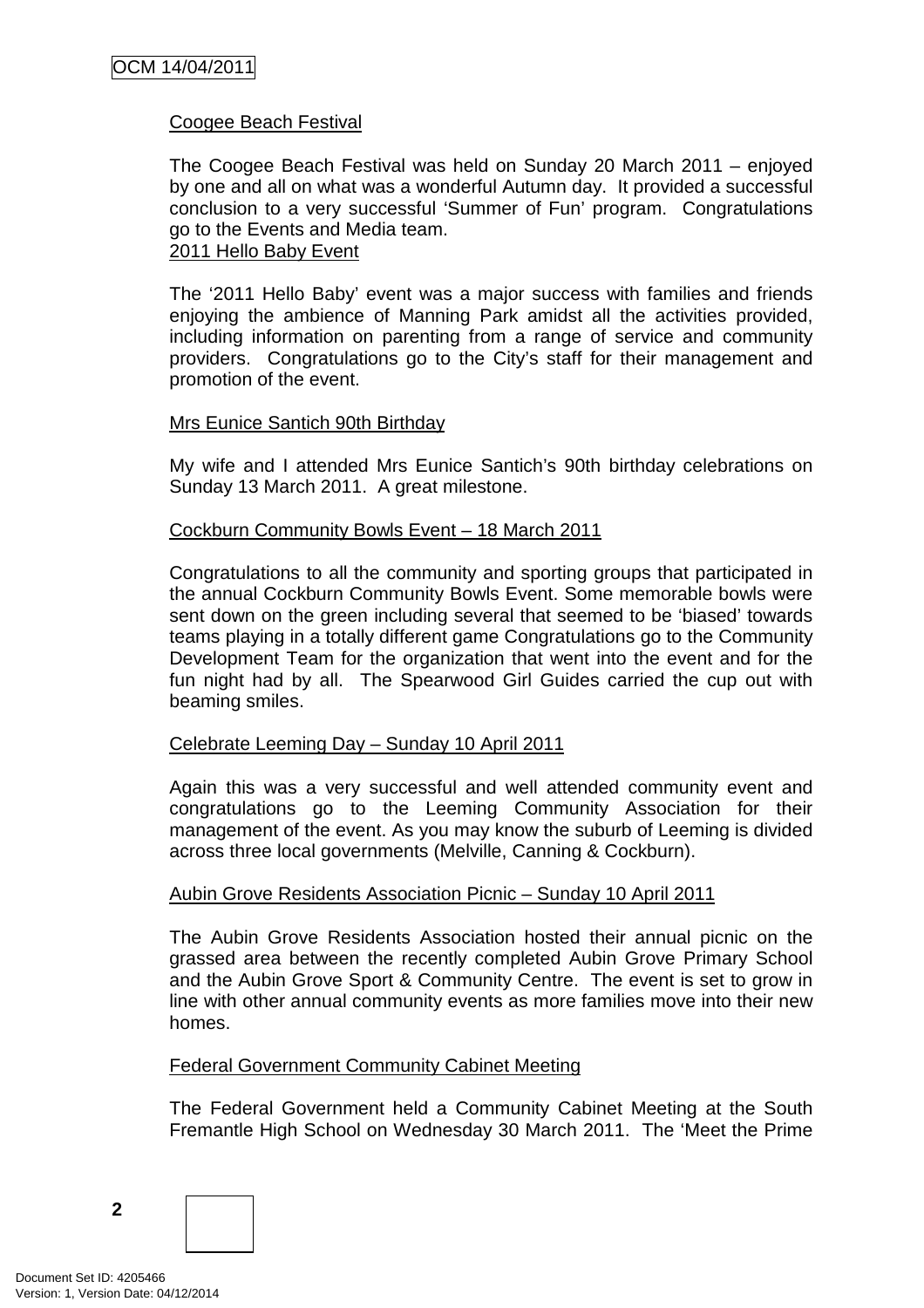Minister or a Minister Forum' held before the meeting provided a welcome opportunity for members of the community to engage with Ministers on various subjects.

Councillors Val Oliver, Carol Reeve-Fowkes, Bart Houwen and myself attended the forum and the meeting. It was pleasing to see the large number of Cockburn residents in attendance.

Standing Committee on Environment & Public Affairs

Councillor Carol Reeve-Fowkes, Mr Nick Jones, the City's Manager Environmental Health and myself appeared before the Standing Committee on Environment & Health on Monday 11 April 2011 in relation to Cockburn Cement.

The City along with the residents await the Committee's deliberations and report and also the decision of the Minister for the Environment in terms of the current appeals process and the Minister's ultimate determination on the licence under which Cockburn Cement operates.

On a related matter the Honourable Francis Logan, MLA Member for Cockburn presented a grievance motion regarding Cockburn Cement to the Parliament earlier today. Approximately 30 residents attended as did Councillor Bart Houwen and myself.

#### Homes Destroyed by Bushfire in Bibra Lake

As you will be aware, a bushfire in the Roe Highway Reserve between the suburbs of Coolbellup and Bibra Lake occurred on the afternoon of Tuesday 5 April 2011. The fire completely destroyed one home and four others were extensively damaged.

I acknowledge the quick and professional response from FESA and the Jandakot Volunteer Bushfire Brigade to the scene of the fire – their efforts certainly prevented the fire from spreading to other adjoining properties.

It was pleasing to see the coordination of the response from all government and non-government agencies. The turnout of neighbours was very good as they came out in force to assist wherever possible.

The recovery phase for those impacted will take several months as their homes are re-built and some normality returns to their lives. It is a poignant reminder of how quickly a fire can spread and the impact it can have on a community.

#### ANZAC Commemorations

The Cockburn RSL Sub Branch are conducting a number of commemorative events including: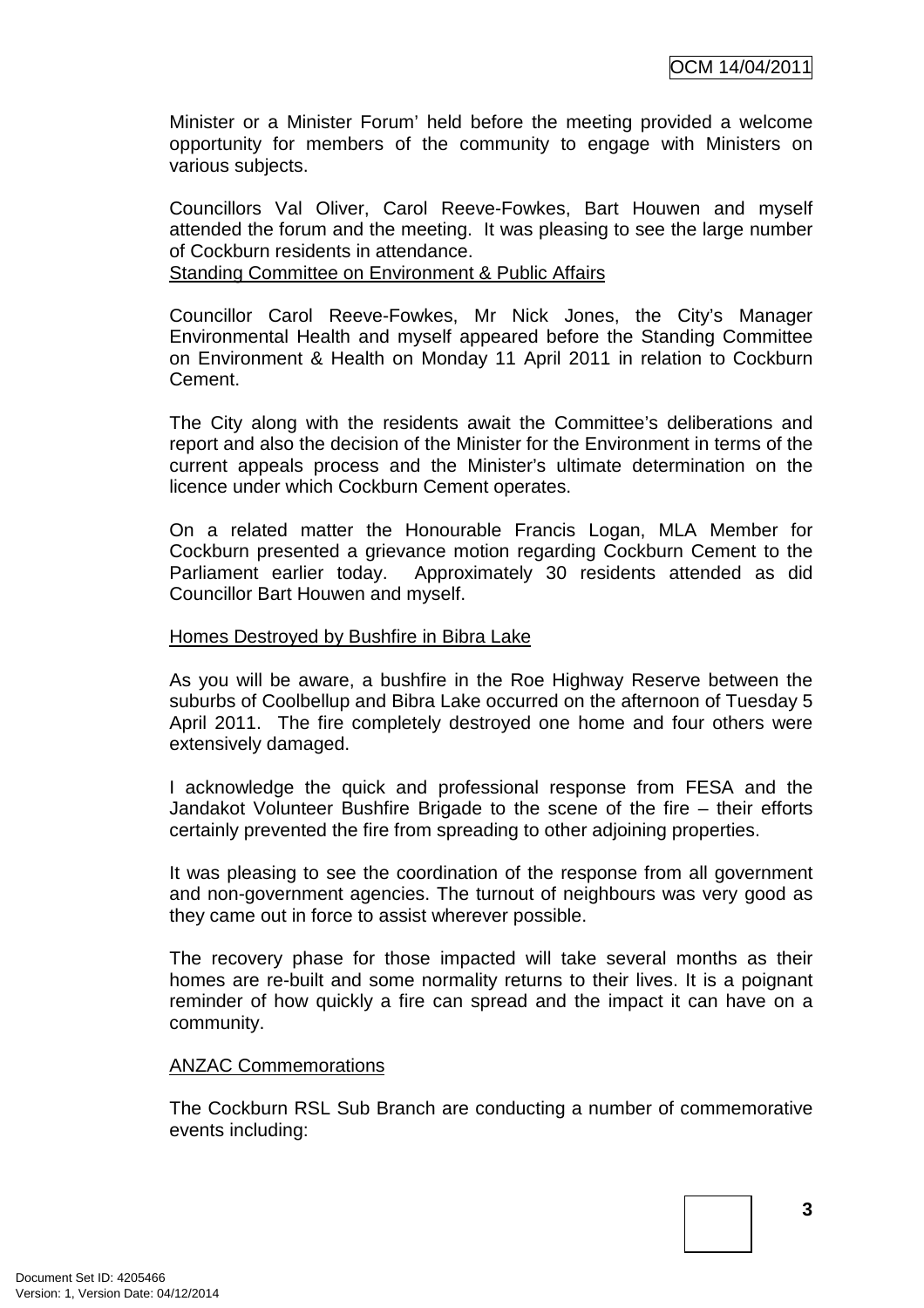Monday 18 April – Youth Parade and Service at the RSL Memorial Park in Spearwood Avenue commencing at 9.45am.

Saturday 23 April – Kapyong Day at the Cockburn Sub-Branch in Frederick Street Hamilton Hill commencing at 10.30am

Monday 25 April – The Dawn Service commencing at 5.55am and the mid morning service commencing at 9.45am.

In addition a memorial service is held at the Jandakot Memorial on Armadale Road on the left when heading east just before Warton Road.

#### Easter and School Holidays

I take this opportunity to wish all residents, their families and friends a happy and safe Easter and to remind drivers that the school holidays are almost on us and to ensure we all keep an eye out for children.

#### **2. APPOINTMENT OF PRESIDING MEMBER (If required)**

Not Applicable.

#### **3. DISCLAIMER (To be read aloud by Presiding Member)**

Members of the public, who attend Council Meetings, should not act immediately on anything they hear at the Meetings, without first seeking clarification of Council's position. Persons are advised to wait for written advice from the Council prior to taking action on any matter that they may have before Council.

#### **4 (OCM 14/4/2011) - ACKNOWLEDGEMENT OF RECEIPT OF WRITTEN DECLARATIONS OF FINANCIAL INTERESTS AND CONFLICT OF INTEREST (BY PRESIDING MEMBER)**

> Cir B Houwen - Item 15.1

## **5. APOLOGIES AND LEAVE OF ABSENCE**

Nil

## **6. ACTION TAKEN ON PREVIOUS PUBLIC QUESTIONS TAKEN ON NOTICE**

Nil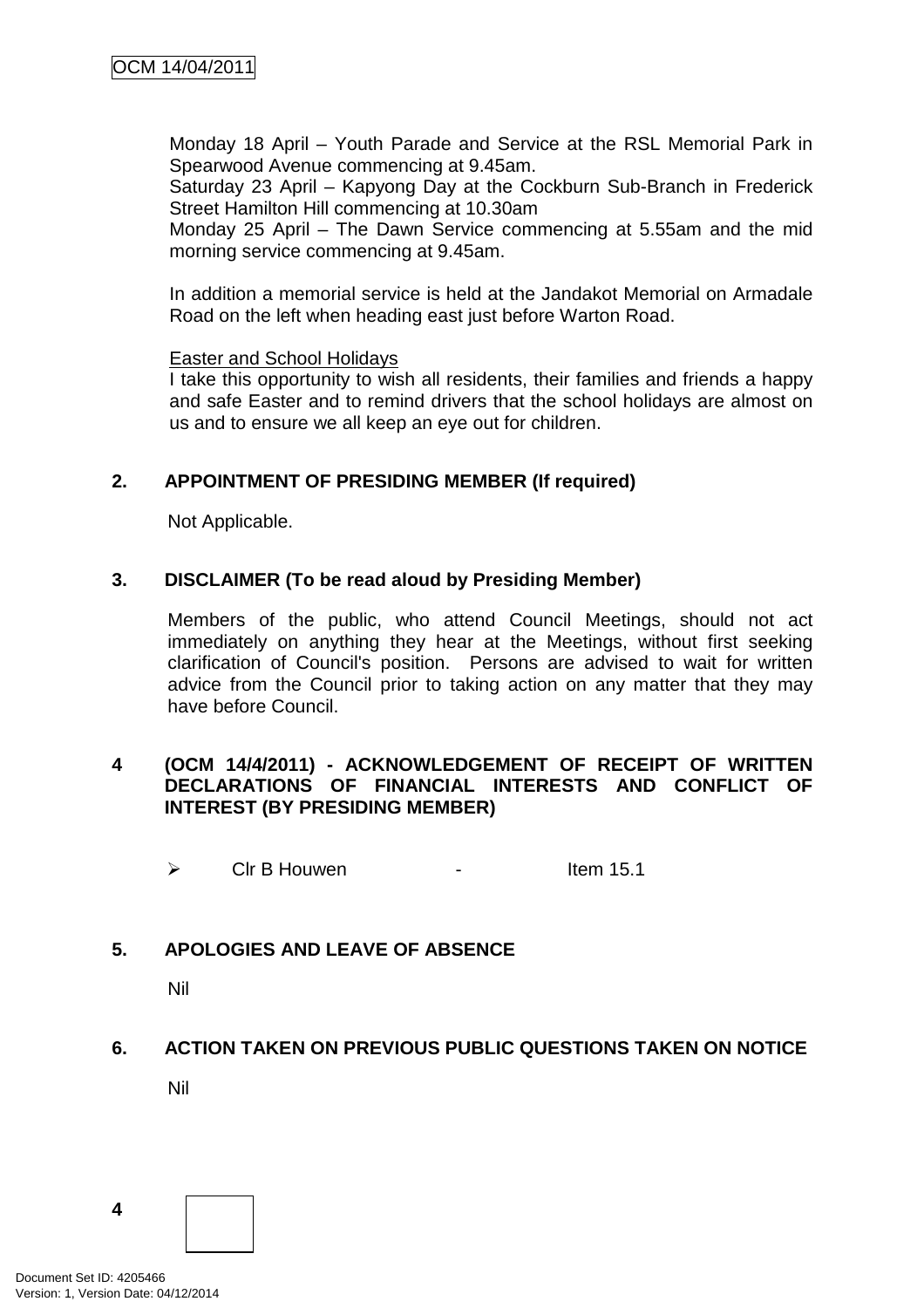# **7 (OCM 14/4/2011) - PUBLIC QUESTION TIME**

ITEMS IN WRITING, ON THE AGENDA

## **Colin Crook, Spearwood**

*Agenda Item 19.2 – Notice of Motion – Mayor Howlett – Agenda Briefing Sessions* 

- Q1. What a farce! Are we expected to believe that this Council is behaving in a responsible manner? Can someone please explain to me what the job of a staff member is? Is he not supposed to support and advise the people who indirectly employ him? According to a rare letter which I received from the CEO dated 23/02/10, (which was a response to a letter addressed to the Mayor), who reckons he never saw it, the exact opposite is the case here in Cockburn. And now to illustrate this fact – when the Mayor apparently, and rather belatedly, (now I really don't know who to believe) puts in a seemingly genuine notice of motion of revocation a month ago, he is not advised of his error, or advised how to do it properly by the Director of Admin, no fear, he is left out on a limb, (as can be plainly read in this agenda) and the intention to follow the wishes of the ratepayers is conveniently thwarted. It is obvious that this Council is guilty of using devious methods to prevent open and accountable government.
- A1. With regard to revocation of Council decision, the protocols outlined in the City's Standing Orders need to be complied with, for this or any other matter.

## ITEMS IN WRITING, NOT ON THE AGENDA

#### **Brian Brown, North Lake**

*Progress Drive / Roe Highway* 

- Q1. Will council **not** proceed with the proposal to have Progress Drive pass under the proposed Roe 8 roadway?
- A1. The City of Cockburn has an adopted position on the Roe Highway extension project. The City has not formally considered any proposal to terminate Progress Drive at Rosetti Court.
- Q2. Will Council proceed forthwith with the termination of Progress Drive at that streets junction with Rosetti court?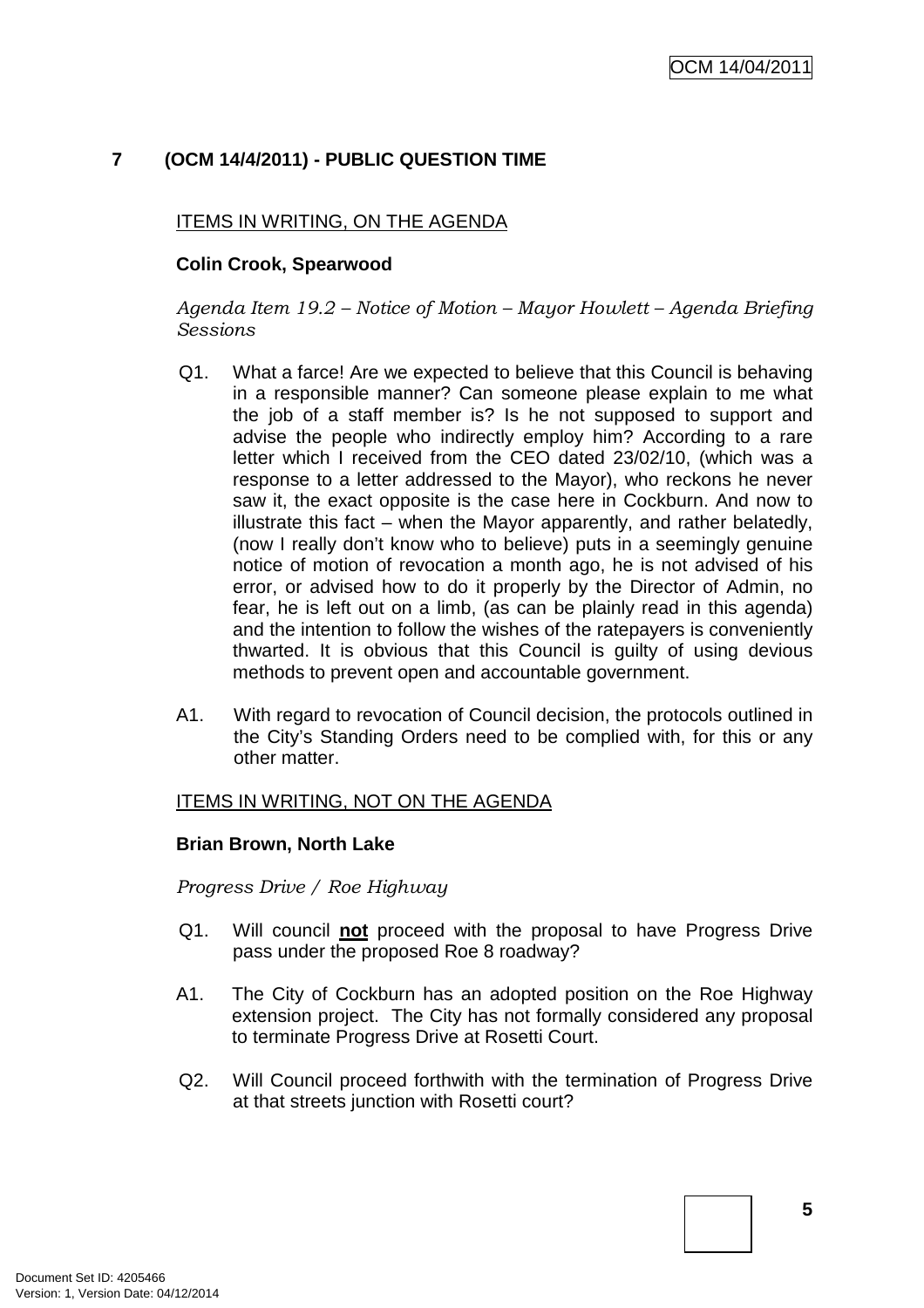A2. Council would need to consult the broader community if closure of the street was to be further contemplated. From a technical view point, Progress Drive provides an important vehicle and pedestrian link to the Bibra Lake environmental and recreational precinct. If Roe Highway were to proceed, accessibility in this precinct would be further constrained and the connectivity of Progress Drive may present an important alternative route for users. This would need to be monitored to determine of it would have a negative impact however I am not sure of the imperative given the government's failure to commit funds to the Roe Highway extension project in the next budget.

## **Colin Crook, Spearwood**

#### *Wilson Security and Wilson Parking*

- Q1. At the OCM held on 16 March 2011I was told by the Director of Admin that Wilson Security had no connection with Wilson Parking. Could that statement be confirmed tonight? In a further seemingly deceitful manner the 'confirmed minutes' for that meeting contained a reference to some firm called Wilson Cleaning. To my knowledge this non-existent Company wasn't even mentioned by me or anyone else at that meeting! So much for accountable government.
- A1. It is understood that Wilson Security and Wilson Parking are separate operating entities within the Wilson Group of companies.

## *Dog Beaches*

- Q1. Apparently some dog owners want to use the beach in front of the switchyards in preference to using the gazette 3 kilometres of beach that stretch all the way up to our northern boundary. What is this weak Council doing even talking about this in a public forum? Tell these people in strong terms that if they don't want to use CY O'Connor Beach like most normal grateful people do, then on a temporary basis, let them use the contaminated area in front of the powerhouse where perhaps they might even help the common cause by picking up a bit of the rubbish which makes this such an eyesore. 577 signatures on a petition like this mean nothing. Was it included in the night's agenda, for all to see? Do you think that our rangers do a good job policing the gazette dog beaches? If they can't handle that, then it's ridiculous talking about expanding dog beaches even further.
- A1. The petition relative to the request for an extension of the gazetted dog beach area in North Coogee has not yet been addressed by Council. It will be addressed in the future.

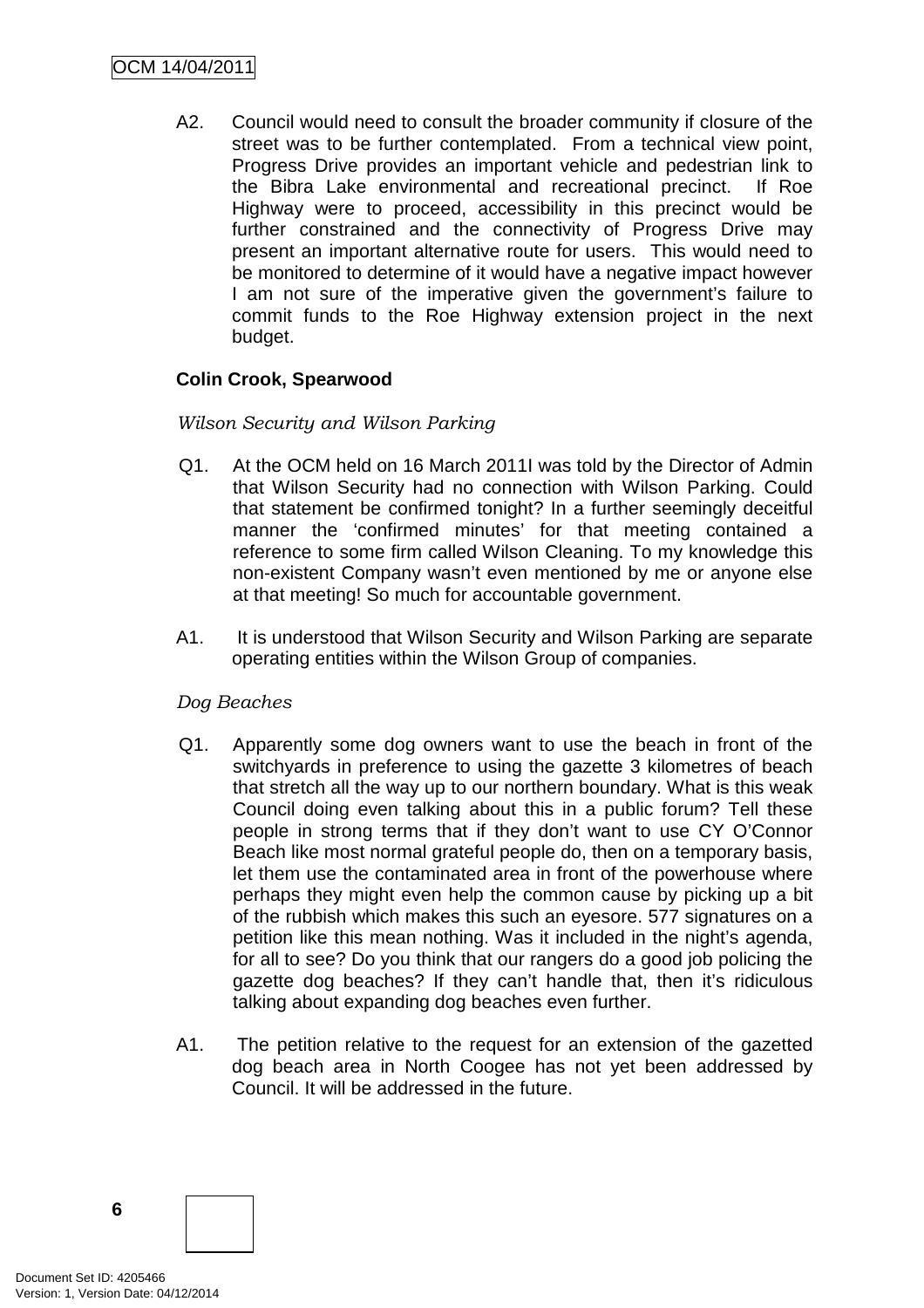#### *Stock Market Investments*

- Q1. How much has this Council lost in its stock market investments? Or don't you want people to know the truth?
- A1. The City had no stock market investments and therefore lost no money in the stock market. We did have investments in CDO's and we did lose money to the effect of approx. \$2.0m. All of the CDO's have now come back to the Council repaid in full with all interest, and the investments we did have paid off handsomely in terms of interst income which has now been reinvested into the City's community infrastructure fund.

#### *Public Forum Comments*

- Q1. Do you as a Council dispute what Mr Don Miguel has made quite clear in the proper forum, (and only reported adequately in the gazette) that this Council is hiding much from a largely "Council cultivated ignorant public", who are kept quiet by bread and circuses and glossy publications?
- A1. CEO Stephen Cain had no specific knowledge of what Mr Crook is referring to however offered to speak personally with Mr Crook following the meeting should he wish to and provide further information as to the article which refers to comments from Mr Miguel.

#### **Paul Babich, Spearwood**

#### *Naval Base Shacks*

Q1. When seeking to downgrade the heritage status of the Naval Base Shacks, public comment was sought (Place No. 067 on the Inventory), and the City advised that these submissions would be made public on the City's website. The closing date for submissions was 10/01/2011.

How many submissions were received and when will they be released? Will the volume and stature of opposition submissions be sufficient advice to the City or will Councillors have to read them and vote on this proposal?

A1. The City received 95 submissions in respect to the draft Local Government Heritage Inventory, Heritage List, Planning Policy and Scheme Amendment. The submissions have been collated into a Schedule of Submissions, identifying who the submission was from, the details of their submission and what action the City is recommending in respect to that submission.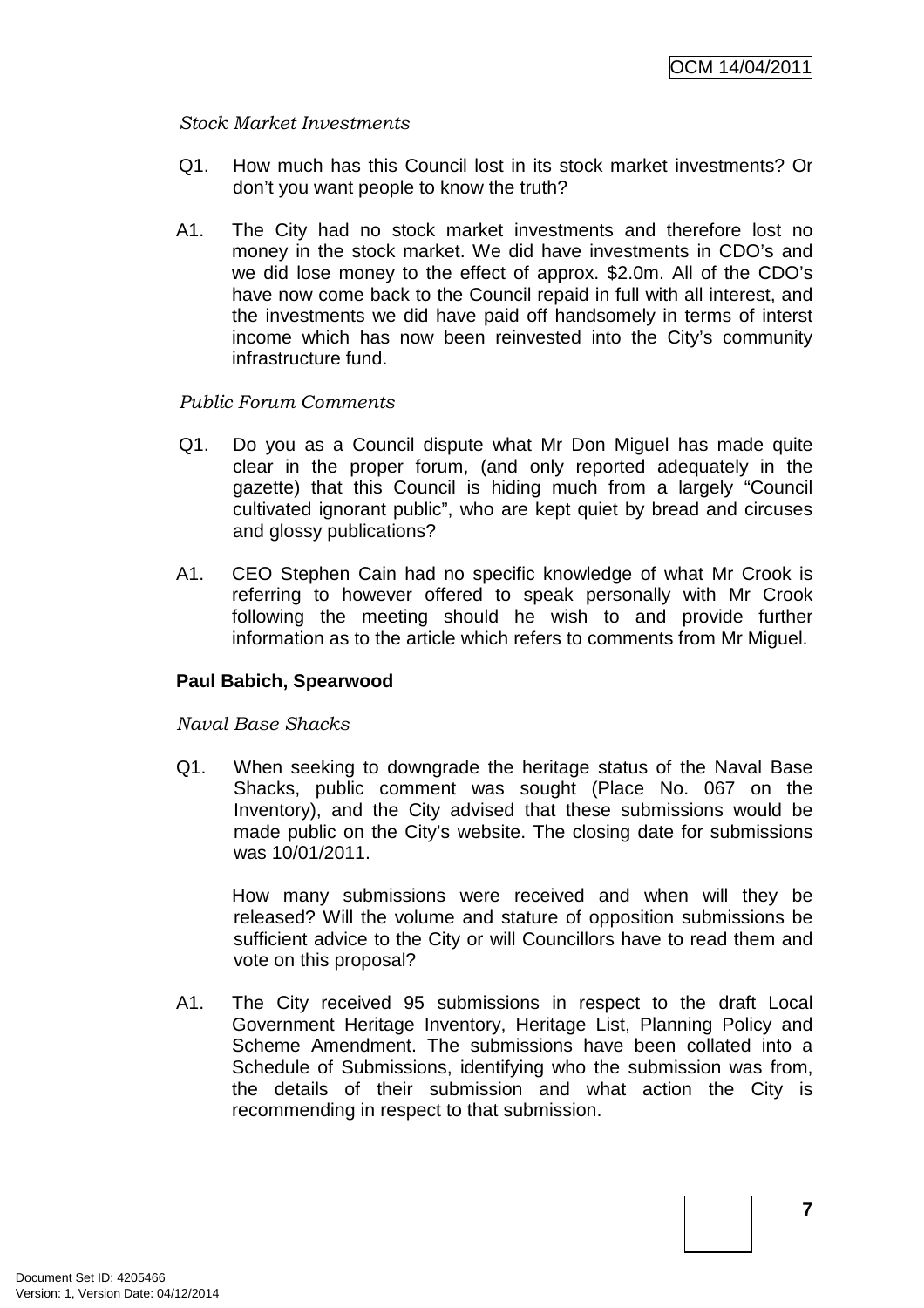The Schedule of Submissions will be included as an attachment to the report, together with a summary of the main issues raised in the submission(s), which will be included within the report. The reports will be included on the agenda, the officers will also provide the Councillors with a briefing on the matter before it comes up for consideration for Council which it is anticipated will be tabled before the May 2011 meeting of Council.

Q2. Our Shack annual lease fees rose from approx \$1000 to \$2000 last year. You informed me, that you informed Councillors at the time of last year's budget, that of this increase \$600 per year every year will be taken from lessees to be kept by the City to pay for the demolition of their own shack, despite the fact that the responsibility of removal of our own shack is written into our lease agreement as the lessees own responsibility.

Why did you not inform the lessees of this component of the fee rise and did you get independent legal advice of the validity of such duplication and non bonded holding of funds?

A2. The shacks removal fee was introduced last year as part of the lease so it did not leave Cockburn ratepayers with a large bill or having to resort to expensive civil litigation if and when a leaseholder surrendered their lease.

 The shacks removal fee is being quarantined as per each property. If and when the shack is removed by the leaseholder, the removal fee will be reimbursed to the leaseholder including accrued interest.

 The fee was introduced after Elected Members were advised that the removal cost quote provided to the City was approx. \$6,000 per shack.

 Individual leaseholders have been told of the mix that makes up the lease fee but I am unaware of any formal correspondence giving the breakup of the lease fee. A letter addressing this issue will be sent this year accompanying the lease renewal documents to the leaseholders.

- Q3. Has there been any independent legal advice on the validity of duplication of covering full removal of the shacks?
- A3. No

Document Set ID: 4205466<br>Version: 1, Version Date: 04/12/2014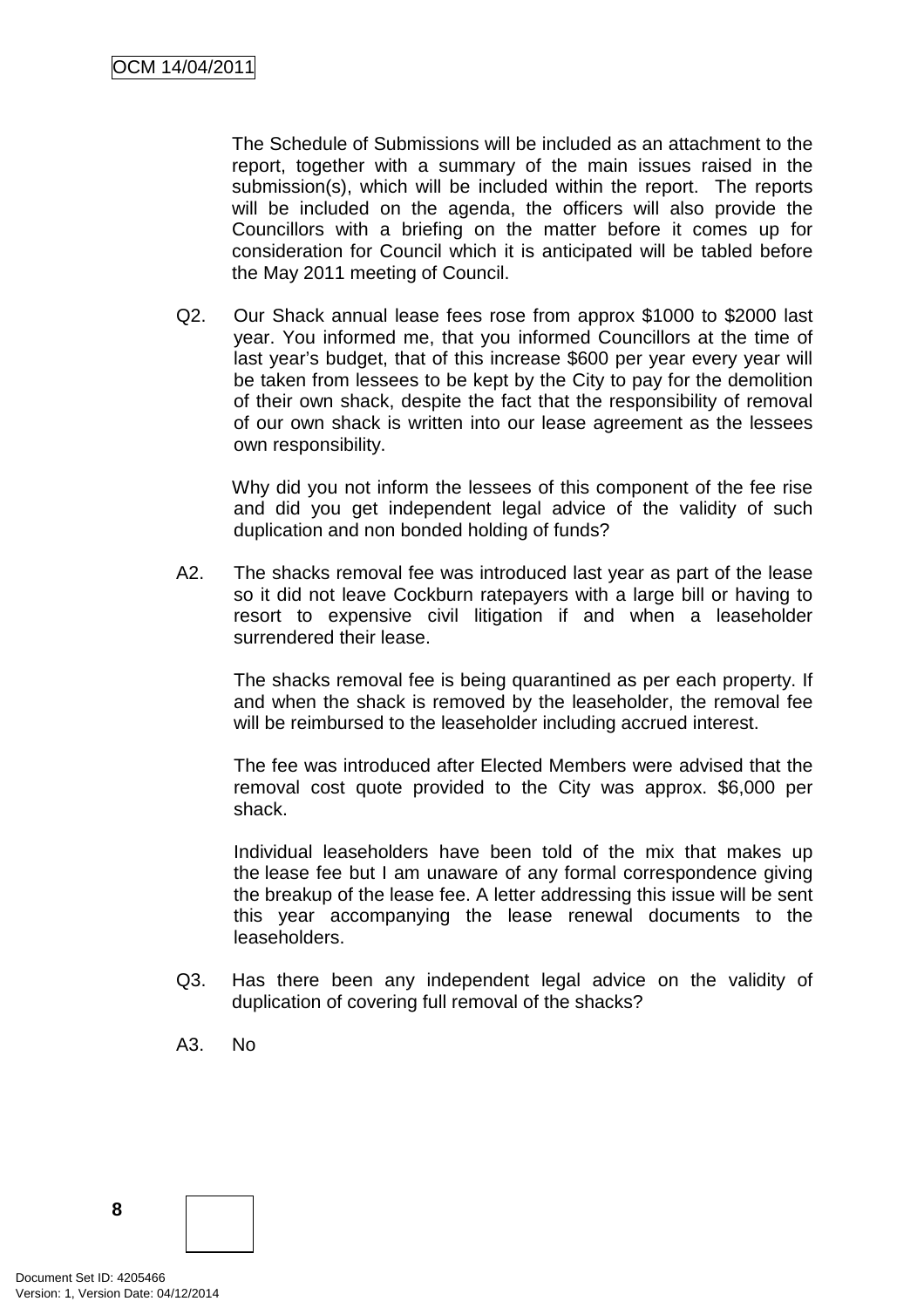## ITEMS NOT IN WRITING, ON THE AGENDA

#### **Colin Crook, Spearwood**

*Item 8.1 – Confirmation of Minutes – OCM 16 March 2011* 

- Q1. Do the Minutes of the previous months March 2011 Ordinary Council Meeting form part of tonight's agenda?
- A1. Yes. There is a standard requirement to adopt the Minutes of the previous meeting at each of the subsequent meeting and item 8.1 will address this.

#### **Ray Woodcock, Spearwood**

*Item 19.2 – Notice of Motion – Mayor Howlett – Agenda Briefing Sessions* 

- Q1. Is it proper for Council members to make public comments on a notice of motion on briefing sessions of the Council open to the public, before the motion has been discussed and voted on by the Council. I am referring to comments made by Councilors as reported on the Cockburn Herald on Saturday 19 March where Councilors made their comments about a motion before it was even discussed.
- A1. What the press does in terms of asking for comment is a matter for the media. The City does not have any control over that, and how Elected Members choose to respond to the media is a matter individually for them to consider, but there is nothing illegal about it.

ITEMS NOT IN WRITING, NOT ON THE AGENDA

#### **Ray Woodcock, Spearwood**

*Audit Report by Mr Graham Brown to the Coogee Beach Progress Association Dated 14 March 2011* 

- Q1. In the Audit Report, it suggested that the amount of \$1000 held in trust for the South Coogee Beach Progress or Community Association, an organisation believed not to be in existence, be returned to the City of Cockburn. Have those monies been returned to the City of Cockburn as suggested by Mr Brown?
- A1. The answer to this will need to be investigated and a response will be provided in writing.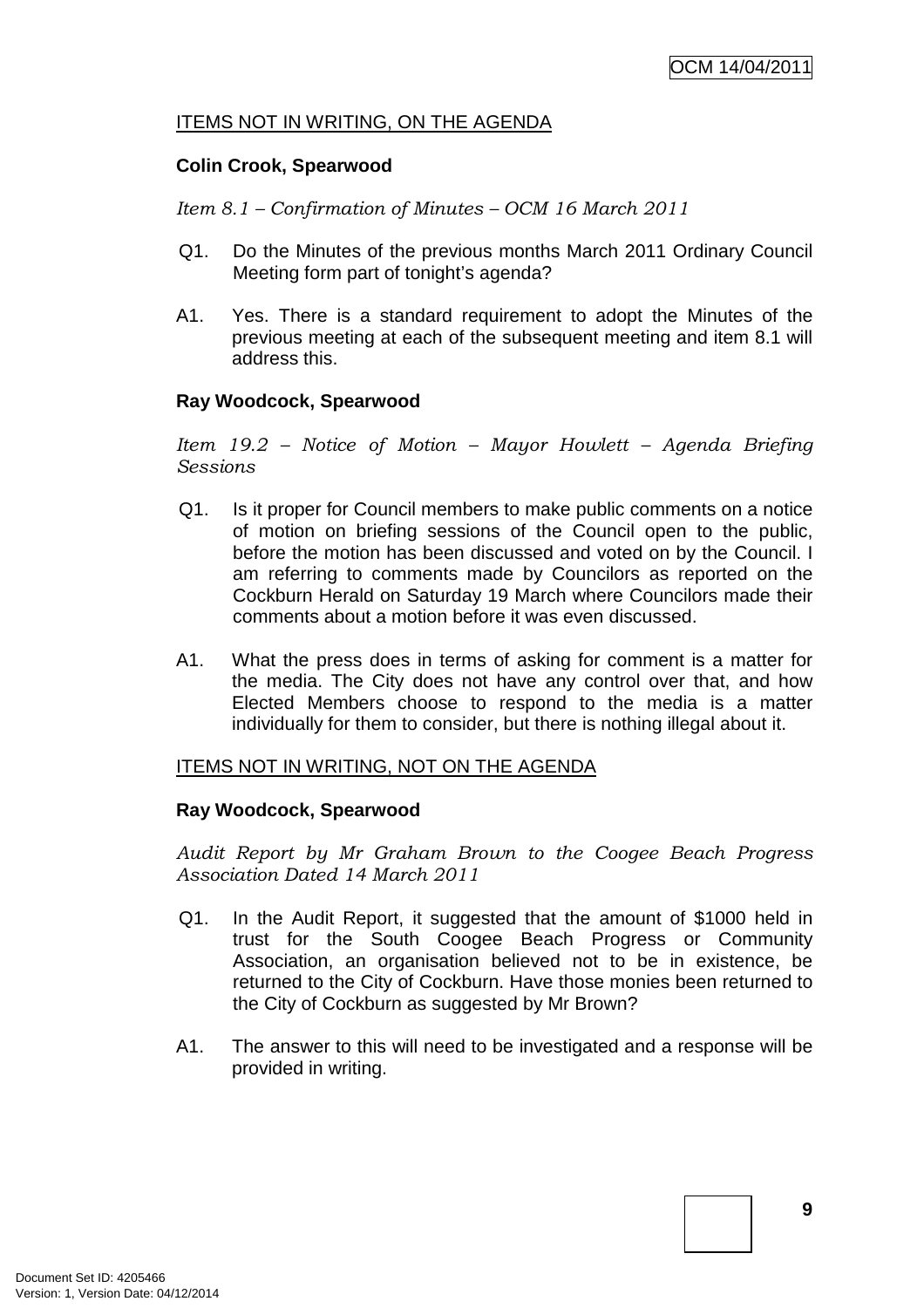#### *Barrington Road Lighting*

- Q1. Would the Council agree that the street lighting on Barrington, east of Stock Road in the industrial area, is inadequate.
- A1. This particular question has already been reviewed. Information relating to the former review will therefore be provided in writing to Mr Woodcock.

#### **Jeff Andit – Leaseholder Site 534 Naval Base Shacks**

#### *Naval Base Shack Lease Fees*

- Q1. Would Council consider when considering the lease fees this year in the budget, to freeze the fees, what they are now, until they decide what they're spending money on. There is a community reference now, which I am part of, working through the questions and the future of the park, but the whole thing is uncertain and there has been a lot of holes developed in what was originally discussed on what the money would be spent on. For example, originally it was stated that the fire hydrants would costs \$250,000 to be upgraded. It now appears they don't need to be upgraded and that 2 new fire hydrants would only cost \$25,000. That is a big hole. Council already has \$200,000 in the kity from last year in the pending fund, if they increase the fees this year it will be another \$400,000 and we still don't know what they are going to spend the money on. When it was originally put to Council from the information I read, they were also talking about upgrading the kiosk. This should have nothing to do with the caravan park. That was a \$700,000 exercise if it is going to be done, a commercial matter that should be between the kiosk and the Council. So there is a \$1.0m hole in the figures of the original \$2.5m to upgrade the caravan park. I am requesting Council consider freezing the fees until all this has been thrashed out.
- A1. This matter is on the Council agenda for the budget and for briefing and Council is therefore happy to discuss the matter as was indicated to the reference group by Stuart Downing, Director of Finance, when he met with them Monday evening earlier this week. All these comments will be taken verbatim and presented to the Councillor's unadulterated. A written response to this question will also be provided.

## **Colin Crook, Spearwood**

#### *Council Briefing Sessions*

Q1. Regarding the serious consequences of the actions by Councillors and staff which have forestalled this revocation order, I request that

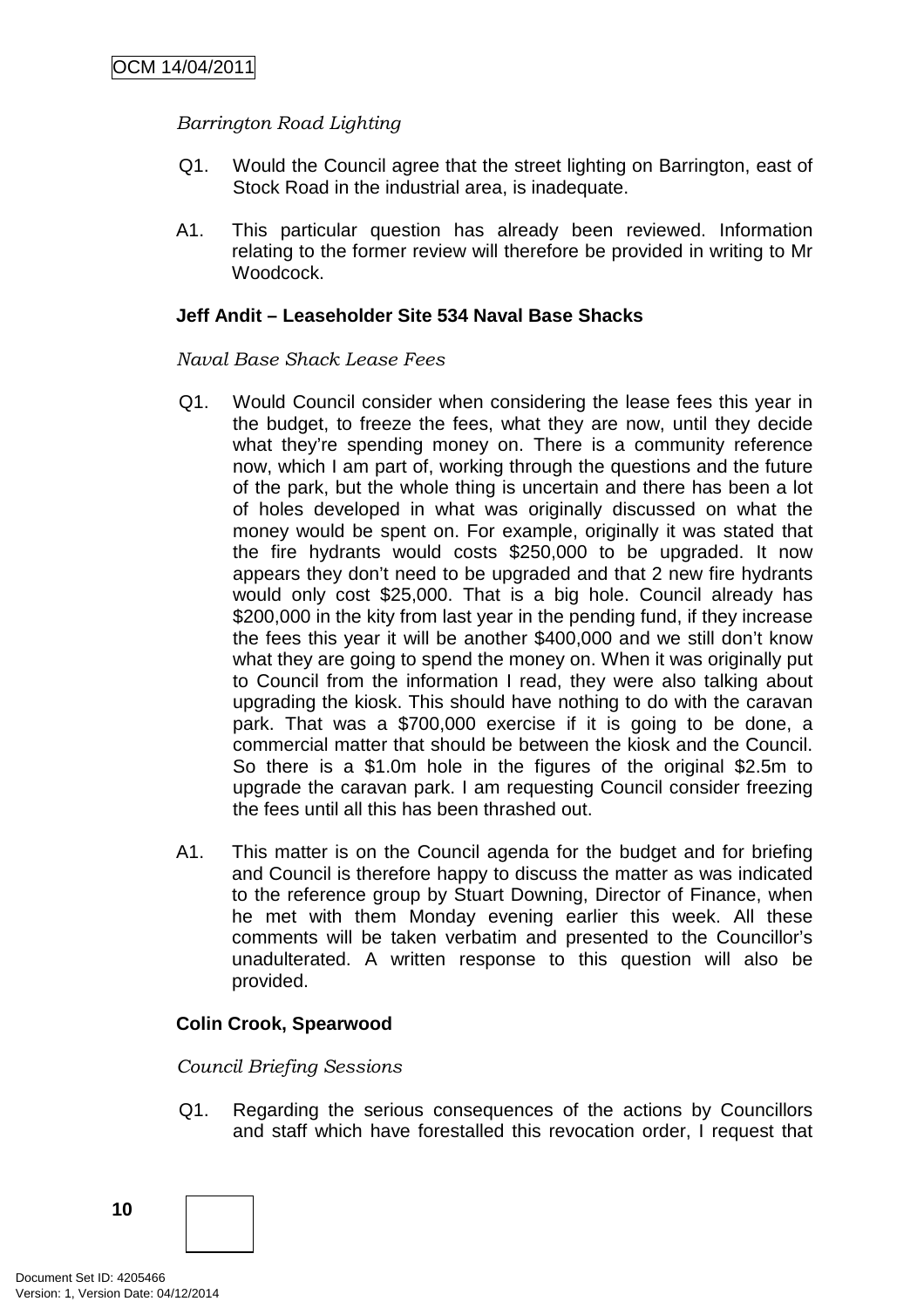you explain to those present exactly what went wrong with the application which was made (I presume) last month.

 It is important that the people of Cockburn are informed exactly why they are being barred from attending the briefing sessions. In the past they have made it quite clear that they want the meetings to be open. All the publications put out by your Council keep harping on about what a good job you are doing, and you have a mass of awards which apparently attest to this. I don't dispute these facts, but, when The Act itself encourages community input into the decision-making process and a majority of our Councillors vote to obstruct it, then there is something fundamentally wrong with our present Council. Obviously they are not acting "for the people" as they declared on their inauguration.

A1. Mayor Howlett offered a further explanation to what Mr Cain said earlier. At the last meeting Mayor Howlett gave notice of two motions. What he was required to do prior to give notice to those two motions, was to get revocation orders signed by at least 3 other Elected Members. The second step should have been to put through the Notice of Motion. As he failed to do that, these Notice of Motions were therefore only noted that they were put forward.

#### **Peter Rokich, Henderson**

*Source of dust in Musson Road, Henderson*

- Q1. I would like to ask the Council, the dust levels coming from the Musson Road, Henderson area, are they coming from the market gardens themselves or are they coming from Brajkovich's site? The reason why I pose this question is because I have heard that my father, Marko Rokich and myself, who own a market garden in the area, are partially responsible for the dust which is affecting the residents in that area. Does Council think that my father and I are responsible for the dust problems affecting the people in Henderson next to the Brajkovich's crushing facility?
- A1. There hasn't actually been any complaints laid in terms of dust coming from your father's property at this stage. Council is aware that there are issues in terms of dust in that vicinity. There have been indications that the dust may actually come from numerous sources and there hasn't been any studies done to actually identify where all the does comes from. Council has taken action to ensure the Brajkovich's site has been hydro-mulched to ensure there is no dust being generated from that site. Council is not aware of any further complaints in relation to dust issues since the hydro-mulching has occurred.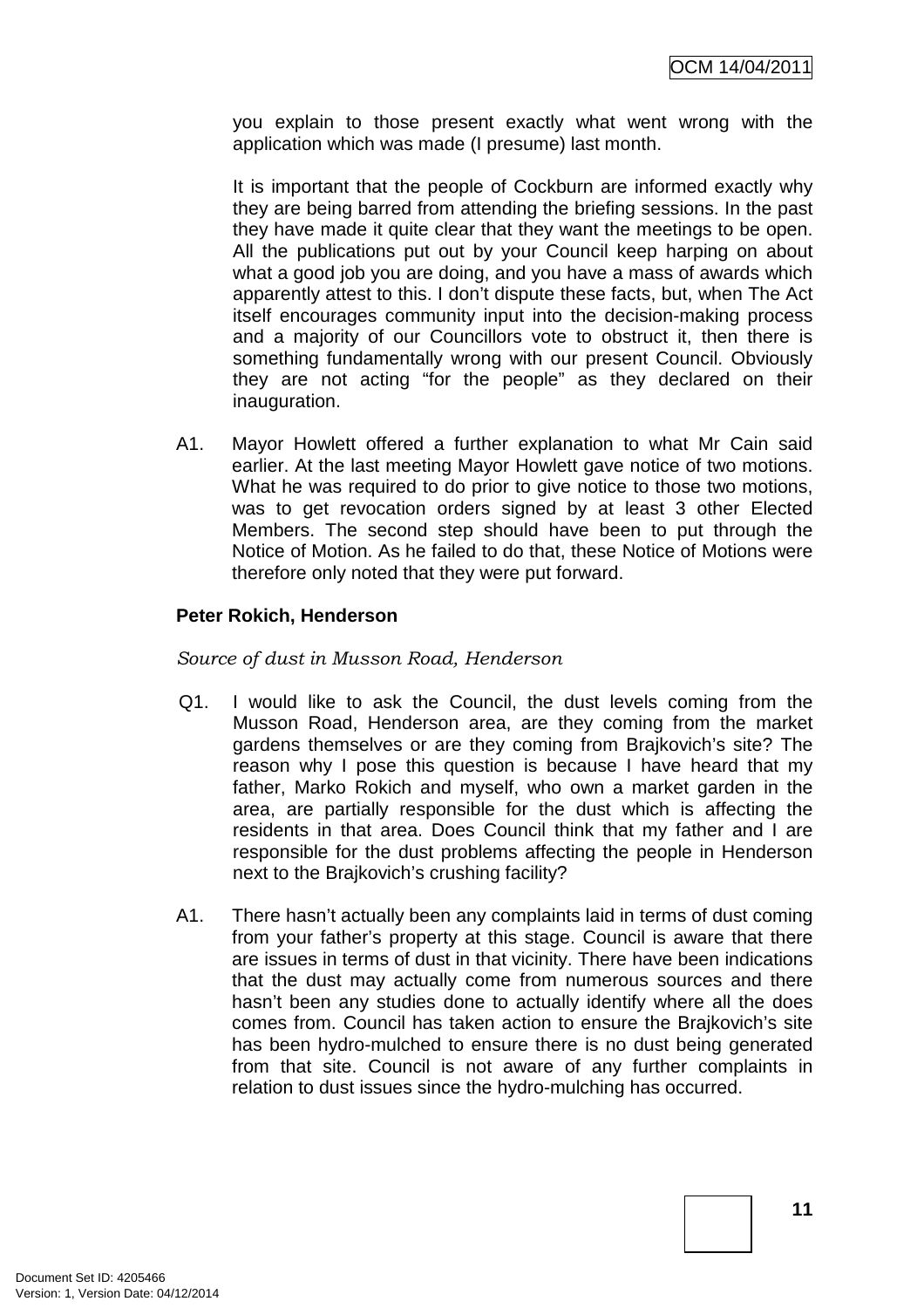Mr Rokich then read quotes from a letter he had received from Department of Environment and Conservation "re: Concerns regarding sources of dust in the area of Musson Road, Henderson", which was received as a response to one he had sent them. He quoted:

 "I would like to take this opportunity to clarify that the letter does not state that it is the market gardens (and specifically that of your parents) that is the cause of dust emissions experienced by local residents. The DEC does not consider that active market gardens in the area, such as your parents, would result in high levels of dust… ". A copy of the letter was provided.

#### **8. CONFIRMATION OF MINUTES**

#### **8.1 (MINUTE NO 4475) (OCM 14/4/2011) - ORDINARY COUNCIL MEETING - 10 MARCH 2011**

#### **RECOMMENDATION**

That Council adopt the Minutes of the Ordinary Council Meeting held on Thursday 10 March 2011, as a true and accurate record.

#### **COUNCIL DECISION**

MOVED Clr I Whitfield SECONDED Deputy Mayor K Allen that the recommendation be adopted.

**CARRIED 10/0**

## **9. WRITTEN REQUESTS FOR LEAVE OF ABSENCE**

Nil

## **10 (OCM 14/4/2011) - DEPUTATIONS AND PETITIONS**

AT THIS POINT IN TIME 7:47 P.M. THE FOLLOWING DEPUTATION WAS PRESENTED TO COUNCIL.

Ms Gaetane Colborne, daughter of Mr Albert van der Beken (applicant of Item 14.6 – Retrospective Storage Yard – Location: 300 (Lot 14) Henderson Road Munster), presented a deputation to Council on his behalf. She was accompanied by neighbours Mr and Mrs Ray Cooling, and Anna Friar who were fellow supporters of the application.

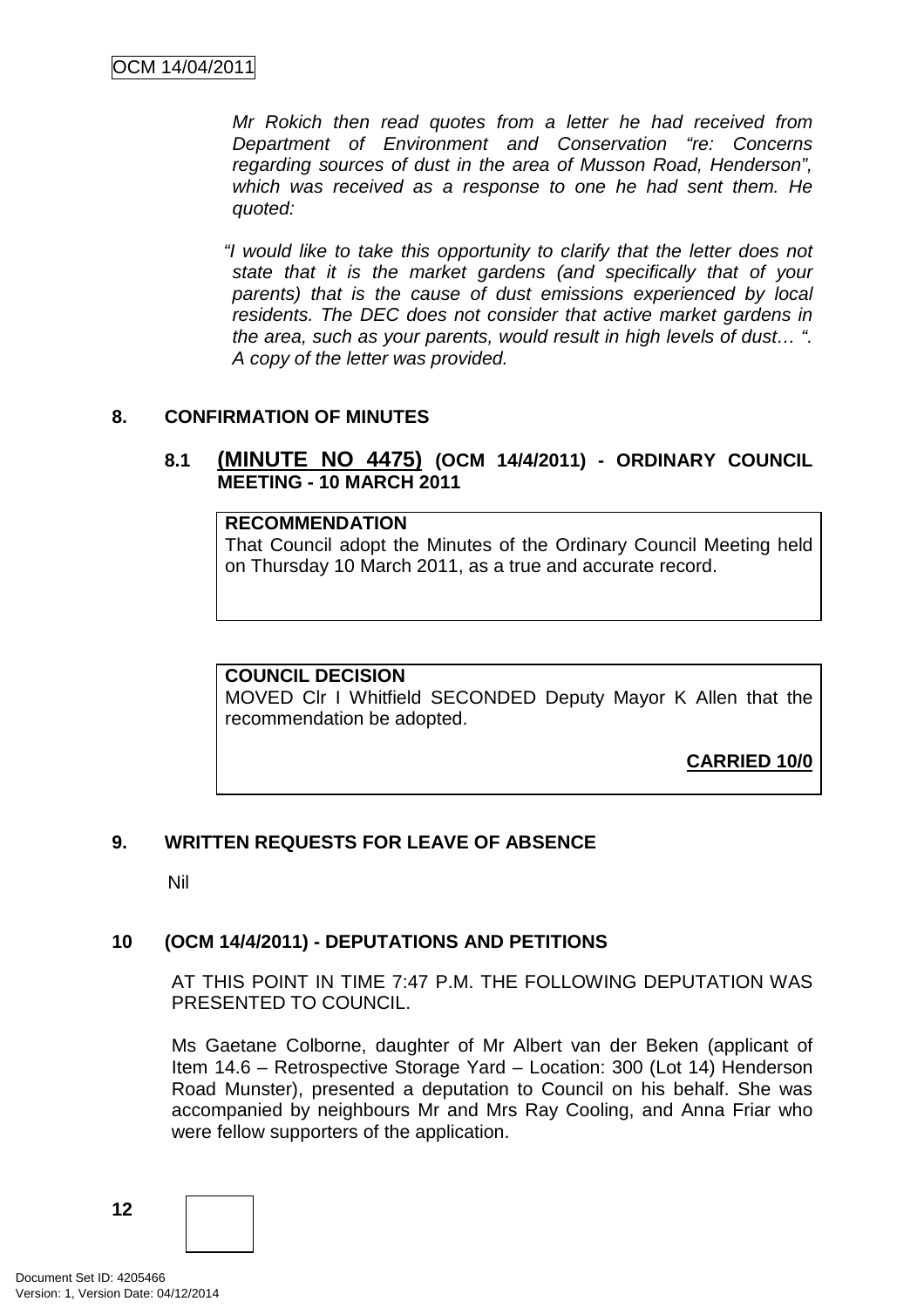AT THIS POINT IN TIME 7:47 P.M. THE FOLLOWING DEPUTATION WAS PRESENTED TO COUNCIL.

Clr Tony Romano tabled a petition he had received containing 164 signatures from residents and ratepayers who support the Terranovis proposed changes to the boundaries of Spearwood, Coogee and North Coogee.

#### **11. BUSINESS LEFT OVER FROM THE PREVIOUS MEETING (If adjourned)**

Nil

#### **12. DECLARATION OF COUNCILLORS WHO HAVE NOT GIVEN DUE CONSIDERATION TO MATTERS IN THE BUSINESS PAPER**

Nil

#### **13. COUNCIL MATTERS**

AT THIS POINT IN THE MEETING, THE TIME BEING 8:08 P.M. THE FOLLOWING ITEMS WERE CARRIED BY AN "EN BLOC" RESOLUTION OF COUNCIL:

| $\vert$ 13.1 | 14.1 | 14.4 | 15.2 | 17.1 | 19.2 | 23.1 |
|--------------|------|------|------|------|------|------|
|              | 14.2 | 14.7 | 16.1 | 17.2 | 19.3 |      |
|              | 14.3 |      |      |      |      |      |

#### **13.1 (MINUTE NO 4476) (OCM 14/4/2011) - MINUTES OF THE AUDIT & STRATEGIC FINANCE COMMITTEE MEETING - 17/03/2011 (FS/A/001; FS/A/004) (S DOWNING) (ATTACH)**

#### **RECOMMENDATION**

That Council receive the Minutes of the Audit Committee Meeting held on Thursday, 17 March 2011 as attached to the Agenda and the recommendations contained therein be adopted.

#### **COUNCIL DECISION**

MOVED Clr S Limbert SECONDED Clr C Reeve-Fowkes that the recommendation be adopted.

**CARRIED 10/0**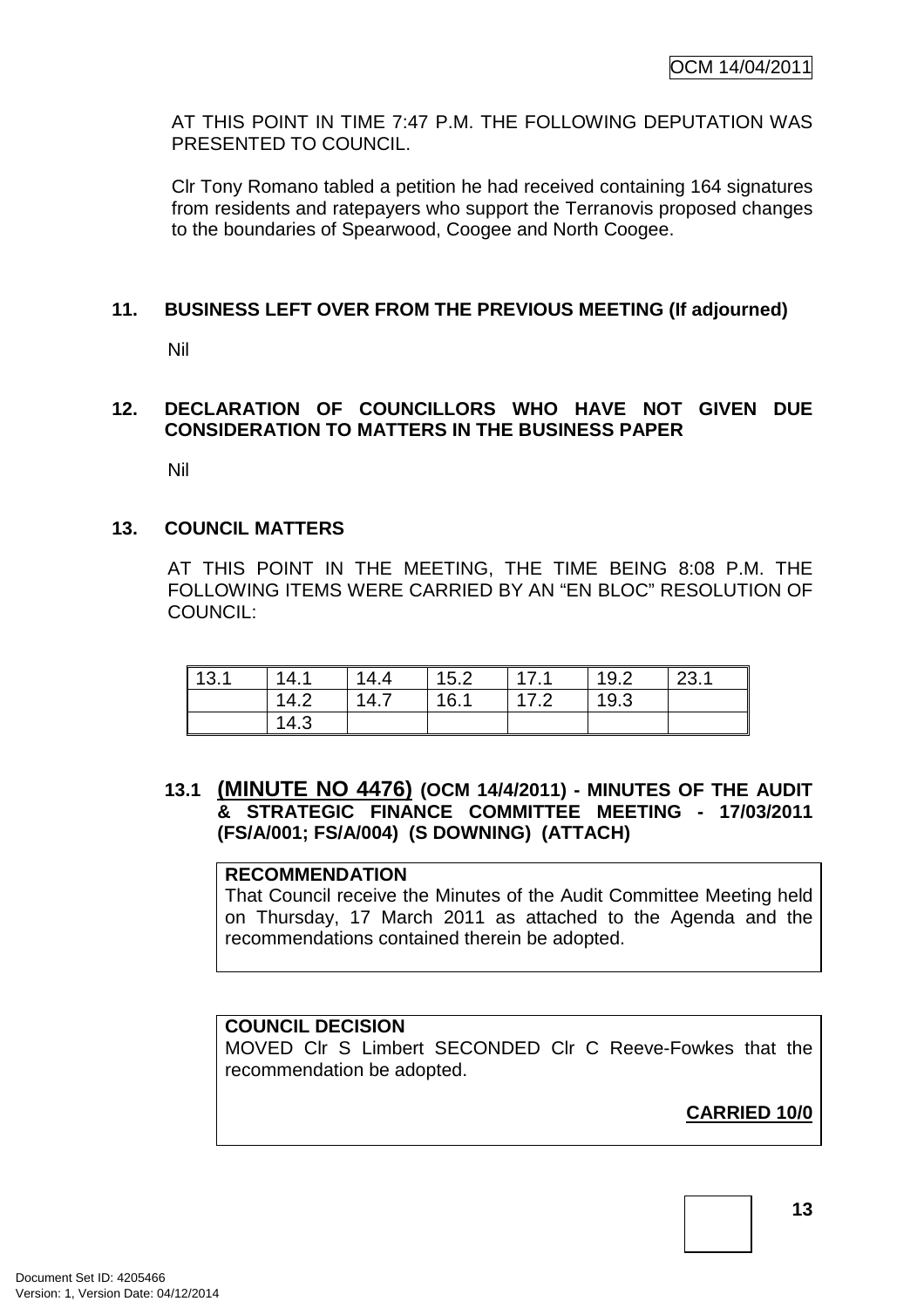#### **Background**

A meeting of the Audit and Strategic Finance Committee was conducted on 17 March 2011.

#### **Submission**

To receive the Minutes of the Audit and Strategic Finance Committee and adopt its recommendation.

#### **Report**

The Audit and Strategic Finance Committee received and considered the following items:

- 1. Draft Land Management Strategy 2011 2016 from the Manager, Strategic Planning dealing with Council owned land.
- 2. Proposed amendment to the Council's Investment Policy SFCS1 by deleting the ability to invest in 'structured' investment products and other minor amendments.
- 3. A series of review reports of internal audit projects was submitted as part of the approved two year internal audit program.
- 4. Notification that the City will go to tender for new internal auditors for 2011/12. Once the new internal auditors have been appointed, the City will work with them to prepare internal audit projects for consideration by the Committee for the relevant three year period of their tenure. The City will also go to tender for its external auditor once the 2010/11 Financial Statements have been signed. This will occur in October 2011.
- 5. The Committee also received correspondence from the Department of Local Government about the audit qualification to the 2009/10 Financial Statements. In the correspondence, the DLG inquired as to the notification received by the Committee in regards to the qualification and the action the Committee was going to take to ensure the likelihood of a future qualification did not occur. The Committee were aware of the qualification and the reasons behind the qualification. The action taken was to amend the Investment Policy to ensure that in future no structured investment products were to be purchased. The remaining CDO's have now been paid out in full (both principle and interest).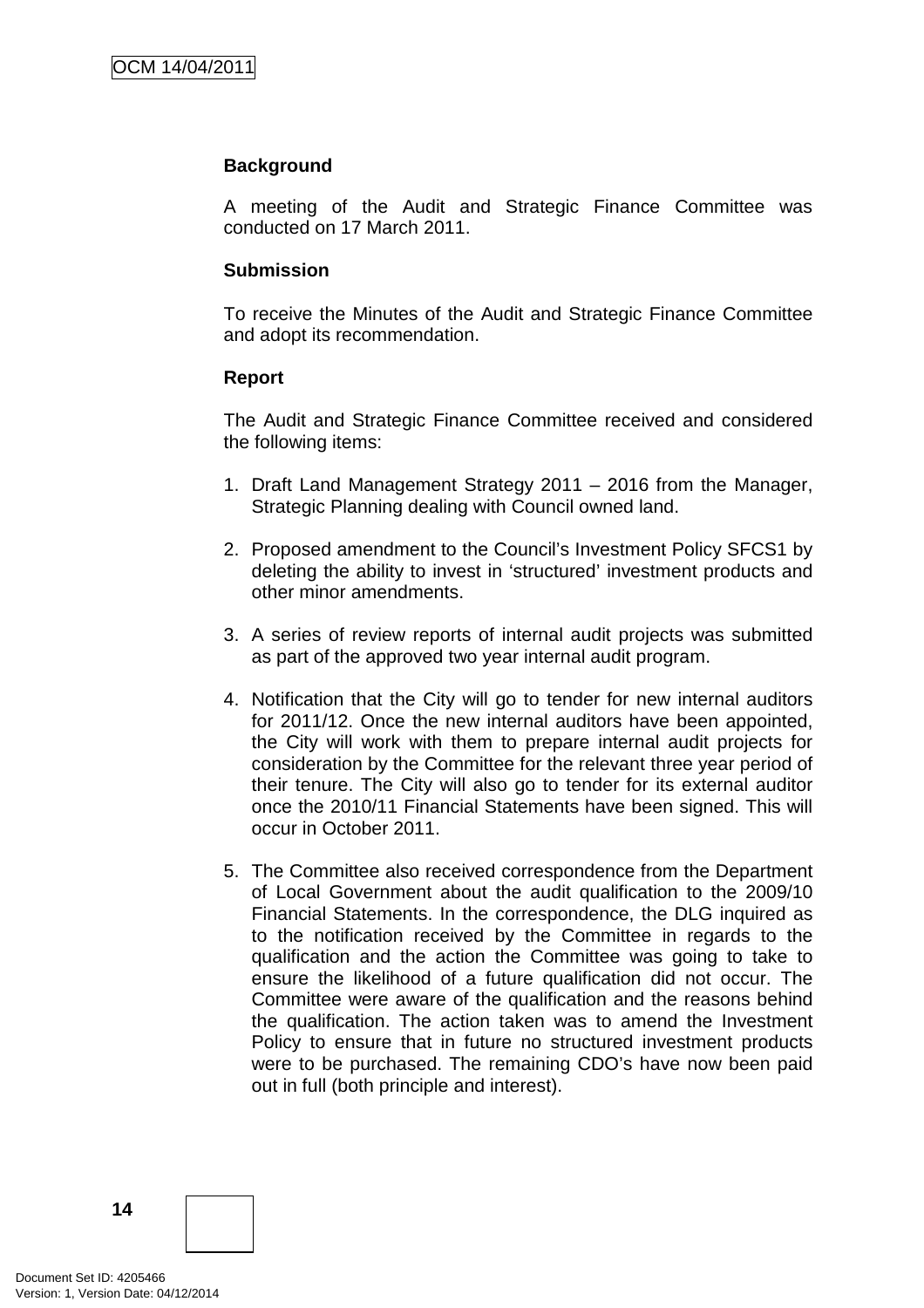## **Strategic Plan/Policy Implications**

#### **Governance Excellence**

• To provide effective monitoring and regulatory services that administer relevant legislation and local laws in a fair and impartial way.

#### **Budget/Financial Implications**

As contained in the Minutes.

#### **Legal Implications**

As contained in the Minutes.

#### **Community Consultation**

N/A

#### **Attachment(s)**

Minutes of the Audit and Strategic Finance Committee Meeting held on 17 March 2011.

#### **Advice to Proponent(s)/Submissioners**

N/A

#### **Implications of Section 3.18(3) Local Government Act, 1995**

Nil.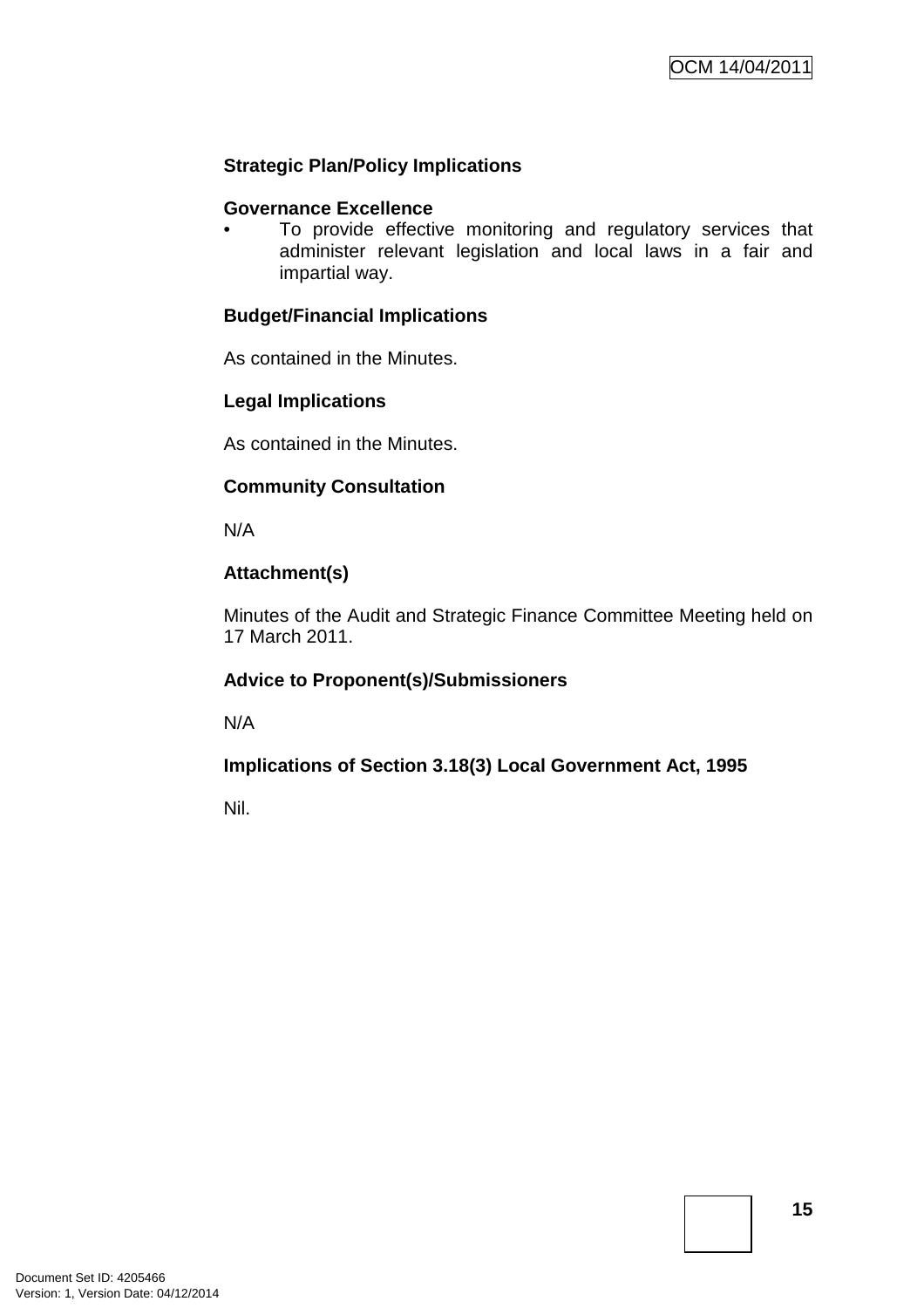#### **14. PLANNING AND DEVELOPMENT DIVISION ISSUES**

#### **14.1 (MINUTE NO 4477) (OCM 14/4/2011) - CLOSURE OF PORTION OF UNMADE ROAD RESERVE OFF FAWCETT ROAD, MUNSTER - LOCATION: REAR OF LOTS 1, 23 AND 102 FAWCETT ROAD, MUNSTER - APPLICANT: DYKSTRA PLANNING - OWNER: STATE OF WESTERN (450110) (L GATT) (ATTACH)**

#### **RECOMMENDATION**

That Council:

- 1. requests the Minister for Lands to close portion of the unmade road reserve located at the rear of Lots 1, 23 and 102 Fawcett Road, Munster, pursuant to Section 58 of the Land Administration Act 1997;
- 2. subject to the road closure being finalised, the land be made available for purchase to the adjoining landowners; and
- 3. advise the applicant of Council's decision accordingly.

## **COUNCIL DECISION**

MOVED Clr S Limbert SECONDED Clr C Reeve-Fowkes that the recommendation be adopted.

**CARRIED 10/0**

## **Background**

The road reserve was created on 10 December 1913 to allow access to the lots at the rear of Lot 102 Fawcett Road, Munster (refer Attachment 1). The road has never been formally constructed; however, the landowner of Lot 102 Fawcett Road has used the unmade road to access the rear of the property. The portion of the road adjoining the rear boundary of Lot 102 Fawcett Road will not form part of future structure planning for the area, and accordingly needs to be closed to enable urban development to continue southwards.

#### **Submission**

Dykstra Planning in its role as Project Manager for the landowner of Lot 102 Fawcett Road, Munster has written to the City requesting closure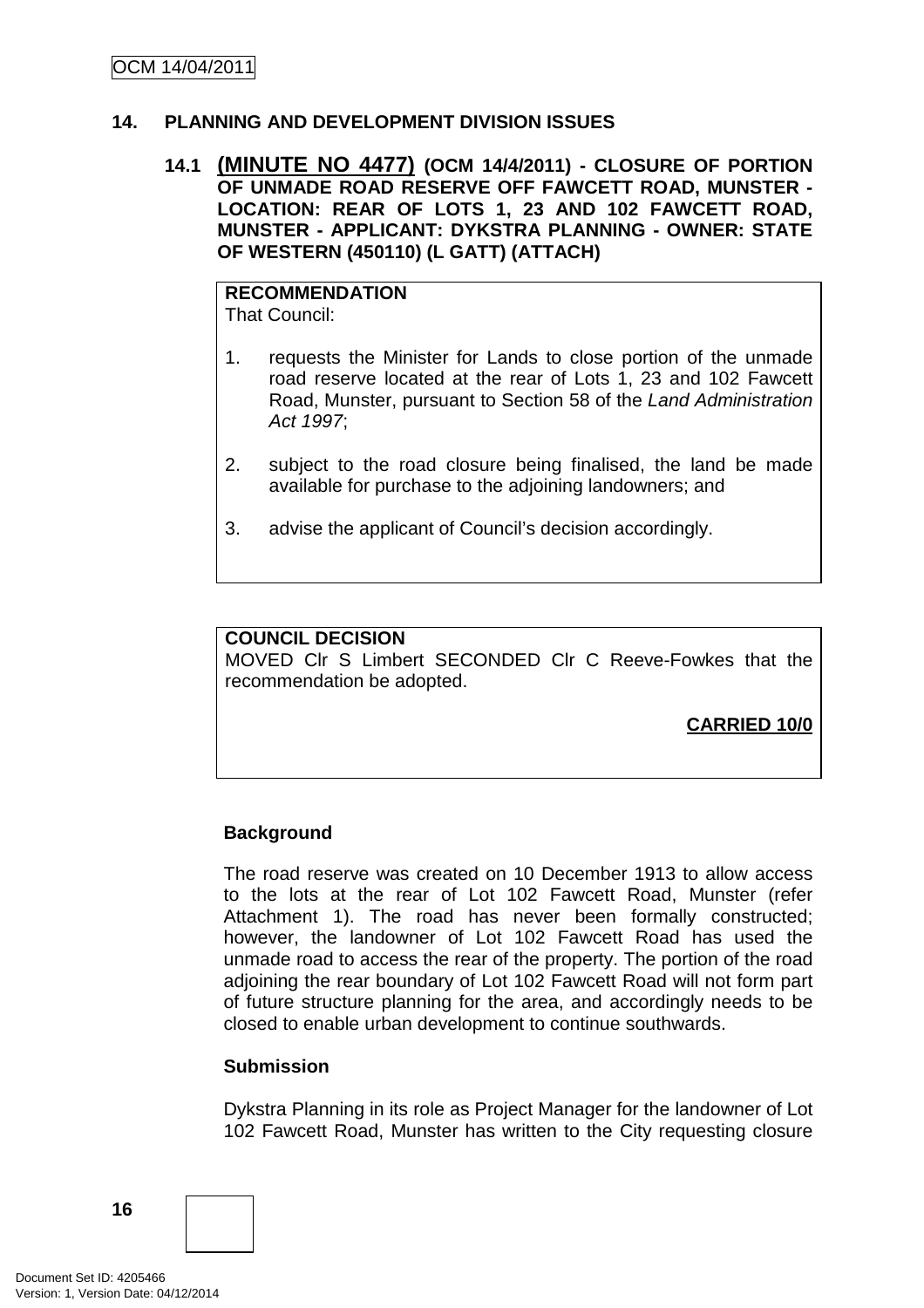of portion of the unmade road reserve that abuts the rear boundary of the property.

Included in their submission is the concept design for a structure plan and subdivision layout, showing the extent of the unmade road reserve proposed for closure (refer Attachment 2).

#### **Report**

The road closure is consistent with the concept plan for the subject land (refer Attachment 2) which shows a proposed new road network being developed as part of urbanisation. It is considered appropriate to pursue the closure on the basis of achieving the necessary land rationalisation needed to ensure an orderly pattern of urban development.

Following the request being received from Dykstra Planning for the road closure, letters seeking comment were sent to servicing authorities. Responses have been received from all service authorities indicating that they have no objections to the proposed closure.

Letters were also sent to other landowners who were potentially affected by the road closure. No objections were received from this also. The landowners of the properties that carried the benefit of entry via this road reserve have all agreed to the closure, and will purchase equal portions of the land as per the proposed division plan (refer Attachment 3).

The proposed closure was also advertised to the general public in accordance with the Land Administration Act 1997 and associated regulations. No submissions were received, recognising the road not forming an integral part of the existing network which exists in the area.

If Council recommends the closure of the portion of unmade road reserve, a request will then be forwarded to the Department of Lands. They will obtain a valuation of the land from the Valuer General's office, and offer the land to the adjoining landowners for purchase according to the proposed division plan.

It is recommended that the proposed road closure be supported as it is consistent with the proposed road network for the area.

#### **Strategic Plan/Policy Implications**

#### **Demographic Planning**

• To ensure the planning of the City is based on an approach that has the potential to achieve high levels of convenience and prosperity for its citizens.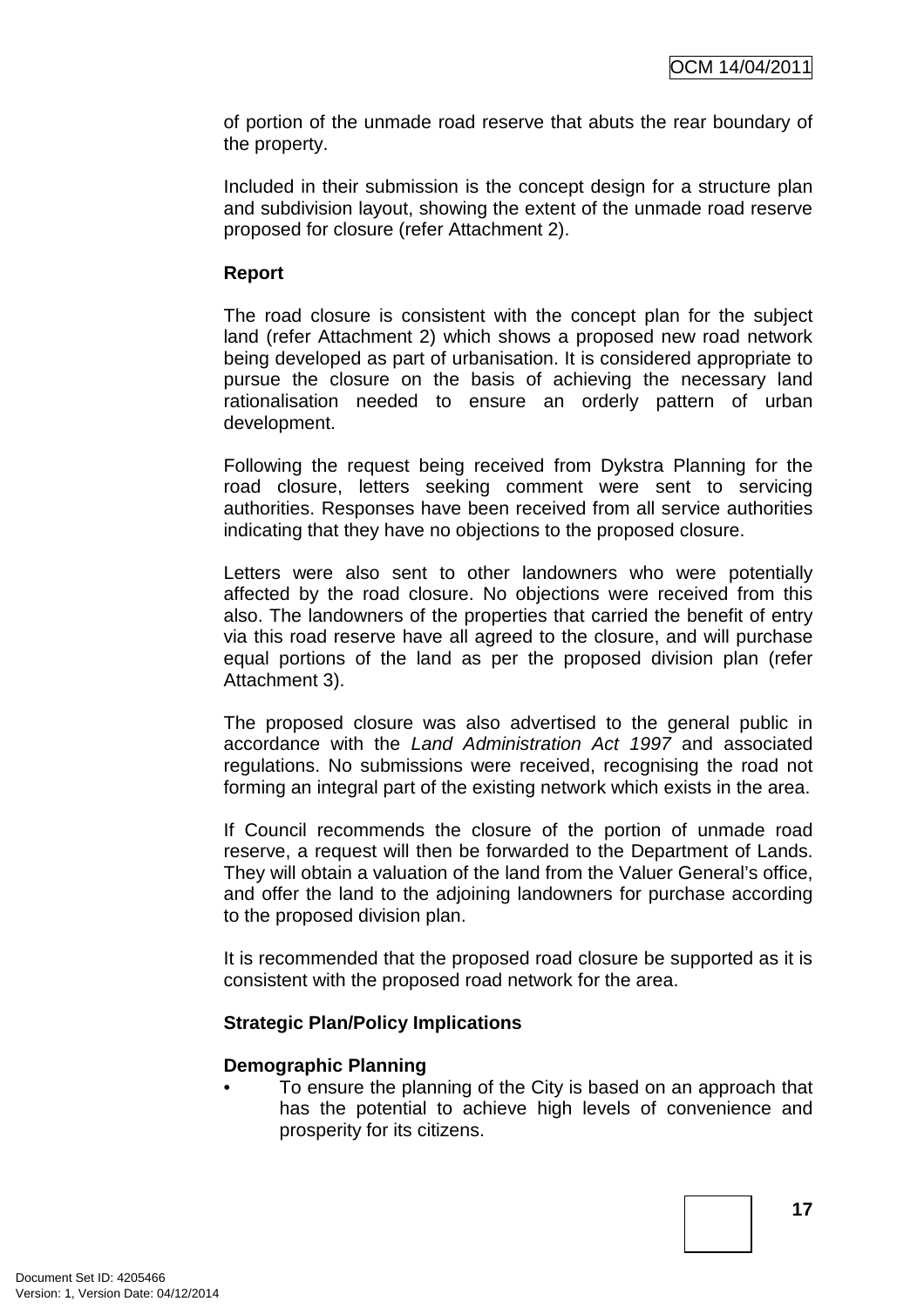To ensure development will enhance the levels of amenity currently enjoyed by the community.

#### **Governance Excellence**

• To conduct Council business in open public forums and to manage Council affairs by employing publicly accountable practices.

#### **Budget/Financial Implications**

All associated costs will be paid by the applicant.

#### **Legal Implications**

Section 58 of the Land Administration Act 1997

#### **Community Consultation**

The proposal has been advertised in the West Australian. The proposal was also specifically referred to servicing authorities and affected landowners in accordance with the requirements of the Act. No objections were received through these processes.

#### **Attachment(s)**

- 1. Locality Plan
- 2. Concept Plan of Subdivision
- 3. Proposed Subdivision Plan

#### **Advice to Proponent(s)/Submissioners**

The Proponent(s) and those who lodged a submission on the proposal have been advised that this matter is to be considered at the 14 April 2011 Council Meeting.

#### **Implications of Section 3.18(3) Local Government Act, 1995**

Nil.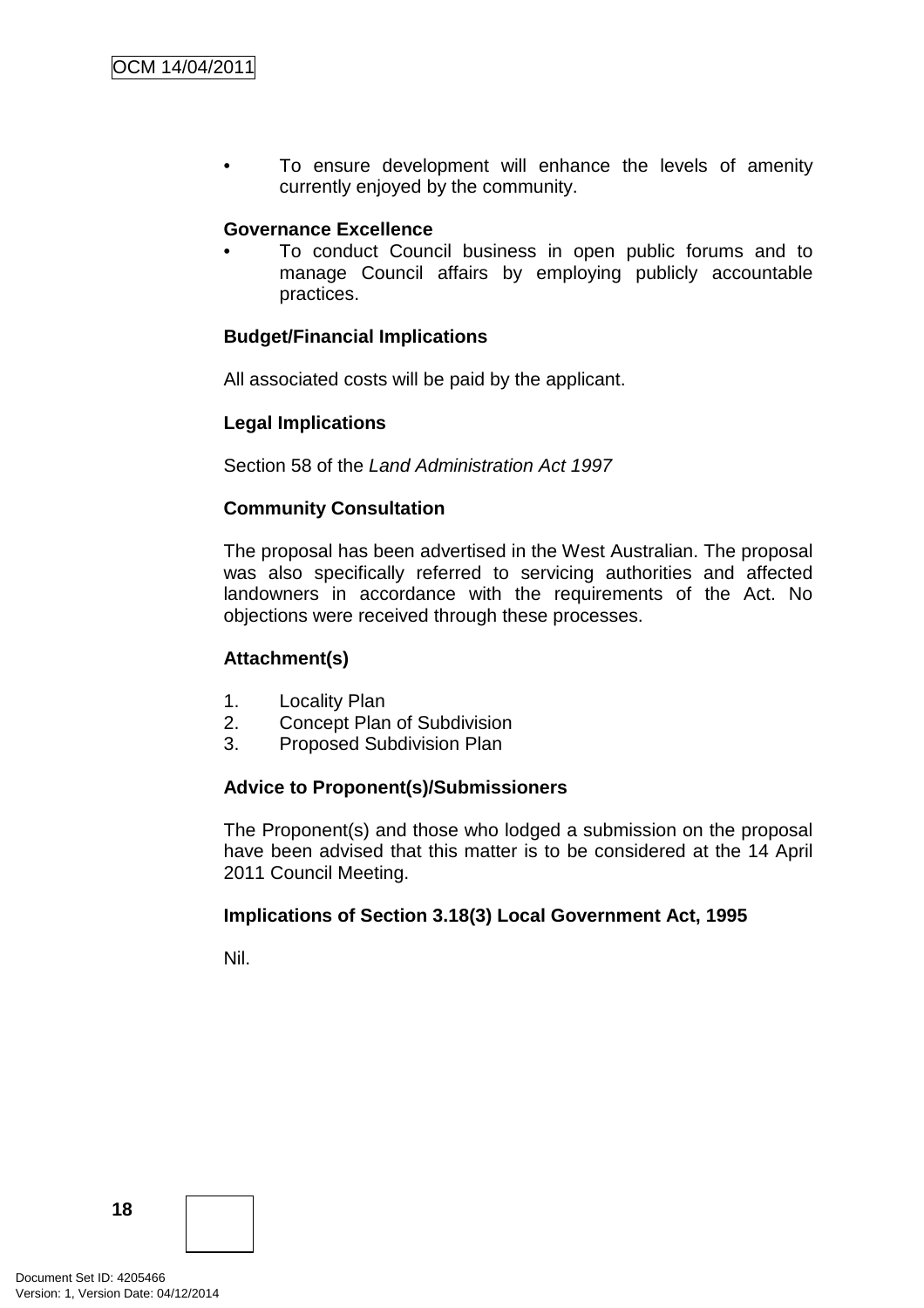**14.2 (MINUTE NO 4478) (OCM 14/4/2011) - MANAGEMENT AUTHORITY CONSENT TO CROWN EASEMENT - LOCATION: RESERVE 43750, THREE PUBLIC ACCESSWAYS AND PORTIONS OF ROAD RESERVES ALONG YANGEBUP ROAD, CONIGRAVE ROAD, WILLIAMBURY DRIVE, SOGAN RISE AND ALLIS HEIGHTS, YANGEBUP - OWNER: STATE OF WESTERN AUSTRALIA APPLICANT: APT PARMELIA PTY LTD (4115239) (K SIM) (ATTACH)** 

#### **RECOMMENDATION**

That Council gives consent to the endorsement of a Crown Easement in favour of APT Parmelia Pty Ltd between Yangebup Road and Beeliar Drive, Yangebup as per the following specific land descriptions:

- 1. Road widening along Yangebup Road;
- 2. PAW on Plan 18041;
- 3. Portion of Conigrave Road and Monte Bello Rise;
- 4. Portion of Reserve 43750;
- 5. Portion of Williambury Drive and Conigrave Road;
- 6. PAW Lot 55 on Diagram 90651;
- 7. Portion of Sogan Rise and Acalyphia View;
- 8. Lot 252 on Deposited Plan 226117;
- 9. Portion of Allis Heights and Beeliar Drive.

#### **COUNCIL DECISION**

MOVED Clr S Limbert SECONDED Clr C Reeve-Fowkes that the recommendation be adopted.

**CARRIED 10/0**

#### **Background**

A gas pipeline for the delivery Northwest Shelf gas to points south of the Perth metropolitan area has been in place for many years. An easement dated 1996 protecting the interests of the former owner of the pipeline was established between the then pipeline owner and the State Housing Commission who owned the land in question.

In 1997 the easement was partially surrendered to allow subdivisions between Yangebup Road and Beeliar Drive to proceed. This surrender was to be subject to replacement of the easement, however such replacement easement has never been finalised.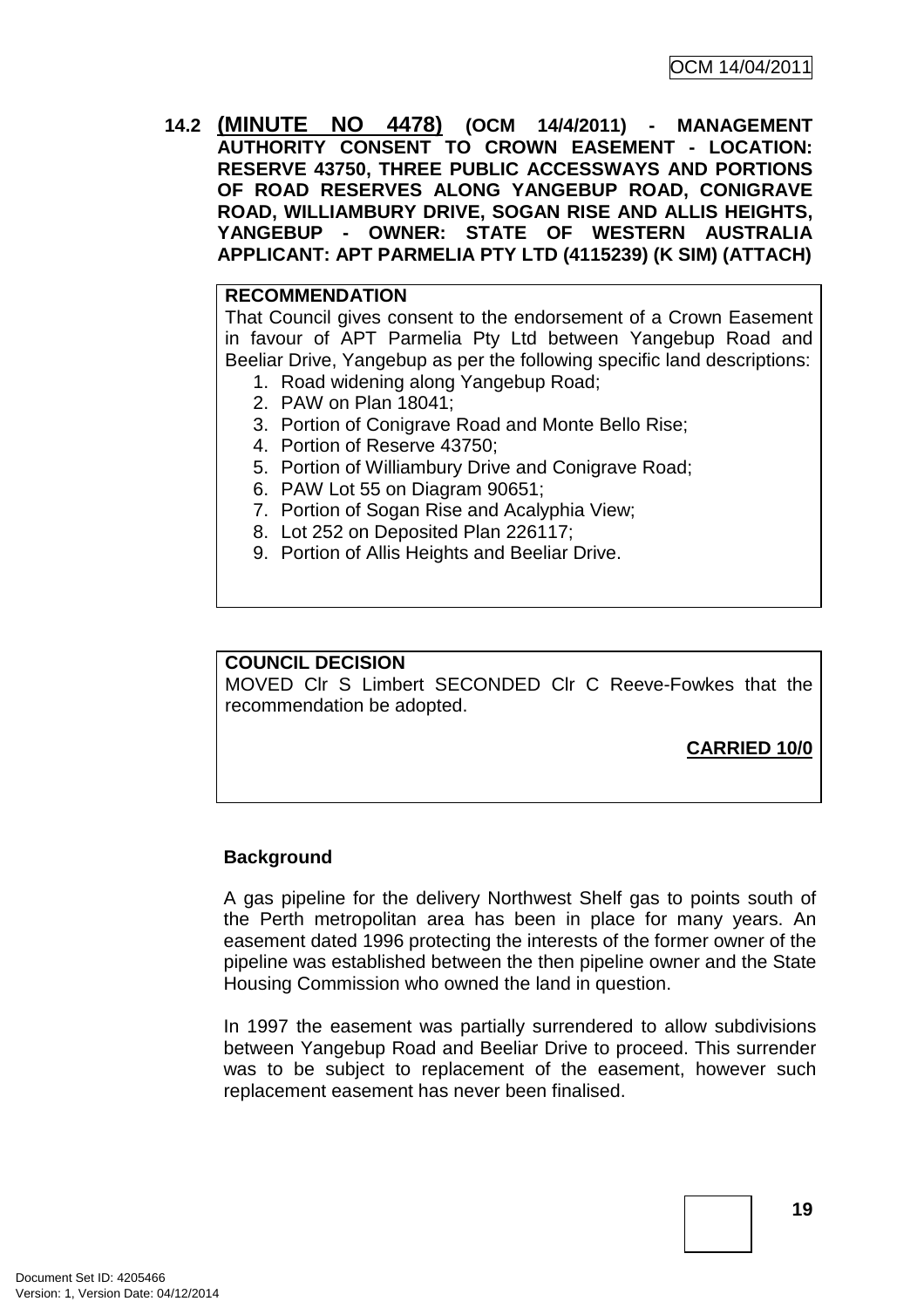Furthermore the existing easement south of Beeliar Drive needs to be surrendered to allow the finalisation of the current Department of Housing - PRM Joint Venture residential subdivision (Meve Estate).

To address this situation and the need to reinstate the 1996 easement, APT Parmelia Pty Ltd have requested that the entire easement situation be completed in one stage. This is the purpose of this report.

#### **Submission**

The Department of Regional Development and Lands ("DRDL") has requested that the City as Management Body of Reserve 43750 and having management of the road reserves give consent to the replacement easements. The PAW's are freehold lots in the name of the State. DRDL have requested that the City agree to the PAW's being vested as reserves for a purpose of pedestrian accessway and following this action consent to the Crown easement.

PRM representing the Joint Venture subdivision has also requested the City provide the consent to DRDL. Eight lots in the subdivision are in order for dealings at Landgate but cannot be sold until this easement issue has been resolved.

#### **Report**

The current owner of the gas pipeline (APT Parmelia Pty Ltd) was asked to provide details of the gas pipeline and how they managed any risks and ensure the safety of adjoining property and people. Their response stated that:

"The pipeline operates in compliance with the Pipeline Licence No. 1 R1 and Petroleum Pipelines Regulations 2010 (Safety of Pipelines and Occupational Safety and Health). The Licence and the Regulations require that an Operations Safety Case accepted by the Minister be in place.

The pipeline is operated in compliance with Australian Standard AS2885 Gas and Liquid Petroleum. APT has a rigorous reporting and operational pipeline auditing regime with the Department of Mines, Safety Division.

A corrosion protection survey is undertaken annually. An inline Inspection Tool is due to be sent down the line this calendar year. This will provide highly accurate data on the status of the pipeline."

The easement is between the State of Western Australia and the operator of the gas pipeline. Pursuant to the Land Administration Act 1997, for the new easement to be registered the consent of the City is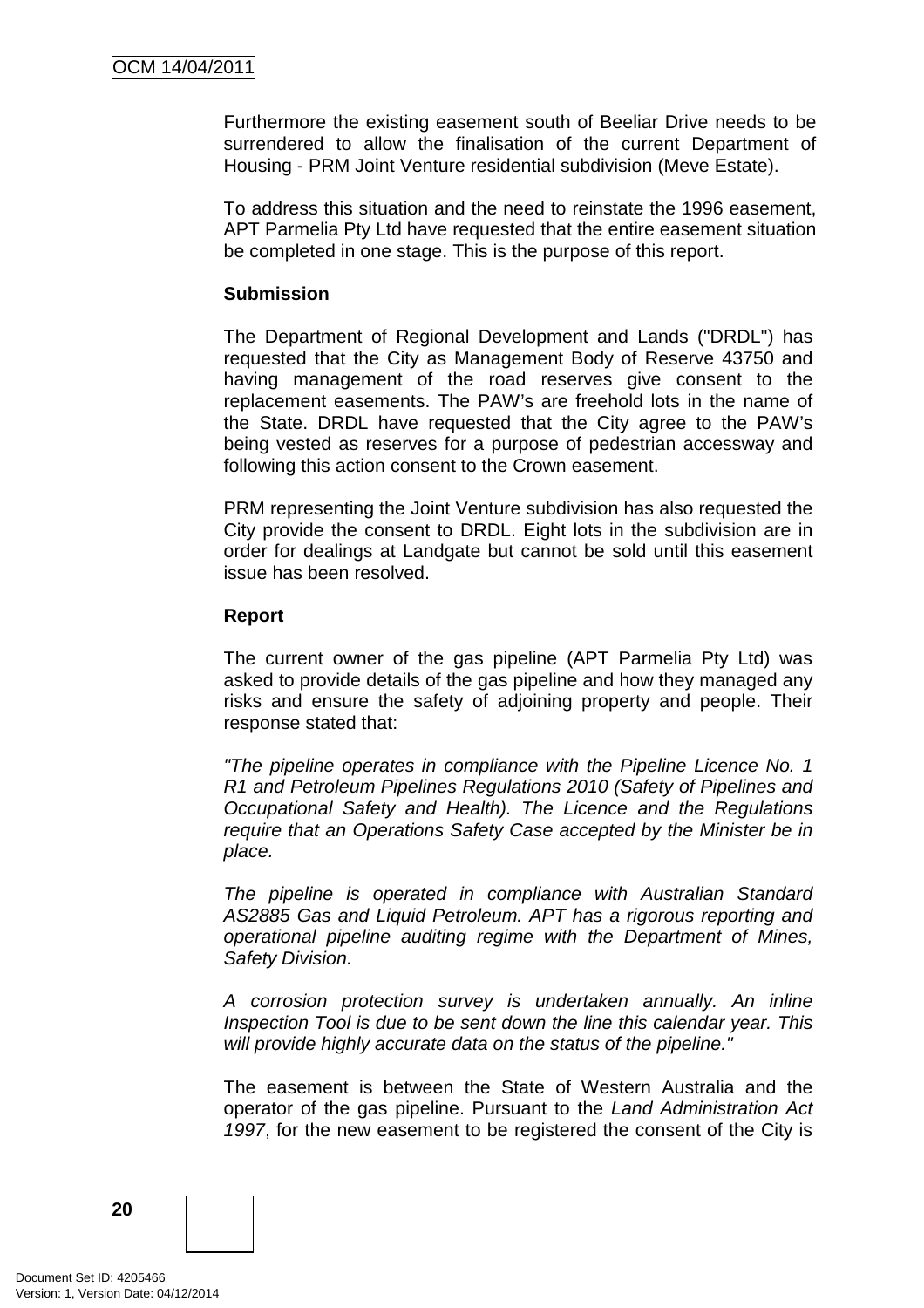required, given the City represents the Management Body of the land in question. The gas pipeline is long standing and preceded urban development in area. An easement is necessary to ensure appropriate protection of the pipeline infrastructure exists.

APT have provided information concerning the operational and safety parameters that they work to. This is as per the prevailing legislative requirements, with administration and regulation performed by the State Government Department of Mines, Safety Division.

Given the status of being an existing pipeline, appropriated licensed and protected by State legislation, it is appropriate that the easement be secured to fully protect the pipeline. This will allow all the necessary protection and action to the pipeline for APT.

#### **Strategic Plan/Policy Implications**

#### **Lifestyle and Aspiration Achievement**

• To identify community needs, aspirations, expectations and priorities for services that are required to meet the changing demographics of the district.

#### **Governance Excellence**

- To conduct Council business in open public forums and to manage Council affairs by employing publicly accountable practices.
- To provide effective monitoring and regulatory services that administer relevant legislation and local laws in a fair and impartial way.

#### **Budget/Financial Implications**

Nil

#### **Legal Implications**

Land Administration Act 1997 refers

#### **Community Consultation**

Nil

#### **Attachment(s)**

Plan of land to be subject of Crown easement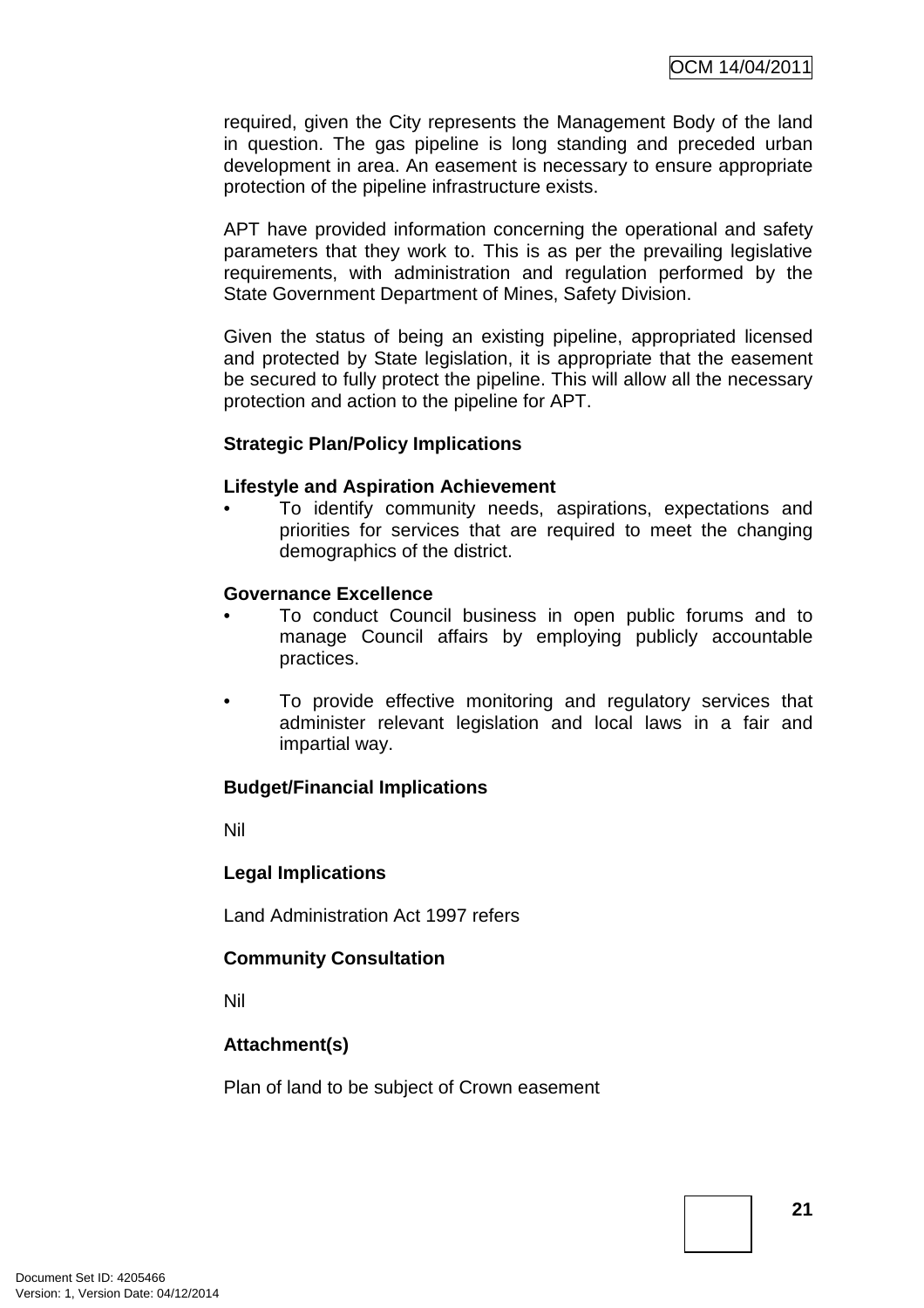## **Advice to Proponent(s)/Submissioners**

The Proponent(s) and those who lodged a submission on the proposal have been advised that this matter is to be considered at the 14 April 2011 Council Meeting.

#### **Implications of Section 3.18(3) Local Government Act, 1995**

Nil

#### **14.3 (MINUTE NO 4479) (OCM 14/4/2011) - DETAILED AREA PLAN FOR PORT COOGEE (STAGES 2C AND 10BA, LANEWAY LOTS) - PREPARED BY: TAYLOR BURRELL BARNETT - PROPONENT: AUSTRALAND (PS/A/001) (T WATSON) (ATTACH)**

#### **RECOMMENDATION** That Council

- (1) approve the Detailed Area Plan presented for Stages 2C and 10BA (Laneway Lots), Port Coogee, North Coogee, prepared by Taylor Burrell Barnett for Australand, pursuant to the provisions contained under Clause 6.2.15.5 of the City of Cockburn Town Planning Scheme No. 3;
- (2) advise the applicant accordingly.

## **COUNCIL DECISION**

MOVED Clr S Limbert SECONDED Clr C Reeve-Fowkes that the recommendation be adopted.

**CARRIED 10/0**

## **Background**

This report deals with the Detailed Area Plan (DAP) for 12 lots either side of Pantheon Avenue where it intersects with Orsino Boulevard within the Port Coogee project area. The density applicable to the lots under the Port Coogee Revised Local Structure Plan is R80.

## **Submission**

The DAP addresses amongst matters:

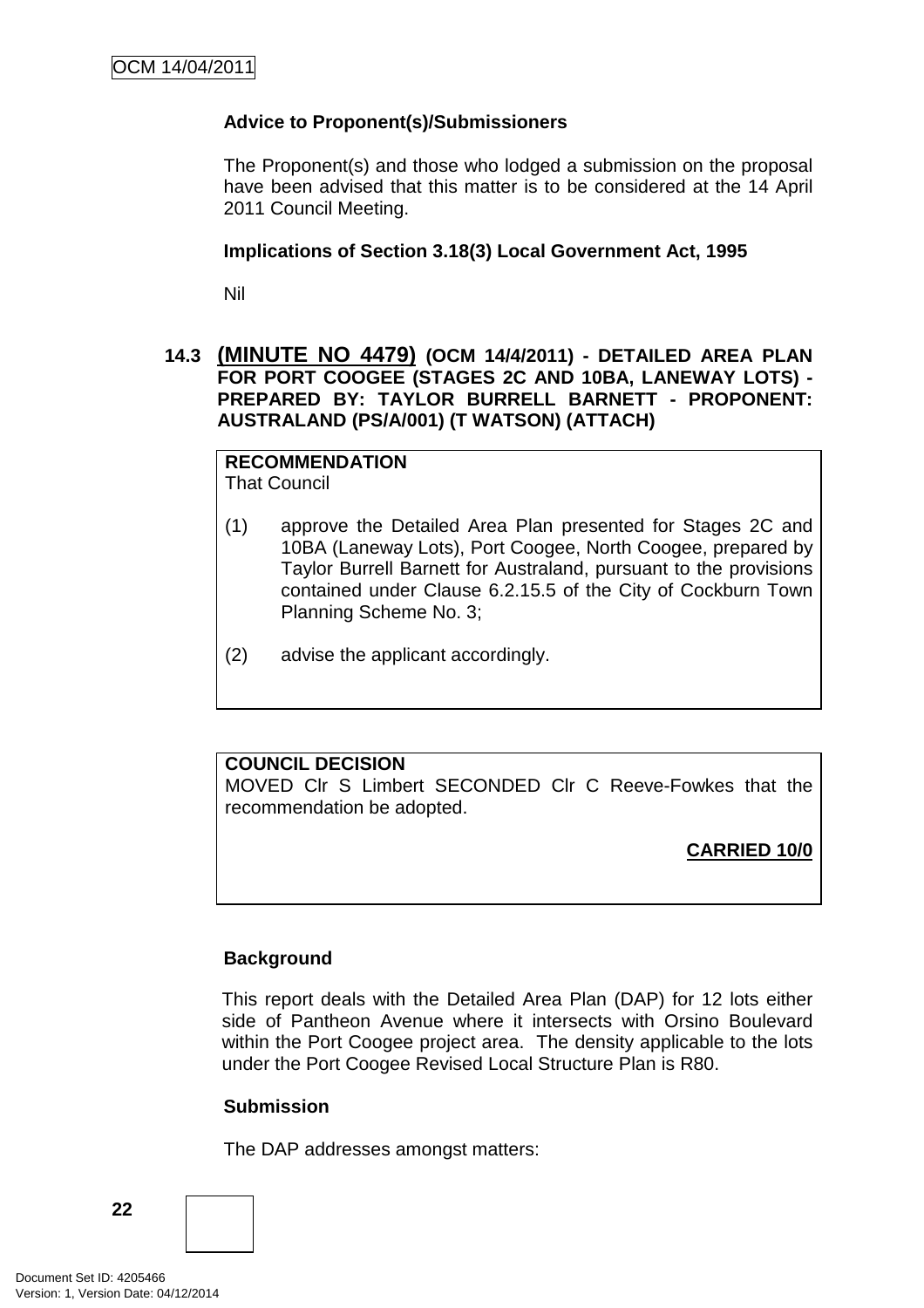- Key elements to be considered in dwelling designs;
- Dwelling setback requirements, including the extent to which parapet walls can be erected on side boundaries.
- Dwelling height; and
- Access and parking requirements (garage locations).

Where the DAP does not refer to an alternate standard, the applicable standard is that prescribed in the Residential Design Codes (R-Codes) or the City's Town Planning Scheme No. 3 and/or Policies.

#### **Report**

The DAP the subject of this report provides a site-specific layer of planning information, to be considered in the design and development of the 12 lots within Stages 2C and 10BA. The DAP has been presented to the City by Australand's planning consultant Taylor Burrell Barnett, and relates to the on-going release of land side lots within the eastern side of the Port Coogee development.

As has been the case with the majority of DAP's presented to Council for Port Coogee, the content of the subject DAP has been negotiated with the planning consultant. Following an initial assessment, several minor changes have been made to the DAP for the purpose of achieving responsive development outcomes and an 'easy to administer' document. The changes made include the following:

- The designation of a number of additional garage locations (as against a 'preferred') to ensure conflict with parking areas on adiacent lots is minimised:
- The inclusion of a setback requirement (per the R-Codes) for dwellings to be erected on Lots 756 and 761 where they join Lots 757 and 762 respectively; and
- The identification of laneway 'bin-pad' locations for six lots where waste truck access is not easily available or convenient.

The potential for multiple dwelling development on each of the lots was also raised with the planning consultant given the applicable density to the lots under the Structure Plan (R80) and the possibilities arising in respect of such under the amended R-Codes. The most recent amendment to the R-Codes removes the determination of dwelling yield (development potential) via the application of a minimum site area per dwelling where land is coded R30 or greater. In essence, and taking into account other requirements to be met as part of any development proposal, the City could receive application for two (2) dwellings on the lots covered by the DAP.

The City has been in contact with AHL who have advised that they accept that due to changes under the amended R. Codes, more than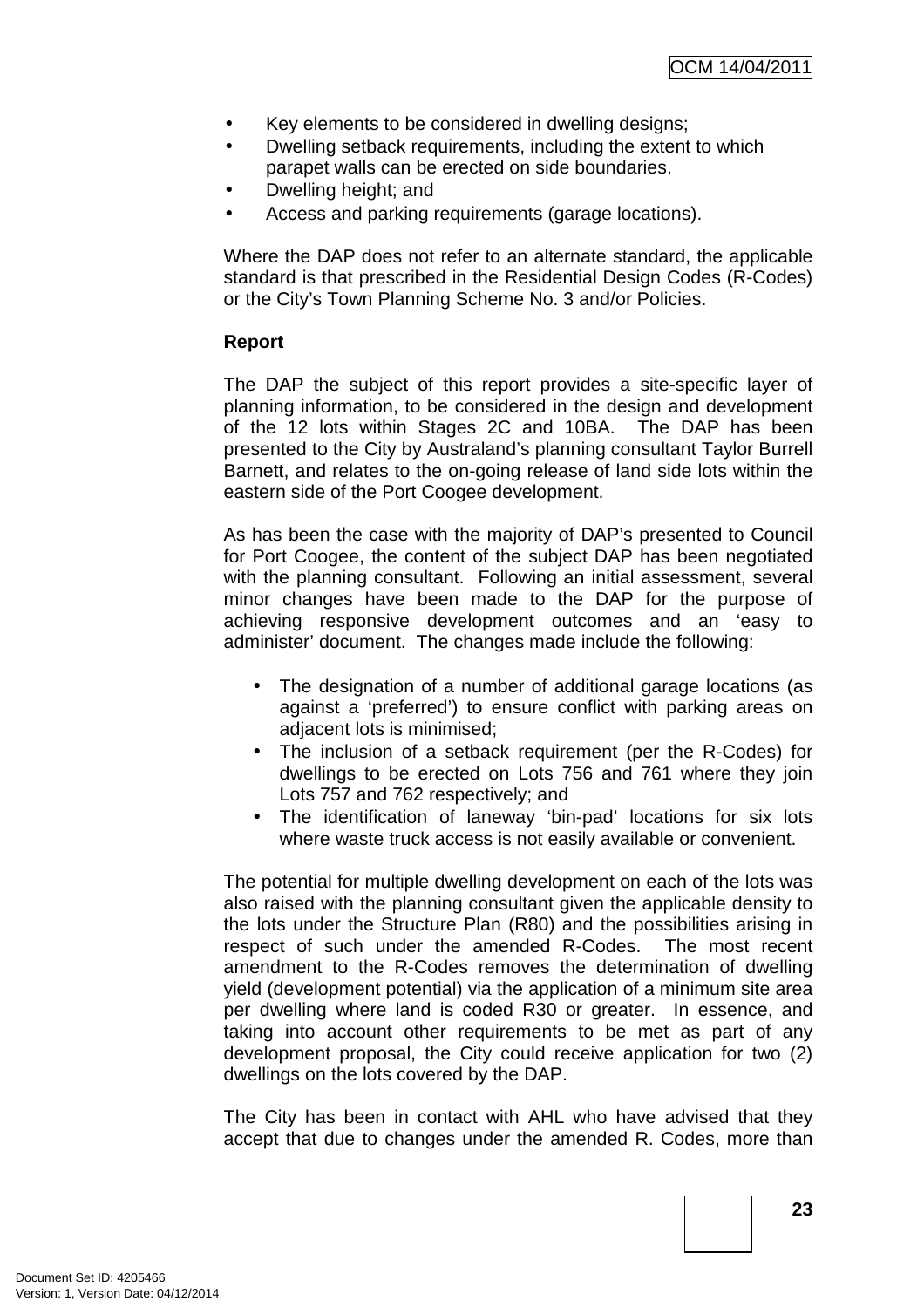one dwelling may be developed on lots and that they do not want to preclude such development occurring. They do however, expect that it is more likely that only single residential dwellings would be developed on the lots and that the DAP has been prepared accordingly. AHL are of the opinion that if an application was submitted for a multiple dwelling on a lot then it should be dealt with as a variation to the DAP.

#### **Conclusion**

The finalised DAP provides detailed controls for small lot development as identified in the Structure Plan for the stages in question. It is recommended, therefore, the DAP be approved by Council.

The approval of the DAP is in accordance with the provisions of 6.2.15 of the scheme. It is noted the process for adopting a DAP includes consultation where a DAP may affect landowners other than the owner of the land subject of the plan. In the case of the subject DAP; Australand owns all of the surrounding land. Accordingly, consultation has not occurred.

Clause 6.2.15.8 provides scope for a DAP to be amended should this be necessary in the future.

#### **Strategic Plan/Policy Implications**

APD 31 'Detailed Area Plans'

## **Demographic Planning**

- To ensure the planning of the City is based on an approach that has the potential to achieve high levels of convenience and prosperity for its citizens.
- To ensure development will enhance the levels of amenity currently enjoyed by the community.

#### **Lifestyle and Aspiration Achievement**

To foster a sense of community spirit within the district generally and neighbourhoods in particular.

#### **Governance Excellence**

• To conduct Council business in open public forums and to manage Council affairs by employing publicly accountable practices.

#### **Budget/Financial Implications**

N/A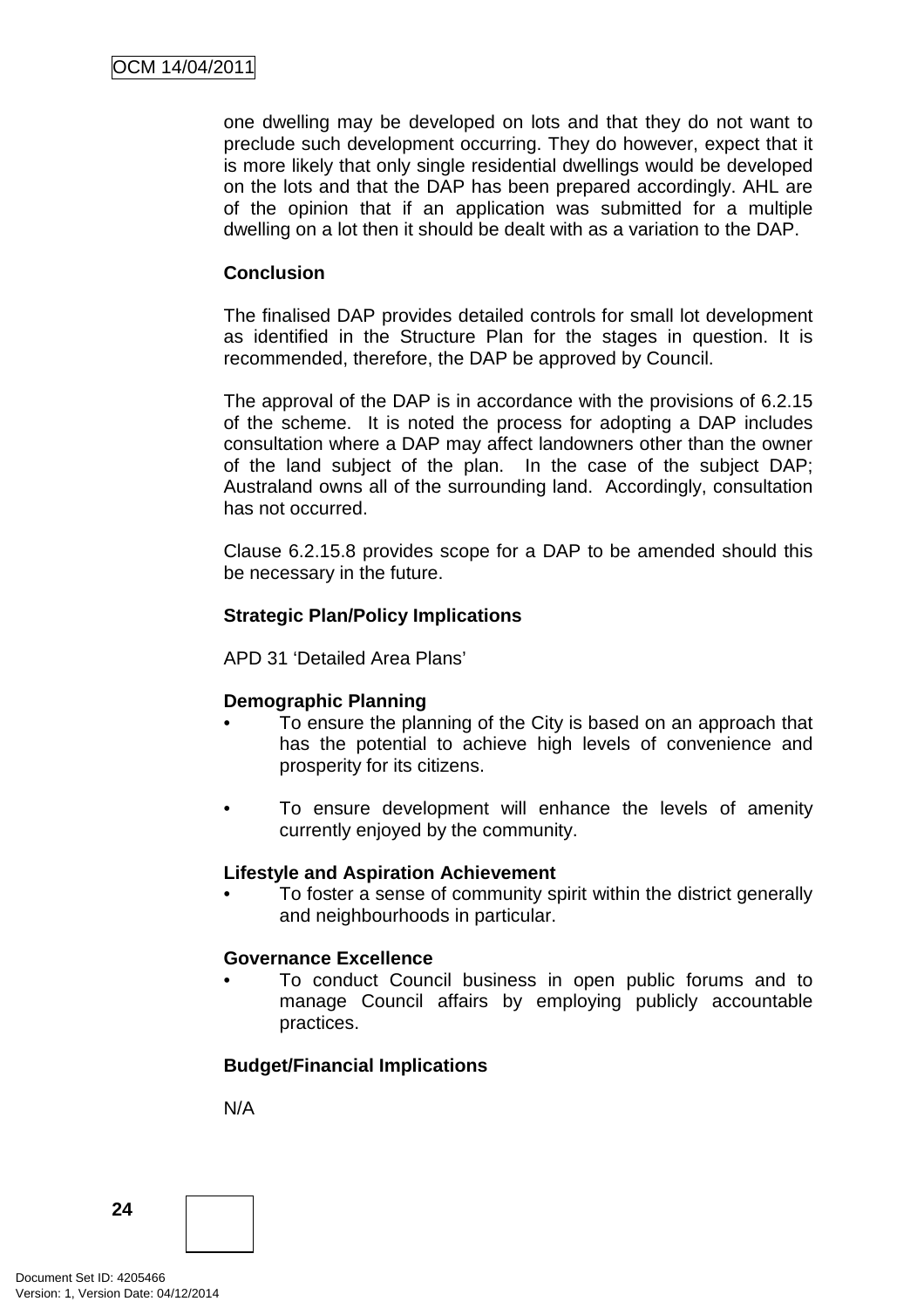## **Legal Implications**

Town Planning Scheme No. 3 Planning and Development Act 2005

## **Community Consultation**

The DAP's have not been the subject of consultation.

## **Attachment(s)**

- 1. Location/Revised Local Structure Plan
- 2. DAP Stages 2C and 10BA

## **Advice to Proponent(s)/Submissioners**

The proponent has been advised that this matter is to be considered at the 14 April 2011 Council Meeting.

## **Implications of Section 3.18(3) Local Government Act, 1995**

Nil

**14.4 (MINUTE NO 4480) (OCM 14/4/2011) - PROPOSED LOCAL STRUCTURE PLAN - LOCATION: LOT 40 GAEBLER ROAD, HAMMOND PARK - OWNER: QUBE PROPERTY GROUP PTY LTD - APPLICANT: ROBERTS DAY (SM/M/042) (ROBERTO COLALILLO) (ATTACH)** 

## **RECOMMENDATION**

That Council

- (1) adopts the Schedule of Submissions;
- (2) adopts the Lot 40 Gaebler Road, Hammond Park Local Structure Plan prepared by Roberts Day as shown within Attachment 3;
- (3) advise the Western Australian Planning Commission, the proponent and submissioners of Council's decision accordingly; and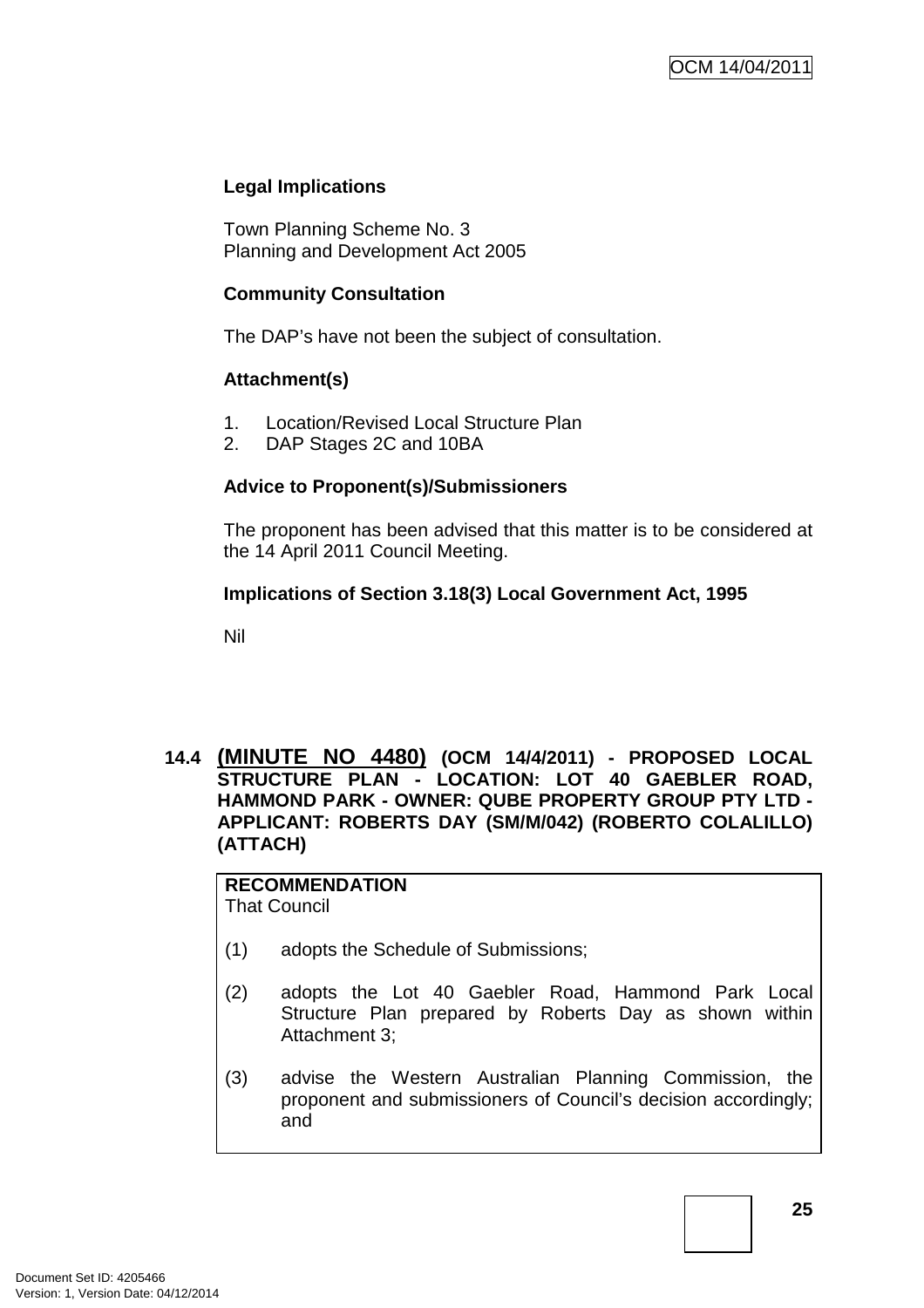(4) advise the proponent that Council is currently in the final processes of an amendment to City of Cockburn Town Planning Scheme No. 3, which seeks to introduce new developer contribution arrangements across the City towards community infrastructure. Landowners subdividing to create residential allotments will be required to make contributions in accordance with the new developer contribution arrangements once the Scheme Amendment becomes operational. This is expected mid 2011.

## **COUNCIL DECISION**

MOVED Clr S Limbert SECONDED Clr C Reeve-Fowkes that the recommendation be adopted.

**CARRIED 10/0**

## **Background**

The Lot 40 Gaebler Road, Hammond Park Local Structure Plan ("LSP") has been submitted to the City on behalf of the landowner, QUBE Property Group Pty Ltd, to guide future residential subdivision.

The proposed LSP for Lot 40 ("subject site") is effectively an extension of the 'Hammond Rise Estate', which is located immediately east and south of the subject site. The Hammond Rise Estate presently comprises Lots 36 and 37 Gaebler Road, Lot 45 Frankland Avenue and Lot 101 Barfield Road and is being developed in accordance with the Hammond Park Local Structure Plan which was adopted by Council on 8 November 2007 and endorsed by the Western Australian Planning Commission ("WAPC") on 4 March 2010.

The subject site is located on the southern side of Gaebler Road, between Barfield Road and Frankland Avenue, Hammond Park. It is immediately west and north of the Hammond Park Local Structure Plan area (refer to Attachment 1).

#### **Submission**

N/A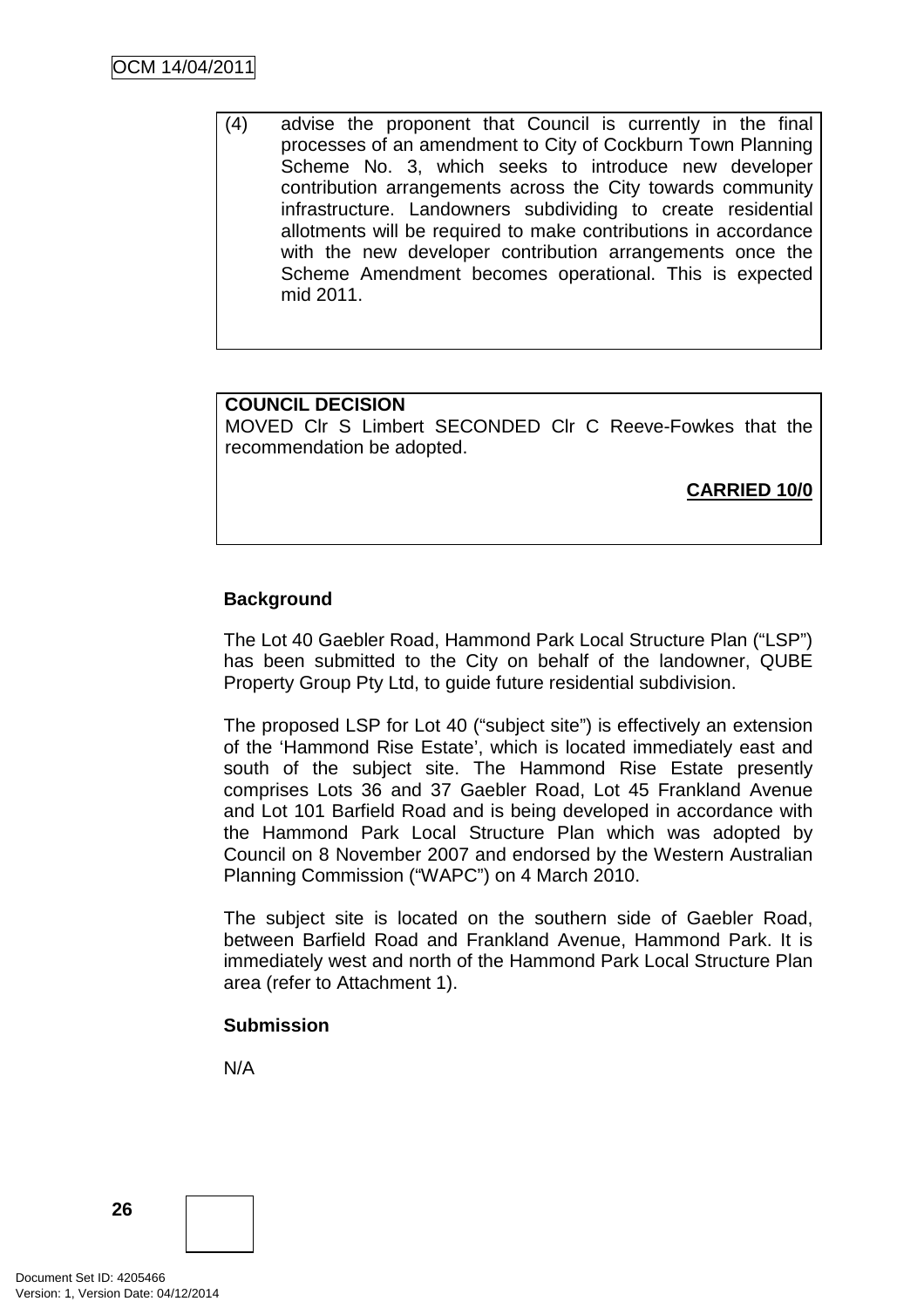## **Report**

The subject site is zoned 'Urban' under the Metropolitan Region Scheme ("MRS") and 'Development (DA9)' under the City of Cockburn Town Planning Scheme No. 3 ("TPS 3"). Pursuant to clause 6.2.4 of and Schedule 11 of TPS 3, a structure plan is required to be prepared and adopted prior to any subdivision and development of land within DA9.

The structure plan design provides for a diversity of lot sizes and housing types as an extension of the Hammond Rise Estate, with a total of 33 residential lots being proposed under the LSP. The structure plan comprises 13 R30 cottage/laneway lots, 12 R25 and 8 R20 traditional (front-loaded) residential lots, local roads and an area of public open space ("POS") as shown in Attachment 3.

#### Southern Suburbs District Structure Plan – Stage 3

The subject site is located within the Southern Suburbs District Structure Plan – Stage 3 ("SSDSP3") area as shown in Attachment 2. The SSDSP3 identifies that this site should meet a minimum urban density target of 12 dwelling units per hectare. The proposed LSP has a density of approximately 16 dwelling units per net hectare and therefore meets the targets set by the SSDSP3. it should be noted that the SSDSP3 was adopted in 2005 and has moderate targets in comparison to recent similar documents.

#### Public Open Space

The SSDSP3 requires all landowners to provide their 10% public open space ("POS") requirement within their own landholding. A POS area of 1,713 square metres is proposed as part of the LSP. This is proposed to abut the western boundary of the site to enable future consolidation with POS provided on the adjoining Lot 39 when it is developed in the future. Detailed Area Plans will be required for the lots adjacent to the POS at the subdivision stage consistent with the City's standard design requirements.

Although the provision of 1,713 square metres of POS equates to only 8.5% of the subject site, the approved subdivisions for the adjoining Hammond Park Local Structure Plan area (developed by the landowner) provided a surplus of 398 square metres of POS. Therefore the POS provided for Lot 40 results in a 10% provision across the landowners overall 'Hammond Rise Estate' and thus satisfies their POS requirements.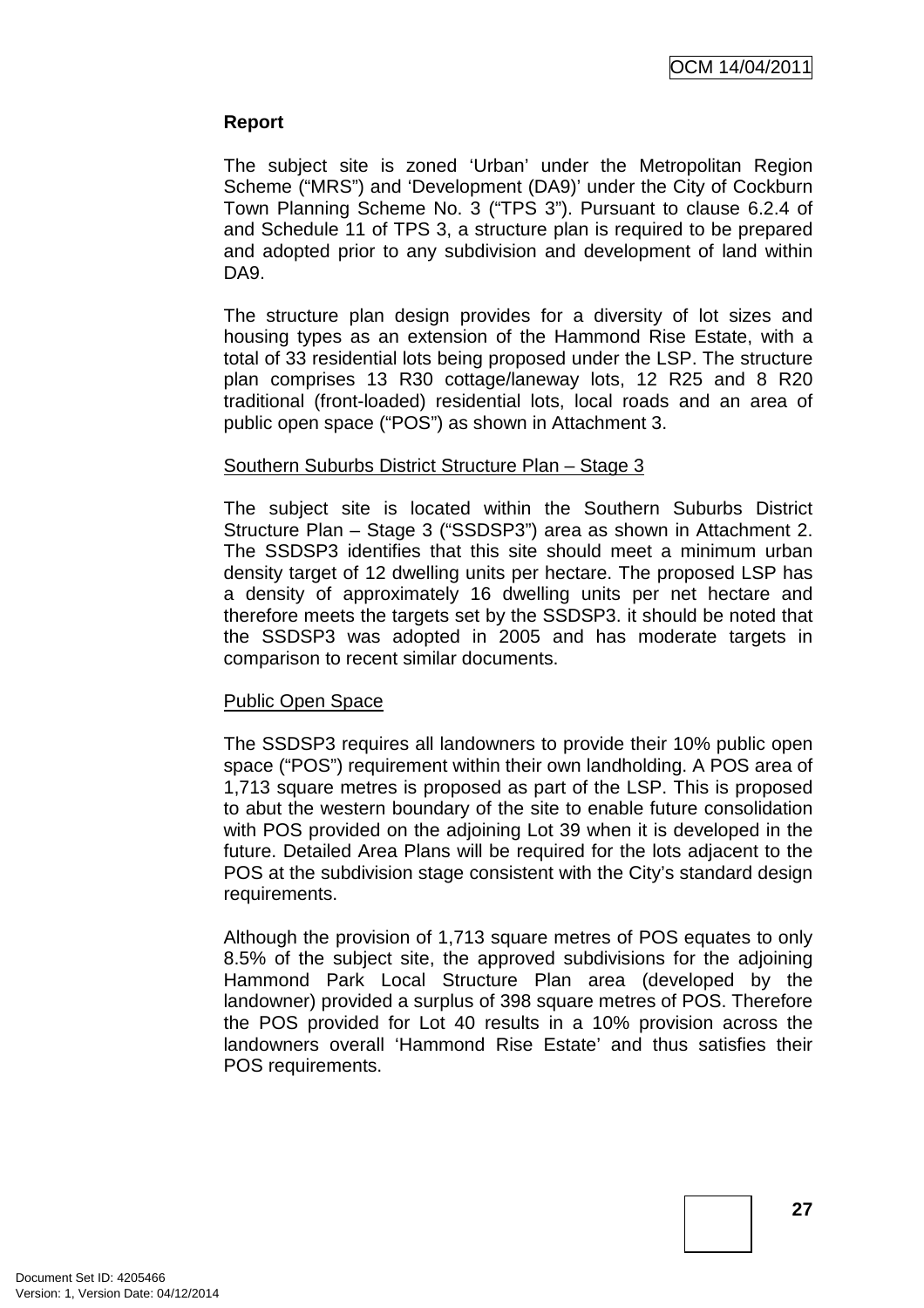#### Local Water Management Strategy

In accordance with the requirements of the Department of Water ("DoW") and WAPC, a water management plan has been prepared by Cardno, on behalf of the landowner, as an addendum to the approved Integrated Urban Water Management Plan ("IUWMP") for the existing Hammond Rise Estate. The IUWMP has been assessed by the DoW and the City and some minor modifications have been requested to the document prior to final endorsement/approval being granted.

As the changes are only minor in nature, it is recommended that approval of the LSP may proceed subject to the submission and final endorsement of the revised IUWMP by DoW and the City.

#### **Consultation**

The proposed LSP was referred to the WAPC for comment in accordance with Clause 6.2.7.2 of the Scheme as it proposes the subdivision of land. No comments were received from the WAPC and as such the City proceeded advertise the proposal for public comment.

The LSP was advertised for public comment from 10 February to 51 March 2011 in accordance with the Scheme requirements. Four submissions were received from government authorities and servicing agencies all of whom raised no objections to the proposed LSP subject to various conditions and advice notes. The submissions that were received are set out and addressed in detail within the Schedule of Submissions (Attachment 5).

No modifications to the proposed LSP are recommended as a result of the formal advertising process.

#### **Conclusion**

The proposed LSP is consistent with the SSDSP Stage 3 and surrounding residential development. The design of the LSP conforms to Liveable Neighbourhoods principles and integrates with the adjacent road network and lot layout in a logical manner. It is therefore recommended that Council adopt the LSP subject to the final endorsement/approval of the associated Local Water Management Strategy.

#### **Strategic Plan/Policy Implications**

SPD4 'Liveable Neighbourhoods' APD4 Public Open Space'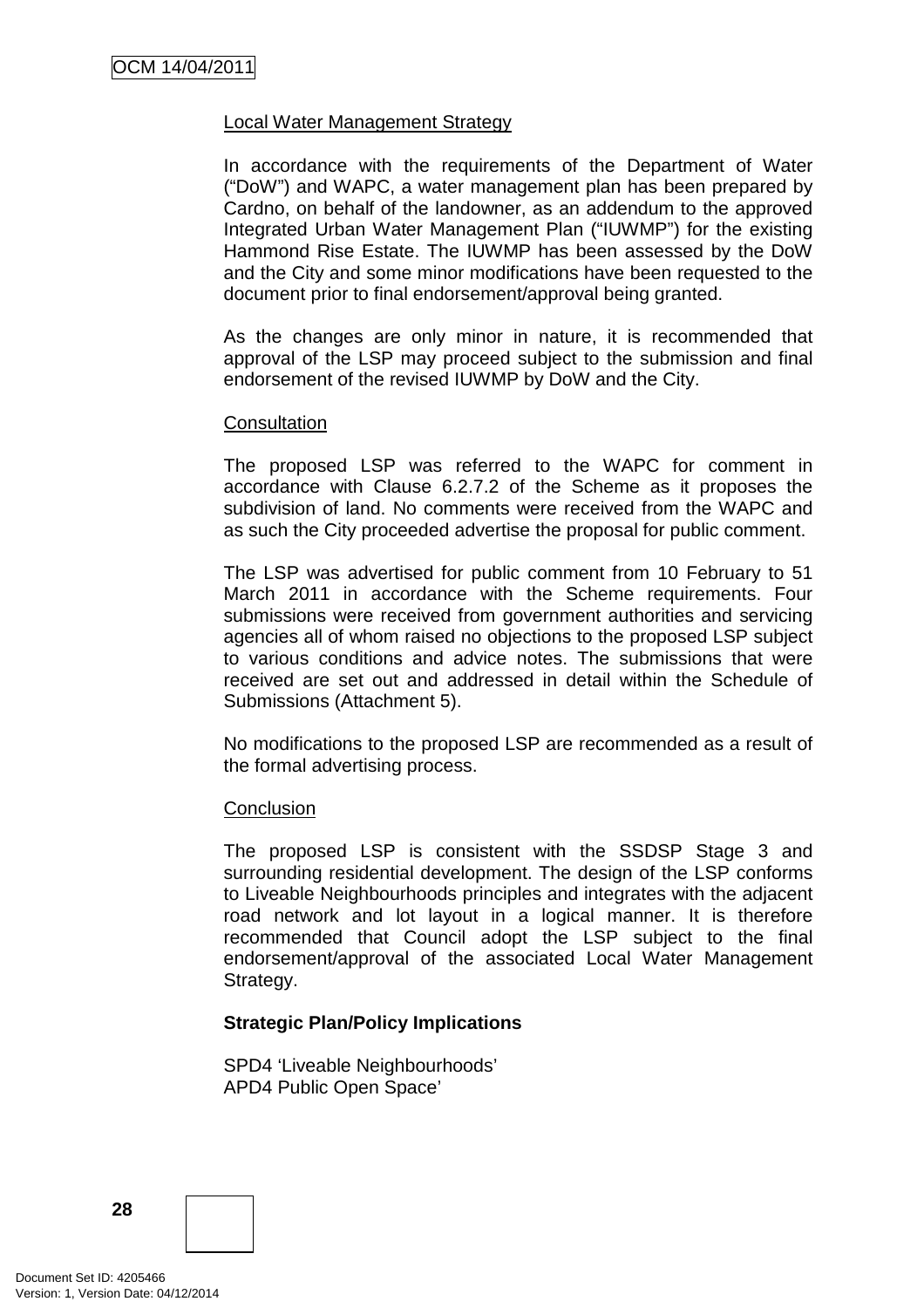#### **Demographic Planning**

- To ensure the planning of the City is based on an approach that has the potential to achieve high levels of convenience and prosperity for its citizens.
- To ensure development will enhance the levels of amenity currently enjoyed by the community.

#### **Budget/Financial Implications**

N/A

#### **Legal Implications**

Nil

#### **Community Consultation**

The proposed local structure plan was advertised in the newspaper, on the City's website and letters were sent to affected landowners.

#### **Attachment(s)**

- 1. Site Location
- 2. Southern Suburbs District Structure Plan Stage 3
- 3. Proposed Lot 40 Gaebler Road Local Structure Plan
- 4. Schedule of Submissions

#### **Advice to Proponent(s)/Submissioners**

The Proponent(s) and those who lodged a submission on the proposal have been advised that this matter is to be considered at the 14 April 2011 Council Meeting.

#### **Implications of Section 3.18(3) Local Government Act, 1995**

Nil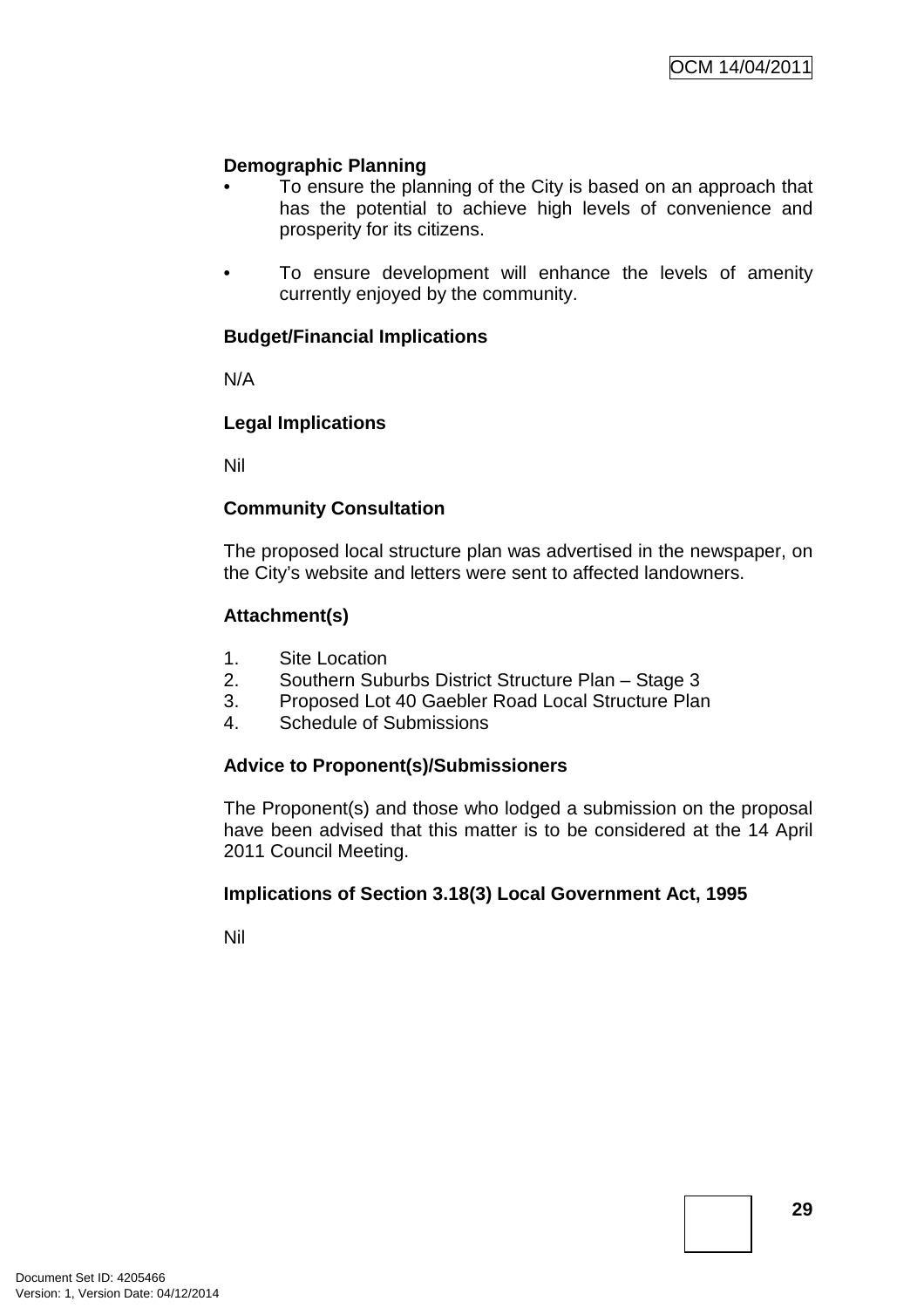**14.5 (MINUTE NO 4481) (OCM 14/4/2011) - OFFER TO SELL LAND TO CITY OF COCKBURN - LOCATION: PORTION OF LOT 341 LAKEFRONT AVENUE, BEELIAR - OWNER/APPLICANT: DEPARTMENT OF HOUSING/PRM JOINT VENTURE (6007077) (K SIM) (ATTACH)** 

**RECOMMENDATION** That Council

- (1) not accept the offer from Department of Housing/PRM Joint Venture to sell to the City of Cockburn  $866m^2$  of Lot 341 Lakefront Avenue, Beeliar for a consideration of \$480,000 (GST Exclusive);
- (2) advise Department of Housing/PRM Joint Venture that the City's prepared to surrender the public access easement that burdens Lot 341 Lakefront Avenue, Beeliar for a consideration of \$90,692;
- (3) utilise the funds to construct a 25 bay car park off The Grange within Reserve 45286, if the option in 2 above is accepted by the Department of Housing/PRM Joint Venture;
- (4) allocate \$60,000 in the 2011/12 budget to construct a 25 bay car park off The Grange within Reserve 45286, with funds to be drawn from the Land Development Reserve Fund, if the option in 2 above is not accepted by the Department of Housing/PRM Joint Venture; and
- (5) seek from the Department of Housing/PRM Joint Venture, agreement to continue using the car park on Lot 341 until the alternative car park has been completed.

#### **COUNCIL DECISION**

MOVED Clr S Limbert SECONDED Clr C Reeve-Fowkes that the recommendation be adopted.

**CARRIED 10/0**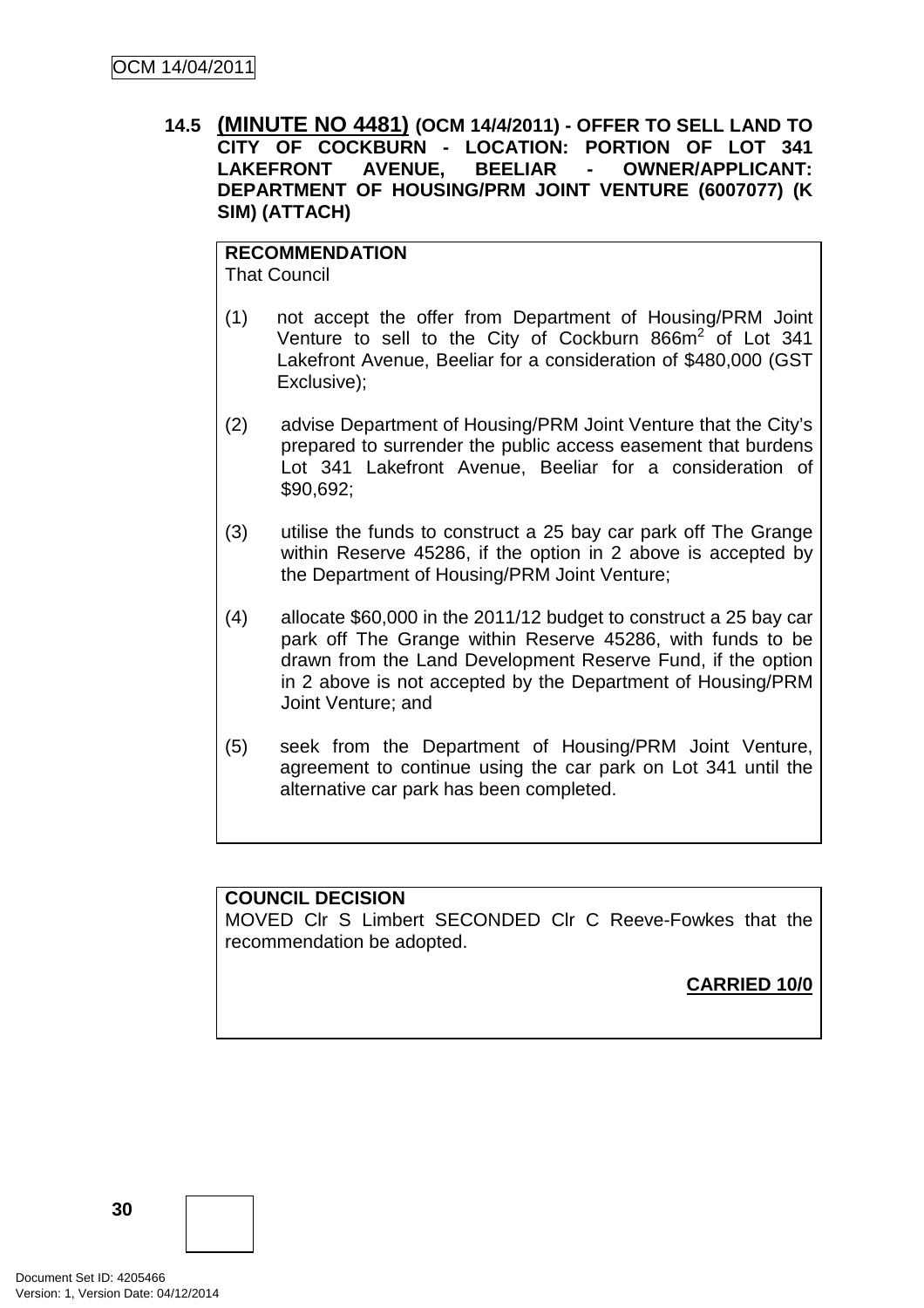## **Background**

Lot 341 is land owned by the Department of Housing and comprises an area of 2340m<sup>2</sup>. The subject land is zoned 'Local Centre' under City of Cockburn Town Planning Scheme No. 3 ("Scheme"). This zoning is the same as the shopping centre recently completed on the opposite side of Lakefront Avenue, on Lot 840.

The Department of Housing with Joint Venture partner PRM has developed a residential subdivision known as Meve Estate. The Joint Venture, as part of the subdivision of the town centre, constructed a car park consisting of 25 bays on Lot 341. The car park is linked with associated car parking on the Beeliar Community Centre site (27 bays). This provision of car parking preceded the development of the shopping centre on Lot 840, but was intended to potentially be linked with the shopping centre by way of an offsite (cash in lieu) car parking arrangement. There was the expectation that when Lot 840 was developed as a shopping centre, portion of the required parking for the shopping centre would need to be located off site. This option would have made Lot 840 more attractive to potential purchasers, as the ratio of built form to parking could be higher.

It transpired that the development of Lot 840 achieved all the parking requirements onsite. This has accordingly created a situation whereby the car parking located on Lot 341 has no identified purpose other than associated with the Beeliar Community Centre. This has prompted the landowner to make an offer to the City to purchase the land.

It is not recommended the City purchase the portion of Lot 341, given that it is not considered to be an appropriate utilisation of funds. As a replacement car park can be constructed within Reserve 45286 at a very small cost compared with the offer made for Lot 341, it is recommended that the City utilise this option instead.

#### **Submission**

The Department of Housing/PRM Joint Venture has written to the City with notice that the car parking on Lot 341 is not required by the shopping centre together. They have accordingly indicated an intention to dispose of the land, and have put an offer to the City to purchase a 866m<sup>2</sup> portion of Lot 341 which comprises the existing car park.

The asking price of \$480,000 is made up of \$485/m<sup>2</sup> for land (\$420,000), and \$60,000 being the value of the built car park.

In associated correspondence they have requested that if the offer is not accepted by the City, that the City agree to surrender the public access easement in gross on Lot 341, and construct a new access for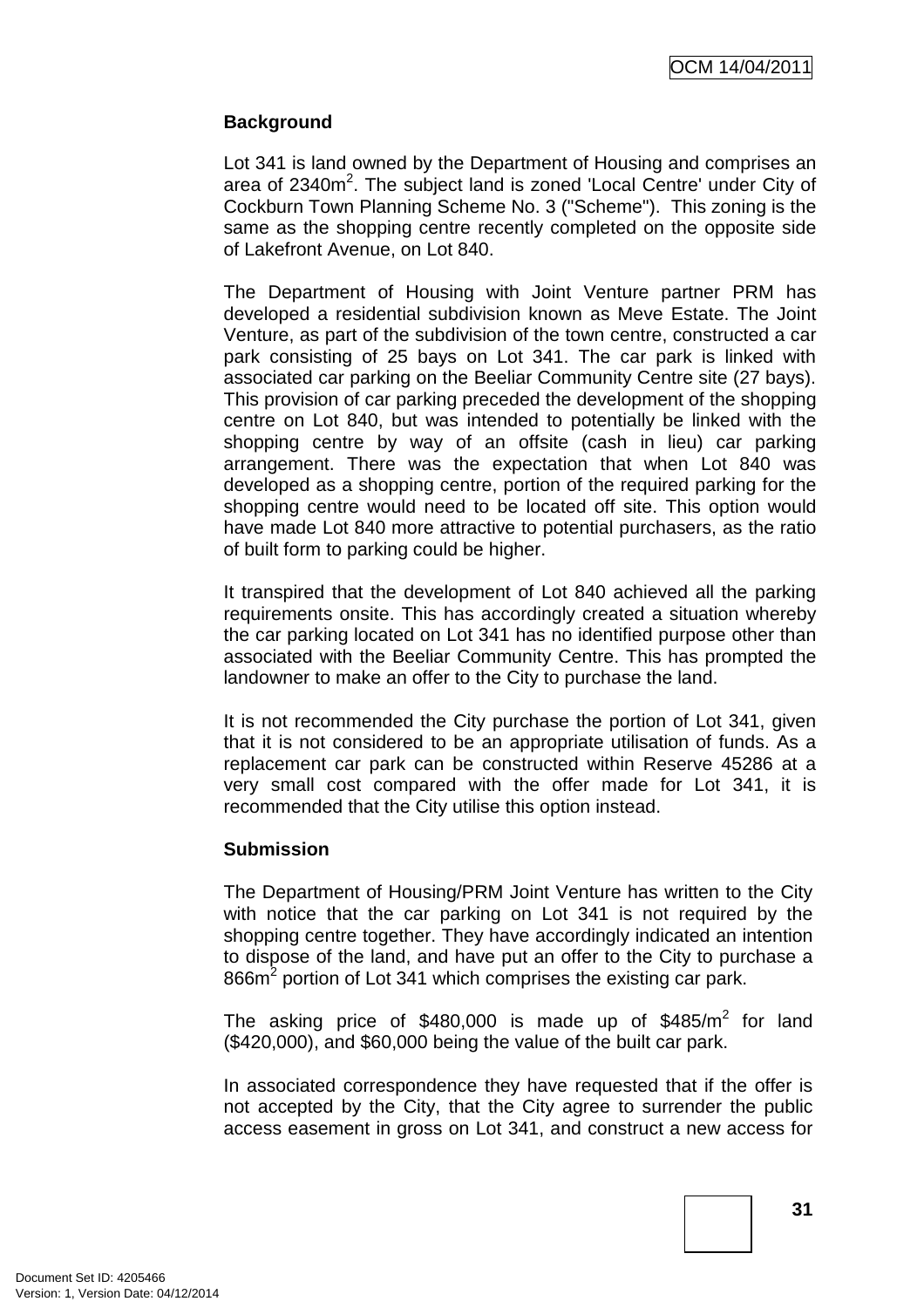the Beeliar Community Centre from Lakefront Avenue. The City has determined this value to be \$90,692.

#### **Report**

#### Issue #1 - Cost of car parking area on Lot 341

In considering the offer from the Joint Venture Partners, the first issue to consider is whether the asking price is supported by a Licensed Valuers Report. The value is supported by a report from Licensed Valuers Herron Todd White. Inquiry of the Licensed Valuers used by the City indicated that this value represents, or is close to, market value.

Council officers made approaches to both PRM and the Department of Housing to see whether in the interest of the local community, it was possible for them to accept less than market value for the land. Both parties advised that such a proposition would be against Department of Housing policy, and would not be supported on that basis.

The second issue to consider is whether the amount of \$480,000 for the provision of 25 car bays is a prudent use of local government funds. In short such is not considered an appropriate use of funds. In specific regard, an alternative location was identified within the appurtenant Reserve 45286, located off The Grange.

This location is vegetated but the vegetation is considered of low value by the City's Environmental Services Division. The City's Engineering Division has indicated that the cost to establish 25 car bays in this location would be in the order of \$60,000.

The third issue to consider is whether the relocation of the 25 parking bays from the current location to the proposed location would have an adverse impact on the functionality of the Beeliar Community Centre or sporting fields. Parking as shown on aerial photography on the weekends and generated by sporting fixtures appears to be spread around the local roads adjoining the sporting fields. The relocation of the car park would have minimal impact in this respect.

The number of people using the Community Centre throughout the week is also considered moderate to low. Numbers using the Community Centre are at a maximum in the evening on the weekend. An inspection was carried out by a Council officer at approximately 8.30pm on a recent Saturday night when a large function was being held. Although the 25 car bays on portion of Lot 341 and the 27 car bays for the Beeliar Community Centre were fully utilised, it was noted that there was sufficient on street parking in Lakefront and Bluebush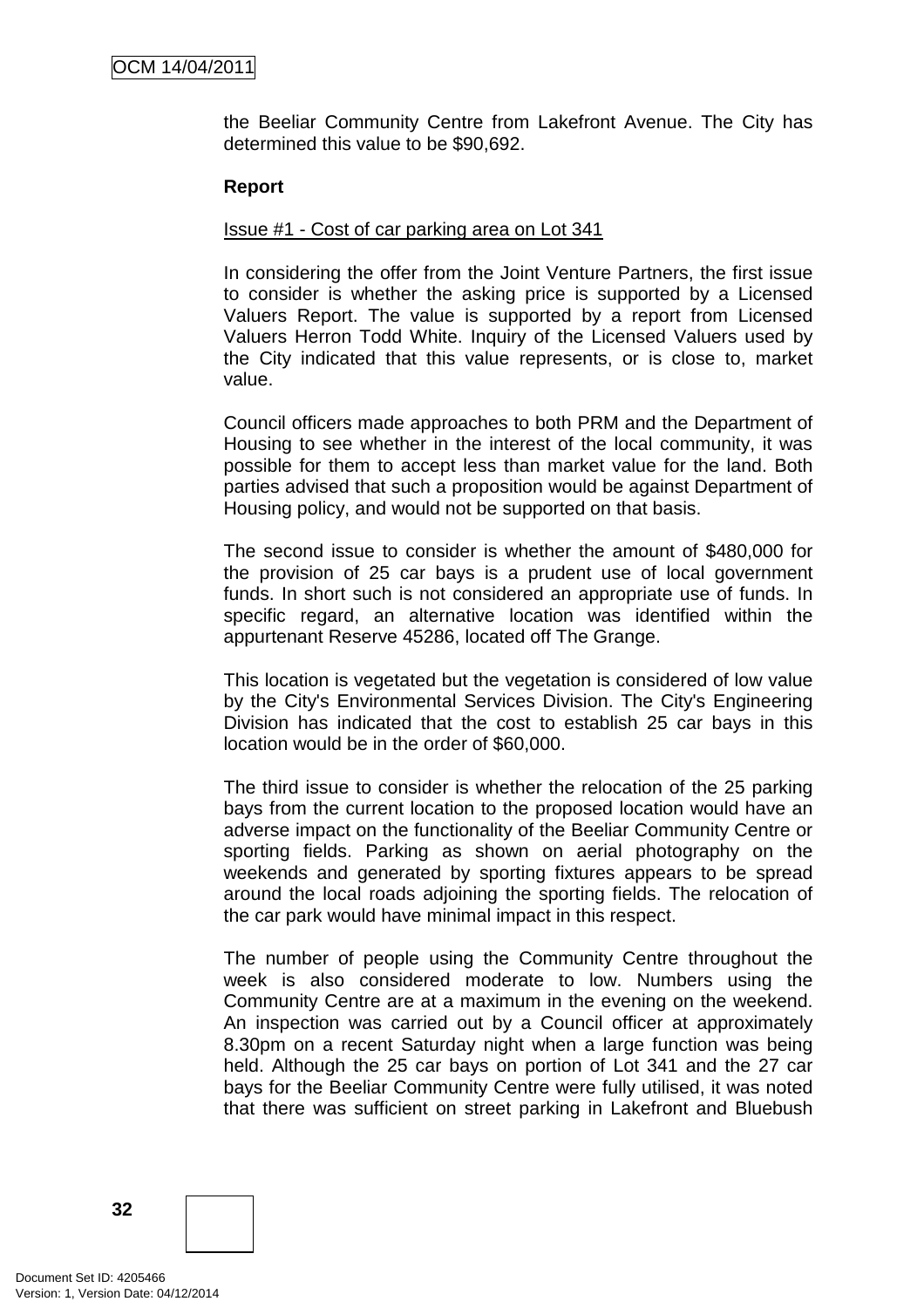Avenue to account for the loss caused by the relocation of the subject 25 bays.

The sporting field change rooms are within the Community Centre and on training nights the subject 25 bays are also fully utilised. The increased distance to the proposed car park versus the subject car park is only 100m, and considered manageable from this perspective.

In conclusion, while it would be highly desirable to maintain the current car park on portion of Lot 341, a cost of \$480,000 to achieve this is excessive. Such is not considered to present an appropriate use of local government funds, especially given a replacement (and equally functional) car park could be achieved within the adjoining Reserve 45286 for approximately \$60,000.

It is recommended that Council instead pursue the construction of a new car parking area within Reserve 45286 to deal with the loss of the 25 bays on Lot 341.

#### Issue #2 - Easement in gross on Lot 341

An easement in gross currently exists across a small part of the car park on Lot 341, and secures access to the car parking associated with the Beeliar Community Centre. Being an easement in gross which benefits the City (and public at large), it can only be surrendered by the City. The terms of the easement require that the owner of Lot 341 maintain the pavement, keep it clear at all times and not to fence off the access points.

A representative of PRM has expressed a negative response to the notion that the City could put a price on an agreement to surrender the easement. A consequence of surrendering the easement will be that a new crossover and entry will need to be constructed off Lakefront Avenue into the Beeliar Community Centre car park. The value of Lot 341 with the removal of the easement will also be enhanced.

The consideration sought for the removal of the easement has been arrived at by multiplying the area of the easement by the square metre rate contained in the offer to purchase presented by the Joint Venture Partners. The representative from PRM has indicated that they will obtain advice from their own valuers before responding to the proposal.

Notwithstanding, it is considered that Council only contemplate surrendering the easement in gross subject to an appropriate monetary value. This signifies not only that the City will incur costs in establishing a new access to the car park for the Beeliar Community Centre, but that the land value of Lot 341 will also be enhanced by removing what is an encumbrance on the land. This value has been calculated at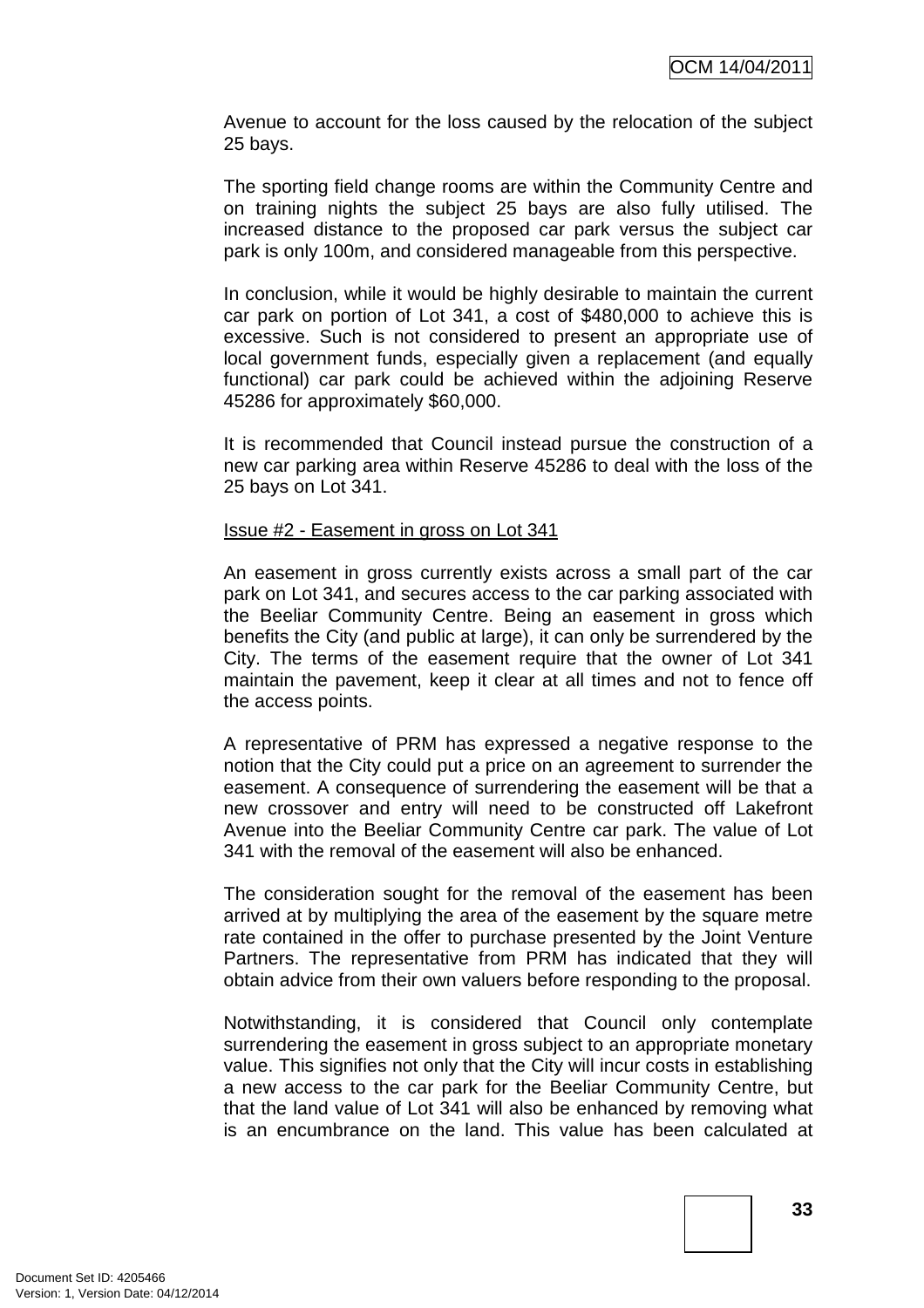\$90,692, using the value methodology which PRM used in making the offer to the City to buy the car park.

## Construction of new car park

Recognising that the construction of a new car park will take place at the beginning of the 2011/12 financial year, it is also recommended that the City seek agreement to maintain the current car parking on Lot 341 until the replacement car park is functional.

## **Strategic Plan/Policy Implications**

## **Demographic Planning**

To ensure development will enhance the levels of amenity currently enjoyed by the community.

## **Infrastructure Development**

• To construct and maintain community facilities that meet community needs.

#### **Governance Excellence**

• To develop and maintain a financially sustainable City.

## **Budget/Financial Implications**

From a budgetary viewpoint, it is not recommended that the City accept the offer from Department of Housing/PRM Joint Venture to sell to the City 866 $m<sup>2</sup>$  of Lot 341 Lakefront Avenue, Beeliar for a consideration of \$480,000 (GST Exclusive). Instead, it is recommended that the City proceed with the development of a replacement car park on the adjoining Reserve 45286, at a cost of approximately \$60,000.

In terms of the easement in gross currently affecting Lot 341, it is recommended that the City make an offer to surrender this at a cost of \$90,692.

## **Legal Implications**

Section 3.58 of the Local Government Act 1995 is applicable to the recommendation.

## **Community Consultation**

Signs will be placed on the site prior to the car park being closed advising users of alternative car parking

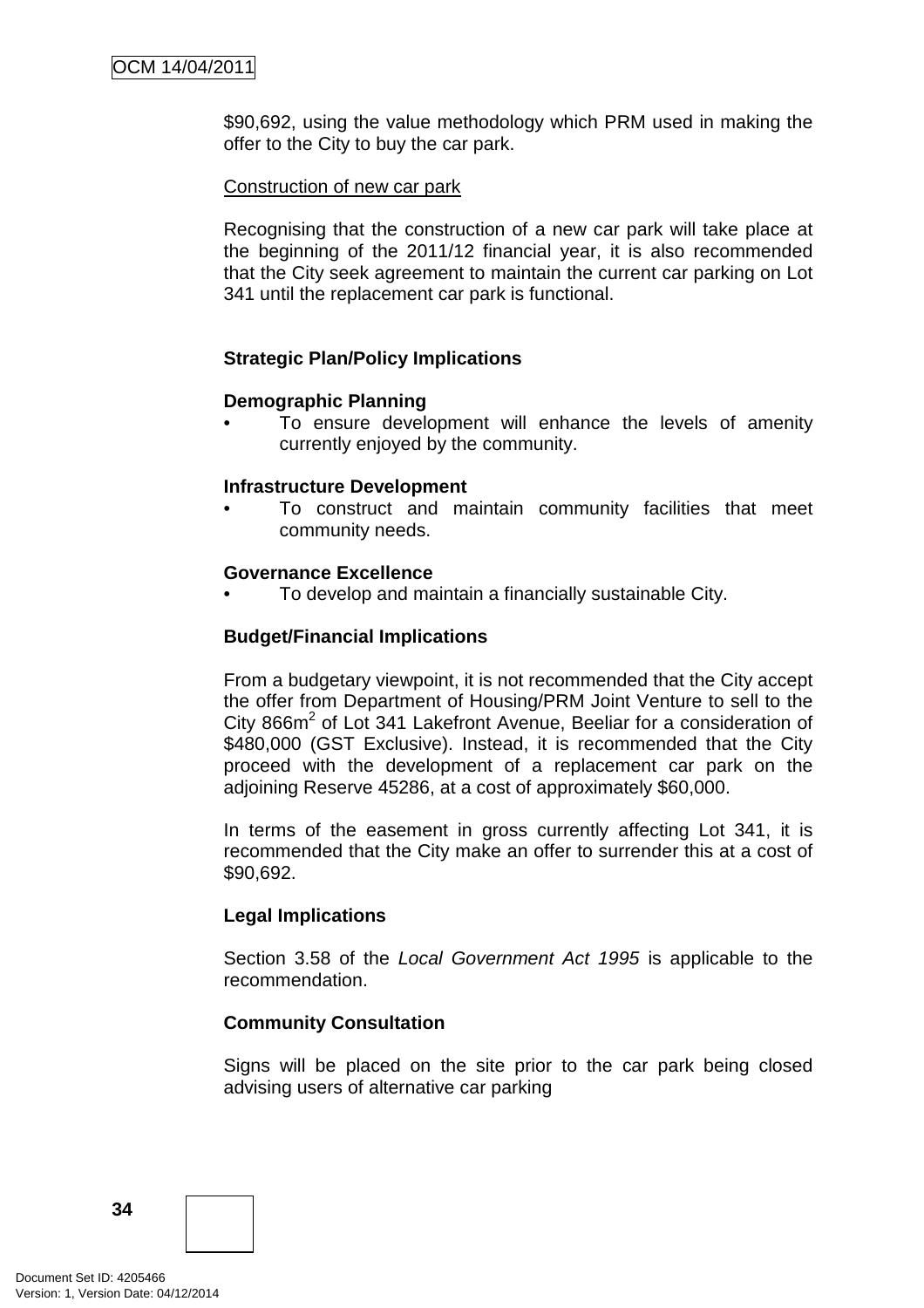## **Attachment(s)**

- 1. Location Plan
- 2. Plan showing car parking on Lot 341, adjoining car parking on Beeliar Community Centre and extent of easement in gross across Lot 341
- 3. Plan showing location of replacement car park

## **Advice to Proponent(s)/Submissioners**

The Proponent(s) and those who lodged a submission on the proposal have been advised that this matter is to be considered at the 14 April 2011 Council Meeting.

## **Implications of Section 3.18(3) Local Government Act, 1995**

Nil

## **14.6 (MINUTE NO 4482) (OCM 14/4/2011) - RETROSPECTIVE STORAGE YARD - LOCATION: 300 (LOT 14) HENDERSON ROAD MUNSTER - OWNER: BETTABAR PTY LTD - APPLICANT: ALBERT VAN DER BEKEN (4411144) (P HIRST) (ATTACH)**

#### **RECOMMENDATION** That Council:

- (1) refuse the application for retrospective planning approval of a storage yard at 300 (Lot 14) Henderson Road Munster for the following reasons:
	- 1. The use is considered contrary to the objectives of the City's Town Planning Scheme No.3 for the use and development of land within a Rural Zone.
	- 2. The use/development of the land is considered incompatible with the rural setting within which the subject land is located;
	- 3. The use/development of the land is considered contrary to the amenity of the location by virtue of impacts including noise and the visual appearance of the site.
	- 4. The use/development of the land is considered inappropriate due to the impact of traffic movements to and from the site and in appropriate access arrangements.
	- 5. The use/development of the land would be contrary to the orderly and proper planning of the locality if approved.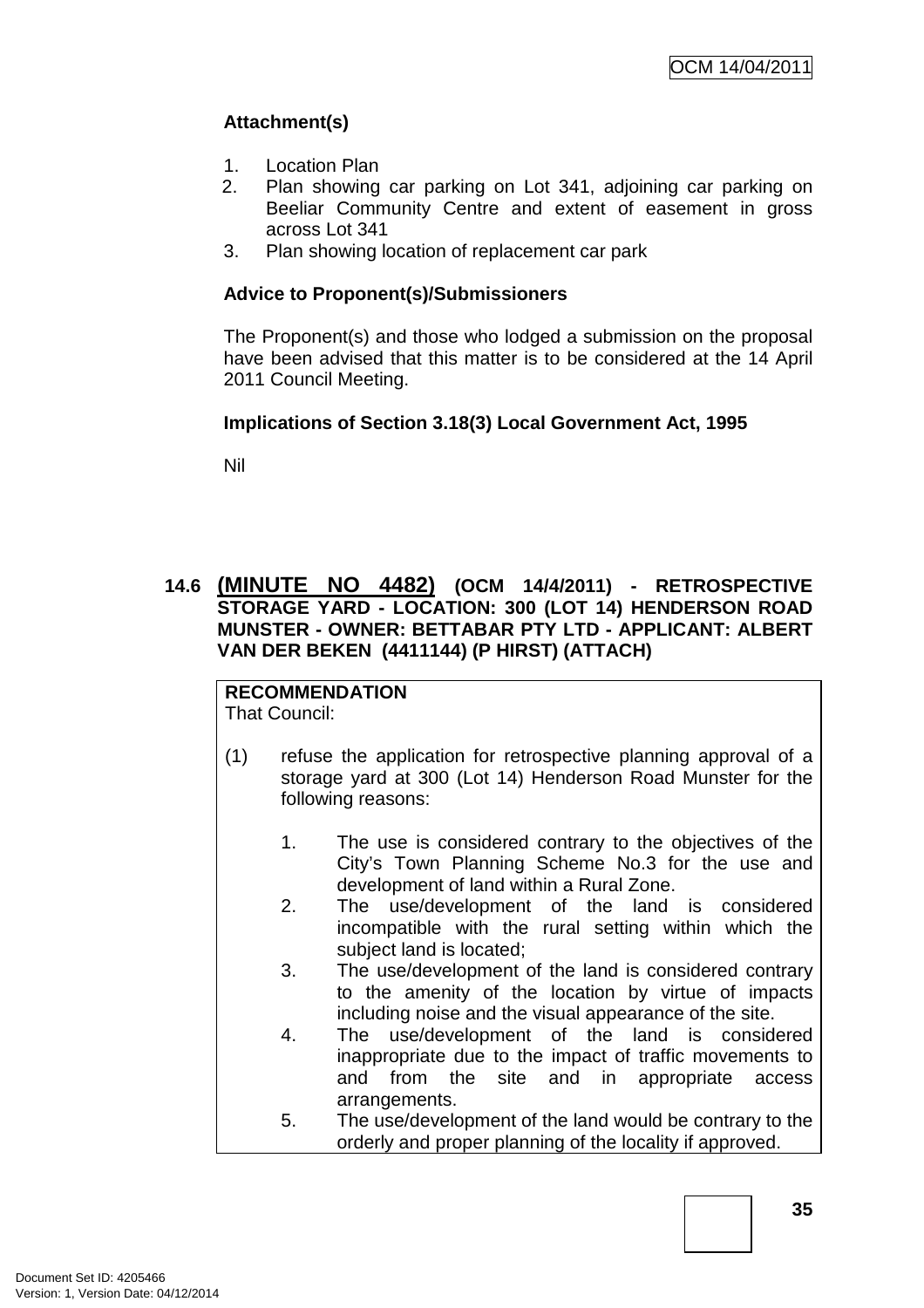- (2) direct the owner of the land to remove all unapproved structures from the subject lot within 28 days of notification and to restore the land as nearly as practical to its condition immediately before the development started to the satisfaction of the Council;
- (3) direct the owner of the land to remove all items not associated with the residential use of the property within 28 days of notification;
- (4) notify the applicant of Council's decision accordingly; and
- (5) notify the owners of adjoining properties who submitted comments regarding the application of Council's decision.

## **COUNCIL DECISION**

MOVED Clr I Whitfield SECONDED Clr S Limbert that the recommendation be adopted.

AMENDMENT TO MOTION

MOVED Clr S Limbert SECONDED Clr I Whitfield that the recommendation be adopted, subject to deleting the reference to "28 days" in sub-recommendations (2) and (3) and substituting "56 days".

## **AMENDMENT CARRIED 9/1**

## **AMENDED MOTION PUT AND CARRIED 8/2**

## **Reason for Decision**

To provide the applicant a further 28 days to remove all items not associated with the residential use of the property once they formally notified of the decision of Council. They will therefore have 56 days to do this.

## **Background**

The subject land is located at 300 (Lot 14) Henderson Road, Munster. Prior the development of the unapproved storage yard which is the subject of this application, the lot contained a single house, a  $400m^2$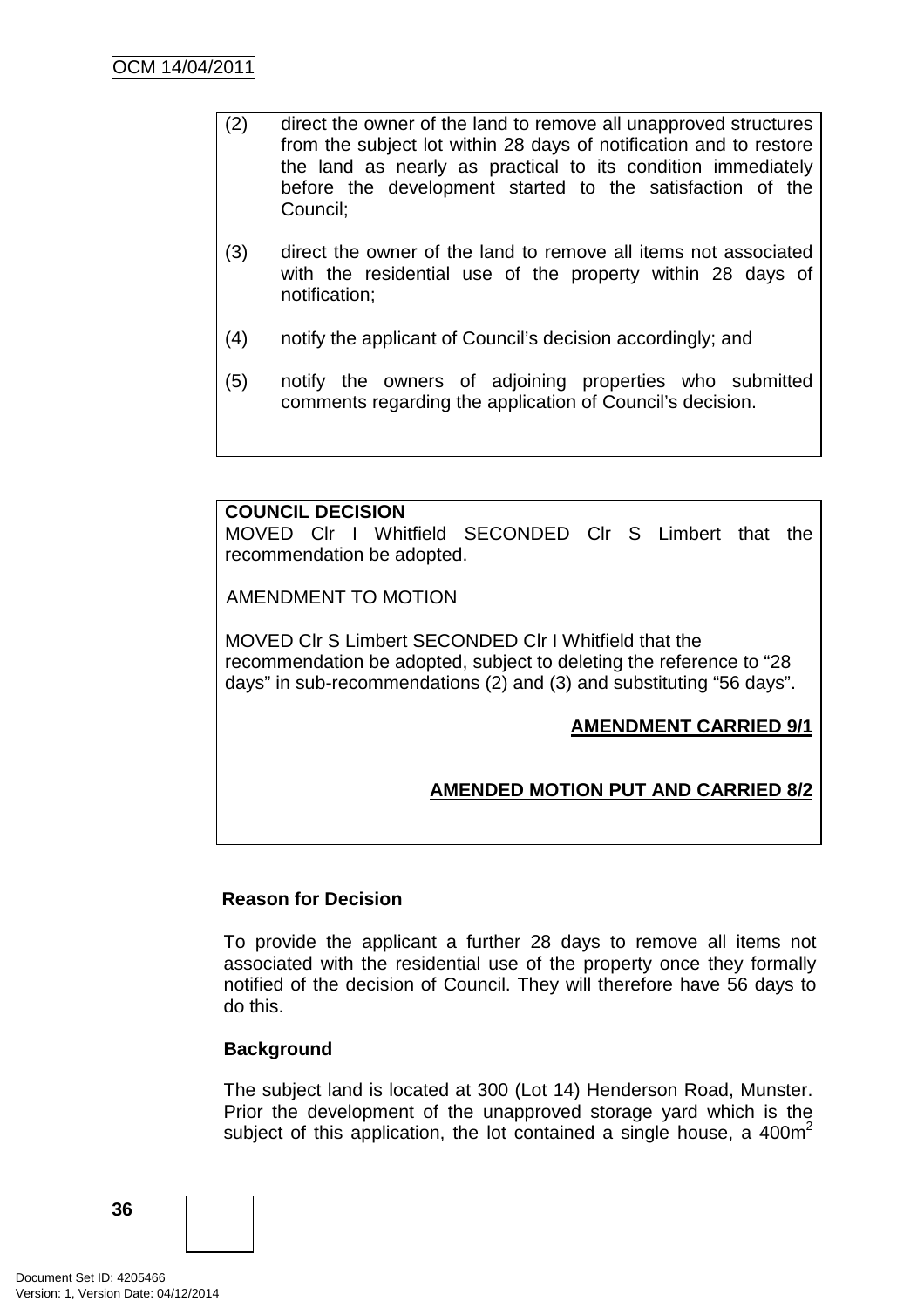outbuilding (former chicken shed) and a 200  $m^2$  outbuilding (former chicken/worm shed).

In September 2010 the applicant established a 2,300  $m^2$  storage yard at the rear of the subject lot without first obtaining planning approval from the City. The storage yard is leased to a residential building company to store building materials and construction industry related equipment.

In November 2010, the City received a complaint from a nearby property owner regarding the activities taking place at the property. An inspection of the property undertaken by City's Officers revealed the operation of the storage yard at the rear of the existing house without planning approval. The owner of the land was offered the opportunity to submit an application for retrospective planning approval in accordance with Section 164 of the Planning and Development Act 2005 and the City's Policy APD29 Development Compliance Process.

The land is zoned 'Rural' under both the Metropolitan Region Scheme and the City's Town Planning Scheme. The Rural zoning of the land in part relates to the following:

- The land is situated within the Kwinana Air Quality Buffer and subject to the Environmental Protection (Atmospheric Wastes Kwinana) Policy 1992; and
- The land is approximately 200 metres from the Hope Valley Wattleup Redevelopment Area.

'Storage yard' is an 'A' (advertised) in the Rural zone. The application has been referred to Council for determination due to the number of objections arising from the advertising process.

## **Submission**

The applicant seeks approval to continue to use approximately 2,300 $\text{m}^2$  of land at the rear the property as a commercial storage yard. The storage yard comprises of open air storage and storage within the existing 400  $\text{m}^2$  outbuilding (approved for a rural pursuit). The applicant has advised the City that the storage yard is accessed by a small truck once or twice daily, and larger trucks on a monthly or bi-monthly basis. The storage yard is accessed via two driveways depending on truck size (larger trucks can only access the storage yard from the northern driveway). The storage yard surface is a combination of compacted limestone and sand. The tenant is currently permitted to access the storage yard between 6.00 am and 8.00 pm daily.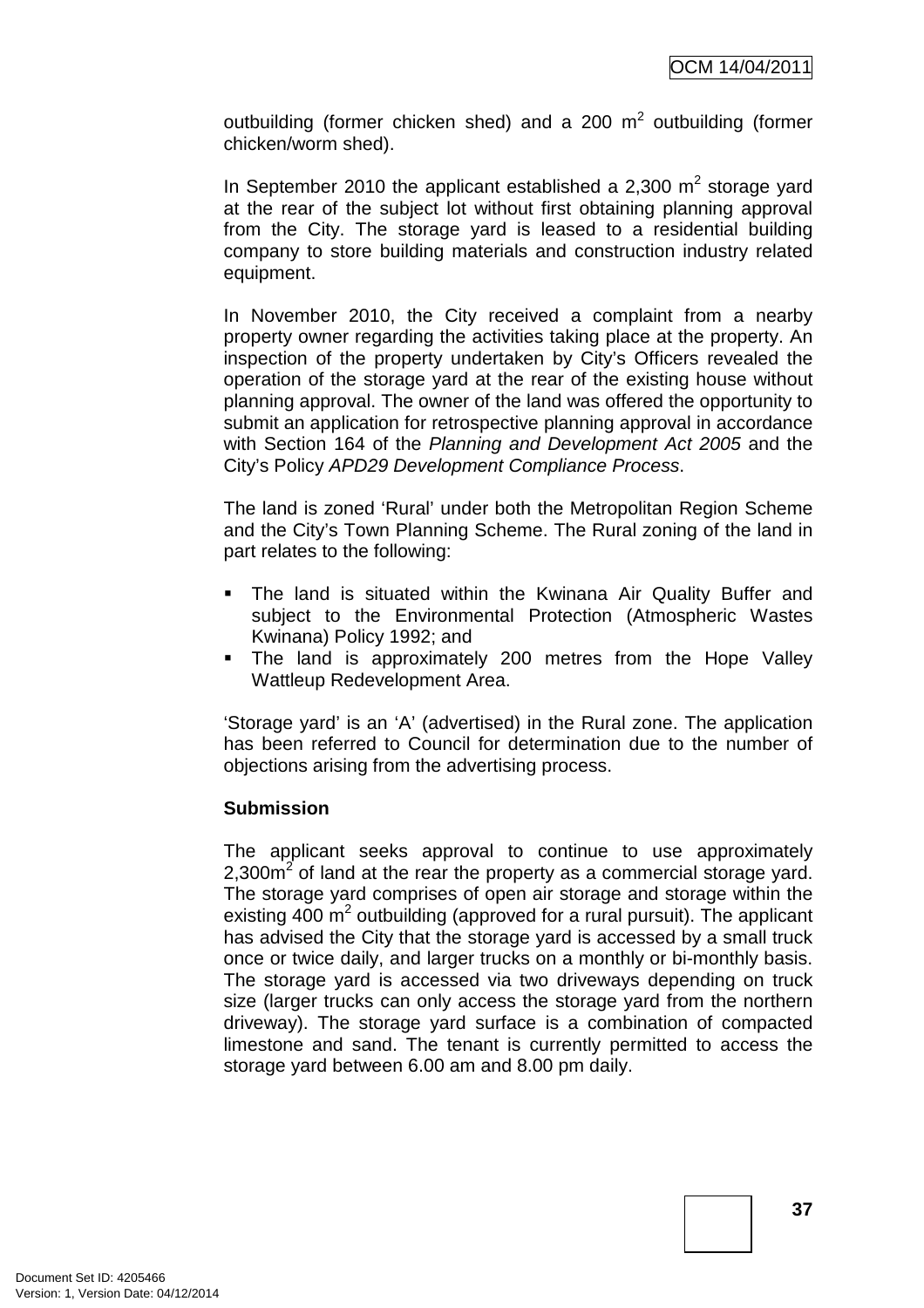## **Report**

#### **Statutory Framework**

#### Metropolitan Region Scheme (MRS)

The lot is zoned 'Rural' under the MRS. The purpose of this zone is:

"land in which a range of agricultural, extractive and conservation uses are undertaken".

## Town Planning Scheme No. 3

The land is zoned 'Rural' under TPS 3. A storage yard is an 'A' use in this zone, whereby an application may be approved subject to being advertised to adjoining landowners who may be impacted by the use or development. The application has been advertised to nearby landowners accordingly.

The objective of the 'Rural' zone, as stated in TPS 3 is to:

"provide for a range of rural pursuits which are compatible with the capability of the land and retain the rural character and amenity of the locality".

#### State Planning Policy 2.5 Agricultural and Rural Land Use Planning

SPP 2.5 applies to all rural land in Western Australia. The objective of the policy is to conserve productive agricultural land. Relevant to this application is the requirement for planning to ensure adequate separation distances between potential conflicting land uses in rural areas, such as industrial and rural residential land uses.

#### Latitude 32 Master Plan

The development is located approximately 200m east of the Hope Valley Wattleup Redevelopment Area. The Hope Valley Wattleup Redevelopment Project Master Plan identifies 'Precinct 9 – North East Gateway' as being the closest precinct to the subject lot. The Master Plan (amended April 2008), proposes this precinct serve as a buffer to heavier industrial uses located more centrally within Latitude 32. Land uses identified for development in this precinct include educational establishments, while lighter commercial and industrial uses such as car parks, light industry and offices are identified as discretionary. Based on this, the amenity and rural nature of the subject lot and surrounding properties will be protected to some degree from general industrial uses situated in Latitude 32. The introduction of inappropriate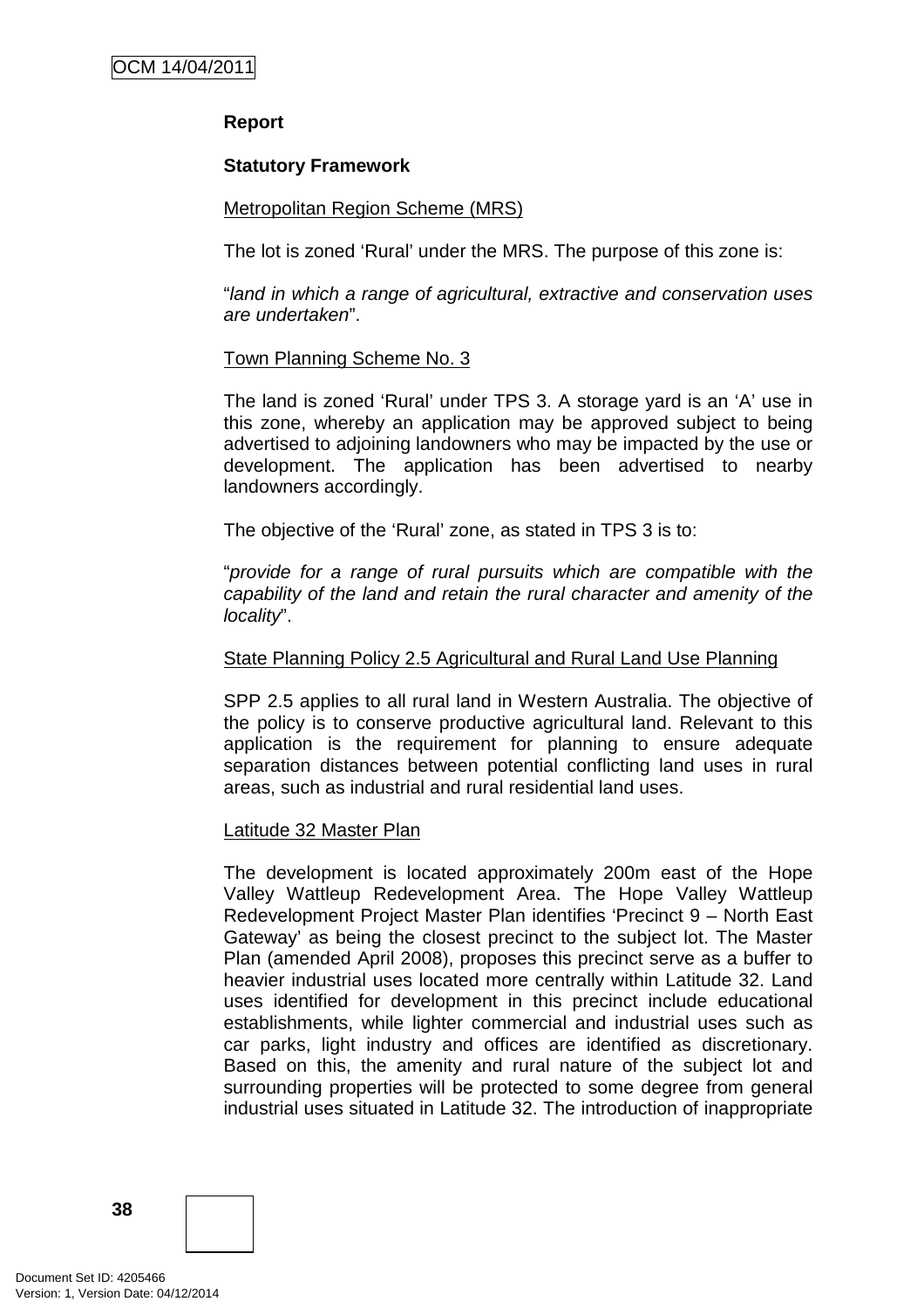non-rural uses into the rural zone is contrary to the intent of the zoning and strategic planning of the area.

## **Community Consultation**

The application was advertised to the owners/occupiers of 9 nearby properties in accordance with Clause 9.4 of TPS 3. Objections to the development were submitted by the owners of 5 of these properties (objections were also received from 2 land owners considered too far removed from the development to be directly impacted). Submissions stating no objection to the development were received by owners of 3 nearby properties.

The key concerns raised during the consultation process by the owners of properties directly abutting the storage yard related to the loss of native vegetation and the loss of amenity. Key concerns of residents located in the area, yet not directly abutting the storage yard included increased traffic, traffic safety concerns, inadequate vehicular access arrangements to the lot, loss of native vegetation and most commonly, the precedence that approval of the development may set for the area. The encroachment of industrial and commercial land uses into the area and the loss of the rural character and amenity that currently characterises the area was a key concern raised by all who objected to the proposal. Issues raised during the consultation process are summarised below:

## Visual Amenity

The visual impact of the storage yard and the resultant loss of visual amenity previously enjoyed by residents of adjoining properties was identified as a concern for residents directly abutting the storage yard. Figures 1 to 3 illustrate the view of the storage yard from the adjoining (northern & southern) properties. While the storage yard is located a minimum 85m from any adjoining residence, the visual impact of the storage yard is not consistent with the setting. No attempt has been made to screen the open storage on the lot and the commercial nature of the development has a negative impact on the otherwise rural setting.

## Noise

The level of noise generated by activities undertaken on the lot including the loading of scaffolding, and general truck movements is considered by residents within proximity to the storage yard as being a nuisance. Whilst the closest residence is located approximately 85m away, the City's Health services confirms that it is not unreasonable for noises generated by such activities to travel this distance. Based on the nature of the storage yard (construction equipment - generally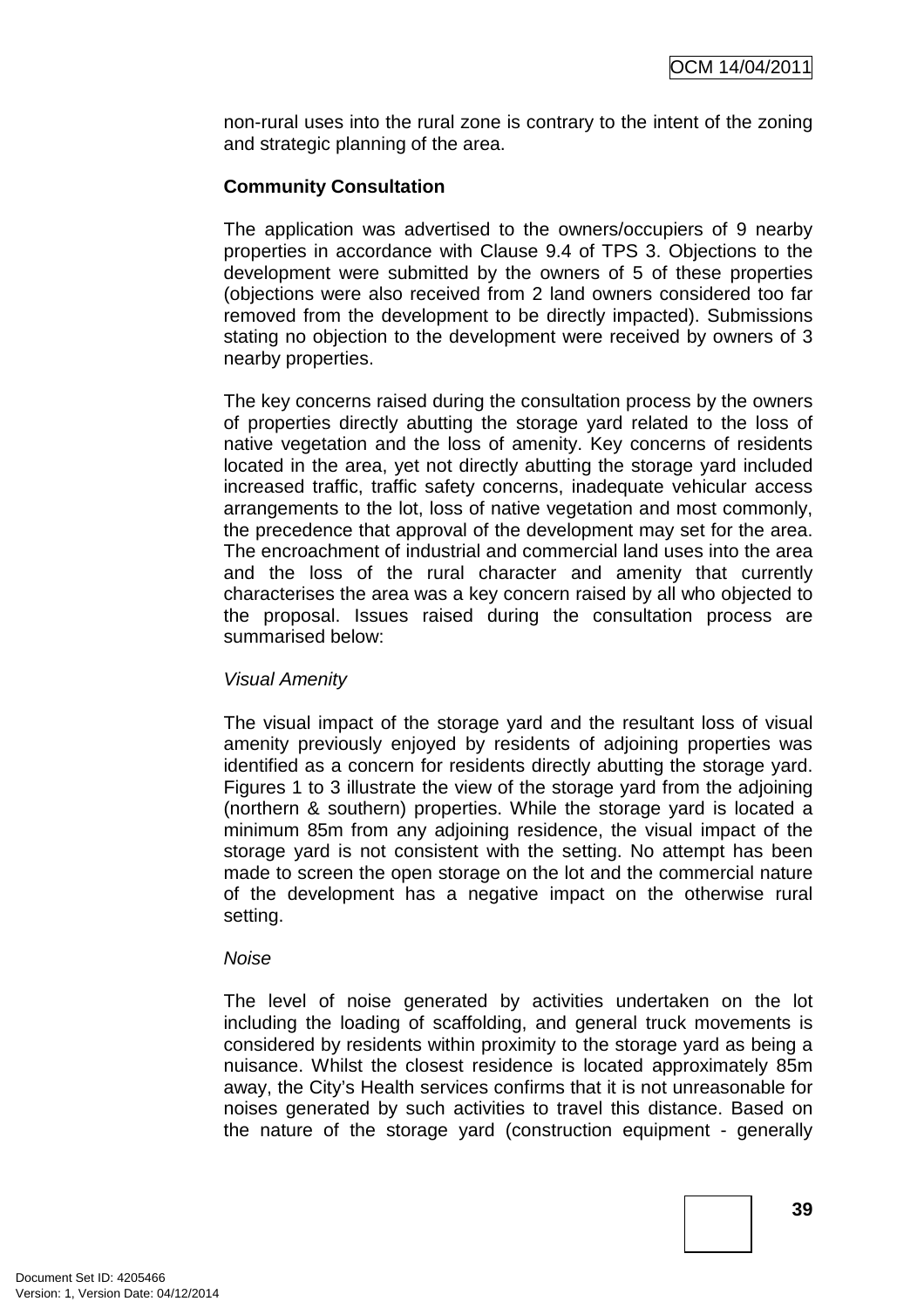accessed in the early morning) the concern of adjoining property owners regarding the level of noise generated by the loading and unloading of truck is considered valid, and unacceptable in this setting.

Under the current agreement, the tenant has access to the storage yard between 6.00 am and 8.00 pm unless otherwise arranged with the owner. In accordance with the Noise Regulations, the operating hours of such establishments within proximity to residential land uses are restricted to between 7.00 am and 7.00 pm Monday to Saturday only. If Council resolves to approve the development, a condition to ensure compliance with these Regulations is recommended.

## Clearing of Native Vegetation and Environmental Considerations

Concerns regarding the clearing of native vegetation and loss of wildlife habitat as a result of the establishment of the storage yard formed the basis of a number of objections to the development. Figures 4 and 5 demonstrate the extent of vegetation on the lot in February 2010 (prior to the March 2010 fire) and in February 2011. These photographs highlight that the clearing of vegetation required to construct the storage yard was minimal. The City's Environmental Services Department indicated that the vegetation removed to facilitate the establishment of the storage yard was significantly degraded.

## Access

Concerns regarding increased truck movements and disruption of traffic flows along Henderson Road as a result of trucks being parked on the side of the road while gates are locked/unlocked was another concern raised during consultation. The City's Engineering services confirmed has that the current vehicle access arrangements are not suitable for trucks and trucks stopping on the side of the road while accessing the lot presents a traffic hazard along Henderson Road. The City's engineering services recommends that if the storage yard is approved, the gates be relocated to a minimum of 5 metres within the property boundary.

## Consistency with surrounding area/precedence

The most commonly cited concern raised by residents during the consultation process was precedence for more inappropriate similar development should Council grant approval to the subject proposal. The encroachment of industrial and commercial activities into this area was seen as undesirable by all respondents who objected to the proposal, given the rural character and amenity currently enjoyed in the location by its residents.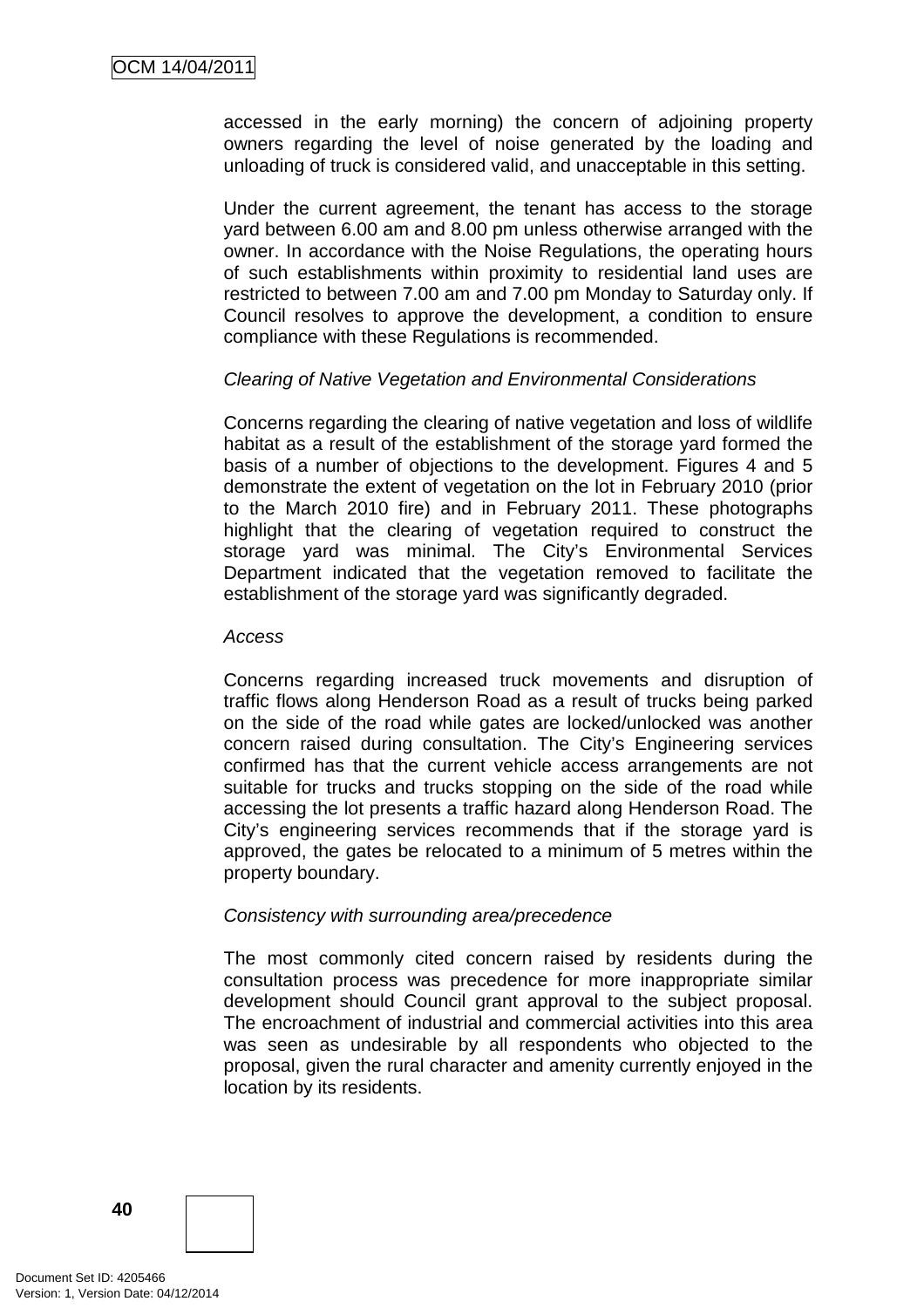## **Conclusion**

The unauthorised development was brought to the attention of the City through a complaint from adjoining property owners, therefore it can be clearly demonstrated that the activities being undertaken in association with the development are adversely impacting residents of adjoining properties, and detracting from the rural character and amenity of the locality.

Based on the above, it is recommended that Council refuse the application, having regard to the following matters that are to be considered in accordance with Clause 10.2 of TPS 3:

- 1. The compatibility of a use or development within its setting.
- 2. The preservation of the amenity of the locality.
- 3. The relationship of the proposal to development on adjoining land.
- 4. Whether the proposed means of access to and egress from the site are adequate and whether adequate provision has been made for the loading, unloading, manoeuvring and parking of vehicles.
- 5. The amount of traffic likely to be generated by the proposal, particularly in relation to the capacity of the road system in the locality and the probable affect on traffic flow and safety.
- 6. Submissions received on the application.

The commercial storage yard is considered to be incompatible with the area and setting. It is recommended that Council refuse the application.

## **Strategic Plan/Policy Implications**

## **Demographic Planning**

To ensure development will enhance the levels of amenity currently enjoyed by the community.

## **Lifestyle and Aspiration Achievement**

• To identify community needs, aspirations, expectations and priorities for services that are required to meet the changing demographics of the *district.* 

## **Transport Optimisation**

• To construct and maintain roads which are convenient and safe for vehicles, cyclists and pedestrians.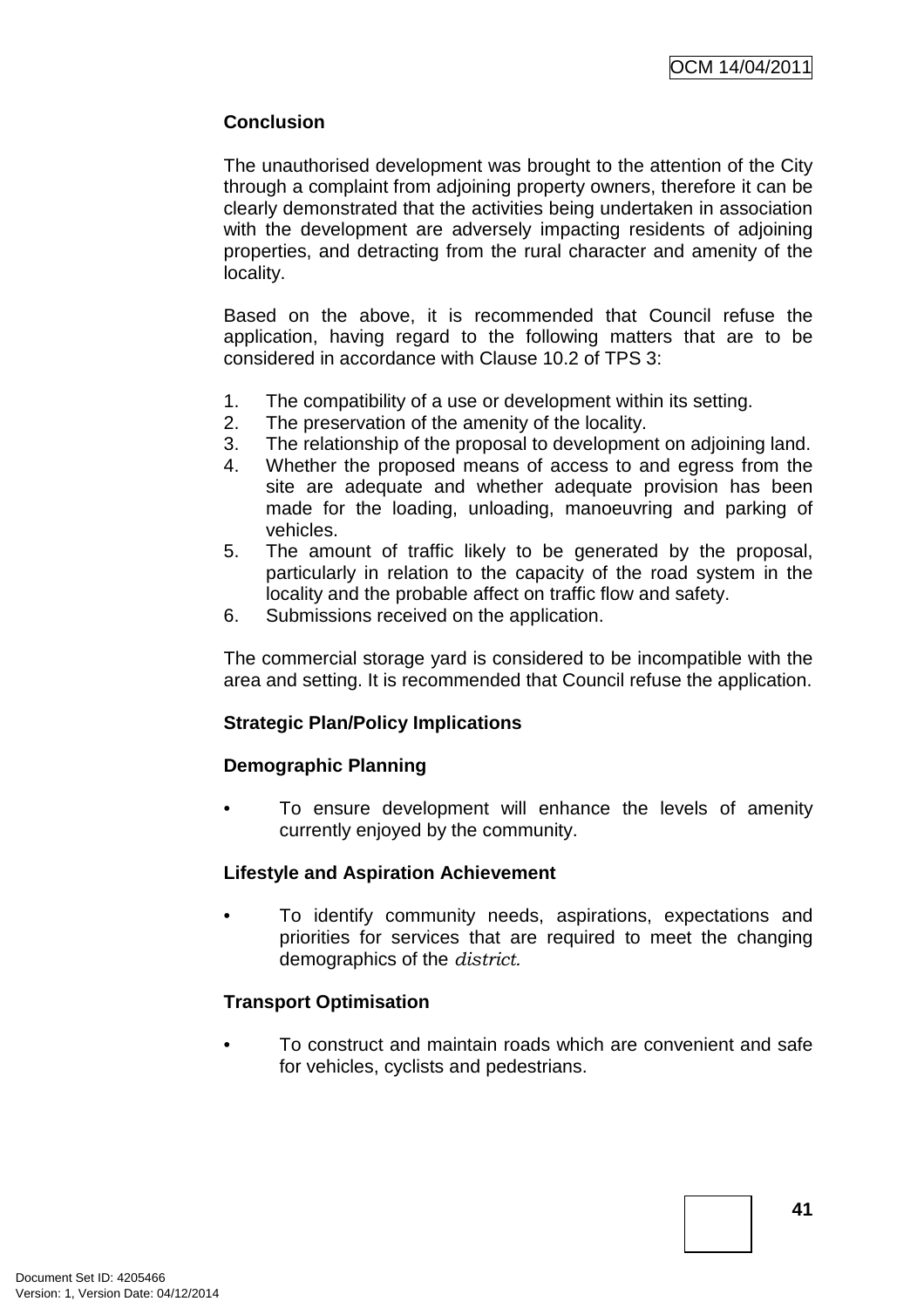## **Budget/Financial Implications**

Nil

## **Legal Implications**

Nil

## **Community Consultation**

The application was advertised in accordance with Town Planning Scheme 3. 10 submissions were received.

## **Attachment(s)**

- 1. Site Plan
- 2. Description of Development provided by applicant
- 3. Photographs

## **Advice to Proponent(s)/Applicant**

The Proponent(s) and those who lodged submissions regarding the proposal have been advised that this matter is to be considered at the 14 April 2011 Council Meeting.

## **Implications of Section 3.18(3) Local Government Act, 1995**

Nil

## **14.7 (MINUTE NO 4483) (OCM 14/4/2011) - TENDER NO. RFT 03/2011 - CONSTRUCTION SERVICES (CIVIL) - RESIDENTIAL SUBDIVISION - LOTS 18, 177 AND 4076 GRANDPRE CRESCENT, HAMILTON HILL (RFT03/2011) (K.SIM) (ATTACH)**

## **RECOMMENDATION**

That Council accept the tender submitted by Wormall Pty Ltd, for Tender No. RFT 03/2011 - Construction Services (Civil) - Residential Subdivision, Lots 18, 177 and 4076 Grandpre Crescent, Hamilton Hill WA, for the lump sum of \$1,580,990.00 GST exclusive (\$1,739,089.00 GST inclusive).

## **COUNCIL DECISION**

MOVED Clr S Limbert SECONDED Clr C Reeve-Fowkes that the recommendation be adopted.

**CARRIED 10/0**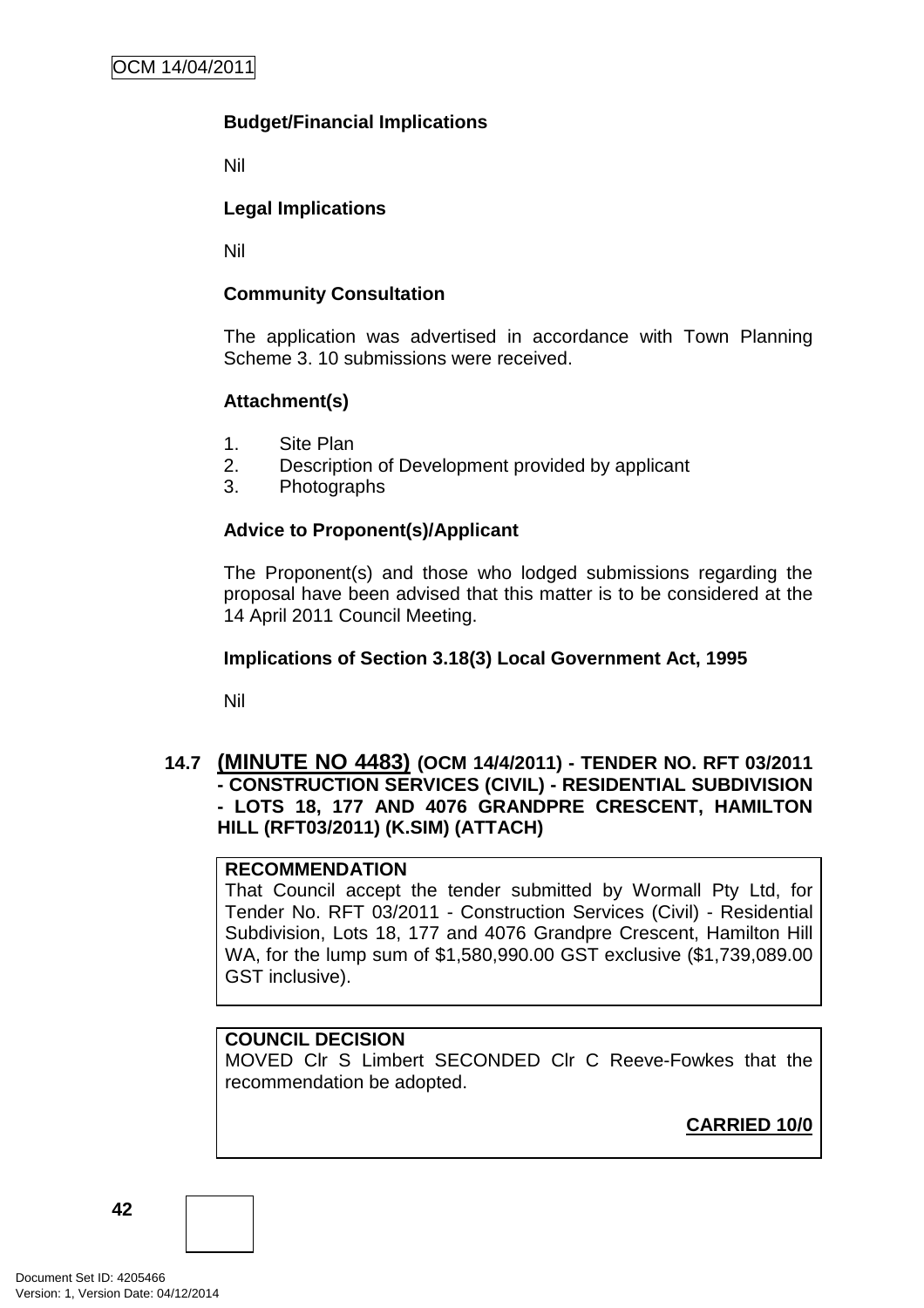## **Background**

Council at its meeting held on 14 October 2010 resolved to

- (1) adopt the Business Plan dated July 2010 for the development of Lot 18 Grandpre Crescent and Lot 4076 Sykes Place, Hamilton Hill as a residential subdivision;
- (2) authorise the preparation of subdivision design, specifications and tender documentation for the completion of all civil works required to complete the subdivision development;
- (3) following (2) above request a further report to award a tender for the completion of all subdivision civil works;
- (4) following (3) above request a further report to award an appropriate marketing and selling program for the subdivision lots;
- (5) note that all sales of future lots will comply with provisions of Section 3.58 of the Local Government Act 1995; and
- (6) allocate proceeds of the sale to the Land Development Reserve Fund.

In respect of Part (3) of Council's resolution, Porter Consulting Engineers have prepared the necessary plans and specifications for the civil works. Tenders have been called and the purpose of this report is to consider the submissions and award the contract so that the project can commence.

Tender Number RFT 03/2011 Construction Services (Civil) - Residential Subdivision, Lots 18, 177 and 4076 Grandpre Crescent, Hamilton Hill was advertised on Wednesday 2 February 2011 in the Local Government Tenders section of The West Australian newspaper. It was also displayed on the City's e-Tendering website between 2 and 24 February 2011.

## **Submission**

Tenders closed at 2:30 p.m. (AWST) on Thursday 24 February 2011 and ten tender submissions were received from:

- 1. APH Contractors Pty Ltd;
- 2. Mako Civil Pty Ltd;
- 3. Griffin Plant Hire Pty Ltd;
- 4. Tasman Civil Pty Ltd;
- 5. Curnow Group Pty Ltd;
- 6. Projex Management and Construction Pty Ltd Trading As: Choice Living;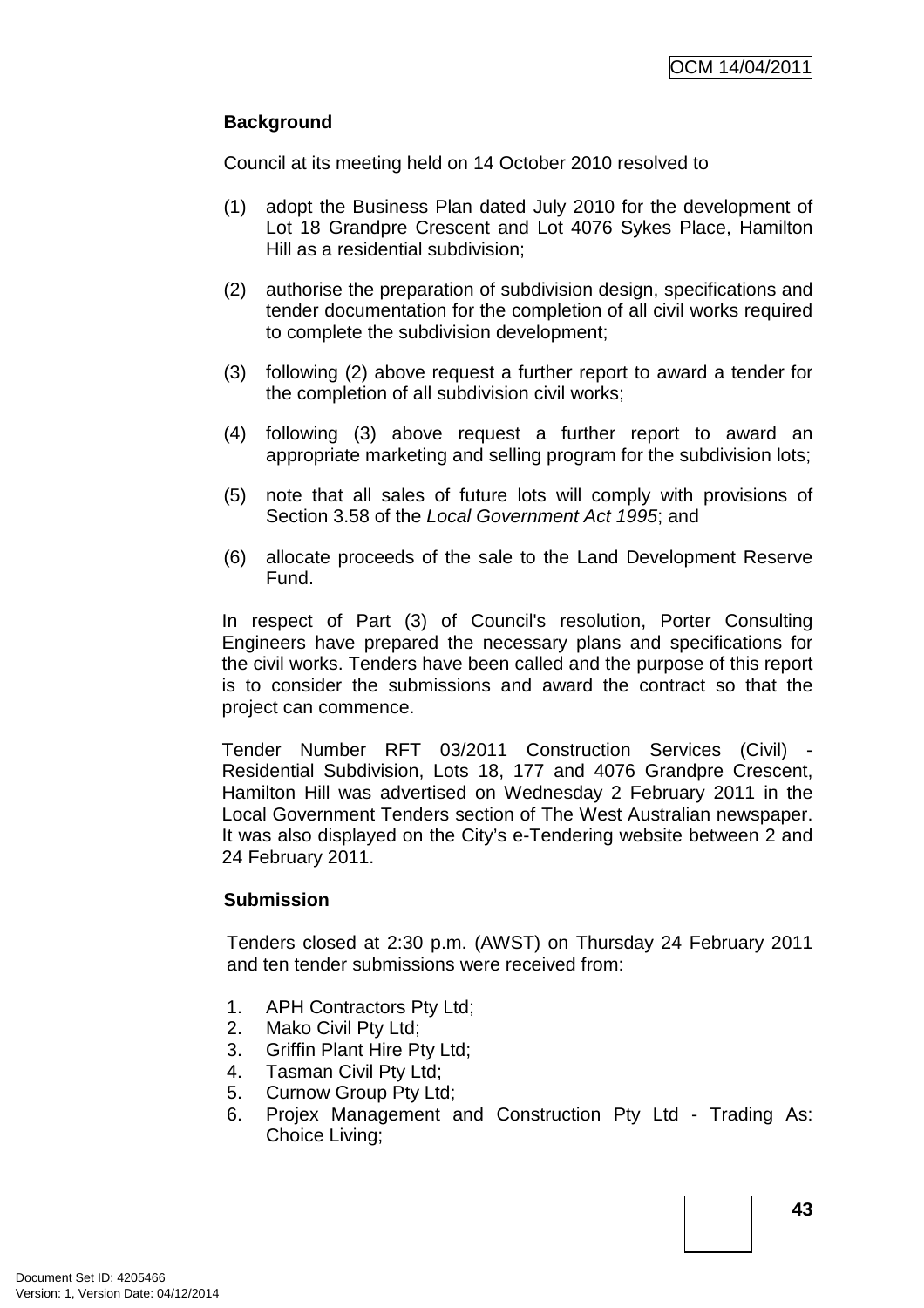- 7. Wormall Pty Ltd;
- 8. Scott Construction and Development Pty Ltd;
- 9. Neo Infrastructure (Aust.) Pty Ltd;
- 10. Industrial Roadpavers (WA) Pty Ltd.

## **Report**

## **Compliant Tenderers**

|                | Compliance Criteria                                                                             |
|----------------|-------------------------------------------------------------------------------------------------|
| A              | Compliance with the Specification                                                               |
| B              | Compliance with the Conditions of Tendering                                                     |
| C              | Compliance with Builder's Registration requirement (Clause 1.10.12)                             |
| D              | Compliance with Insurance Requirements and completion of Clause 3.2.7                           |
| D <sub>2</sub> | Public Liability Insurance \$10,000,000.00 Australian                                           |
| D3             | <b>Workers Compensation Insurance</b>                                                           |
| D4             | Comprehensive Motor Vehicle Insurance                                                           |
| E              | Compliance with the Occupational Safety and Health Requirements and<br>completion of Appendix A |
| F              | Compliance with Anti-Competitive Conduct Requirements and completion of<br>Appendix B           |
| G              | Compliance with the Fixed Price and completion of Clause 3.6.2                                  |
| н              | Compliance with Sub-Contractors Requirements and completion of Clause 3.7                       |
|                | Compliance with and completion of the Price Schedule, in the format provided in<br>the Request  |

| Tenderer's Name |                                            | Compliance<br>Assessment |  |
|-----------------|--------------------------------------------|--------------------------|--|
| 1               | <b>APH Contractors Pty Ltd</b>             | Compliant                |  |
| 2               | Mako Civil Pty Ltd                         | Compliant                |  |
| 3               | Griffin Plant Hire Pty Ltd                 | Compliant                |  |
| 4               | Tasman Civil Pty Ltd                       | Compliant                |  |
| 5               | Curnow Group Pty Ltd                       | Compliant                |  |
| 6               | Projex Management and Construction Pty Ltd | Compliant                |  |
| $\overline{7}$  | Wormall Pty Ltd                            | Compliant                |  |
| 8               | Scott Construction and Development Pty Ltd | Compliant                |  |
| 9               | Neo Infrastructure (Aust.) Pty Ltd         | Compliant                |  |
| 10              | Industrial Roadpavers (WA) Pty Ltd         | Compliant                |  |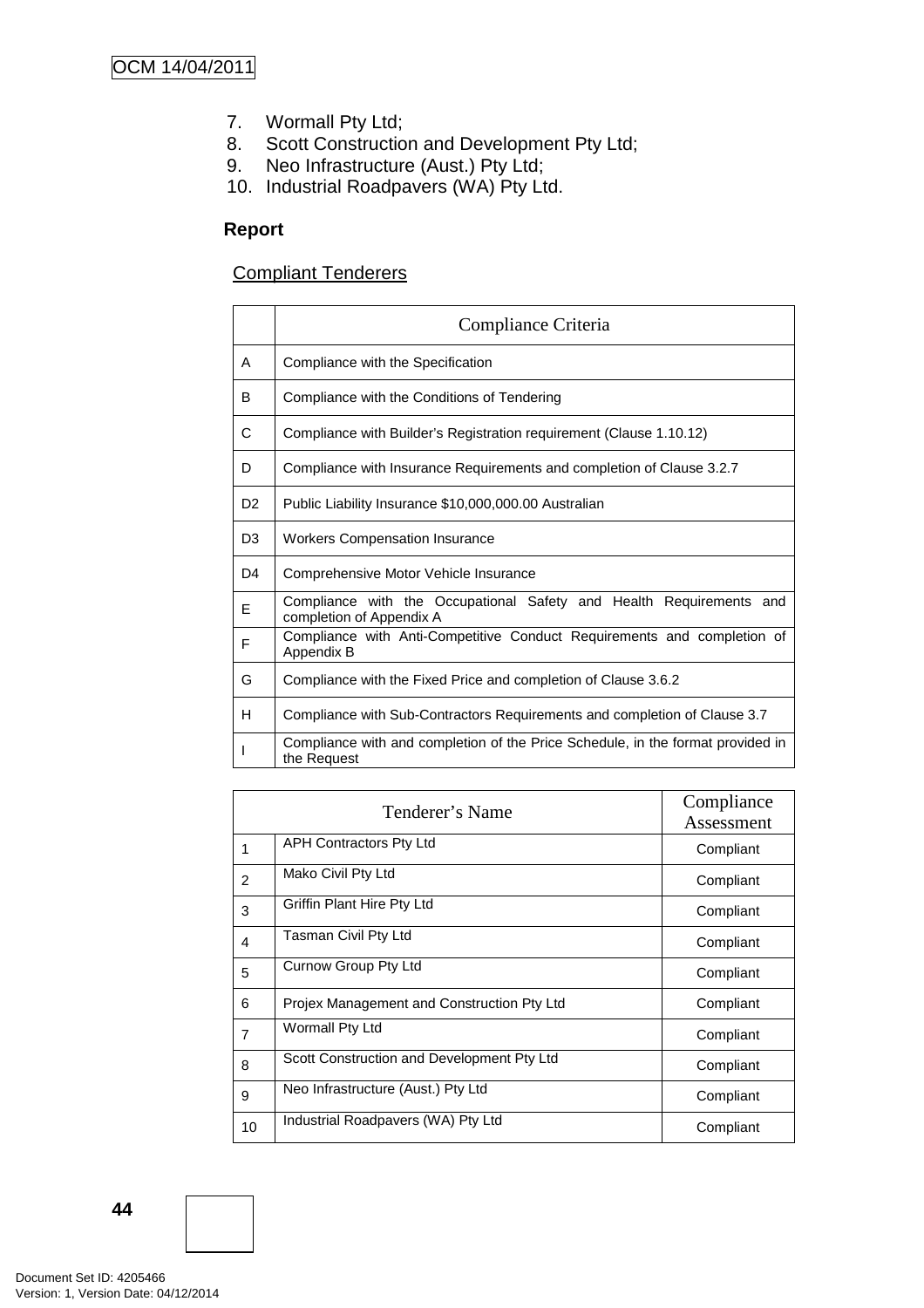## Evaluation Criteria

| <b>Evaluation Criteria</b>          | <b>Weighting Percentage</b> |
|-------------------------------------|-----------------------------|
| Demonstrated Experience             | 25%                         |
| Key Personnel Skills and Experience | 10%                         |
| Tenderer's Resources                | 10%                         |
| Methodology                         | 15%                         |
| Tendered Price - Lump Sum           | 40%                         |
| <b>TOTAL</b>                        | 100%                        |

## Tender Intent/ Requirements

The provision and installation/placement of fill material and civil infrastructure to allow the creation of thirty residential lots.

## Evaluation Panel

The tender submissions were evaluated by:

- 1. Andrew Trosic Manager, Strategic Planning
- 2. Martin Lugod Works Manager, Infrastructure Services
- 3. Kevin Sim City Surveyor/Land Officer, Strategic Planning
- 4. Brad Harris Manager Projects, Porter Consulting Engineers

## Scoring Table - Combined Totals

|                                        | Percentage Score       |                        |        |  |
|----------------------------------------|------------------------|------------------------|--------|--|
| Tenderer's Name                        | Non-Cost<br>Evaluation | <b>Cost Evaluation</b> | Total  |  |
|                                        | 60%                    | 40%                    | 100%   |  |
| <b>Wormall Pty Ltd **</b>              | 51.00%                 | 38.00%                 | 89.00% |  |
| Tasman Civil Pty Ltd                   | 52.50%                 | 35.12%                 | 87.62% |  |
| Mako Civil Pty Ltd                     | 50.00%                 | 35.68%                 | 85.68% |  |
| Griffin Plant Hire Pty Ltd             | 47.00%                 | 35.17%                 | 82.17% |  |
| Scott Construction and Development P/L | 37.50%                 | 40.00%                 | 77.50% |  |
| <b>APH Contractors Pty Ltd</b>         | 46.00%                 | 30.36%                 | 76.36% |  |
| Curnow Group Pty Ltd                   | 36.00%                 | 39.71%                 | 75.71% |  |
| Industrial Roadpavers (WA) Pty Ltd     | 38.50%                 | 36.28%                 | 74.78% |  |
| Neo Infrastructure (Aust.) Pty Ltd     | 36.00%                 | 29.81%                 | 65.81% |  |
| Projex Management and Construction P/L | 23.00%                 | 30.87%                 | 53.87% |  |

\*\* Recommended Submission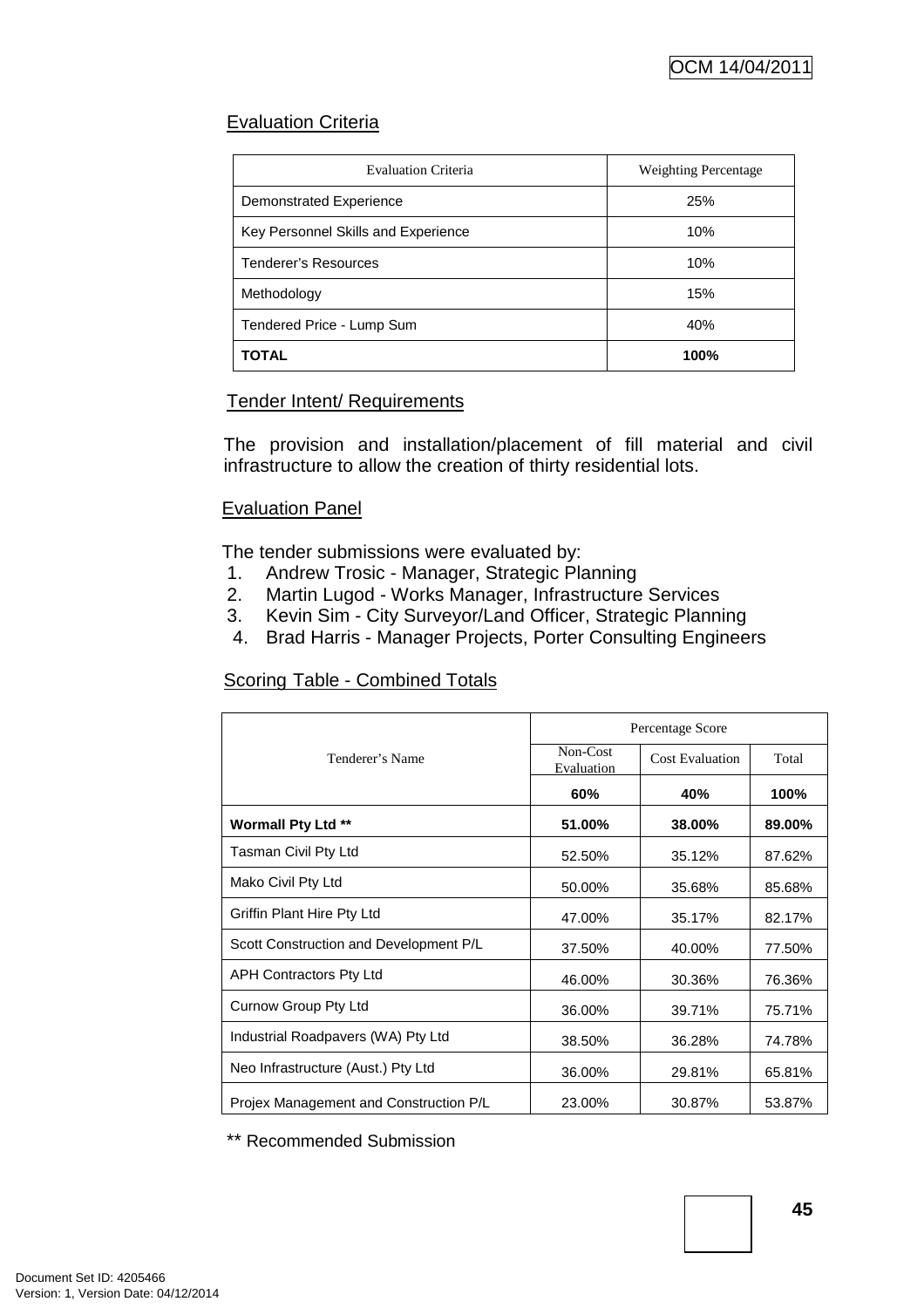## *Evaluation Criteria Assessment*

#### Demonstrated Experience

- Wormall demonstrated experience with an extensive list of similar projects.
- Tasman demonstrated experience with an extensive list of similar projects.
- APH demonstrated relevant experience but with projects mainly outside the Perth metropolitan area.
- Mako demonstrated relevant experience but mainly with smaller projects.
- Griffin demonstrated experience although with fewer similar projects.
- The balance of the tenders did not demonstrate the breadth of experience as demonstrated by Wormall, Tasman, APH, Mako or Griffin.

## Key Personal Skills and Experience

- Wormall demonstrated that they have a very experienced management team with a range of skills.
- APH demonstrated that they have a very experienced management team with a range of skills.
- Mako demonstrated an experienced management system headed by a qualified Civil Engineer.
- Tasman demonstrated an experienced management system headed by a Civil Engineer.
- Griffin demonstrated an experienced management system headed by the companies Project Manager.
- Scott Construction demonstrated an experienced management system headed by a qualified Civil Engineer.
- Industrial Road Pavers demonstrated a management team with a range of skills.
- The balance of the tenders' demonstrated skills but not at the level of Wormall, APH, Mako, Tasman, Griffin, Scott Construction or Industrial Road Pavers.

## Tenderer's Resources

- Wormall demonstrated that they have the required resources available to complete the project.
- APH demonstrated that they have the required resources available to complete the project.
- Mako demonstrated that they have resources necessary to complete the project.
- Griffin demonstrated that they have resources necessary to complete the project.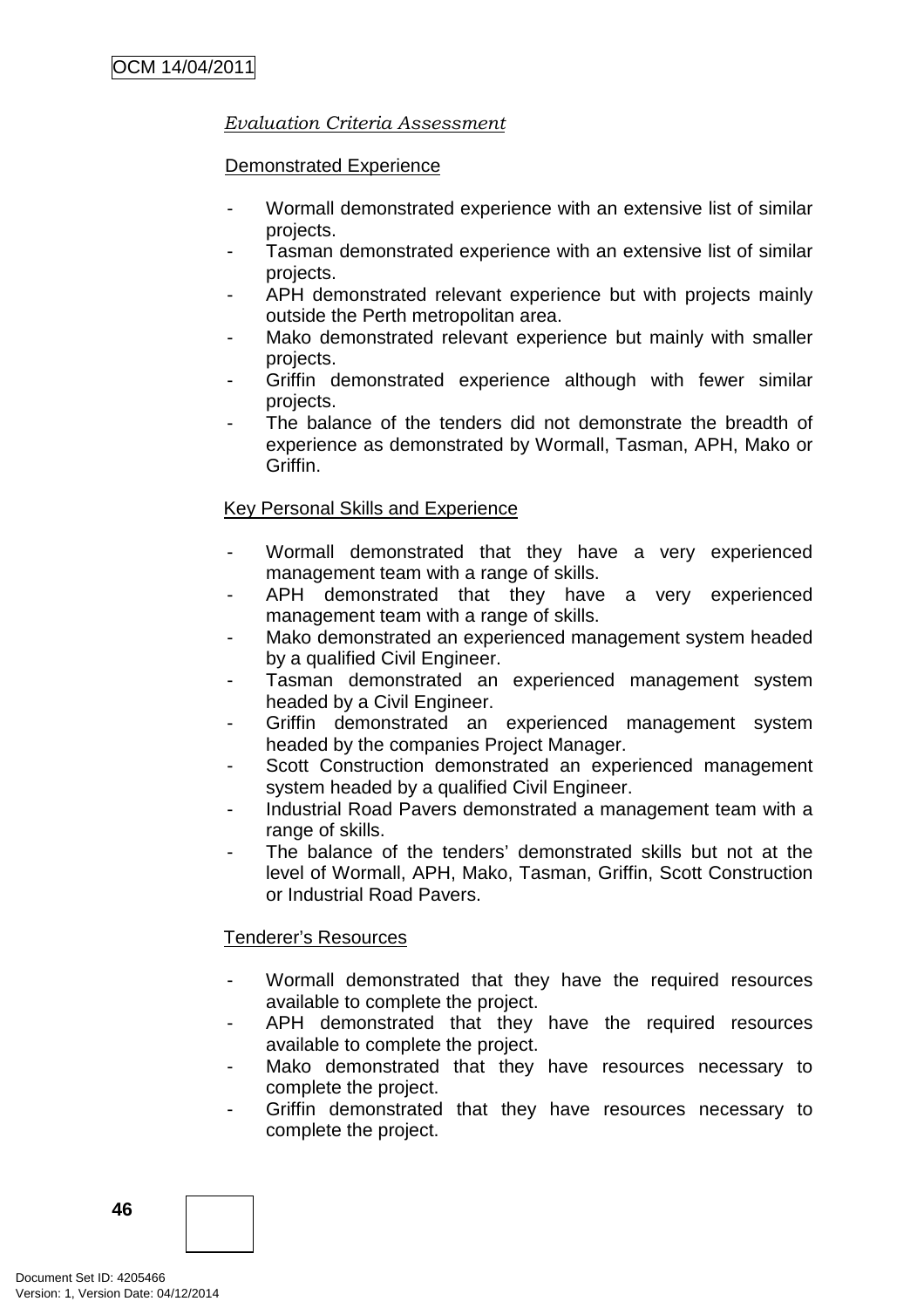- Tasman demonstrated that they have resources necessary to complete the project;
- Industrial Road Pavers demonstrated have resources necessary to complete the project.
- The balance of the Tenders demonstrated that they had the resources but not to the degree demonstrated by Wormall, APH, Mako, Griffin, Tasman or Industrial Road Pavers.

#### Methodology

- Neo Infrastructure demonstrated a very clear program with a Gantt chart on how they would complete the project.
- Griffin demonstrated a very clear program with detailed site management.
- Mako demonstrated with reference to safety, environmental issues, training and industrial policy a concise and logical approach to all their projects.
- Tasman Civil mainly relied on the supply of a Gantt chart to demonstrate their methodology.
- Scott Construction demonstrated a methodology which addressed the issues and included a Gantt chart.
- Industrial Road Pavers provided a list of the projects stages and a Gantt chart.
- The balance of the Tenders supplied minimal detail of their methodology.

## **Summation**

All compliant tenders, other than Projex Management Pty Ltd and Neo Infrastructure (Aust.) Pty Ltd, have demonstrated in their tenders the capacity to complete the project as detailed in the Specifications as well as comply with the General and Special Conditions of Contract as stated in the tender document.

Wormall provided the best assessment against the selection criteria. Referees were consulted which confirmed that they are highly regarded in these types of projects. Wormall provided the best assessment score and is able to meet the start date and completion date; consequently, their tender should be supported.

## **Strategic Plan/Policy Implications**

## **Demographic Planning**

• To ensure the planning of the City is based on an approach that has the potential to achieve high levels of convenience and prosperity for its citizens.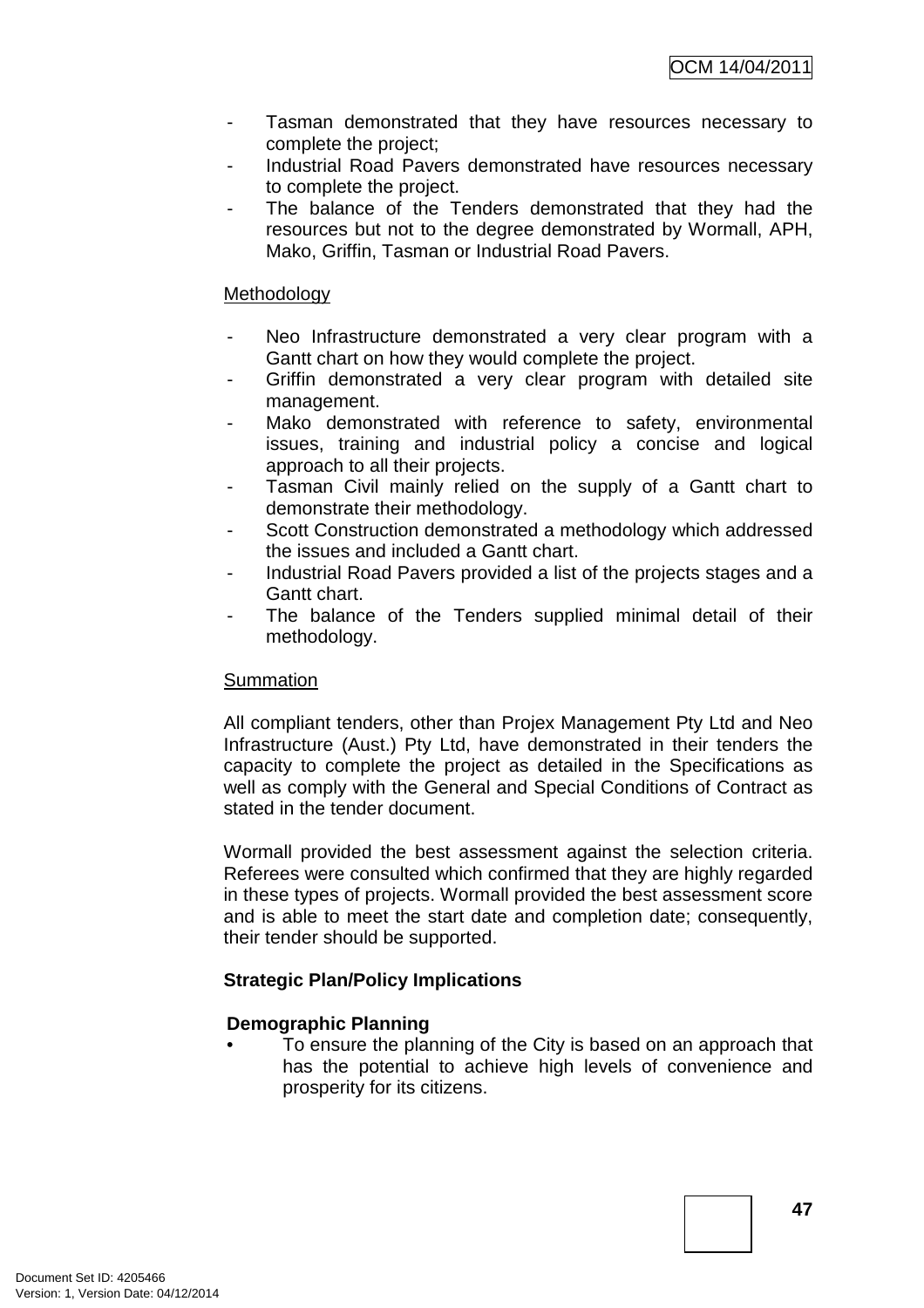## **Lifestyle and Aspiration Achievement**

To deliver our services and to manage resources in a way that is cost effective without compromising quality.

## **Governance Excellence**

• To develop and maintain a financially sustainable City.

## **Budget/Financial Implications**

Funds are available in the current budget to undertake 80% of the work highlighted in the report with a further \$120,000 allocated in the draft 2011/12 budget to complete the works.

## **Legal Implications**

Section 3.57 of the Local Government Act 1995 and Part 4 of the Local Government (Functions and General) Regulations 1996 refers.

## **Community Consultation**

No community consultation is required for this specific phase of the project. All appropriate zonings and planning requirements are in place, with subdivision approval obtained from the WAPC. Engineering drawings have also been approved by the City.

## **Attachment(s)**

The following Confidential Attachments are provided under a separate cover:

- 1. Tender Evaluation Sheet
- 2. Tendered Prices
- 3. Porter Consulting Engineers' Tender Evaluation Report

## NOTE:

The tendered prices are not disclosed at the opening of Tenders nor entered into the Tender Register.

In accordance with Part 4, Regulation 16-3(c) and 17-3 of the Local Government (Functions and General) Regulations 1996 the Principal is only required to record the price of the winning Tenderer/s in the Tenders Register.

## **Advice to Proponent(s)/Submissioners**

Those who lodged a tender submission have been advised that this matter is to be considered at the 14 April 2011 Council Meeting.

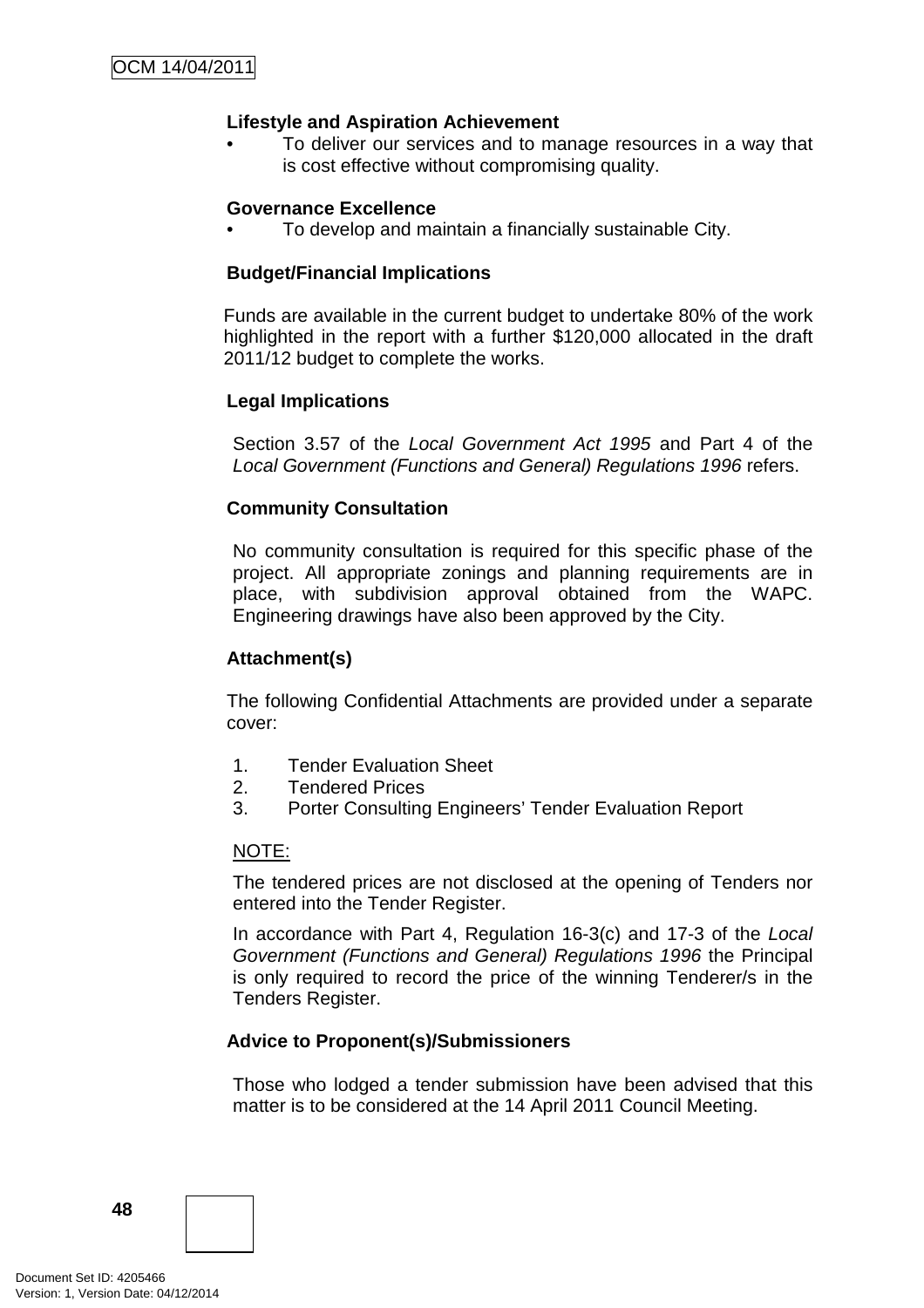## **Implications of Section 3.18(3) Local Government Act, 1995**

Nil.

## **DECALRATION OF INTEREST**

The Presiding Member advised the meeting that he had received declarations of interest from the following:

#### **Clr Bart Houwen**

Clr Houwen declared a financial interest pursuant to Section 5.62(1)(d)(i) of the Local Government Act, 1995. The nature of the interest, being that his wife's business is the recipient of a payment from the City of Cockburn.

CLR HOUWEN AND LEFT THE MEETING THE TIME BEING 8.26 PM

## **15. FINANCE AND CORPORATE SERVICES DIVISION ISSUES**

## **15.1 (MINUTE NO 4484) (OCM 14/4/2011) - LIST OF CREDITORS PAID - FEBRUARY 2011 (FS/L/001) (N MAURICIO) (ATTACH)**

#### **RECOMMENDATION**

That Council receive the List of Creditors Paid for February 2011, as attached to the Agenda.

## **COUNCIL DECISION**

MOVED Clr S Limbert SECONDED Clr H Attrill that the recommendation be adopted.

## **CARRIED 9/0**

## **Background**

It is a requirement of the Local Government (Financial Management) Regulations 1996, that a List of Creditors be compiled each month and provided to Council.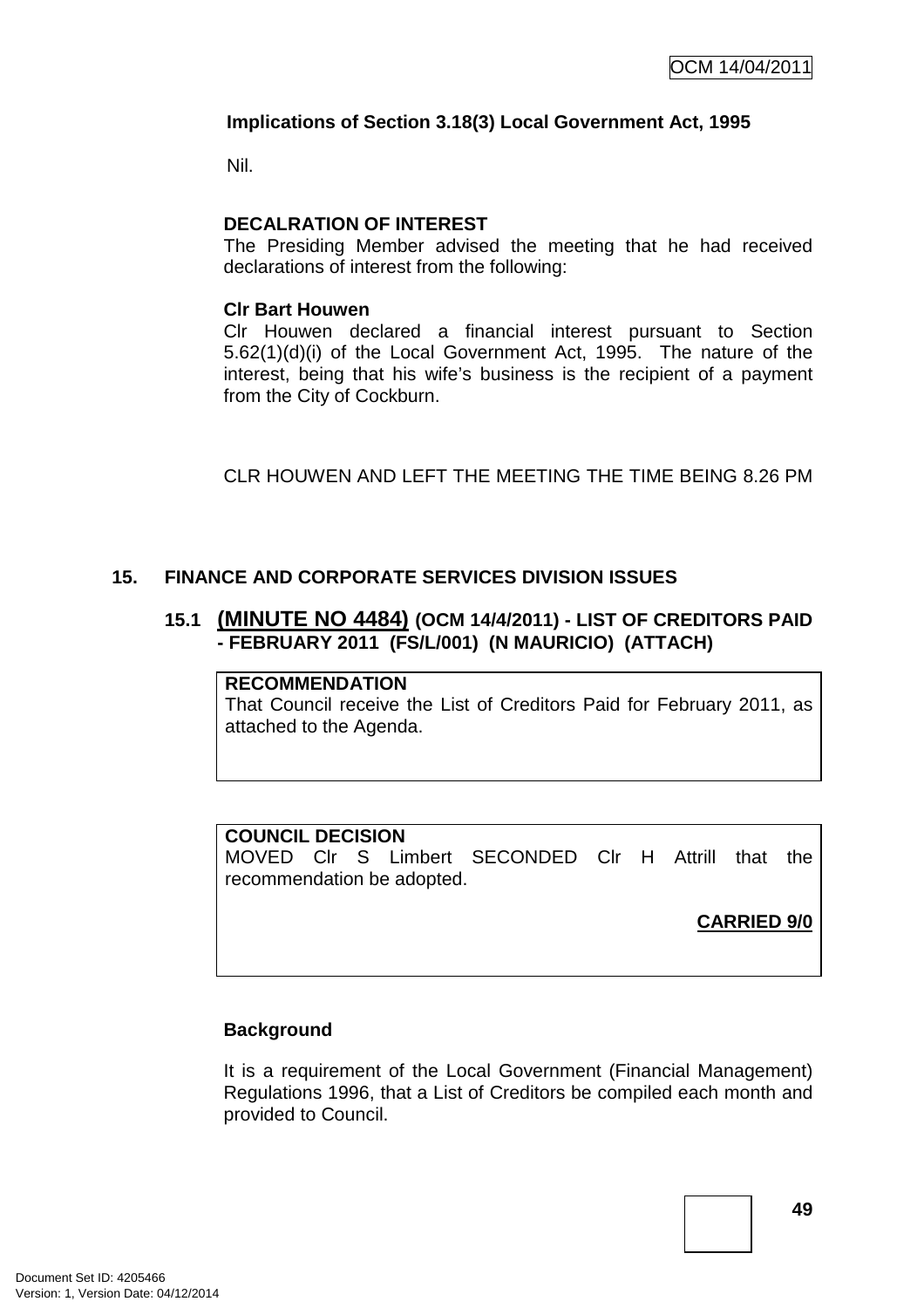## **Submission**

N/A

## **Report**

The list of accounts for February 2011 is attached to the Agenda for consideration. The list contains details of payments made by the City in relation to goods and services received by the City.

## **Strategic Plan/Policy Implications**

## **Governance Excellence**

• To conduct Council business in open public forums and to manage Council affairs by employing publicly accountable practices.

## **Budget/Financial Implications**

N/A

## **Legal Implications**

N/A

## **Community Consultation**

N/A

## **Attachment(s)**

List of Creditors Paid – February 2011.

## **Advice to Proponent(s)/Submissioners**

N/A

## **Implications of Section 3.18(3) Local Government Act, 1995**

Nil.

CLR HOUWEN RETURNED TO THE MEETING THE TIME BEING 8.28 PM.

THE PRESIDING MEMBER ADVISED CLR HOUWEN OF THE DECISION OF COUNCIL WHILE HE WAS ABSENT FROM THE MEETING.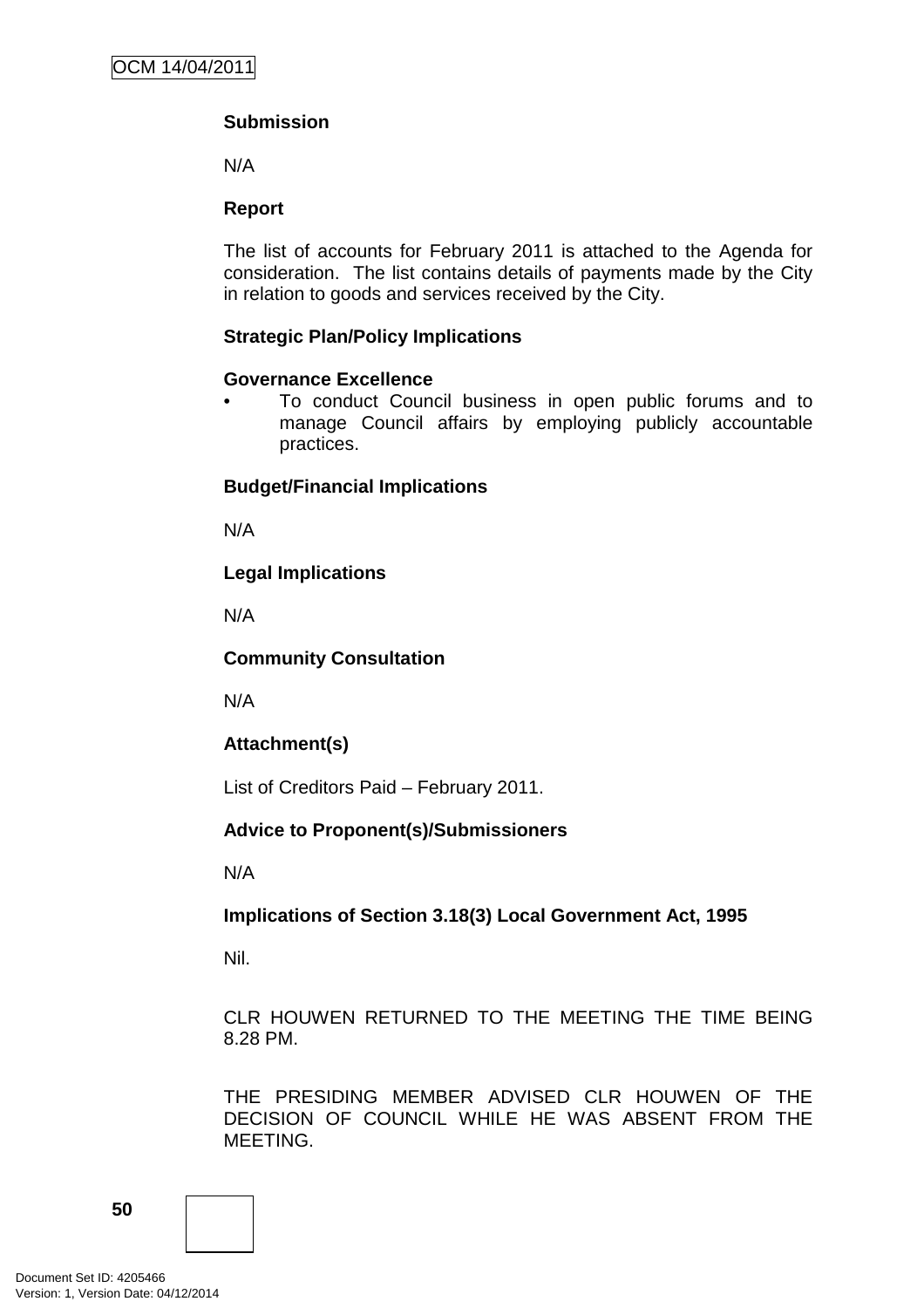## **15.2 (MINUTE NO 4485) (OCM 14/4/2011) - STATEMENT OF FINANCIAL ACTIVITY AND ASSOCIATED REPORTS - FEBRUARY 2011 (FS/S/001) (N MAURICIO) (ATTACH)**

## **RECOMMENDATION**

That Council receive the Statement of Financial Activity and associated reports for February 2011, as attached to the Agenda.

## **COUNCIL DECISION**

MOVED Clr S Limbert SECONDED Clr C Reeve-Fowkes that the recommendation be adopted.

**CARRIED 10/0**

## **Background**

Regulations 1996 prescribes that a local government is to prepare each month a Statement of Financial Activity.

Regulation 34(2) requires the Statement of Financial Activity to be accompanied by documents containing:–

- (a) details of the composition of the closing net current assets (less restricted and committed assets);
- (b) explanations for each material variance identified between YTD budgets and actuals; and
- (c) any other supporting information considered relevant by the local government.

Regulation 34(4)(a) prescribes that the Statement of Financial Activity and accompanying documents be presented to Council within 2 months after the end of the month to which the statement relates.

The regulations require the information reported in the statement to be shown either by nature and type, statutory program or business unit. The City has chosen to report the information according to its organisational business structure, as well as by nature and type.

Financial Management Regulation 34(5) requires Council to annually set a materiality threshold for the purpose of disclosing budget variance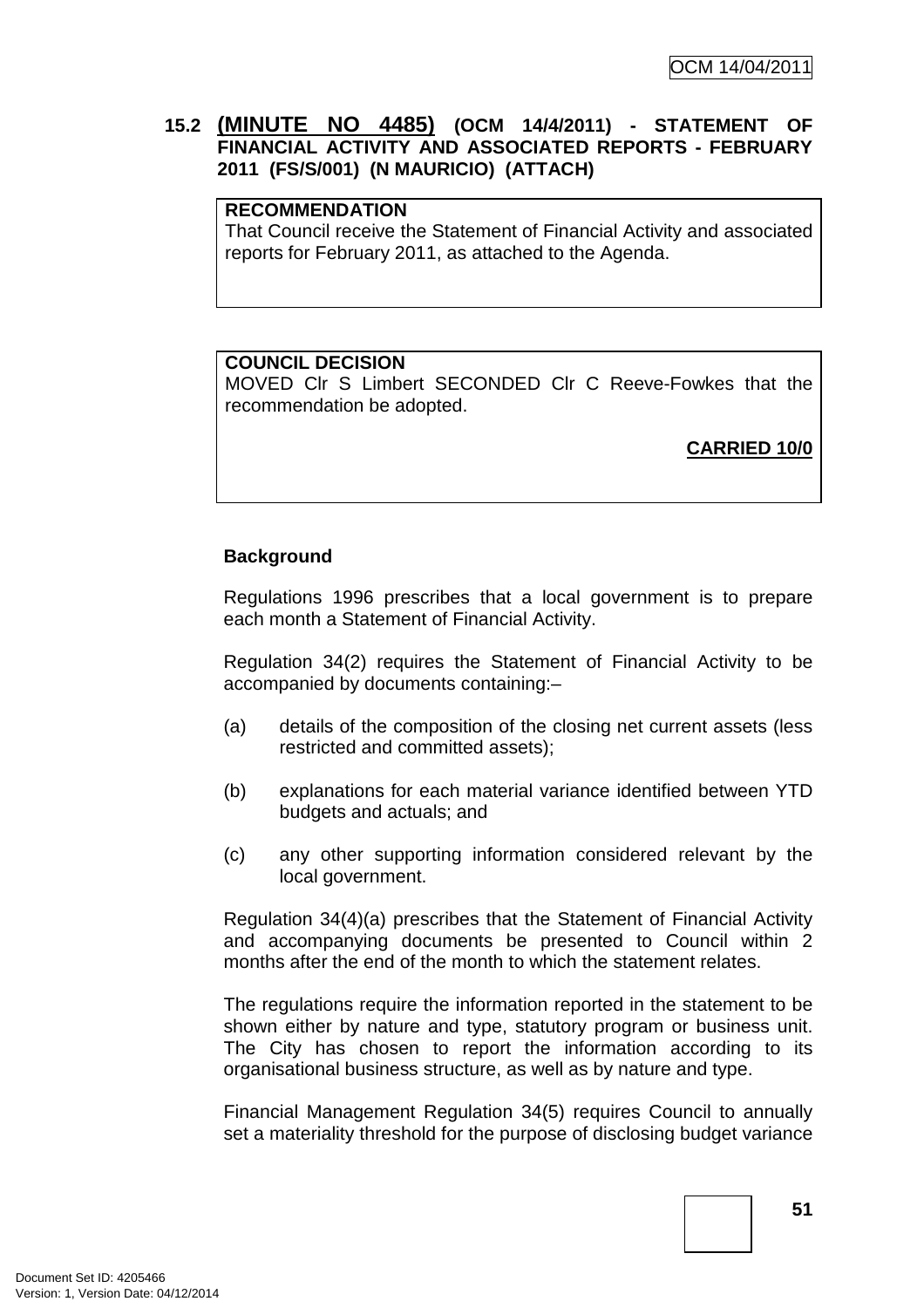details. To this end, Council has adopted a materiality threshold variance of \$100,000 for the 2010/11 financial year.

## **Submission**

N/A

## **Report**

The City had a closing actual position of \$41.5M for February, \$3.3M higher than the forecast YTD budget of \$38.2M. This result continues to reflect outperformance of the budget in several key revenue areas and a general underspending of operating budgets.

After application of the mid-year budget review, the full year revised budget is now anticipating a surplus position of \$0.73M, versus the balanced budget position adopted last June (nil surplus or deficit). Budget adjustments made throughout the year have contributed to this as outlined in Note 3 of the financial report, including the impact of the mid-year budget review adopted in February.

## Operating Revenue

As a result of the mid-year budget review, certain revenue areas have been brought into line with the budget, of most relevance being Waste Services. This does not include Human Services, whose grant funding is currently showing a net YTD surplus of \$0.4M. These funds are restricted in purpose and will not impact the year end position. The South Lake Leisure Centre is also \$0.2M ahead of budget for their revenue. This may in part be due to the record hot summer experienced in Perth this year.

Interest earnings remain ahead of the year to date budget by \$0.6m The strong performance in this area have been due to both higher interest rates of return on investments, resulting from the higher official cash rate being maintained by the RBA, higher margins for term deposits being paid by retail banks and the robust cash position for this time of the financial year. Earnings on Reserve funds in particular contribute to this strong positive variance. It must be noted that additional interest on reserves will not lead to a higher year end closing budget surplus as all interest earned on reserve funds is quarantined to the reserve fund itself.

Property rating income is also presenting a strong result, ahead of the YTD budget by \$0.8M. This is being driven by steady growth in the rate base throughout the year.

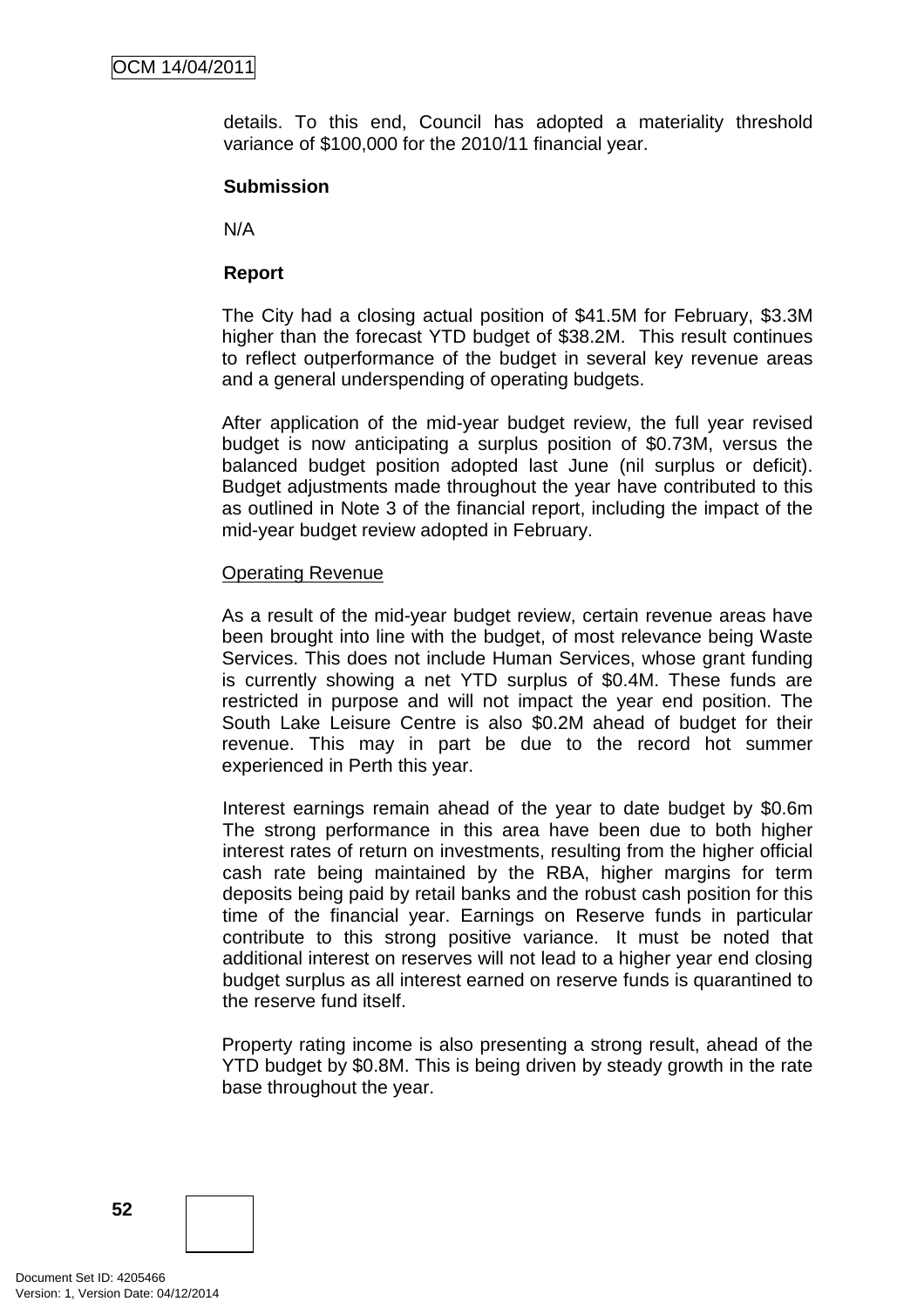## Operating Expenditure

Operating expenditure is generally running within budget for most business units of the City (\$3.2M below YTD). Some of this is due to a general lag in receiving accounts or delays in receiving the goods or services. It should be noted that materially large commitments are generally accrued into the monthly accounts to lessen this effect (e.g. security patrol costs, RRRC gate fees, landfill levy etc.)

The positive variance in employee costs has stabilised at around \$1.3M (same as last month), due to the filling of several vacant positions. However, it is expected that there will be some positive impact on the end of year position from underspent employee cost budgets.

The Parks and Environment Unit is showing an underspend of \$0.7M across their operational budgets. However, this is not expected to remain a permanent variance and should abate during the remainder of the year.

Areas exceeding budget include the State Landfill Levy (by \$0.3M) and Facilities Maintenance (by \$0.3M). The quantum of landfill levy is governed by tonnage to landfill, so is always offset by fees & charges income.

Further details of the material variances within each Business Unit are shown in the Variance Analysis section of the financial report.

## Capital Program

The City's capital budget is showing an overall underspend of \$7.4M on a YTD basis against a budget of \$18.9M. With committed orders factored in, the variance reduces to \$1.9M. This indicates that the works have been scoped and are progressing, albeit behind cash flow projections. Public infrastructure works is the biggest contributor to the variance at \$4.6M, plant acquisition and replacement contributes \$1.6M and land & buildings adds \$1.0M.

A significant number of underspent capital projects fail to trigger the \$100k material variance reporting threshold (\$2.9M in aggregate). For specific details on under/over spent projects, refer to the CW Variances section of the monthly report.

#### Cash & Investments

Council's cash and current/non-current investment holdings increased to \$90.4M (from \$89.5M in January). This is well above the YTD budget forecast of \$75.7M due to a number of contributing factors, not least being the underspend within the capital program.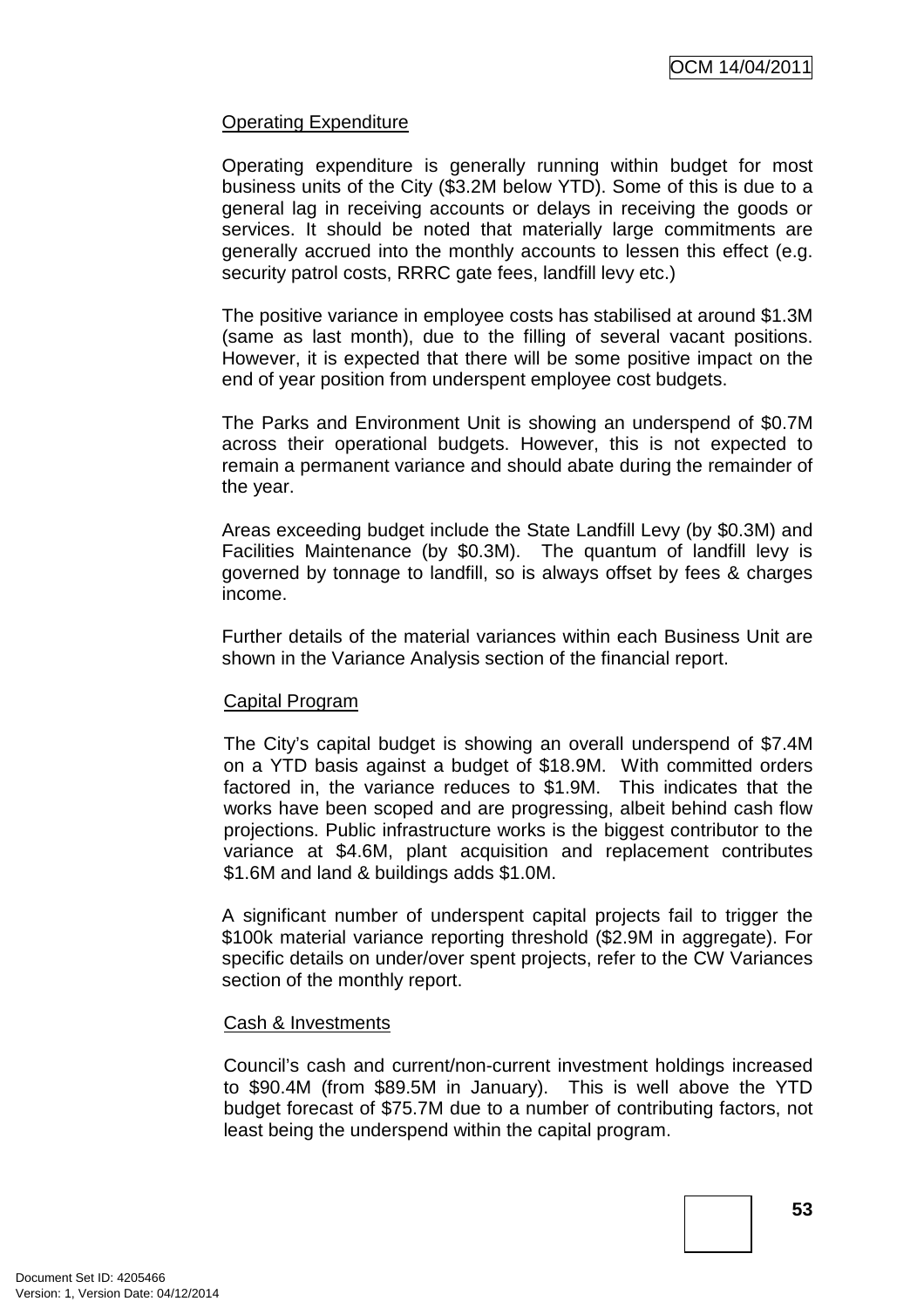Of this total cash and investment holding, \$41.7M represents the City's cash reserves, whilst another \$4.7M is held for other restricted purposes such as bonds and capital contributions. The balance of \$44.0M represents the cash component of the working capital required to fund the City's operations and the municipal funded portion of the capital program over the remainder of the financial year.

The City's investment portfolio made an annualised return of 6.0% for the month of February. This rate has steadily increased during the year as lower yielding investments mature and are reinvested at a higher rate. Investment decisions made during the month continued to follow the strategy of using short to medium dated TD's (Term Deposits) with APRA (Australian Prudential Regulatory Authority) regulated Australian banks.

#### Description of Graphs and Charts

There is a bar graph tracking Business Unit operating expenditure against budget. This provides a very quick view of how the different units are tracking and the comparative size of their budgets.

The Capital Expenditure graph tracks the YTD capital spend against the budget. It also includes an additional trend line for the total of YTD actual expenditure and committed orders. This gives a better indication of how the capital budget is being exhausted, rather than just purely actual cost alone.

A liquidity graph shows the level of Council's net current position (adjusted for restricted assets) and trends this against previous years. This gives a good indication of Council's capacity to meet its financial commitments over the course of the year.

Council's overall cash and investments position is provided in a line graph with a comparison against the YTD budget and the previous year's position at the same time.

Pie charts included show the break-up of actual operating income and expenditure by nature and type and the make-up of Council's current assets and liabilities (comprising the net current position).

#### **Strategic Plan/Policy Implications**

#### **Governance Excellence**

• To conduct Council business in open public forums and to manage Council affairs by employing publicly accountable practices.

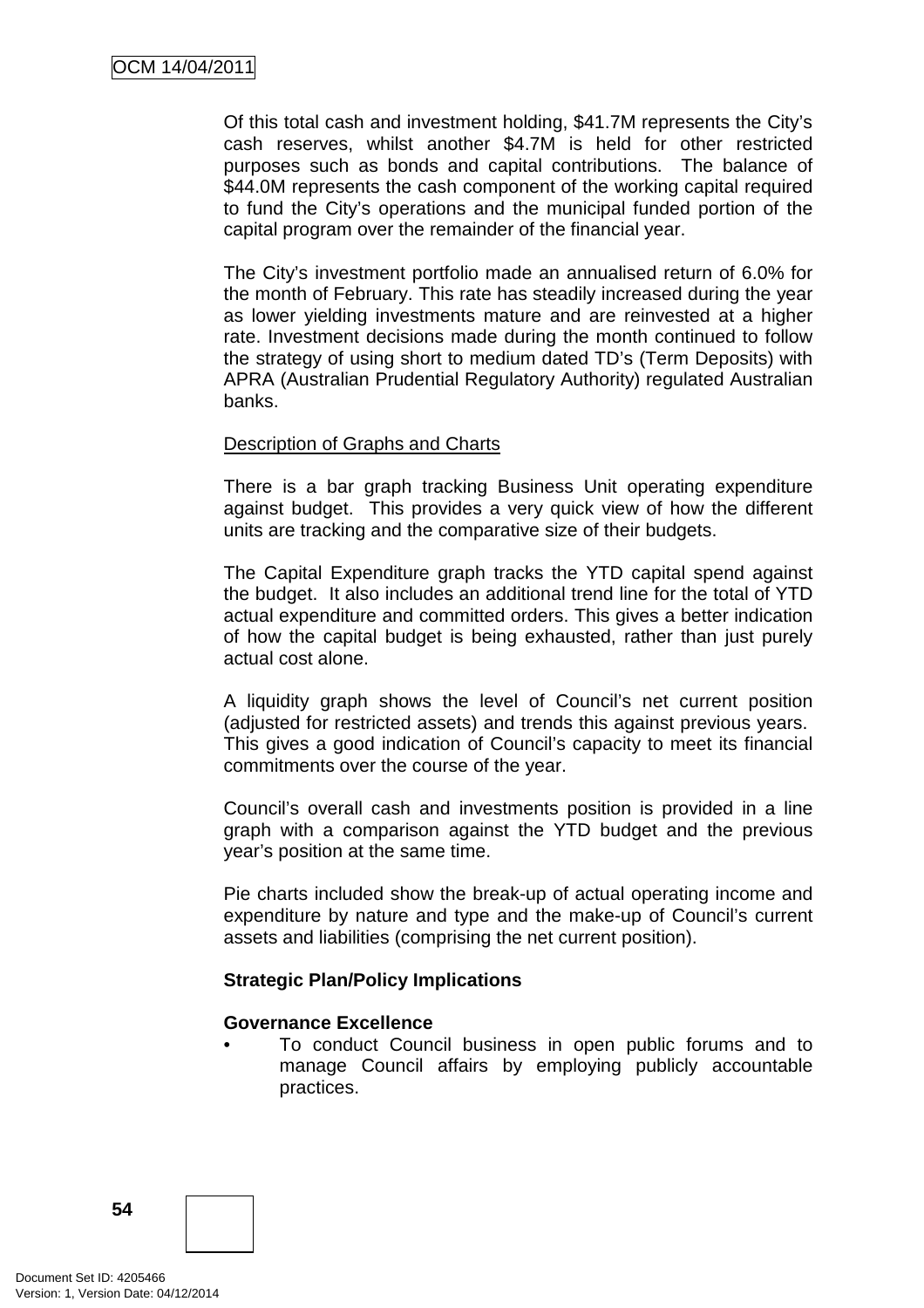## **Budget/Financial Implications**

Material variances identified of a permanent nature (i.e. not due to timing issues) may impact on Council's final budget position, depending upon their nature.

## **Legal Implications**

N/A

## **Community Consultation**

N/A

## **Attachment(s)**

Statement of Financial Activity and associated reports – February 2011.

## **Advice to Proponent(s)/Submissioners**

N/A

**Implications of Section 3.18(3) Local Government Act, 1995**

Nil.

## **16. ENGINEERING AND WORKS DIVISION ISSUES**

## **16.1 (MINUTE NO 4486) (OCM 14/4/2011) - PUBLIC LIABILITY ISSUES RELATING TO TREES ON PUBLIC LAND (FS/I/002) (D SMITH) (ATTACH)**

# **RECOMMENDATION**

That Council:

- (1) continues to utilise the insurance services of Local Government Insurance Scheme in respect of claims management and management of liability risks;
- (2) continues to monitor and improve processes to mitigate risks associated with street trees; and
- (3) officers prepare a detailed list of street trees that relate to the proposed streetscape themes contained within the Greening Plan 2000.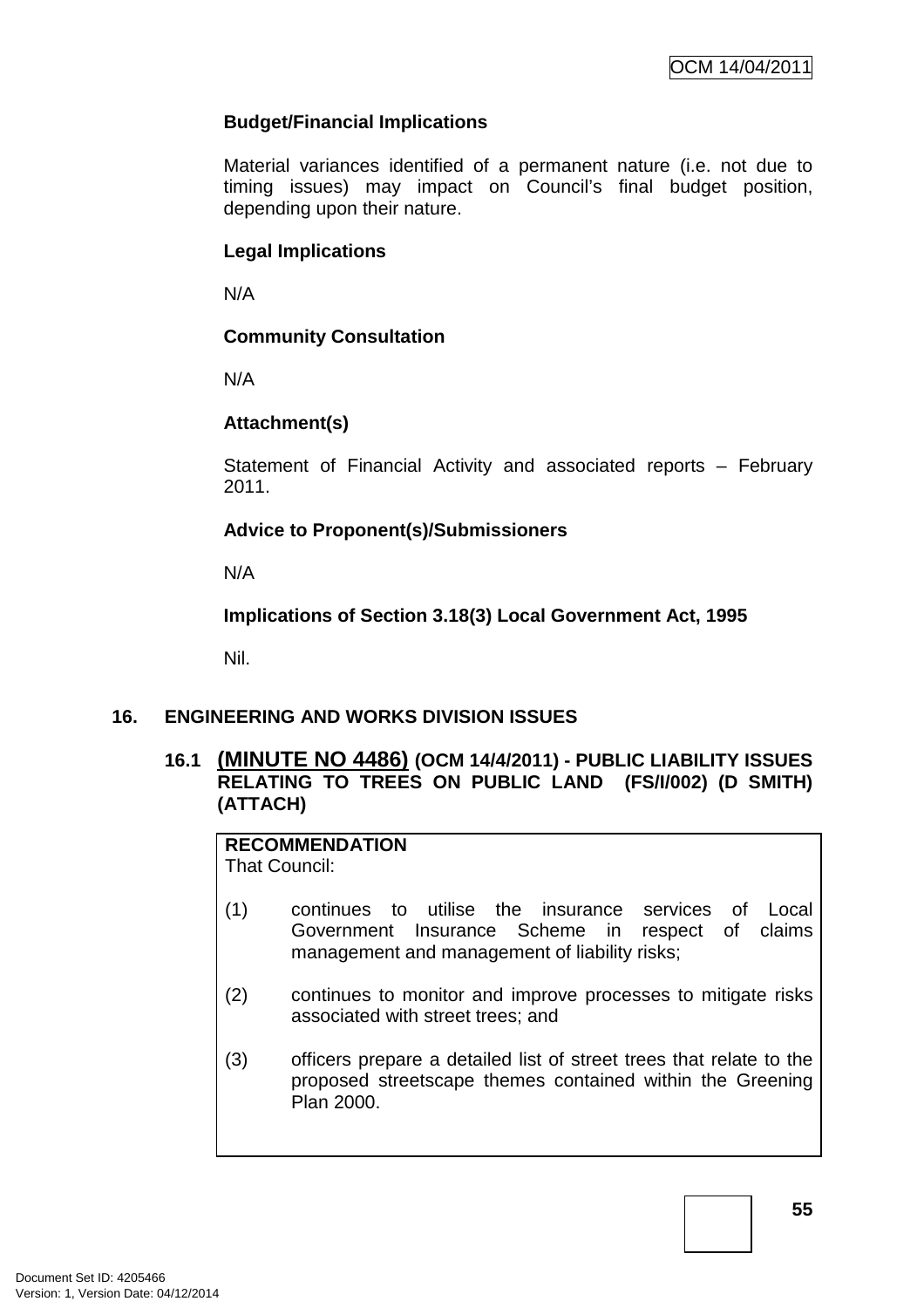## **COUNCIL DECISION**

MOVED Clr S Limbert SECONDED Clr C Reeve-Fowkes that the recommendation be adopted.

**CARRIED 10/0**

## **Background**

At the Ordinary Council Meeting 10 February 2011, Mayor Howlett requested that a "report be provided to the 10 March 2011 Ordinary Meeting of Council outlining the coverage provided by the City's insurance policy in terms of damage to private property by street trees on verges, including falling trees, falling branches, invasive tree roots etc.

The report was to provide details of deficiencies, if any, in the current policy coverage provided by the City's insurer, Local Government Insurance services, and the timeliness of decisions of the Insurer and address any recent claims against the City and/or its insurer.

A briefing was to be provided to Elected Members by Local Government Insurance Services during the course of the report being prepared on the current policy coverage and potential changes, if any, required in addressing claim issues".

At the Ordinary Council Meeting of 10 March 2011 the following resolution was passed "that Council receive a report dealing with public liability issues relating to trees on public land at the 14 April Ordinary Council Meeting in order to obtain all the necessary information pertaining to the matter".

Essentially this resolution sought a deferment of the matter to enable a comprehensive overview of the assessment of trees on public land to be presented as well as permit LGIS representatives to attend the meeting to provide expert advice that relate to the public liability claims process.

## **Submission**

N/A

## **Report**

Local Government Insurance Scheme (LGIS) trading as Jardine Lloyd Thomson Pty Ltd provides many Western Australian Councils with a

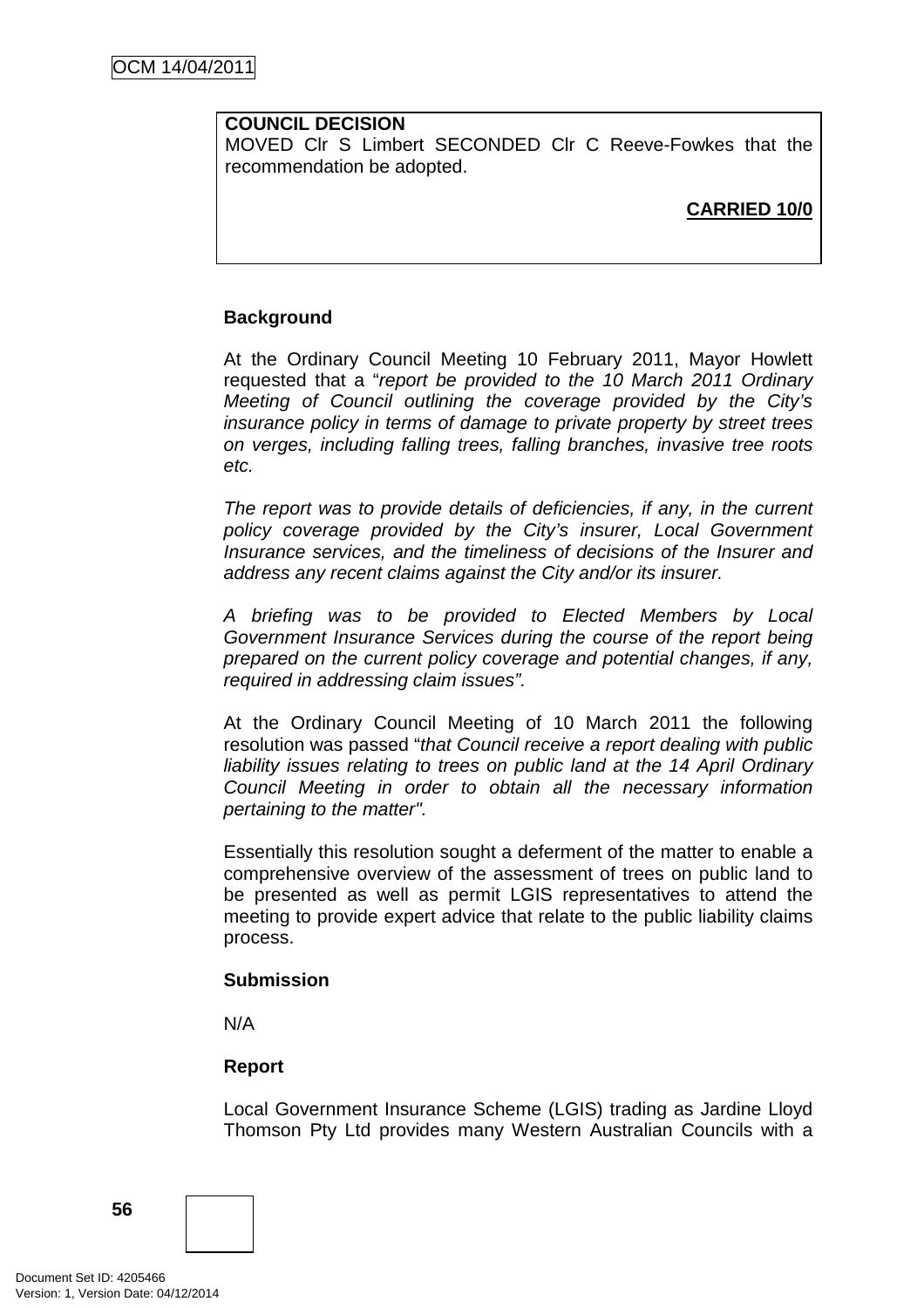range of services including public liability and professional indemnity insurance. The scheme aims to provide all members with expert and professional advice in respect of claims management and management of liability risks.

The City of Cockburn utilises the services and expertise of LGIS to manage all Public Liability and Professional Indemnity claims that relate to a range of operational responsibilities. Public Liability claims relating to street trees are only one of many causes of claims against the City that LGIS manage on behalf of the City.

Council officers have met with representatives of LGIS on a number of occasions to address a range of issues associated with requests by claimants for financial restitution for damage to private property allegedly caused by trees located on the street verge, falling trees and branches as well as damage caused to private property by tree roots.

#### The Process

A recently developed process, "Process to Manage Tree Liability Issues", now provides City officers with clear direction in dealing with routine tree enquiries as well as emergency situations where branches and/or trees have fallen or tree roots have caused damage to private property. A copy of this process is attached. Prior to the development of this process there was a lack of consistency in the management of trees on public land. The process was prepared in consultation with internal staff as well as representatives from LGIS.

Each claim or request for financial restitution from the City for alleged damaged to private property is addressed on its merits in accordance with the abovementioned Process to Manage Tree Liability Issues

When a written request for financial restitution is received from a claimant, officers undertake the collection of all background information and documentation. This information is subsequently forwarded to LGIS for assessment. LGIS may request additional information and clarification on issues associated with the claim or proceeds to accept or deny liability for the claim, based on the evidence and documentation provided by the City.

#### Timeframes to finalise claims

The timeframe for managing each claim depends to a large extent on the complexity of issues of each individual situation as well as the veracity of information provided to LGIS. It should be noted that no two claims are exactly the same and each case needs to be addressed individually.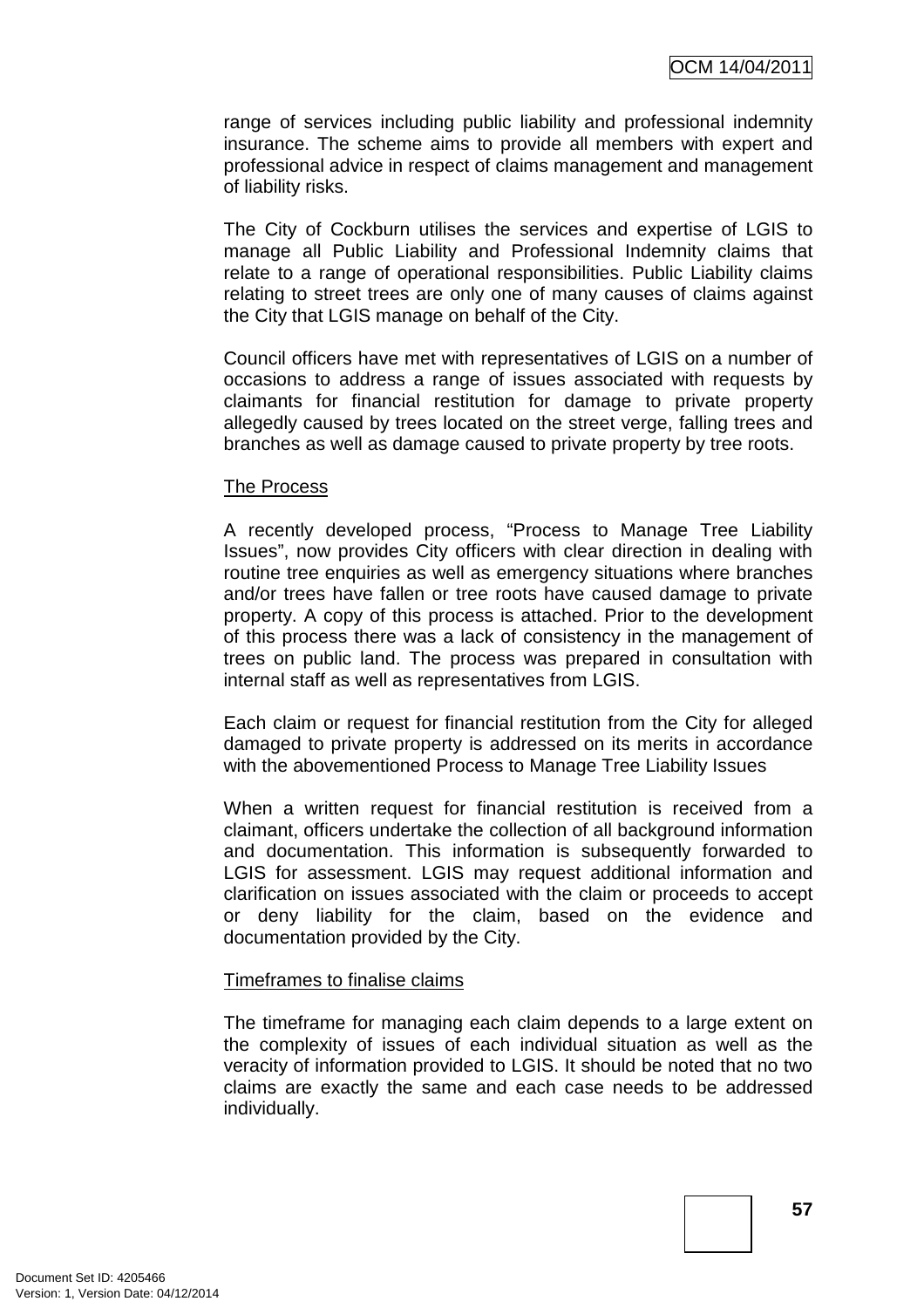Generally it can be estimated that the time required gathering the necessary information and then forwarding this information to LGIS will be approximately 10 working days. Upon receipt of the information, LGIS generally can make a determination on a claim within 5-7 working days.

If a claim is denied, it is highly likely that further discussion will ensue between the claimant and LGIS who manage the claim on behalf of the City. This discussion can be ongoing for some time.

#### Basis for Accepting or Denying a Claim

LGIS Liability assess all claims on a common law negligence basis – claims will generally only be paid if LGIS determine that Council would most likely be found liable in a civil court, based on any applicable legislation and case law (precedents set by the courts in previous judgements for similar cases).

Common law negligence broadly means - a party should be found liable at common law if the allegedly responsible party could or should have taken a specific course of action as part of their normal responsibilities, (which must be considered reasonable i.e. most other Councils employ this practice) that would have prevented the incident.

#### Policies and Documentation

There are a number of policies and documentation associated with tree liability issues. This documentation will be updated on a progressive basis to address current and emerging issues relating to the management of street trees. The documentation includes:

## Position Statement

• PSEW15 Removal and Pruning of Trees

#### **Documentation**

- Process to Manage Tree Liability Issues
- Tree Inspection Process to Engage Tree Consultant
- City of Cockburn Tree Inspection Report

#### Street Tree Approval Process

It is recognised that the City will need to further refine its documentation and approval processes to, amongst other things, prepare a list of trees that are acceptable and suitable for use as street trees for a range of streetscape situations within the City.

Street trees approved for subdivisions in coastal situations will need to possess characteristics to enable them to tolerate and prosper in a

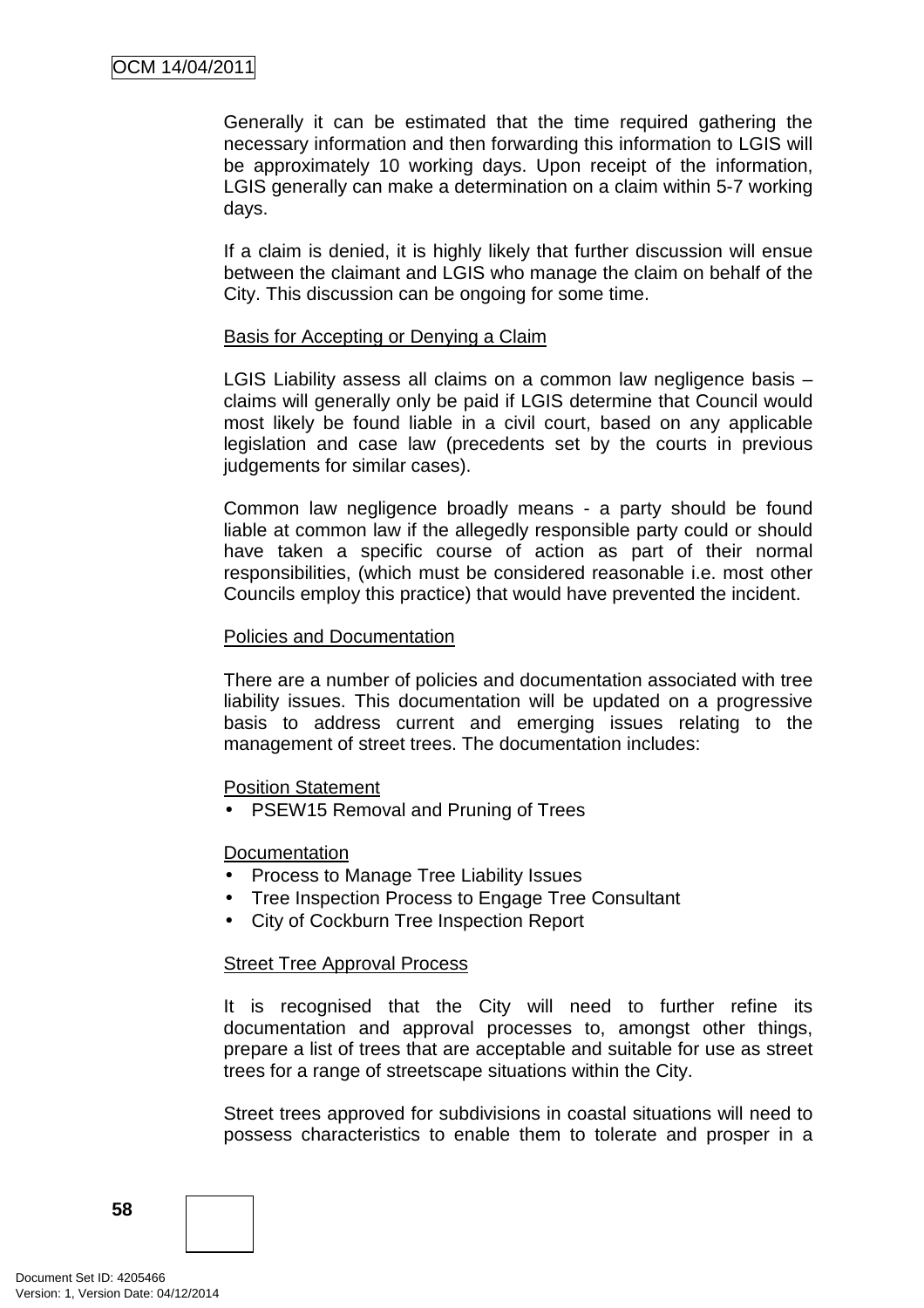saline environment. Other locations where street trees are proposed within the City will dictate a different suite of criteria.

The overriding principle in the street tree approval process is learning from past experiences and mitigating future risk to the City by planting appropriate street trees for each location. Selection of tree species that are not prone to branch fall and do not possess invasive root systems are integral to this process. A detailed list of street trees will be prepared that relate to the proposed streetscape themes contained within the Greening Plan 2000.

The management of street trees includes a range of practices that will improve the survival of existing trees as well as assist in establishing newly planted specimens. The provision of appropriate irrigation techniques will increase street tree survival rates thus reducing tree mortality. Installation of root barriers will facilitate the protection of surrounding verge infrastructure. In some locations the provision of bollards or other protective devices will mitigate the incidence of vandalism or mechanical damage to street trees.

#### Ex-gratia Payments

LGIS Liability strongly discourages Councils making ex-gratia payments for claims that fall under the scope of the LGIS Liability Policy. The main reason for this is that it can prejudice LGIS's ability to decline and defend claims of a similar nature on behalf of the City and could prejudice the position of other Councils who may have similar claims made against them.

Furthermore, it is a breach of the conditions of the LGIS Liability Policy Wording for the City to make an offer of any kind to a potential claimant. Hypothetically, if the City made a settlement offer to a claimant and the claimant subsequently rejects the offer and makes a further demand for an substantially inflated amount, the City could be prejudiced in its ability to defend itself for the full amount claimed, as an offer like this could be seen to be an admission of liability. In this instance, if the City has made an offer to settle a claim and wanted LGIS Liability to take over the claim due to the claimed amount increasing, LGIS Liability may not pick up the claim under Council's policy, as they are in breach of the policy conditions mentioned above.

A component of the reason Councils pay to have a public liability insurance policy is so that the insurance company can manage these claims on the City's behalf, and when appropriate, defend claims where the City is not liable for a particular loss.

There are numerous situations where Council may be 'caught out' by making ex-gratia payments, and LGIS's experience in dealing with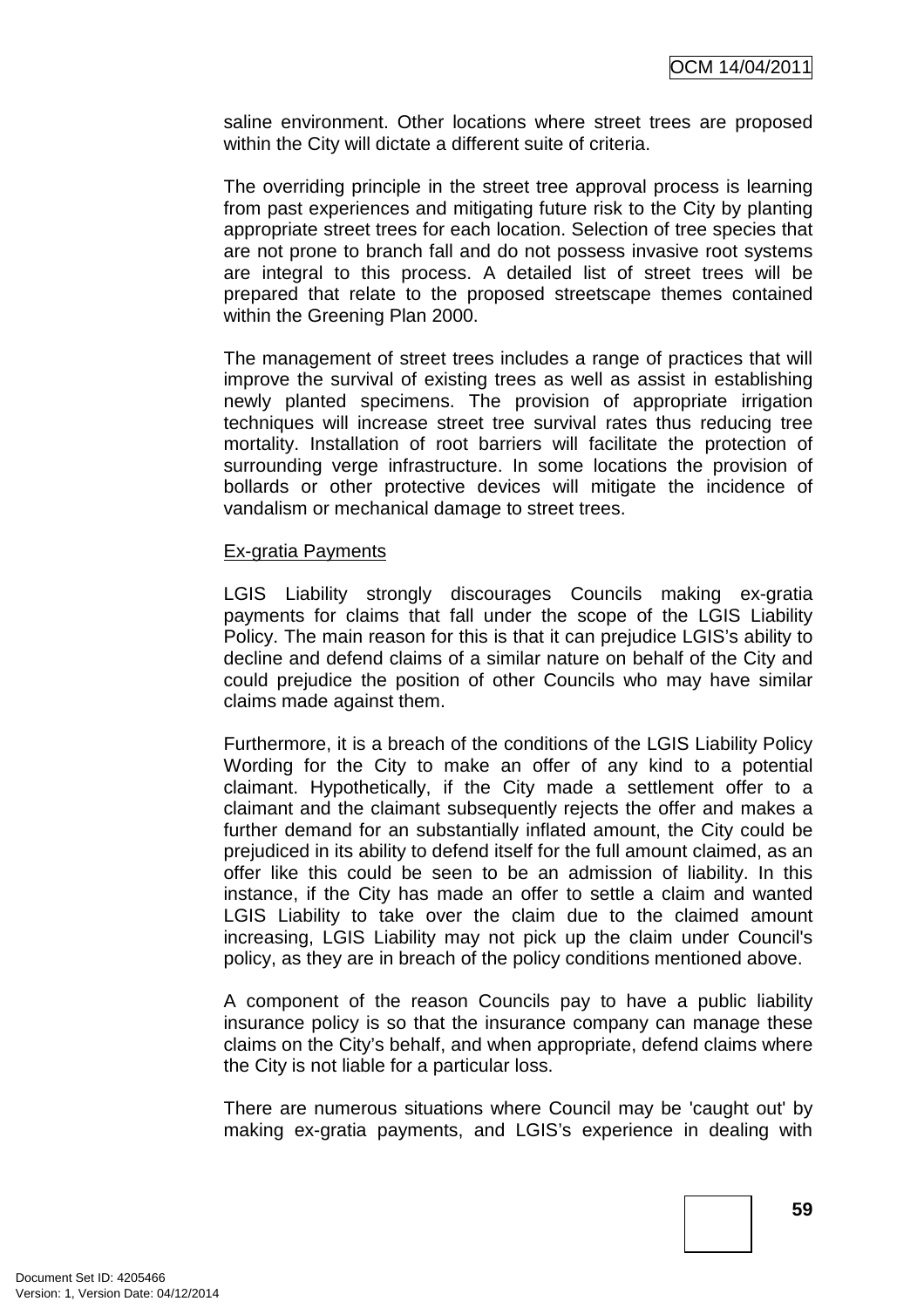these claims allows them to manage these claims safely. For example, certain legislation may apply to Public Liability claims and also certain obligations to State and Federal Government departments such as Medicare Australia where Council may be liable to pay further costs by entering into a settlement agreement.

## **Strategic Plan/Policy Implications**

## **Demographic Planning**

• To ensure development will enhance the levels of amenity currently enjoyed by the community.

## **Lifestyle and Aspiration Achievement**

• To deliver our services and to manage resources in a way that is cost effective without compromising quality.

## **Budget/Financial Implications**

The City of Cockburn contributes an annual premium to engage the services of LGIS to act for the City in respect of claims management and management of liability risks.

## **Legal Implications**

Engaging LGIS to act on behalf of the City to address legal matters is necessary as the scheme aims to provide the City with expert and professional advice in respect of claims management and management of liability risks.

## **Community Consultation**

Prior to the City forwarding relevant information, documentation and photographs to LGIS for assessment, the claimant is advised of the process relating to their claim.

Upon receipt of the abovementioned documentation from the City, LGIS provide the claimant with an interim letter, acknowledging receipt of the claim. After determining the outcome of the claim, LGIS provide the claimant with a final letter advising of the determination. All further correspondence is strictly between LGIS and the claimant.

## **Attachment(s)**

- 1. Process to Manage Tree Liability Issues
- 2. Tree Inspection Process to Engage Tree Consultant
- 3. City of Cockburn Tree Inspection Report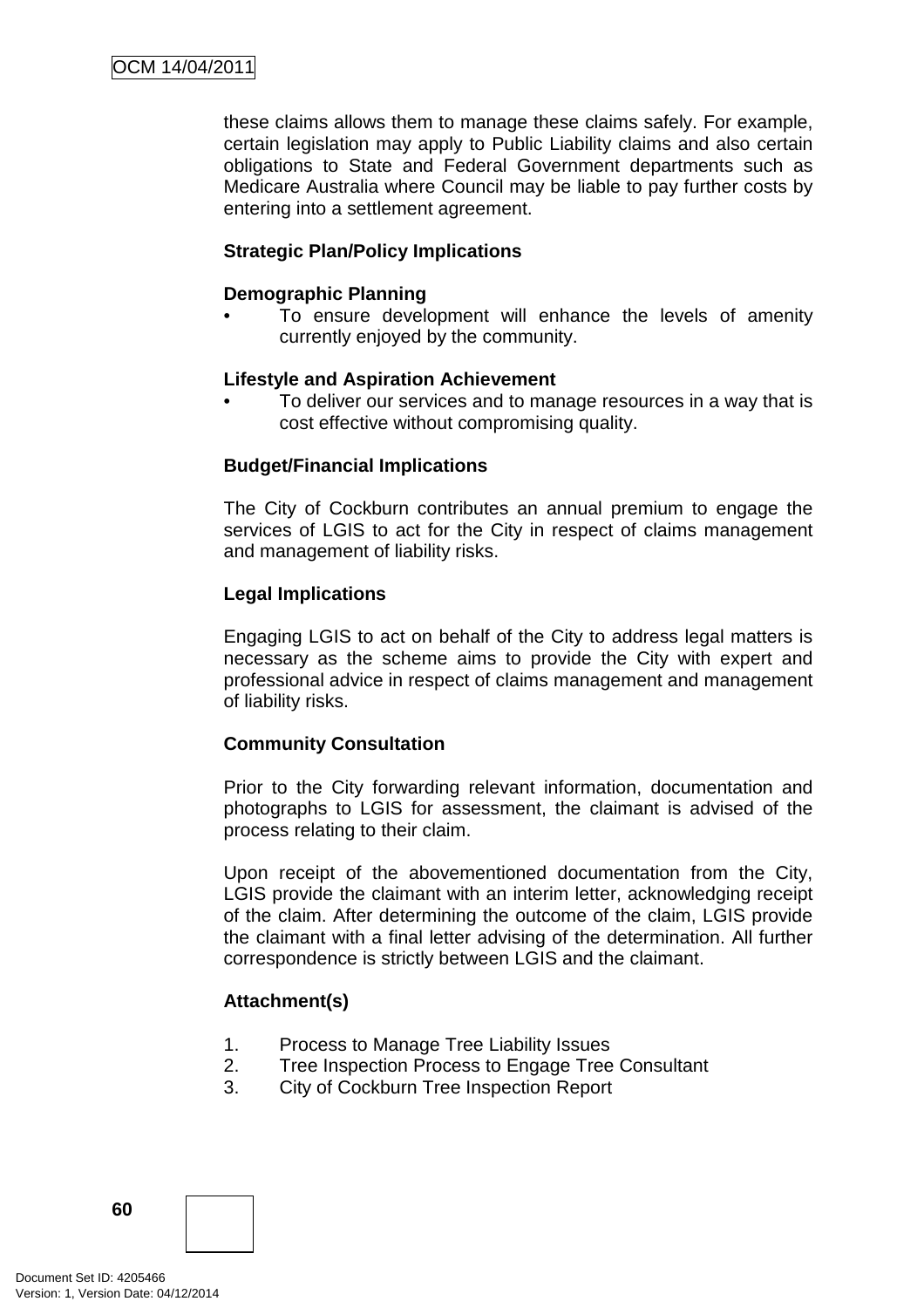## **Advice to Proponent(s)/Submissioners**

N/A

**Implications of Section 3.18(3) Local Government Act, 1995**

Nil.

## **16.2 (MINUTE NO 4487) (OCM 14/4/2011) - PROPOSED CLOSURE OF MIGUEL ROAD PEDESTRIAN RAILWAY CROSSING YANGEBUP (450027) (J KIURSKI) (ATTACH)**

## **RECOMMENDATION**

That Council advise WestNetRail that it:

- (1) seeks retention of the pedestrian crossing until the Spearwood Avenue duplication from Barrington Street to Sudlow Road is completed; and
- (2) supports the removal of the pedestrian crossing at the Miguel Road Railway Crossing, Yangebup after the road works are completed.

## **COUNCIL DECISION**

MOVED Clr S Limbert SECONDED Clr V Oliver that the recommendation be adopted.

AMENDMENT TO MOTION

MOVED Clr S Limbert SECONDED Clr V Oliver that Council:

 $(1) - (2)$  as recommended.

(3) advise the Yangebup Progress Association of the decision.

## **AMENDMENT CARRIED 10/0**

## **AMENDED MOTION PUT AND CARRIED 10/0**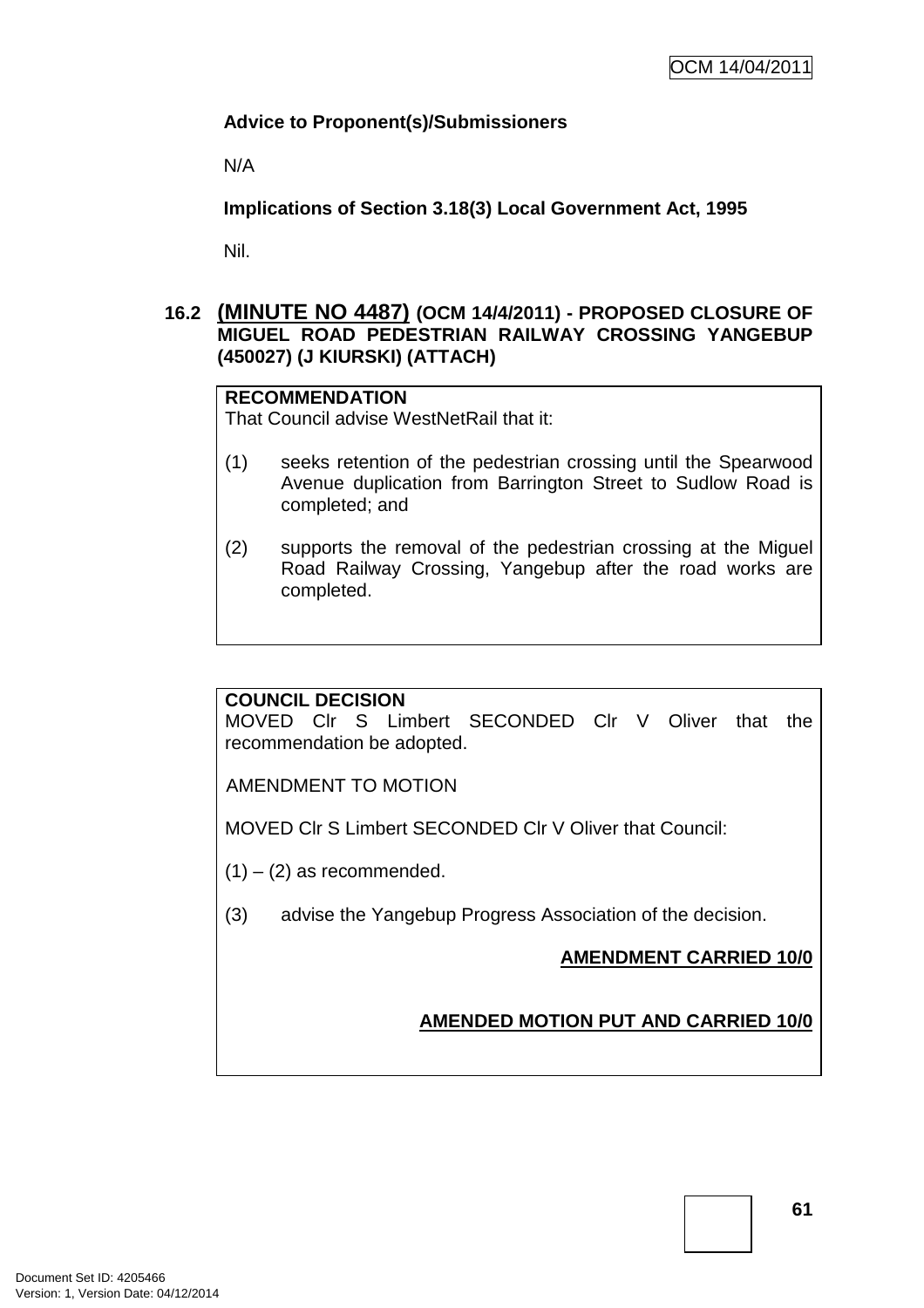## **Reason for Decision**

The Yangebup Progress Association does need to be consulted on Council's outcome to enable them to consult the Yangebup community.

## **Background**

In 2003 the City of Cockburn obtain an approval to construct a new road bridge over the Midland to Kwinana Railway at Yangebup for the extension of Spearwood Avenue. The approval was subject to closure of Miguel Road as outlined in condition 10 of the Minister's letter dated 16 June 2003 (refer attachment 1).

At the Ordinary Meeting of Council held 20 May 2003, it was resolved to initiate the closure of Miguel Road at the railway crossing on completion of the Spearwood Avenue bridge over the railway line and associated roadworks. The railway bridge was completed in 2004 and the portion of road through the level crossing was closed in November 2005.

The pedestrian railway crossing has been retained at this point in time and officers have argued that it should not be removed until the traffic signals at the intersection of Spearwood Avenue and Barrington Street and the road upgrade of Spearwood Avenue is completed as this project will provide for safe movement of pedestrians and cyclists through this precinct.

The traffic signal has been completed however the roadwork is now scheduled to be completed by October 2011. WestNet Rail have written to the City seeking a resolution to the pedestrian crossing (refer attachment 2).

## **Submission**

WestNet Rail has requested Council implement procedures to close the existing pedestrian railway crossing or pay for it to be upgraded to current standards.

Two options have been proposed including:

- 1. Close the railway pedestrian crossing
- 2. Retain the railway pedestrian crossing permanently by upgrading it to current standards at Councils cost.

## **Report**

The railway line ensures a disconnect between the Yangebup residential precinct and the Bibra Lake commercial precinct. It represents a greater risk to pedestrian users than a grade separated crossing point and Westnet Rail have a stated policy to reduce the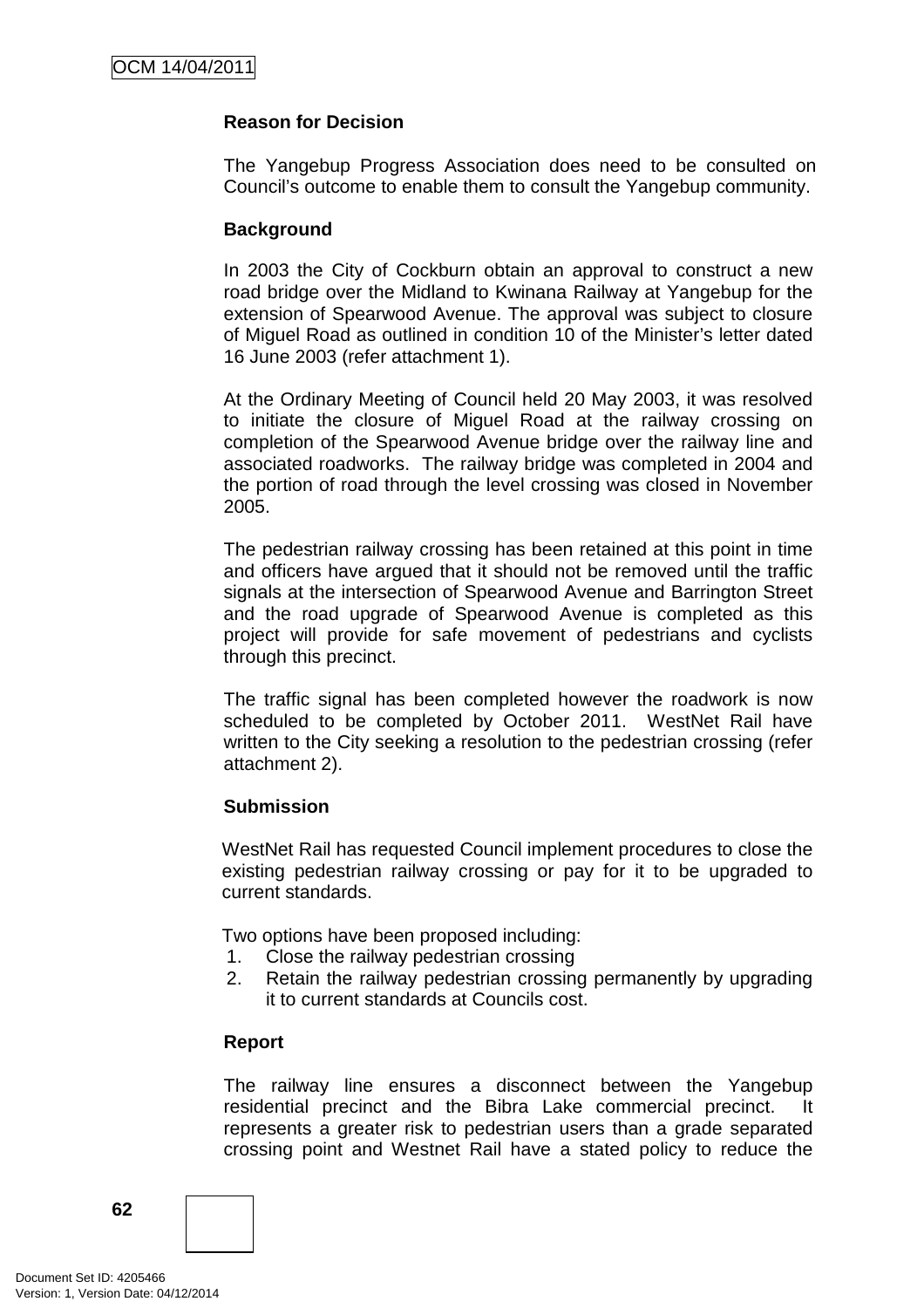number of at grade crossing points to its rail network. Westnet Rail have actively sought to have this crossing point closed since 2005 however officers have successfully argued that the pedestrian crossing should be retained in its current form until all of the infrastructure associated with the Spearwood Avenue extension has been constructed. The Spearwood Avenue project includes pedestrian and cycling facilities both on and off road which are better connected with the Yangebup precinct by the grade separated crossing at the bridge. Works are nearing completion and Westnet rail have again sought a determination by Council on the pedestrian crossing.

Closure of the pedestrian crossing has been proposed on a number of occasions since the road was closed in November 2005. On each occasion, a small number of users have objected largely on the basis of convenience, travel times and the suitability of the alternative network. The attached map shows the crossing point and the path network that supports the precinct (refer attachment 3).

As a result of community feedback, officers sought a cost from Westnet Rail to upgrade the crossing infrastructure to be consistent with their required standards. Their letter dated 14 February 2011 (refer attachment 2) outlines an initial capital cost of \$400,000 to upgrade the infrastructure and an annual maintenance cost of \$25,000 per annum (5 years paid up front i.e. \$125,000).

The City has the following options:

- 1. Close the railway pedestrian crossing
- 2. Retain the railway pedestrian crossing permanently by upgrading it to current standards at Councils cost.

## Option 1 – Close the Crossing

The closure of Miguel Road and the associated pedestrian crossing was the clear intent of both the Minister for Planning and Infrastructure and Westnet Rail when approvals were given to fund and construct the Spearwood Avenue bridge in 2003. This decision was clearly supported by the community (particularly those living in Miguel Road) and by the Yangebup Community Association.

The City has invested significant funds through the Spearwood Avenue project to improve the links thus the argument about network suitability cannot be sustained. In fact, there is a noticeable increase in pedestrians and cyclists using the new infrastructure since the signals have been installed at Barrington Street. Whilst travel times for some users (only those living east of Miguel) may increase marginally, the grade separated crossing represents a safer alternative. Site observations have also revealed that this crossing has a very low patronage.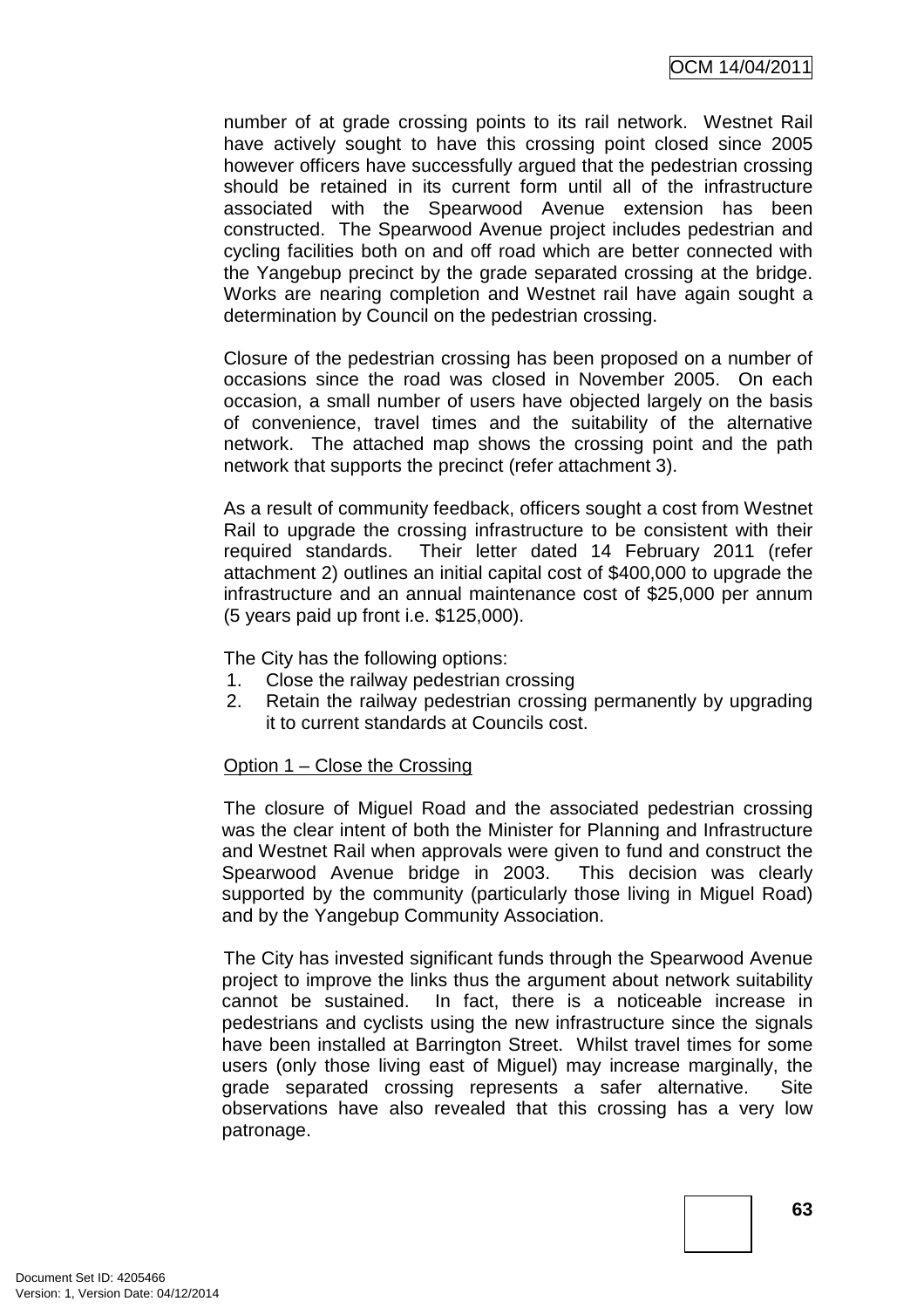The proposed cost to upgrade the pedestrian crossing provided by Westnet Rail and the associated annual maintenance cost are exorbitant and prohibitive. It would be difficult to find these funds within the current or future Engineering budget.

## Option 2 – Retain the Crossing

The City may retain the existing crossing if it is prepared to pay for its upgrade and annual maintenance. WestNet Rail has provided a cost to upgrade the crossing to the required standard - AS 1742.7. The proposed initial capital cost of \$400,000 (excluding GST) will fund the upgrade of the existing infrastructure within 3m both sides of railway track, upgrade the pedestrian mazes and provide level 3 active pedestrian crossing protection (lights and audible alarms).

The City will also be required to enter into an agreement with Westnet Rail, a private pedestrian crossing licence, which details the responsibility and timing for maintenance of the pedestrian crossing and the cost of providing that maintenance. The estimated annual maintenance fee is \$25,000 (excluding GST), and in accordance with the Main Roads Railway Crossing Protection in Western Australia – Policy and Guidelines, the City would be required to pay 5 years of that annual maintenance cost in advance (i.e. \$125,000).

#### **Summary**

Officers support closure of the pedestrian crossing within the Westnet Rail corridor (formerly Miguel Road reserve) for the following reasons:

- 1. It was a condition of approval by the Minister and Westnet Rail.
- 2. The closure of Miguel Road was actively encouraged and supported by abutting residents and the Yangebup Community Association. Closure of the pedestrian crossing was a consequence of closure of Miguel Road.
- 3. Patronage of this crossing is low.
- 4. Appropriate alterative footpath and cycle networks will be provided once the Spearwood Avenue works are completed.
- 5. Costs to upgrade and maintain the pedestrian crossing are exorbitant and prohibitive.

## **Strategic Plan/Policy Implications**

## **Transport Optimisation**

To ensure the City develops a transport network that provides maximum utility for its users, while minimizing environmental and social impacts.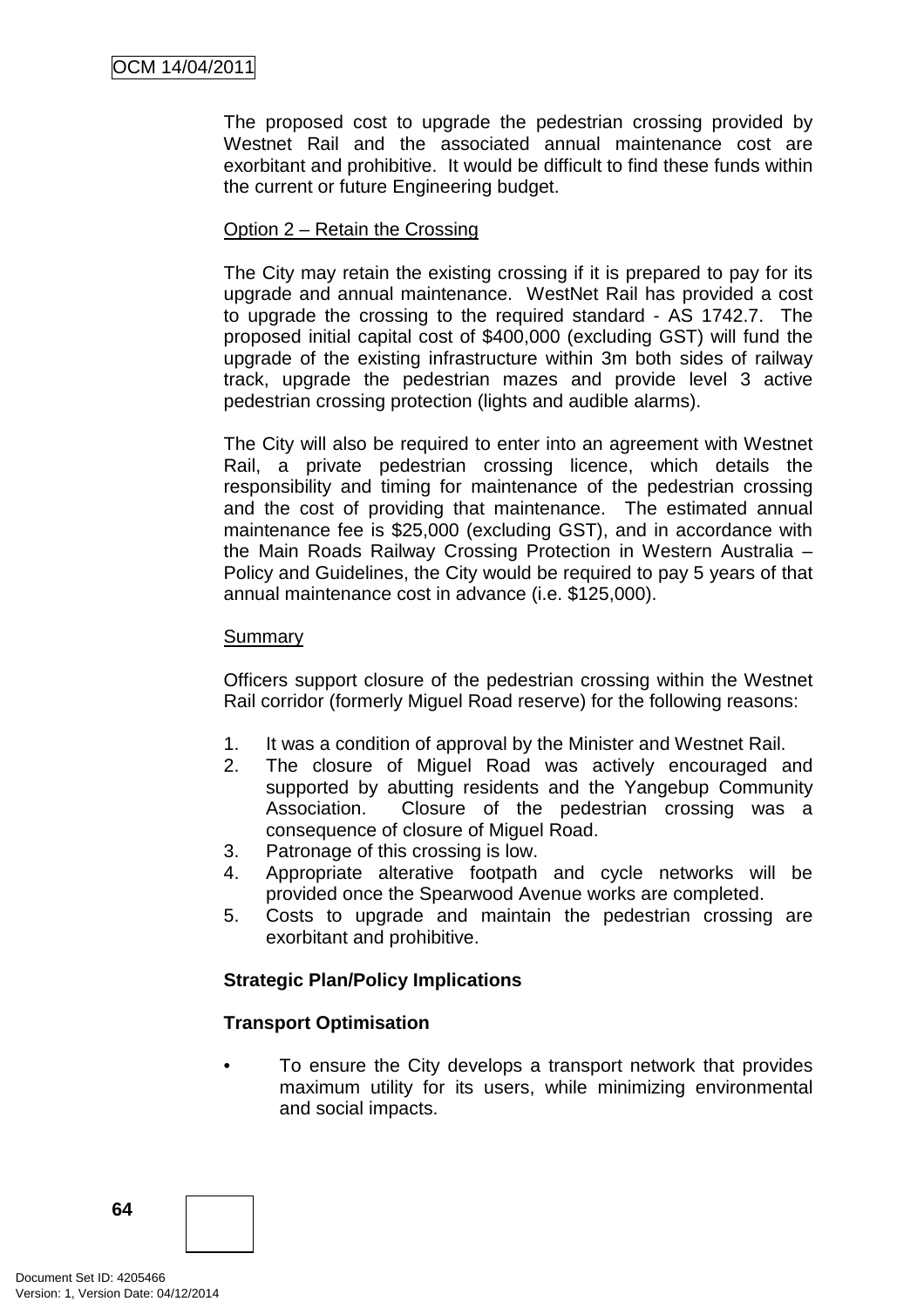- To construct and maintain roads which are convenient and safe for vehicles, cyclists and pedestrians.
- To achieve provision of an effective public transport system that provides maximum amenity, connectivity and integration for the community.

## **Budget/Financial Implications**

There are no funding allocations in the current 2010/11 Engineering and Works budget.

## **Legal Implications**

The City has the power under the Local Government Act to close Miguel Road - pedestrian railway crossing following due process and receiving all the necessary approvals.

The WestNet Rail has the power under Rail Freight Act and Rail Safety Legislation to remove Miguel Road - pedestrian railway crossing if the crossing not complies with AS 1742.7.

## **Community Consultation**

Community consultation formed part of the road closure process.

On two occasions since the road closure was enacted, the City has initiated some broad consultation. Some community sentiment to retain the crossing prompted officers to seek a cost to retain the crossing.

No further consultation has been undertaken.

## **Attachment(s)**

- 1. Minister's letter dated 16 June 2003.
- 2. WestNet Rail letter Miguel Road Upgrade of Pedestrian Crossing.
- 3. Miguel Road Railway Crossing and Path Network

## **Advice to Proponent(s)/Submissioners**

The Proponent(s) and WestNet Rail have been advised that this matter is to be considered at the14 April 2011 Council Meeting.

## **Implications of Section 3.18(3) Local Government Act, 1995**

Nil.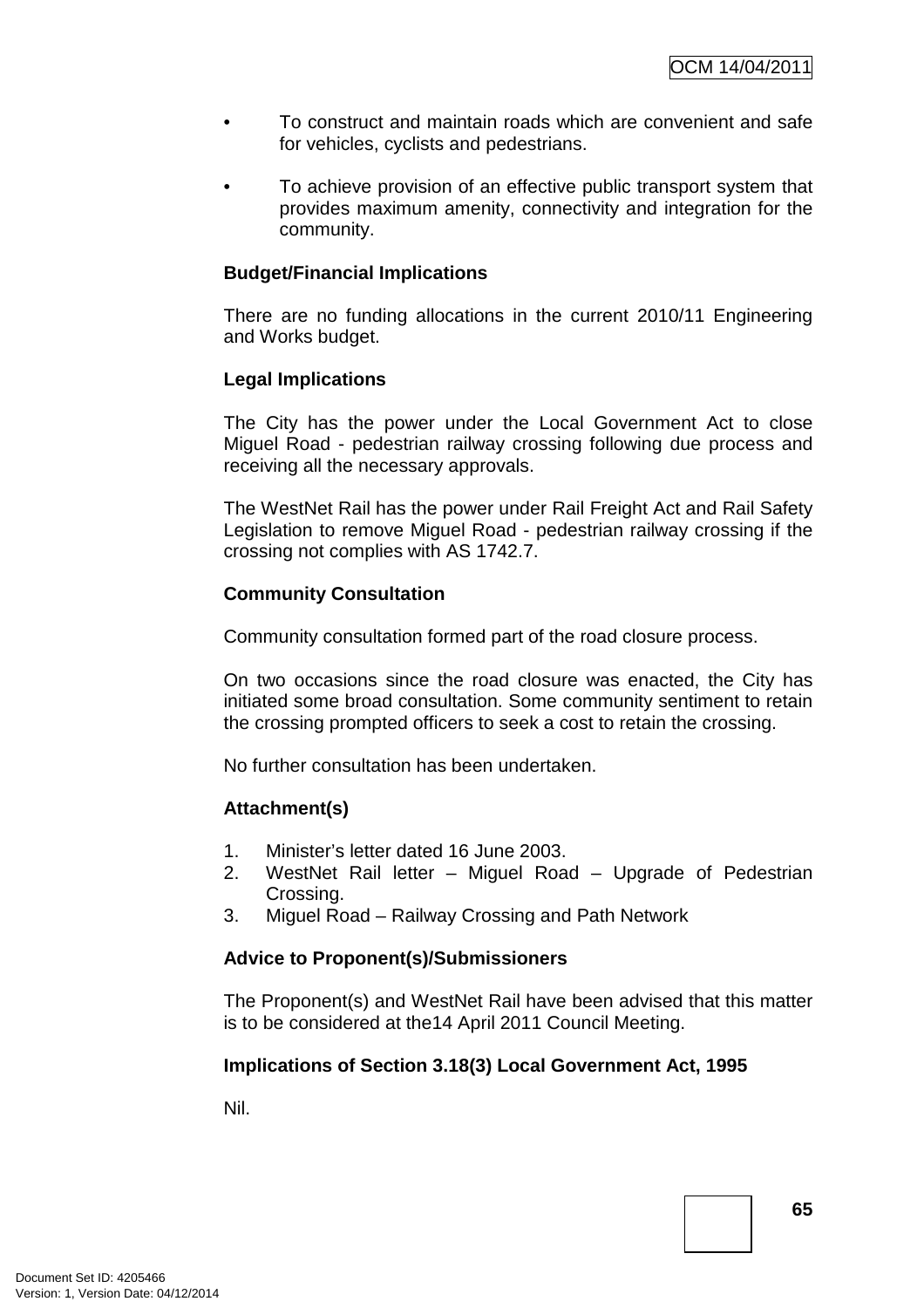## **17. COMMUNITY SERVICES DIVISION ISSUES**

## **17.1 (MINUTE NO 4488) (OCM 14/4/2011) - COCKBURN INTEGRATED HEALTH AND COMMUNITY FACILITY (CR/M/111) (R AVARD) (ATTACH)**

**RECOMMENDATION** That Council:

- (1) enter an agreement to lease floor space within the proposed Cockburn Integrated Health and Community Facility with the Gateways Dental Centre at a lease fee per sq. m. pa net plus GST and other terms and conditions in accordance with the offer form;
- (2) enter an agreement to lease floor space within the proposed Cockburn Integrated Health and Community Facility with the Superclinic Pharmacy, Success at a lease fee per sq. m. pa net plus GST and other terms and conditions in accordance with the offer form;
- (3) request the consent to the leases from the Minister for Lands;
- (4) all other terms and conditions being agreed to the satisfaction of the Chief Executive Officer; and
- (5) require a Policy to be presented for consideration at a future meeting to determine the value of land transactions to be delegated for the Chief Executive Officer to negotiate on behalf of Council, in accordance with Section 5.43(d) of the Local Government Act, 1995.

## **COUNCIL DECISION**

MOVED Clr S Limbert SECONDED Clr C Reeve-Fowkes that the recommendation be adopted.

**CARRIED 10/0**

## **Background**

The City has a management order over lot 855 Wentworth Parade in Success and has the approval of Land Services to lease portions of the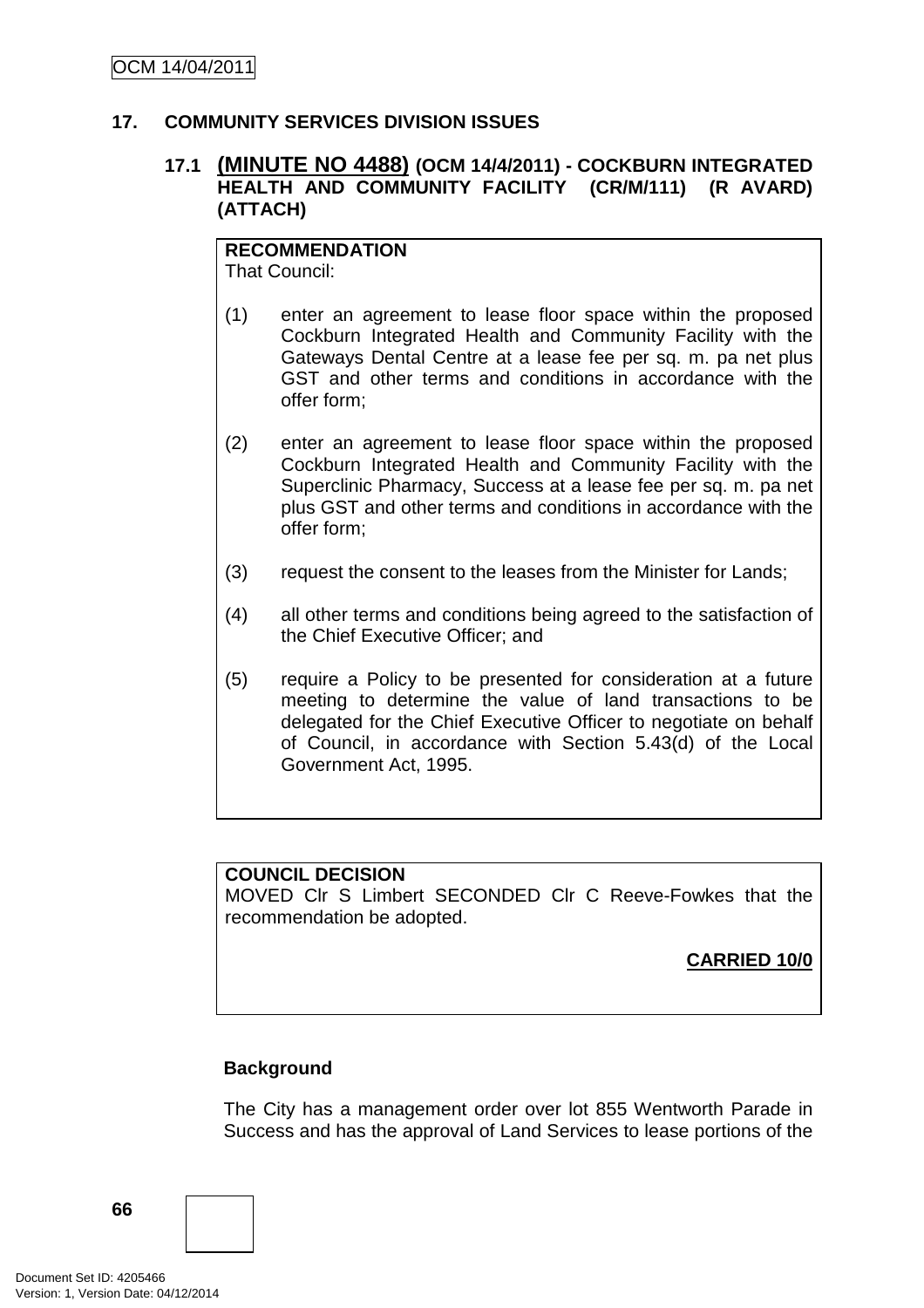proposed Cockburn Integrated Health and Community Facility for medical and other purposes.

At its meeting of 9 December 2010 Council resolved as follows:

- *(1) adopt the Business Plan for the Cockburn Integrated Health and Community Facilities;*
- *(2) subject to final Council approval to construct the Cockburn Integrated Health and Community Facility and in accordance with Part 4 section 30 (c) (ii) of the Local Government (Functions and General) Regulations 1996:-* 
	- *1. Enter into a funding agreement with the Commonwealth Government for the incorporation of a GP Superclinic into the Cockburn Integrated Health and Community Facility.*
	- *2. Enter into an Agreement to Lease and Lease with Centrelink for an area of approximately 1,000 m2 at a commercial rate for 10 years with an option for a further 5 years with increases at no less than the annualised Perth CPI index as approved by the Chief Executive Officer.*
	- *3. Enter an Agreement to Lease and Lease with the South Metropolitan Area Health Service for an area of approximately 350 m2.*
	- *4. Enter an Agreement to Lease and Lease with the Child and Adolescent Health Service for an area of 1,000 m2.*
	- *5. Enter an Agreement to Lease and Lease with the legal entity established to operate the Cockburn GP Super clinic.*
- *(3) subject to final Council approval to construct the Cockburn Integrated Health and Community Facility and in accordance with section 3.58 of the Local Government Act 1995, delegate authority to the Chief Executive Officer to negotiate Agreements to lease and leases for tenancies within the Integrated Health and Community Facility.*

It should be noted that sub-recommendation (3) above can only be effected following the determination by Council which sets a limit on the value of transactions delegated to the Chief Executive Officer. For this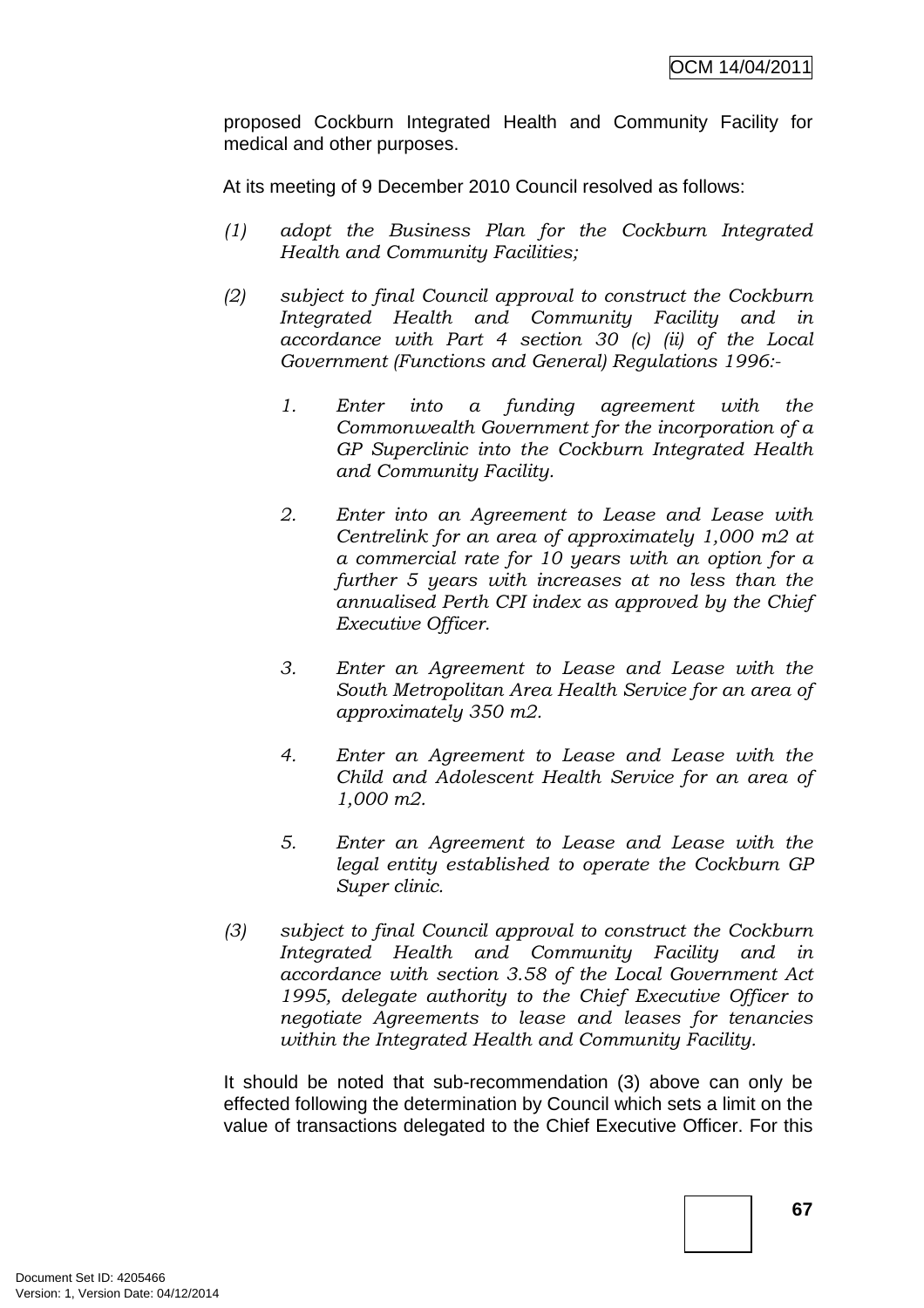purpose, it is proposed that a Policy be presented to a future Council Meeting to consider.

## **Submission**

N/A

## **Report**

In accordance with the Council decision of 9 December 2010 an advertisement was placed in the West Australian on 8 March 2011 seeking public comment on the proposal to lease a portion of the proposed Cockburn Integrated Health and Community Facility. The first proposed agreement to lease is between the Gateways Dental Centre and the City of Cockburn for 130 sq.m. at the rate stipulated on the offer form net plus GST, with increases on the basis of CPI and regular market reviews for 10 years with an option for a further 10 years. Another proposed agreement to lease is between the Superclinic Pharmacy Success and the City of Cockburn for 150 sq.m. at the rate stipulated on the offer form net plus GST, for 8 years with an option for another 5 years. The tenants will be required to pay for their fit out and pay all outgoings.

The City's leasing agent for the Cockburn Integrated Health and Community facility, DTZ advises that the market lease for medical related tenancies on the ground floor that begin in early 2013 is within the range submitted by the proponents.

Under the Management Order the City has the power to lease for periods not greater than 21 years. The leases are subject to and conditional on the approval of the Minister for Lands under the *Land Administration Act 1997*. The proposed leases have been submitted formally on the required offer form and essentially reflect the values and terms recommended.

## **Strategic Plan/Policy Implications**

#### **Infrastructure Development**

• To construct and maintain community facilities that meet community needs.

## **Governance Excellence**

- To conduct Council business in open public forums and to manage Council affairs by employing publicly accountable practices.
- To develop and maintain a financially sustainable City.

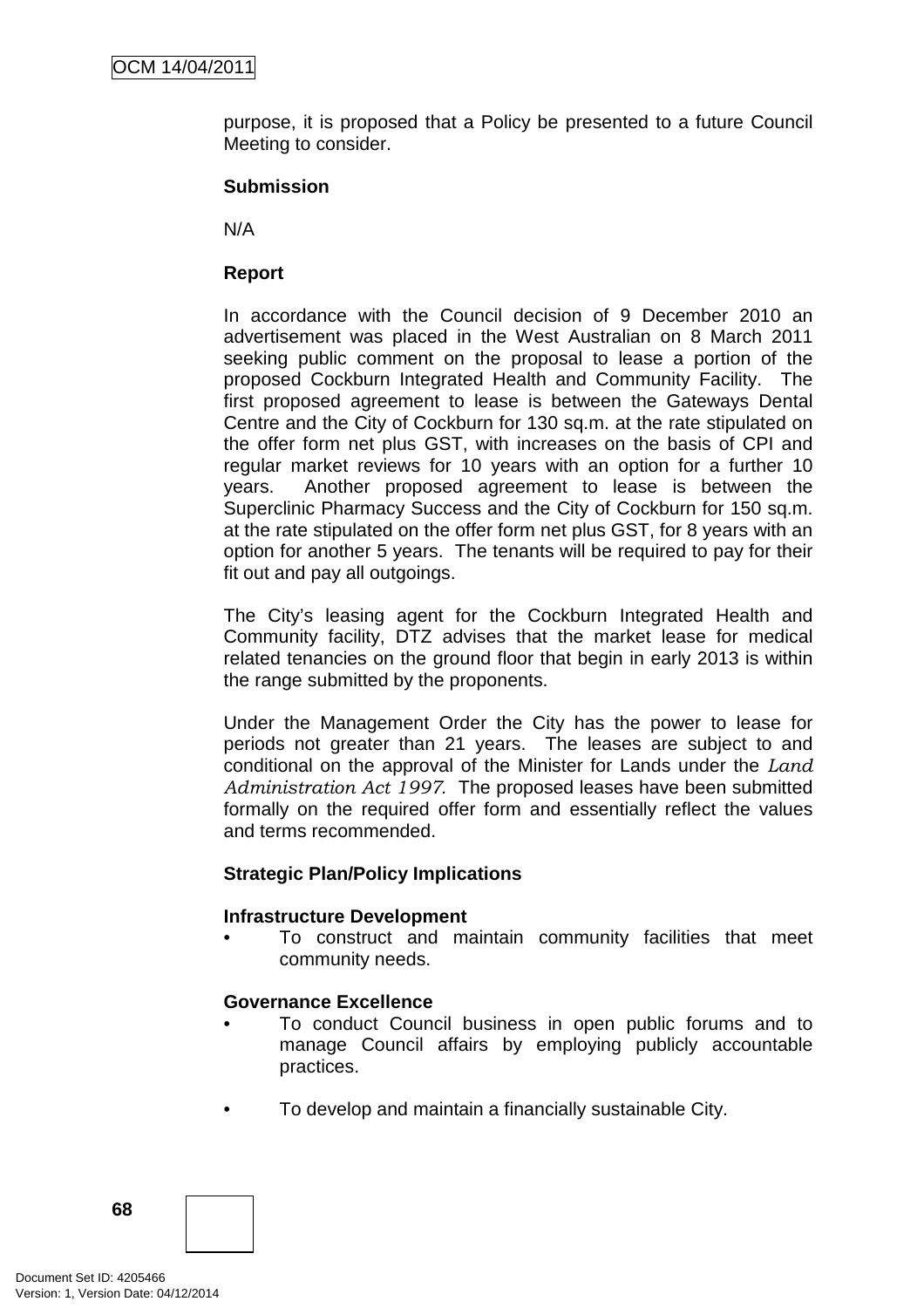### **Budget/Financial Implications**

The lease of space within the Cockburn Integrated Health and Community Facility will generate income for the City. All outgoings related to the tenancies will be paid for by the tenants. The net income for the tenancies in the first year for the Superclinic Pharmacy and for the Gateways Dental Clinic is stipulated on the submitted offer.

### **Legal Implications**

Section 3.58 of the Local Government Act 1995 applies.

### **Community Consultation**

This Disposition of Property (Proposed lease) was advertised in the West Australian on 8 March 2011 and public comments closed on 22 March 2011.

### **Attachment(s)**

- 1. Indicative Lease Areas and Current Lease Areas.
- 2. Offer Forms (Under Separate Confidential Cover)

### **Advice to Proponent(s)/Submissioners**

The Proponent(s) and those who lodged a submission on the proposal have been advised that this matter is to be considered at the April 2011 Council Meeting.

### **Implications of Section 3.18(3) Local Government Act, 1995**

The City of Cockburn has resolved to provide an Integrated Health and Community facility including a federally funded GP Superclinic on the site. All commercial tenancies will be at market values.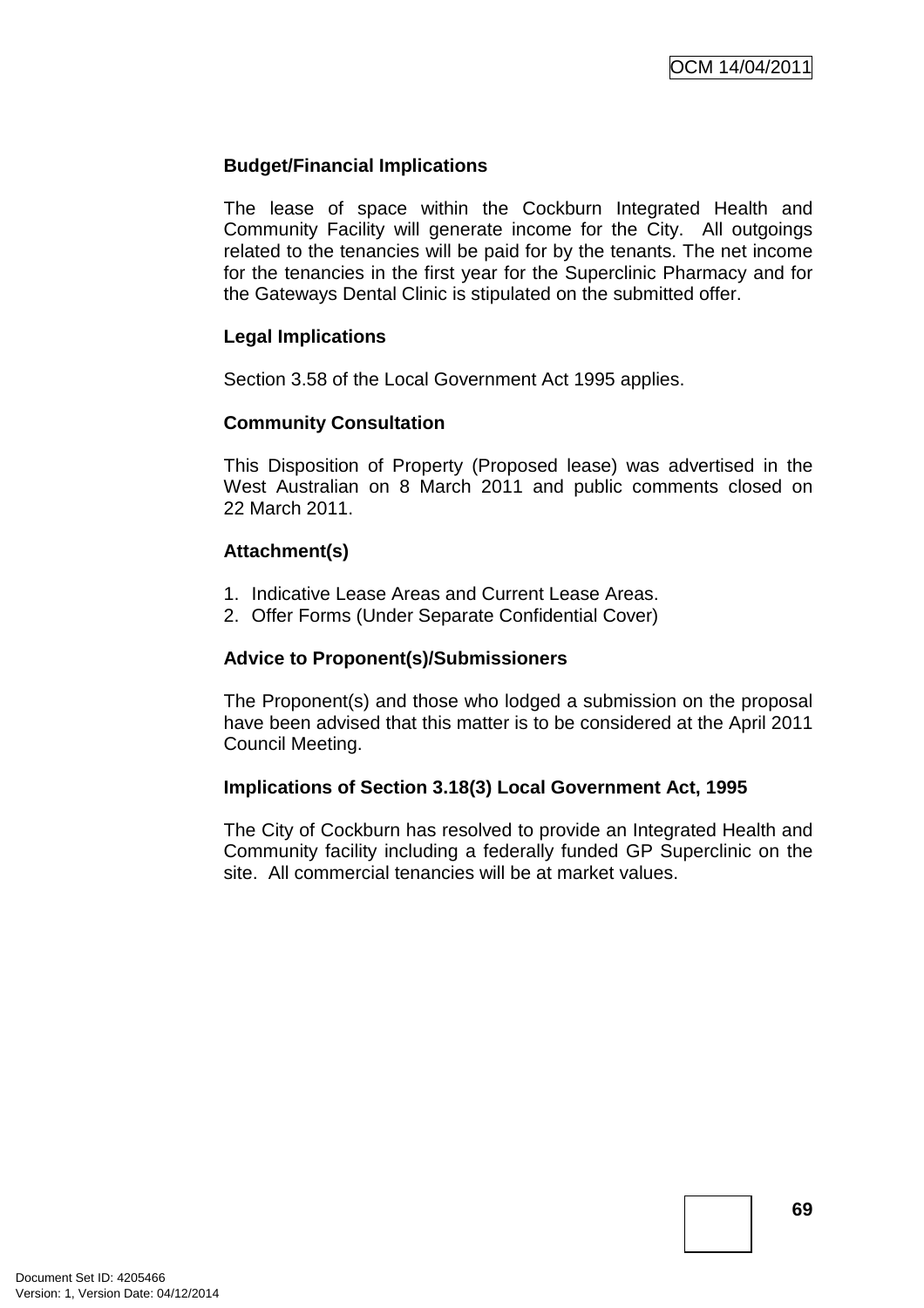# **17.2 (MINUTE NO 4489) (OCM 14/4/2011) - COCKBURN BOWLING AND RECREATION CLUB (CR/M/109) (R AVARD) (ATTACH)**

### **RECOMMENDATION**

That Council advises the Cockburn Bowling and Recreation Club that:

- (1) it remains committed to the future relocation of the Club to Visko Park, Yangebup;
- (2) the timing of the relocation is contingent on a future Council decision to sell the land upon which the current premises are located, such decision and funding commitments to be determined in conjunction with the adoption of the Plan for the District, scheduled for June 2012;
- (3) the terms and conditions of occupancy of the new premises by the Club will be negotiated with the Club's Board of Management in future to coincide with the timing of the relocation, as determined by Council pursuant to (2) above; and
- (4) as an interim measure, Council will commit to expenditure of up to a maximum of \$100,000 in the 2011/12 financial year to address urgent repairs and maintenance issues at the current premises.

### **COUNCIL DECISION**

MOVED Clr S Limbert SECONDED Clr C Reeve-Fowkes that the recommendation be adopted.

**CARRIED 10/0**

# **Background**

Council previously commissioned a review of the operations and business model for the Cockburn Bowling and Recreational Club (Inc.) relative to a proposal to relocate its facilities to Visko Park, Yangebup. The final report was provided to Council and considered as part of a report in October 2010. The report was provided to that meeting and should be referred to in conjunction with this information.

At its meeting of 14 October 2010 Council resolved as follows: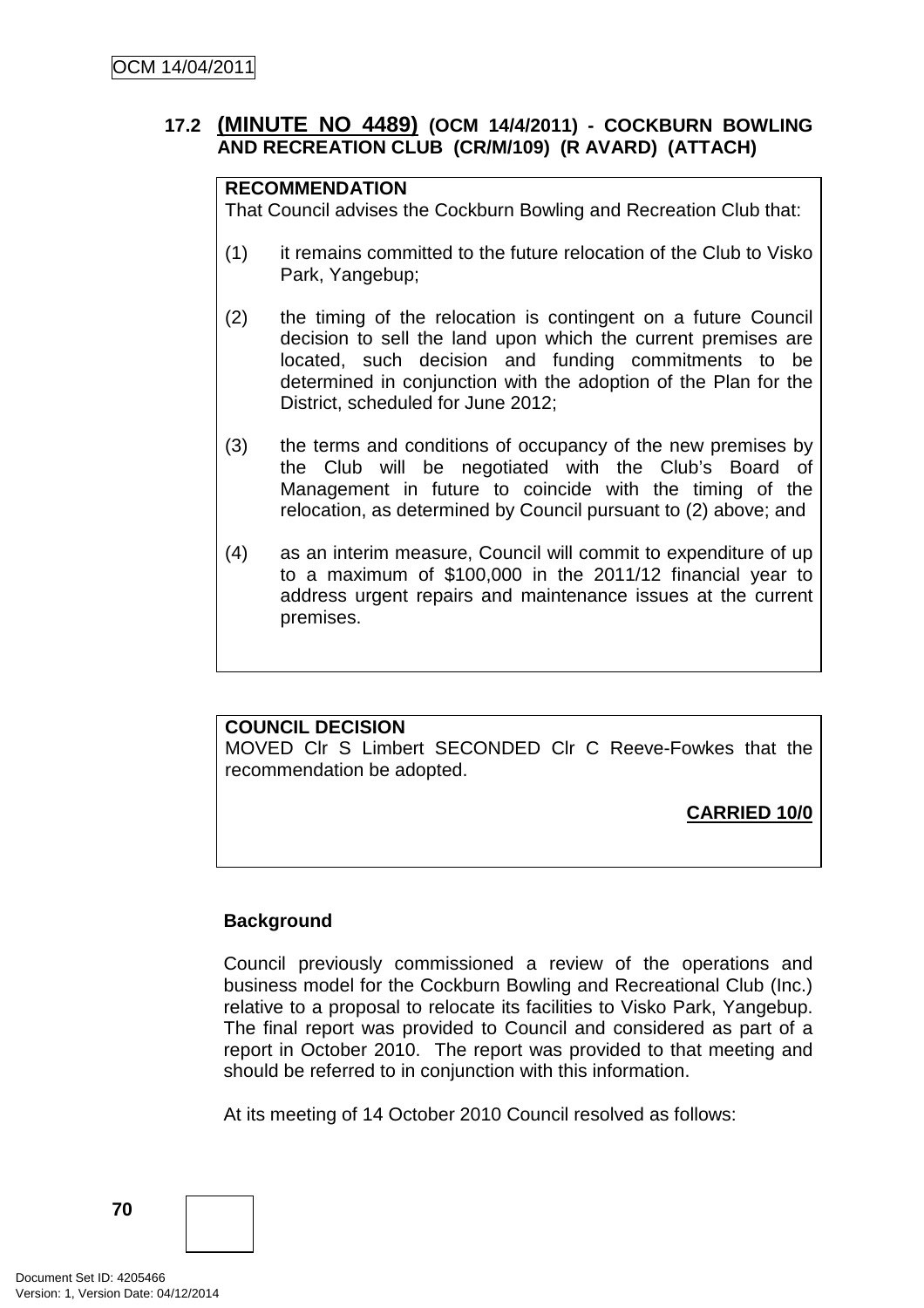- *(1) receive the report prepared by Con O'Brien Management Consultant, outlining a review and proposed Business Plan for the Cockburn Bowling and Recreation Club;*
- *(2) enter into dialogue with the current office bearers of the Club on:* 
	- *1. The potential for the Club to meet the expectations of managing a new facility in accordance with the principles mentioned in the review, particularly in regard to adopting changes to its management structure and membership voting rights.*
	- *2. The capacity of the Club to be financially selfsustainable in the future, given the funding issues raised in the review, proposed Business Plan and this report; and*
- *(3) consider the future re-location of the Club to new facilities at Visko Park, Yangebup, following the outcomes of (2) above, by February 2011 or no later than April 2011, in a report to be presented to Council.*

In accordance with the Council decision a number of meetings have been held with representatives of the club.

In accordance with the previous Council decision approval for the excision of a portion of reserve 47278 ( Visko Park) for the purposes of a bowling club is currently with the Minister for Lands. Approval has previously been given by the Department of Planning of the proposal.

### **Submission**

A written response to the Business Plan prepared by Con O'Brien, Management Consultant has been received from the Cockburn Bowling and Recreation Club (Inc). A copy of the report is attached to the Agenda.

# **Report**

The O'Brien report identified a number of key performance targets to be achieved in the short term for the Club to be viable if relocated to Visko Park. These are as follows:

• Achieve membership numbers of 180 ordinary members and 400 social members within the first year of operations at Visko Park.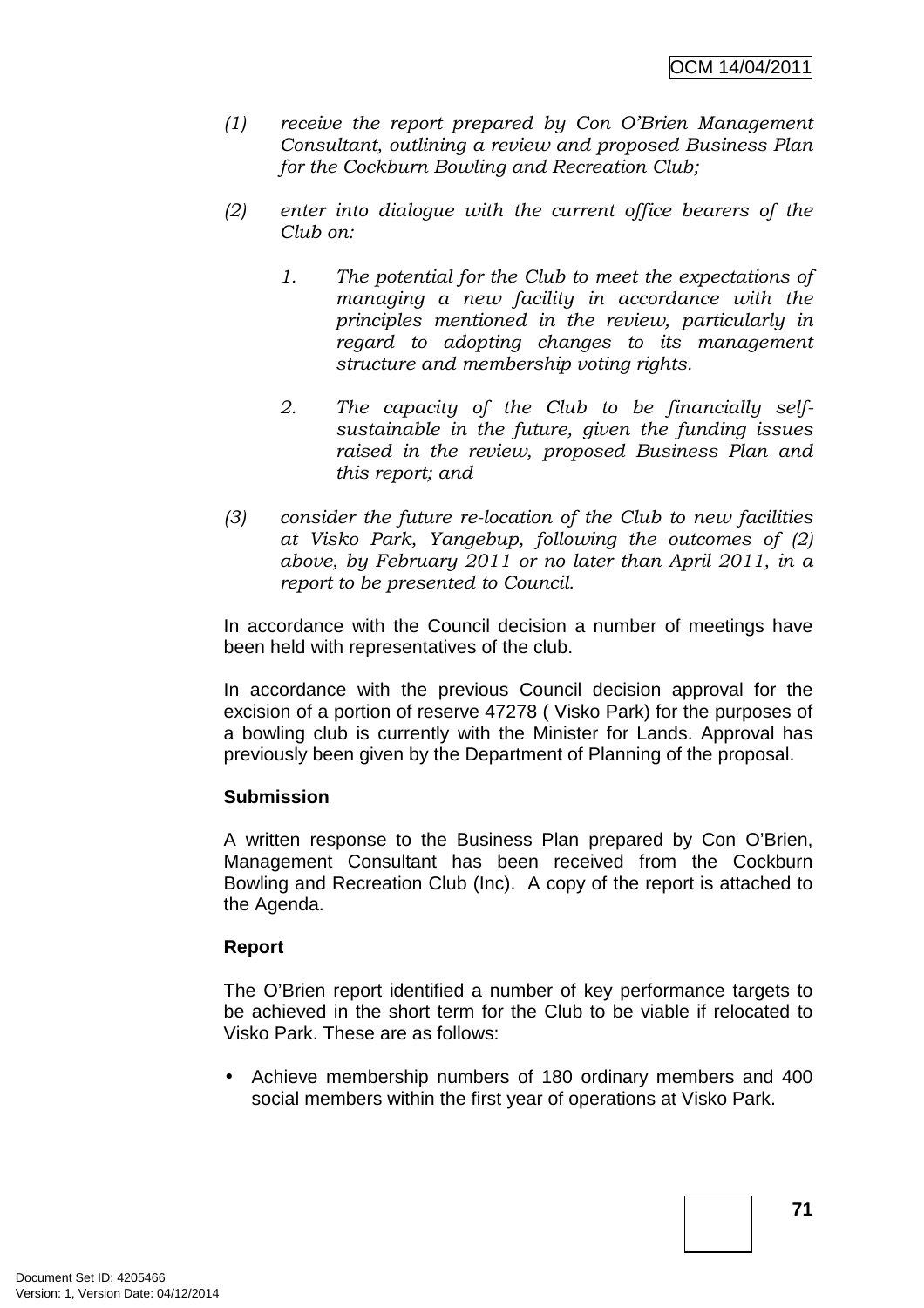- Achieve bar sales of at least \$370,000 while maintaining margins at no less than 63.5% during the first year of operations at Visko Park.
- Maintain overhead expenditure (excluding depreciation and amortisation) at no more than \$247,000 for the first year of operations at Visko Park.
- Negotiate contracting arrangement with appropriate restaurant/cafe proprietor with service commencing during the Club's first year of operations at Visko Park.

A primary factor in the success of a relocated club is to maintain then expand the membership of the Club at the new location should it proceed. It is acknowledged that there will be some loss of current members, particularly those who live close to the current premises.

"If the Club is successful in attracting new members, they are most likely to be social members – at least initially. Therefore, the Club environment will need to be conducive to social activity and welcoming to people in the local community, including residents who may have no immediate interest in bowling." (O'Brien 2010:15).

The O'Brien report expresses the view that the Club needs to attract new social members and the Club will need to become 'family friendly' and 'community orientated' to reflect the demographic of the new catchment population. It would also need to appeal to a broader demographic than currently and while bowling would remain an important activity it would need to attract or form other interest groups such as a tennis club, dance classes and the like.

In summary the O'Brien report proposed business model envisaged a Club with the following characteristics:

- Provision of family-friendly facilities and activities, which may include non-licensed areas where mothers and children can relax;
- Linkages to the other facilities offered at Visko Park, such as providing change facilities for people who wish to play tennis;
- Availability of food and other refreshments via a contracted-out restaurant/cafe;
- Opportunities for (and encouragement to) Club members to form interest groups within the Club – options might include tennis groups, dance classes, bridge classes, bowling lessons for beginners;
- Encouragement for social members to play a more active role in the Club's activities by providing them with the opportunity to have a greater say in governance and direction;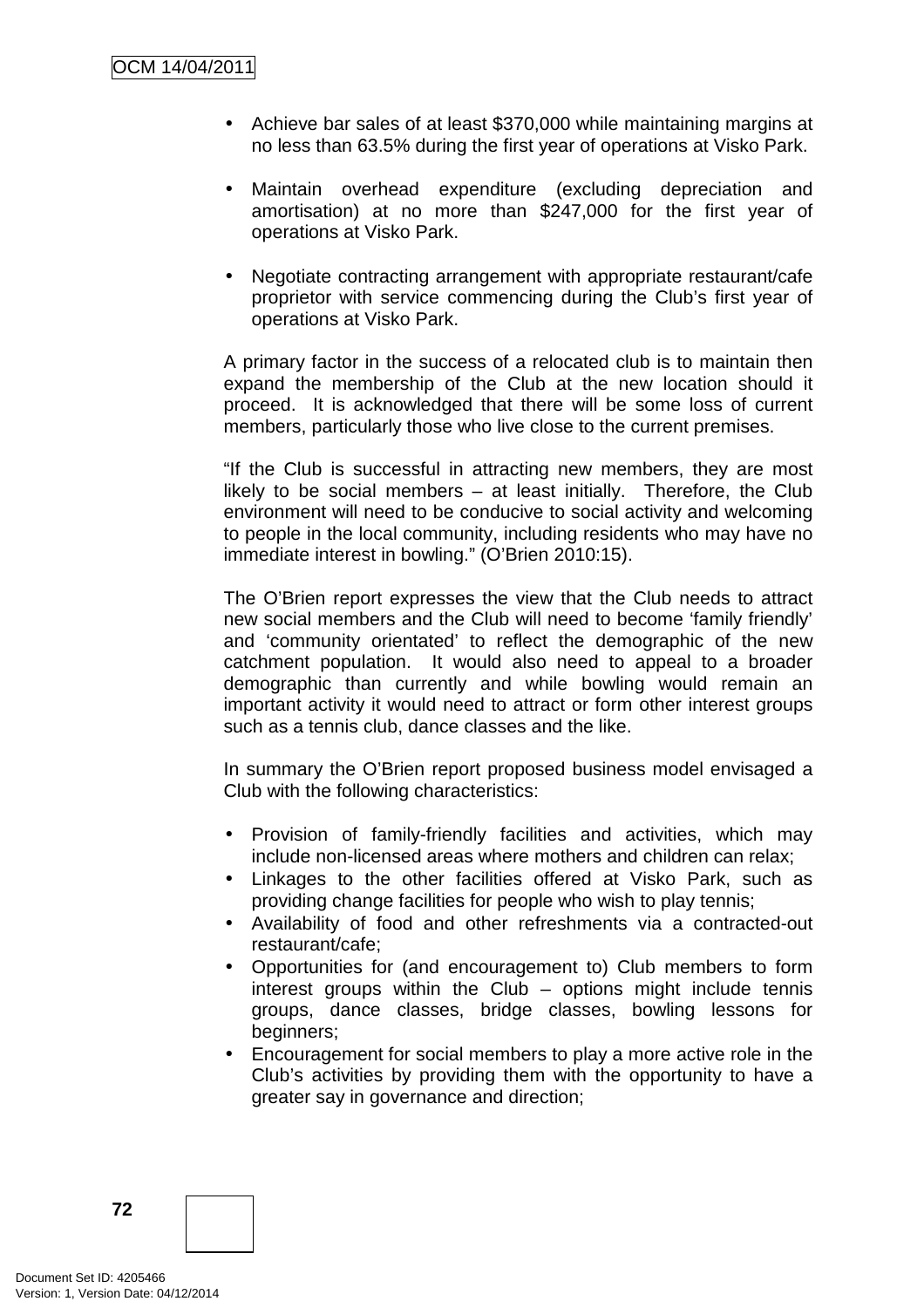• Development of close ties with the local community by the Club and its members providing support for and assistance with community projects.

An issue that was raised in the O'Brien report and in the Council decision of 14 October 2010 is the management structure and the voting rights of social members. The Club clearly believe that they have the capacity within the Board to manage the facility on a volunteer basis without the need for any paid management which is essentially how the club currently operates. The Club has indicated that they propose to increase the number of board members by 3 who will be elected by all Club members. The result will be that there will be 13 board members (one of whom is a non-voting secretary) with majority bowling Club members. There are no other proposed changes to the management structure of the Club.

A concept plan had been prepared by City appointed architects and agreed by the previous board. The concept plans for the proposed facility were reviewed by the current board and modified to meet their requirements. A copy of the revised concept plans are attached to the Agenda. The floor area of the proposed building is essentially the same as currently available at the Rockingham Road site and the designated area users the same. The Club does not see any need or benefit in leasing out a café/restaurant area and propose that the volunteers involved with the Club could operate a café and provide a very basic menu, a copy of which is included in the report from the Club.

It is evident that the Club is seeking to be relocated to Visko Park and to operate in a similar way to that it currently does. Many of the elements of the Business Plan proposed in the O'Brien report are not supported by the Club. The Club, while operationally financially viable, currently still has a debt it owes to the City and minimal savings. The Club has had the use of a significant asset- similar to that proposed for many years with the capacity to raise income. Whether simply changing the address of the Club to a more central and exposed location in the City will result in a Club that has increased membership and is more viable in the long term remains unknown.

The Club's response to the "critical" issues raised in the O'Brien review can be summarised as follows:

- (1) It is agreed that the floor space of the Visko Park premises will be similar to the current premises, as indicated in the attachments.
- (2) The Club does not believe it is necessary to appoint a full time paid Manager and foresees this role being undertaken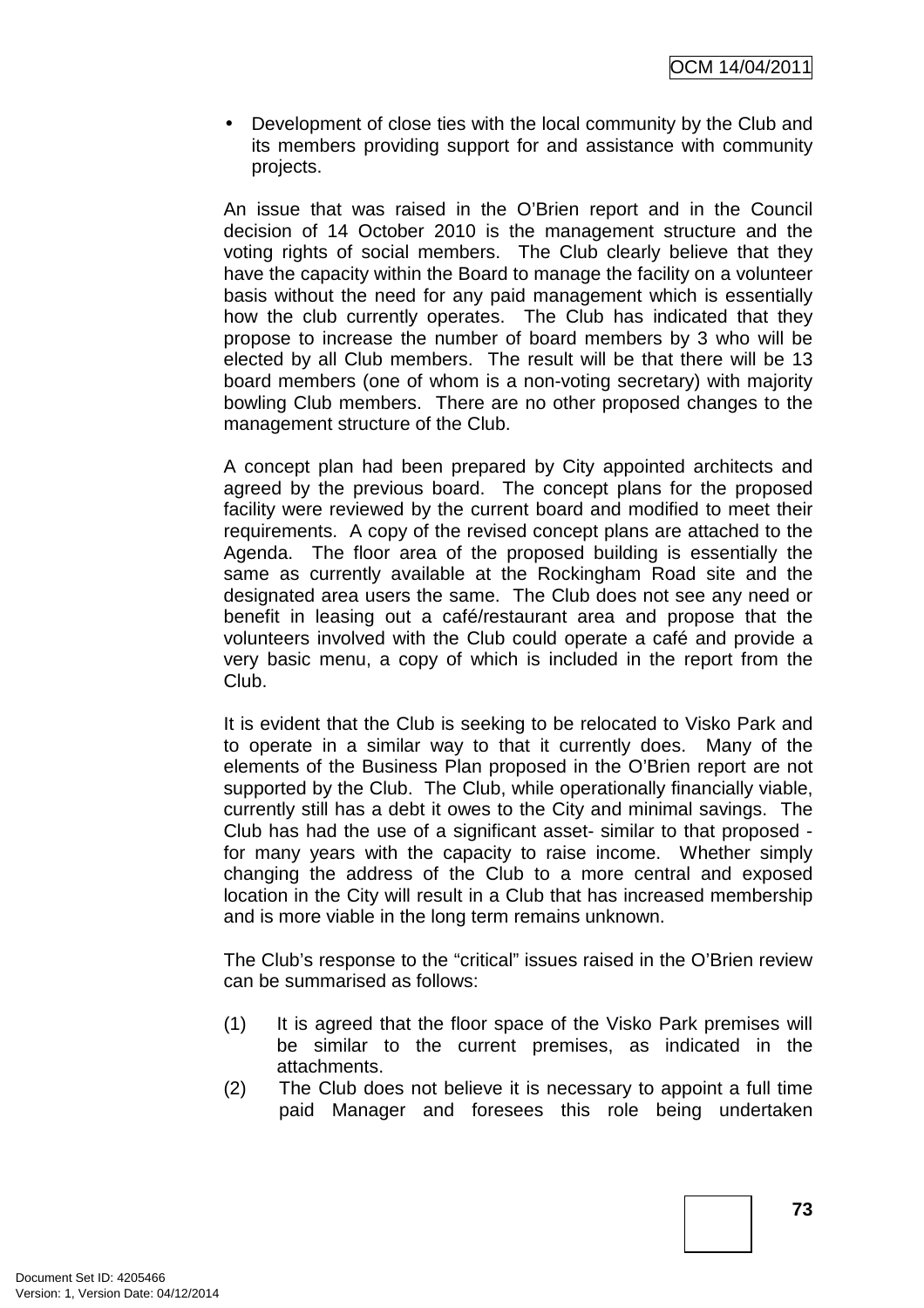collectively by the 5 Elected Board Members, thus reducing the operating expenditure by an estimated \$30,000 annually.

- (3) The Club does not support the contracting of the restaurant/café facility, citing adequate coverage of restaurant facilities in the immediate surrounds and propose to operate a facility in house utilising Club Members. While this will forego a potential rental income estimated at \$24,000 per annum, this will be partially offset by internal profits estimated at \$8,000 per annum.
- (4) To address the matter of governance, the Club proposes to increase its Management Committee to include 3 new Social Members, to be nominated and voted on to the Board by all Members. (i.e full bowling and social).
- (5) The Club's financial projections are generally in line with the outcomes forecast by the Review, with the exception of an allowance for Hall Hire income of \$27,000 per annum (after 3 years) and a decrease of \$60,000 operational expenditure each year, due to the installation of synthetic greens.

While there are some notable points of difference in the Business Plans prepared by the O'Brien Review and that submitted by the Club, there is no certainty as to which model would be more effective in achieving viable and sustainable Club operations in to the future.

On that basis, it is recommended that specific tenancy arrangements be negotiated at a time closer to the relocation of the Club from its current location to Visko Park.

To address maintenance issues associated with the current Club premises in the meantime, it is suggested that Council allocates some funding in the 2011/12 financial year to be expended on items of highest priority, to be agreed between representatives of the current Board and Council's facility maintenance staff.

It is timely for Council to consider when it should relocate the Club. The Club lease expires in 2016 and it is unlikely any significant proposals for the redevelopment of this site will be considered by Council before this time. Given that funding of a new facility will be largely funded by Council, it is considered necessary for more definite decisions to be made with regard to the future use of the land, to enable a more accurate funding program to be developed for the construction of a new facility at Visko Park.

This will necessitate more definite discussions being made on the disposal of the current site and redevelopment proposals associated with the Civic Centre landholdings, including the "Learning for Life" Centre, as identified in council's current Plan for the District (2010 – 2020).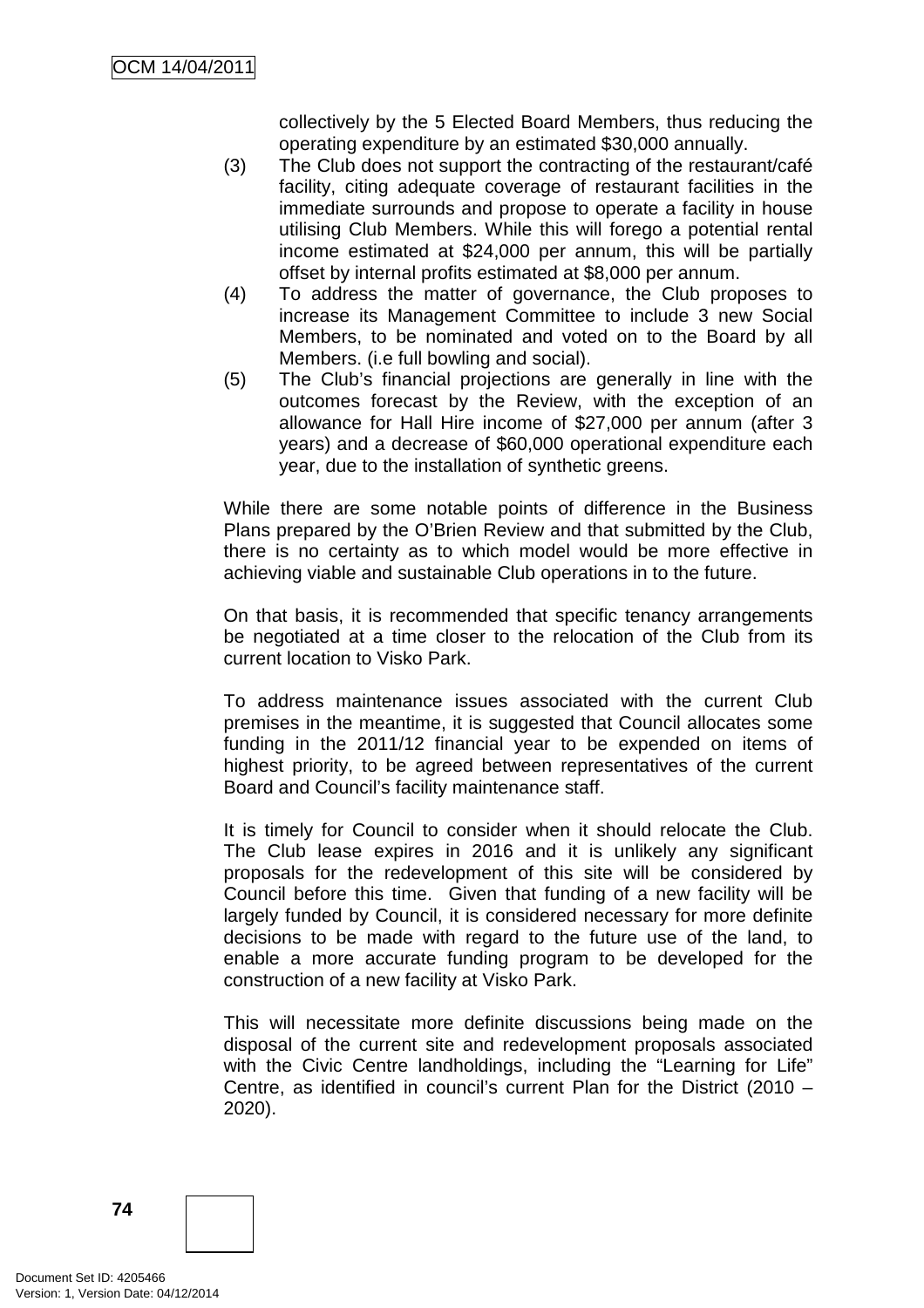Currently, these issues are only conceptual in nature and require more detailed planning and design to achieve the objective of creating a new community "hub" on the site, as identified in The Phoenix Central Revitalisation Strategy adopted by Council in May, 2009.

### **Strategic Plan/Policy Implications**

### **Infrastructure Development**

- To construct and maintain community facilities that meet community needs.
- To provide an appropriate range of recreation areas that meets the needs of all age groups within the community.

### **Budget/Financial Implications**

The current estimated cost of construction is \$6.9M.

The Plan for the District has allocated \$100,000 for design development for 2011/12 and funds for construction in 2012/13 and for 2014. There is an anticipated \$1,860,000 to be sourced through the developer contribution fund and a further \$3,060,000 from 'External Sources', including the State Governments CSRFF. A decision on the Developer Contribution Fund is yet to be made by the WAPC and the Minister. The CSRFF contribution is likely to be substantially less than anticipated in the Plan for the District as the Council will be relocating an existing Club and will be serving a partly new catchment population only.

The Club have proposed the attached budget for the Bowling Club based at Visko Park on the assumption that they can increase membership by 100 to 150 new members.

An allocation has been made for funds to be set aside for future maintenance of the building within the proposed budget. The Club has requested further information on this, however, it is understood to represent an amount to be drawn on to address 'one off' expenes in the future, for which other funds are not available.

### **Legal Implications**

Prior to any work commencing on the proposed Cockburn Bowling and Recreation Club building being constructed on Visko Park, an agreement to lease and lease is proposed between the Club and the City.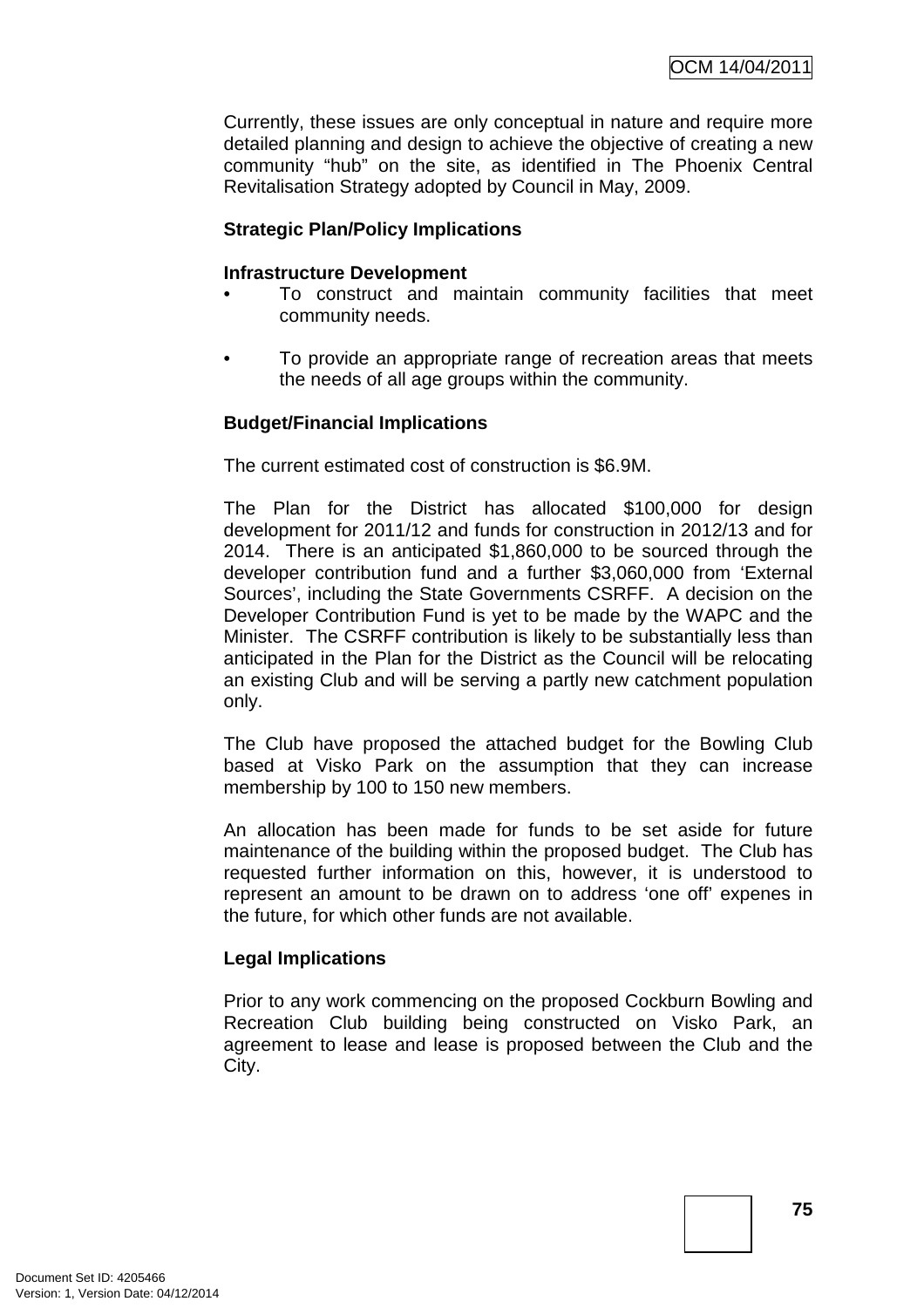### **Community Consultation**

Extensive consultation has been held with members of the Club through a jointly sponsored survey between the Club and the City in relation to the O'Brien Management Plan.

## **Attachment(s)**

- 1. Response from the Cockburn Bowling and Recreation Club in response to the O'Brien Business Plan.
- 2. Concept Plans for the proposed Cockburn Bowling and Recreation Club to be located on Visko Park.
- 3. Proposed budget approved by the Cockburn Bowling and Recreation Club (Inc).

## **Advice to Proponent(s)/Submissioners**

The Club has been made aware that an Agenda item would go to the April 2011 Council Meeting in accordance with its decision of 14 October 2010.

### **Implications of Section 3.18(3) Local Government Act, 1995**

Local government authorities have traditionally been responsible for the development of (lawn) bowling facilities in this State.

### **18. EXECUTIVE DIVISION ISSUES**

Nil

### **19. MOTIONS OF WHICH PREVIOUS NOTICE HAS BEEN GIVEN**

**19.1 (MINUTE NO 4490) (OCM 14/4/2011) - NOTICE OF MOTION - CLR OLIVER - MEMBERSHIP OF THE CHIEF EXECUTIVE OFFICER'S (CEO'S) AND SENIOR STAFF KEY PROJECTS APPRAISAL COMMITTEE (1192) (S CAIN)** 

#### **RECOMMENDATION**

That Council not appoint a Councillor to replace former Clr O'Brien on the Committee at this time.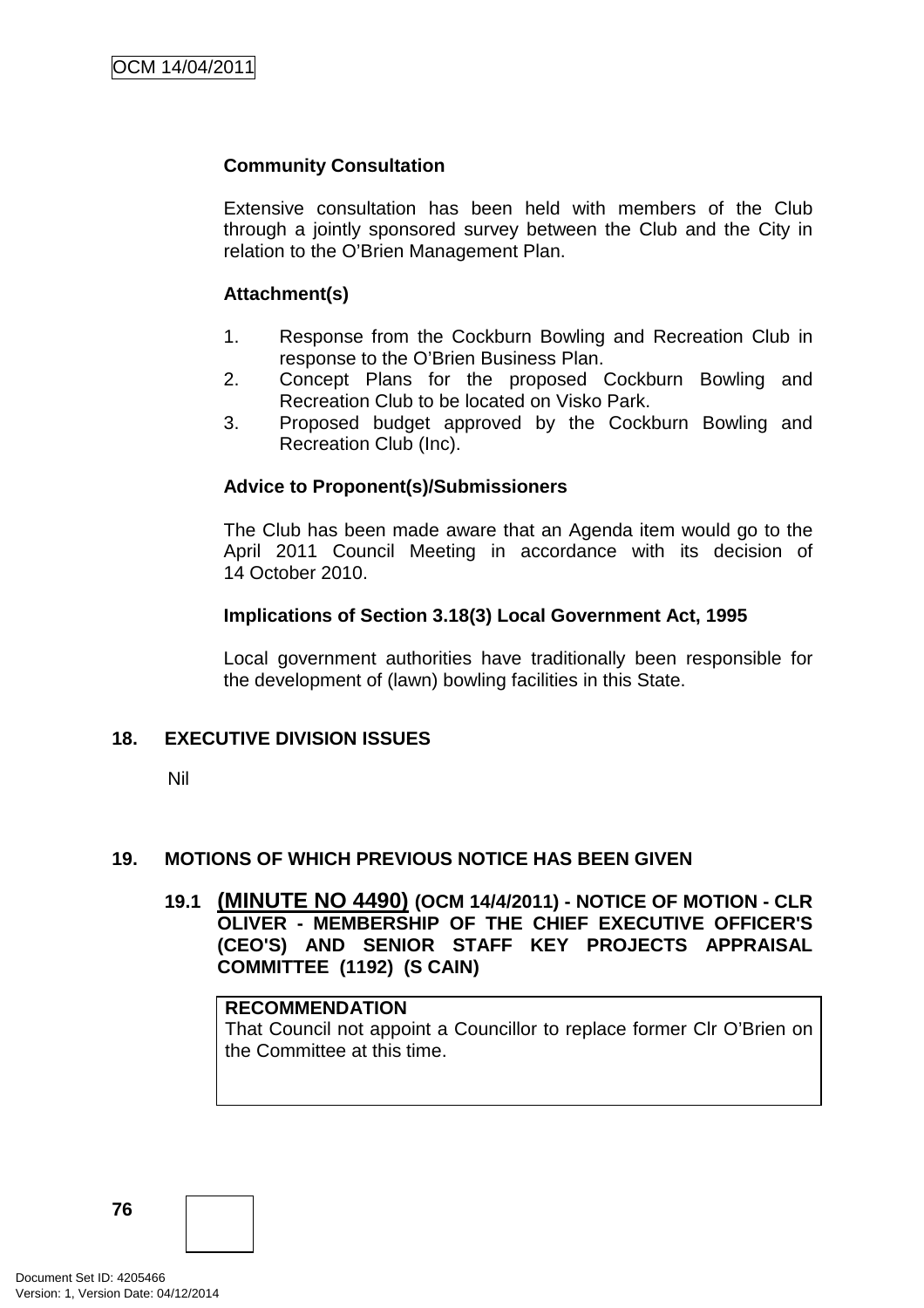### **COUNCIL DECISION**

MOVED Clr V Oliver SECONDED Clr B Houwen that Council appoint Clr L Smith to replace former Clr O'Brien on the Chief Executive Officer's (CEO's) and Senior Staff Key Projects Appraisal Committee.

**CARRIED 10/0**

## **Reason for Decision**

At this particular time we still have 6 months to go before we have the next Council election and with another Committee Meeting due to be held prior to this, it would be appropriate to have another Elected Member on this Committee and present at the meeting in the place that has been vacated by former Councillor O'Brien.

### **Background**

At the March 2011, Council meeting, Clr Oliver submitted the following Notice of Motion for consideration at the April Council Meeting:

*That the vacancy on the Chief Executive Officer Performance and Senior Staff Projects Review Committee be filled at April, 2011 meeting.* 

### **Submission**

N/A

### **Report**

Following the Council Elections in 2009, the following resolution of Council was passed:

### *COUNCIL DECISION*

*MOVED Clr S Limbert SECONDED Clr C Reeve-Fowkes that Council appoint the following Elected Members to the Chief Executive Officer's (CEO's) and Senior Staff key Projects Appraisal Committee:* 

*Mayor Logan Howlett (Statutory Appointment) Clr Carol Reeve-Fowkes Clr Tony Romano Clr Kevin Allen Clr Helen Attrill Clr Sue Limbert Clr Robyn O'Brien*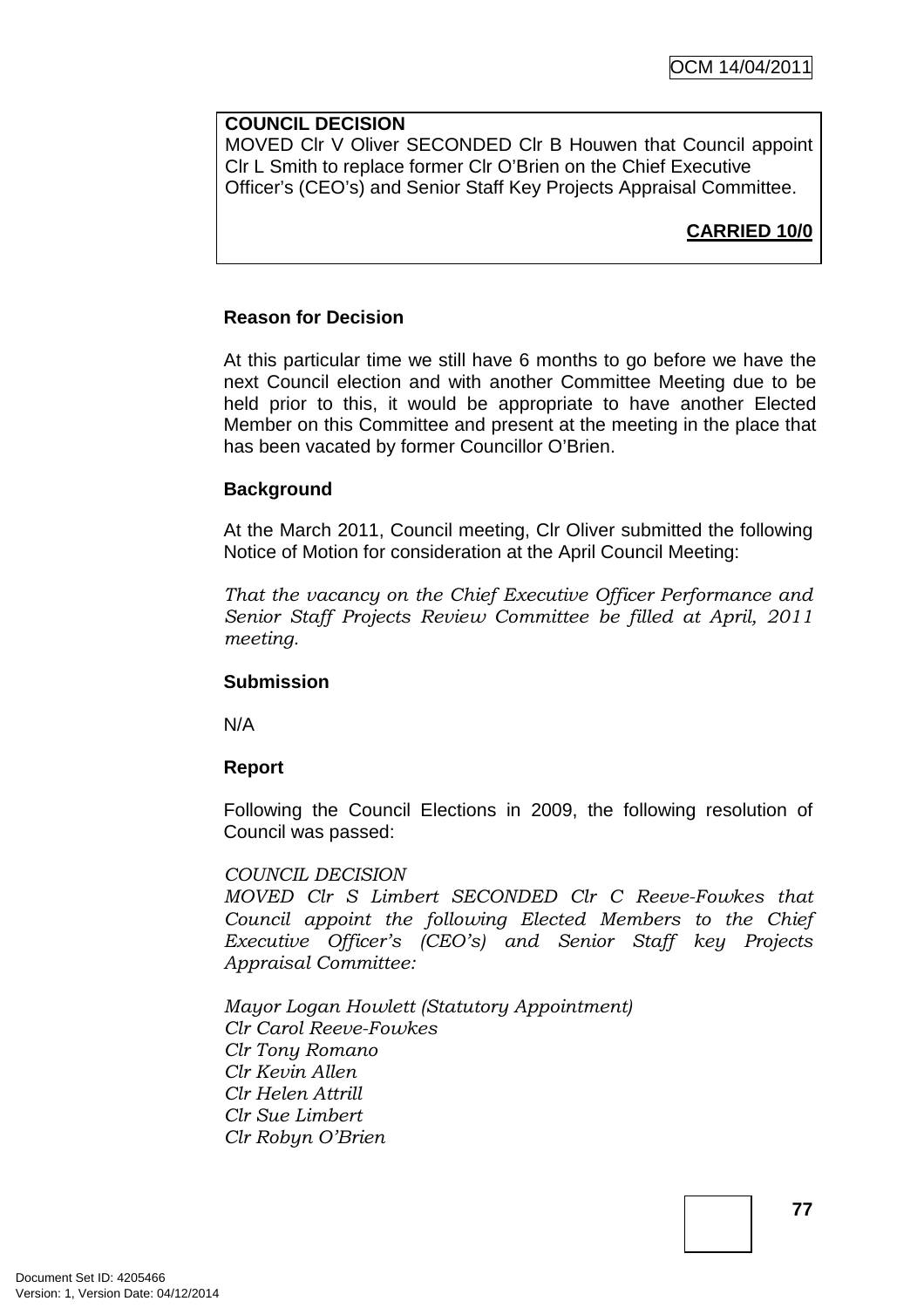### *CARRIED BY ABSOLUTE MAJORITY OF COUNCIL 9/1*

Since that time Clr Robyn O'Brien has resigned and the Central Ward vacancy filled by an extraordinary election held on 27 January, 2011

This Committee was originally established in September 2005. Its primary functions are to review the performance of the CEO, in accordance with the negotiated contract of employment, provide recommendations to Council in relation to the approved remuneration package and assess relevant outcomes in accordance with Key Performance Indicators. In addition, it establishes and monitors the progress of agreed key projects for both the CEO and four individual Directors.

The tenure of members appointed to the Committee expires at the October 2011 Council Elections. In accordance with Section 5.10 of the Local Government Act, 1995, Council is to appoint elected members (minimum of 3) to be members of the Committee.

Given that there remains six (6) appointed members and there is only one (1) scheduled meeting of the committee remaining prior to the tenure of current members expiring at the October, 2011, elections, there is no compulsion for Council to fill the vacancy and it would seem logical for the Committee to continue operating with six (6) members in the interim.

However, should Council decide to appoint another member/s, then an absolute majority of Council is required for the resolution to be effective.

### **Strategic Plan/Policy Implications**

#### **Governance Excellence**

• To maintain a professional, well-trained and healthy workforce that is responsive to the community's needs.

### **Budget/Financial Implications**

N/A

### **Legal Implications**

Sec 5.10 and 5.11 of the Local Government Act, 1995, refers.

### **Community Consultation**

N/A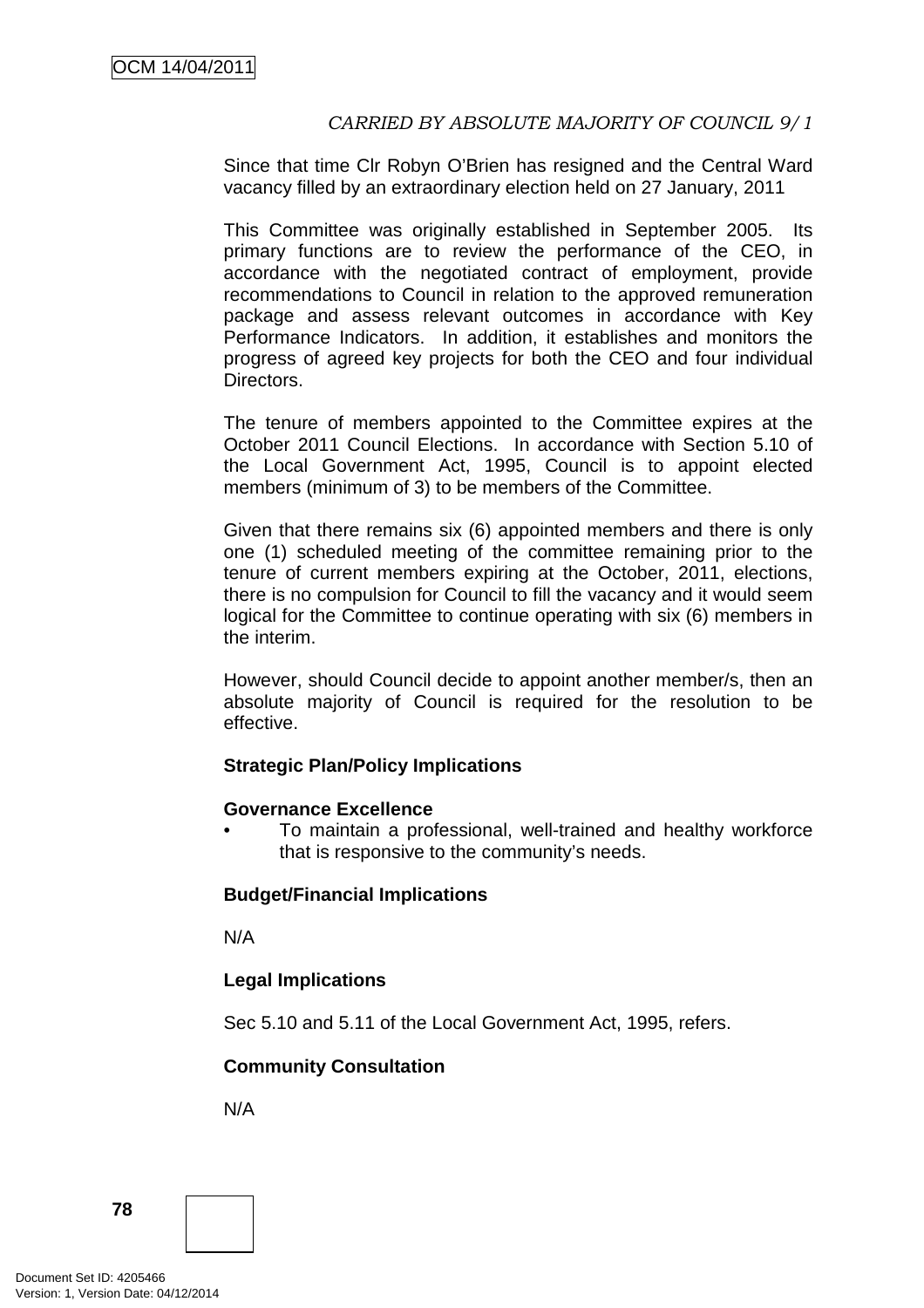# **Attachment(s)**

N/A

# **Advice to Proponent(s)/Submissioners**

N/A

# **Implications of Section 3.18(3) Local Government Act, 1995**

Nil.

**(MINUTE NO 4491) (OCM 14/4/2011) - REVOCATION MOTION - COUNCIL DECISION OF 14 APRIL 2011 - OFFER TO SELL LAND TO CITY OF COCKBURN - LOCATION: PORTION OF LOT 341 LAKEFRONT AVENUE, BEELIAR - OWNER/APPLICANT: DEPARTMENT OF HOUSING/PRM JOINT VENTURE (6007077) (K SIM) (ATTACH)** 

NOTE: THE REQUIRED NUMBER OF MEMBERS INDICATED THEIR SUPPORT FOR THE REVOCATION PURSUANT TO CLAUSE 16.2 OF COUNCIL'S STANDING ORDERS LOCAL LAW.

# **COUNCIL DECISION**

MOVED Deputy Mayor K Allen SECONDED Clr C Reeve-Fowkes that Council revoke its decision relative to Minute No. 4481 – Offer to sell land to City of Cockburn – Location: Portion of Lot 341 Lakefront Avenue, Beeliar – Owner/Applicant: Department of Housing/PRM Joint Venture.

# **CARRIED BY ABSOLUTE MAJORITY OF COUNCIL 10/0**

# **Reason for Decision**

Councillor Oliver advised at the beginning of the meeting that she wished to withdraw item 14.5 for discussion and to offer an alternative recommendation. This was not done and the item was carried as a separate resolution of Council. It is therefore requested that the decision be revoked so that the alternative recommendation can be discussed as was originally intended.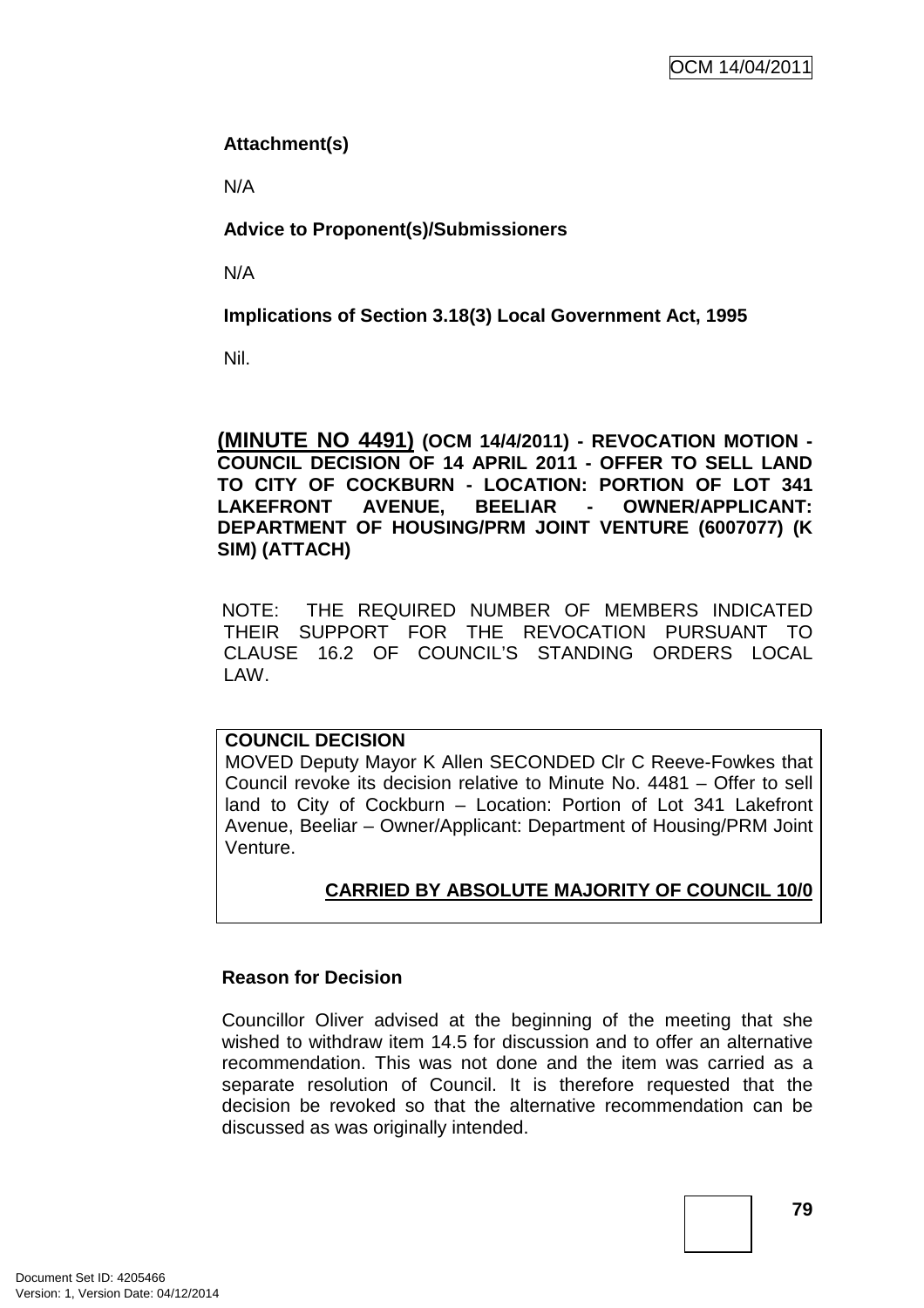**(MINUTE NO 4492) (OCM 14/4/2011) - OFFER TO SELL LAND TO CITY OF COCKBURN - LOCATION: PORTION OF LOT 341 LAKEFRONT AVENUE, BEELIAR - OWNER/APPLICANT: DEPARTMENT OF HOUSING/PRM JOINT VENTURE (6007077) (K SIM) (ATTACH)** 

### **COUNCIL DECISION**

MOVED Clr V Oliver SECONDED Clr S Limbert Council defer the item to the Ordinary Council Meeting to be held 12 May 2011, to allow for community consultation on the proposal.

# **CARRIED BY CASTING VOTE OF PRESIDING MEMBER 5/5**

## **19.2 (MINUTE NO 4493) (OCM 14/4/2011) - NOTICE OF MOTION - MAYOR HOWLETT - AGENDA BRIEFING SESSIONS (CC/C/002) (D GREEN) (ATTACH)**

### **RECOMMENDATION**

That Council receives the report.

### **COUNCIL DECISION**

MOVED Clr S Limbert SECONDED Clr C Reeve-Fowkes that the recommendation be adopted.

**CARRIED 10/0**

### **Background**

At the Council Meeting conducted on 10 March, 2011, Mayor Howlett submitted a Notice of Motion for the Next Meeting, as follows:

*That Council re-instate the "open" Agenda Briefing Sessions (from Thursday 5 May 2011) that operated from March to October, 2009, under the same conditions and format that applied during that period.* 

However, as this matter was the subject of the following Council decision on 12 November, 2009 it is a statutory requirement for the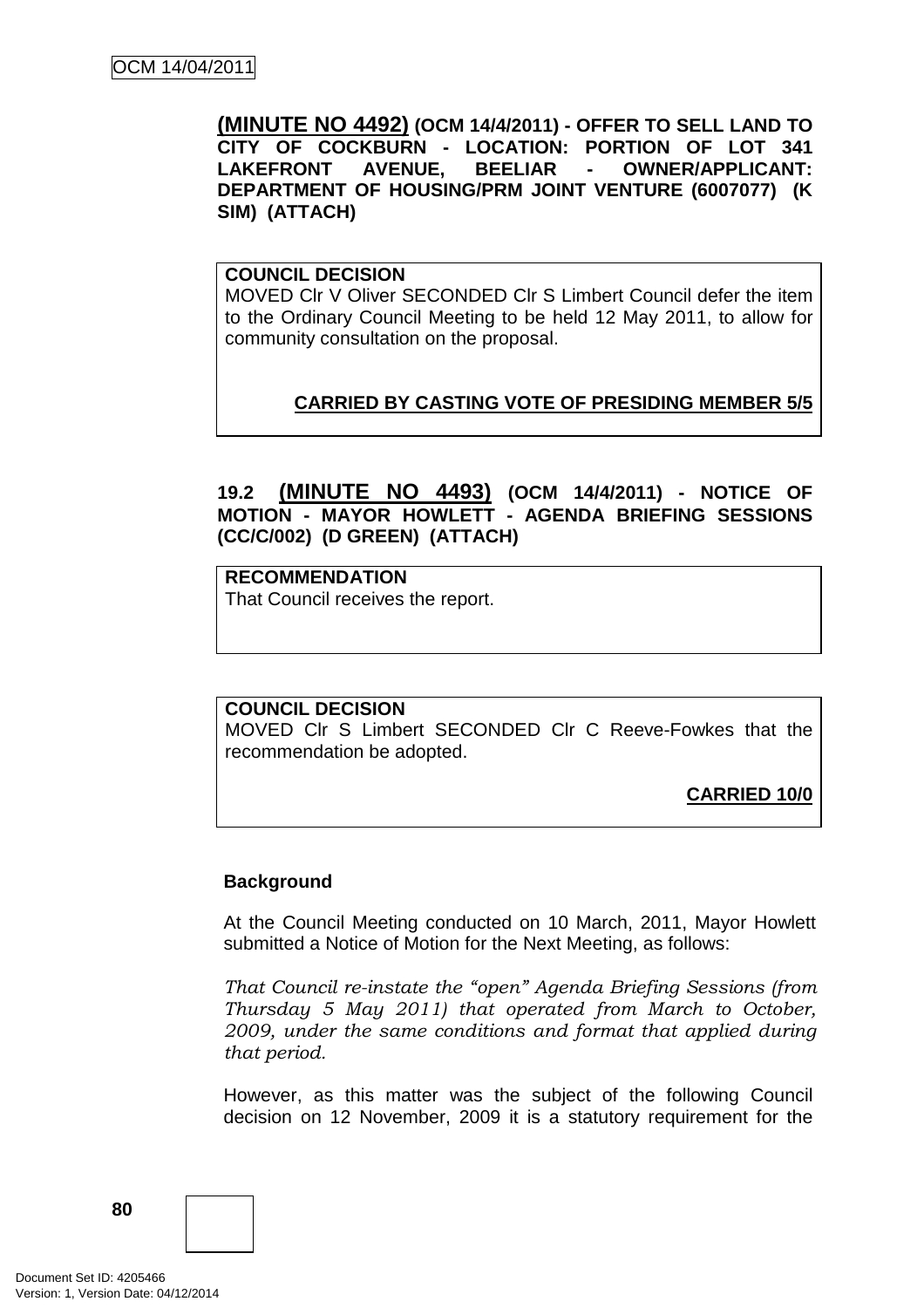current position of Council to be formally revoked, prior to the motion, as submitted, being considered:

*That the Council Agenda Briefing Sessions not be open to the public in future and that they be conducted under the same procedures as those which operated prior to being open to the public.* 

### **Submission**

N/A

# **Report**

As the required Notice of Motion to revoke the previous council decision has not been received, the motion put forward by Mayor Howlett lapses, pursuant to Clause 16.12(c) of the City of Cockburn's Local Law Relating to Standing Orders.

# **Strategic Plan/Policy Implications**

# **Lifestyle and Aspiration Achievement**

• To deliver our services and to manage resources in a way that is cost effective without compromising quality.

## **Governance Excellence**

• To conduct Council business in open public forums and to manage Council affairs by employing publicly accountable practices.

# **Budget/Financial Implications**

N/A

# **Legal Implications**

Regulation 10 of the Local Government (Administration) Regulations and Clauses 4.10, 16.3, 16.4 and 16.12 of the City of Cockburn's Local Law Relating to Standing Orders, refer.

# **Community Consultation**

N/A

# **Attachment(s)**

Extract of Minutes of the Ordinary Council Meeting – 12 November 2009 – Minute No.4805.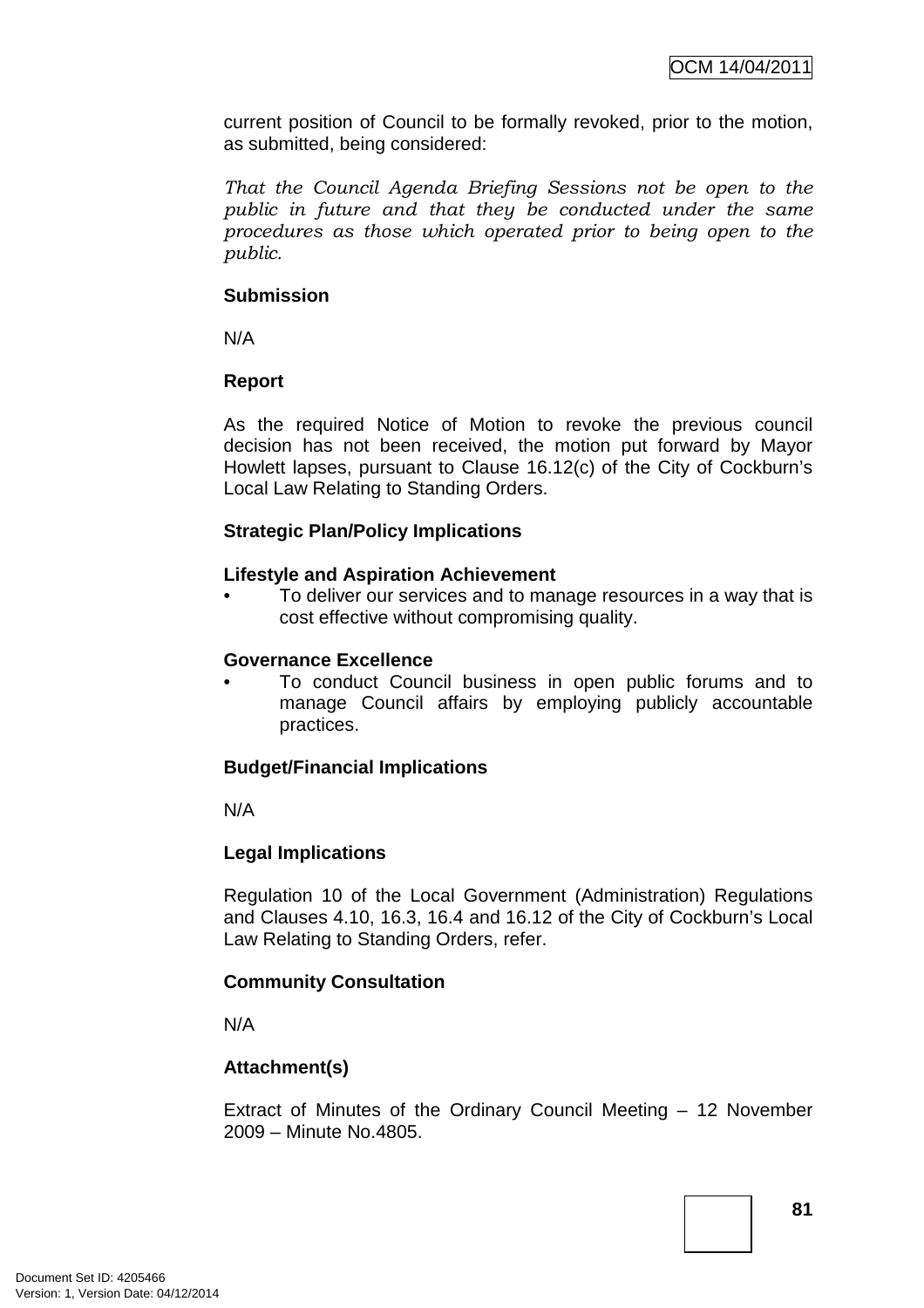## **Advice to Proponent(s)/Submissioners**

N/A

**Implications of Section 3.18(3) Local Government Act, 1995**

Nil.

**19.3 (MINUTE NO 4494) (OCM 14/4/2011) - NOTICE OF MOTION-MAYOR HOWLETT - DELEGATED AUTHORITIES, POLICIES AND POSITION STATEMENTS (DAPPS) COMMITTEE (FS/W/001) (D GREEN) (ATTACH)** 

**RECOMMENDATION** That Council receives the report.

## **COUNCIL DECISION**

MOVED Clr S Limbert SECONDED Clr C Reeve-Fowkes that the recommendation be adopted.

**CARRIED 10/0**

### **Background**

At the Council meeting conducted on 10 March, 2011, Mayor Howlett submitted a Notice of Motion for the next meeting as follows:

*That Council establish a Delegated Authorities, Policies and Position Statements Committee (DAPPS) with the same terms of reference that applied to the previous DAPPS Committee. The Committee meetings to be open to the public and to commence from May 2011.* 

However, as this matter was the subject of the following Council decision on 12 November, 2009, it is a statutory pre-requisite for the current position of Council to be formally revoked, prior to the motion, as submitted, being considered:

*….(2) not establish any other committees pursuant to Sec 5.8 of the Local Government Act, 1995.* 

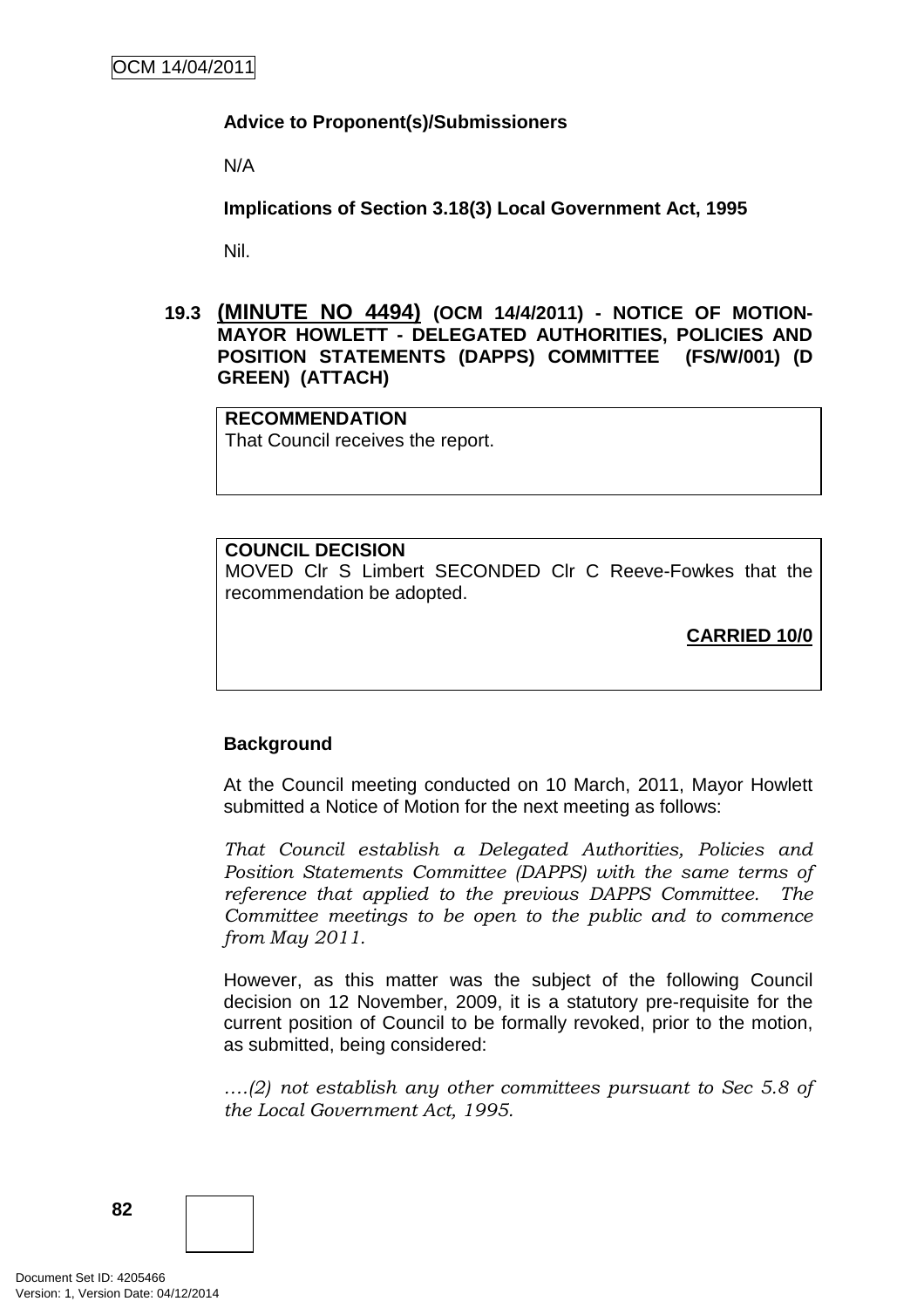This resolution related specifically to a motion which was considered by Council to establish a DAPPS Committee and a *Financial Management Committee* and was subsequently defeated by Council. A subsequent Notice of Motion to revoke the current position at the March 2010, Council Meeting was defeated by Council.

## **Submission**

N/A

## **Report**

As the required Notice of Motion to revoke the previous council decision has not been received, the motion put forward by Mayor Howlett lapses, pursuant to Clause 16.12(c) of the City of Cockburn's Local Law Relating to Standing Orders.

## **Strategic Plan/Policy Implications**

### **Governance Excellence**

• To conduct Council business in open public forums and to manage Council affairs by employing publicly accountable practices.

## **Budget/Financial Implications**

Additional costs will be incurred by Council in the production of Committee Agendas and Minutes.

# **Legal Implications**

Regulation 10 of the Local Government (Administration) Regulations, Clauses 4.10, 16.3, 16.4 and 16.12 of the City of Cockburn's Local Law relating to Standing Orders, refer.

### **Community Consultation**

N/A

# **Attachment(s)**

Extract of Minutes of the Ordinary Council Meeting – 11 March 2010 Minute No.4201.

# **Advice to Proponent(s)/Submissioners**

N/A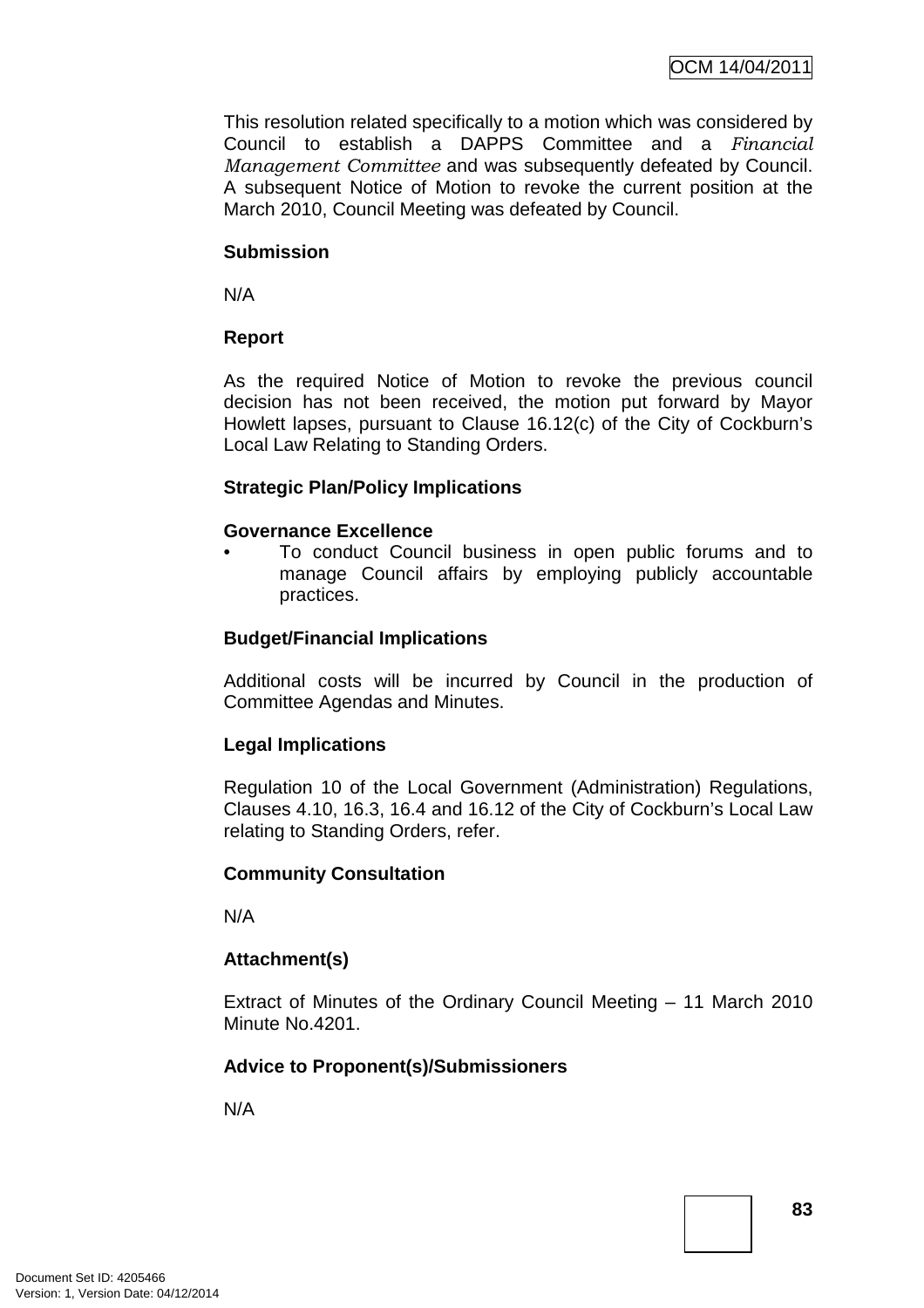**Implications of Section 3.18(3) Local Government Act, 1995**

Nil.

# **20. NOTICES OF MOTION GIVEN AT THE MEETING FOR CONSIDERATION AT NEXT MEETING**

Nil

**21. NEW BUSINESS OF AN URGENT NATURE INTRODUCED BY COUNCILLORS OR OFFICERS** 

Nil

### **22. MATTERS TO BE NOTED FOR INVESTIGATION, WITHOUT DEBATE**

Nil

### **23. CONFIDENTIAL BUSINESS**

**23.1 (MINUTE NO 4495) (OCM 14/4/2011) - MINUTES OF CHIEF EXECUTIVE OFFICER PERFORMANCE AND SENIOR STAFF KEY PROJECTS APPRAISAL COMMITTEE MEETING - 17 MARCH 2011 (1192) (S CAIN) (ATTACH)** 

#### **RECOMMENDATION**

That Council receive the Minutes of the Chief Executive Officer Performance and Senior Staff Key Projects Appraisal Committee dated 17 March 2011, as attached under separate confidential cover, and adopt the recommendations contained therein.

### **COUNCIL DECISION**

MOVED Clr S Limbert SECONDED Clr C Reeve-Fowkes that the recommendation be adopted.

**CARRIED 10/0**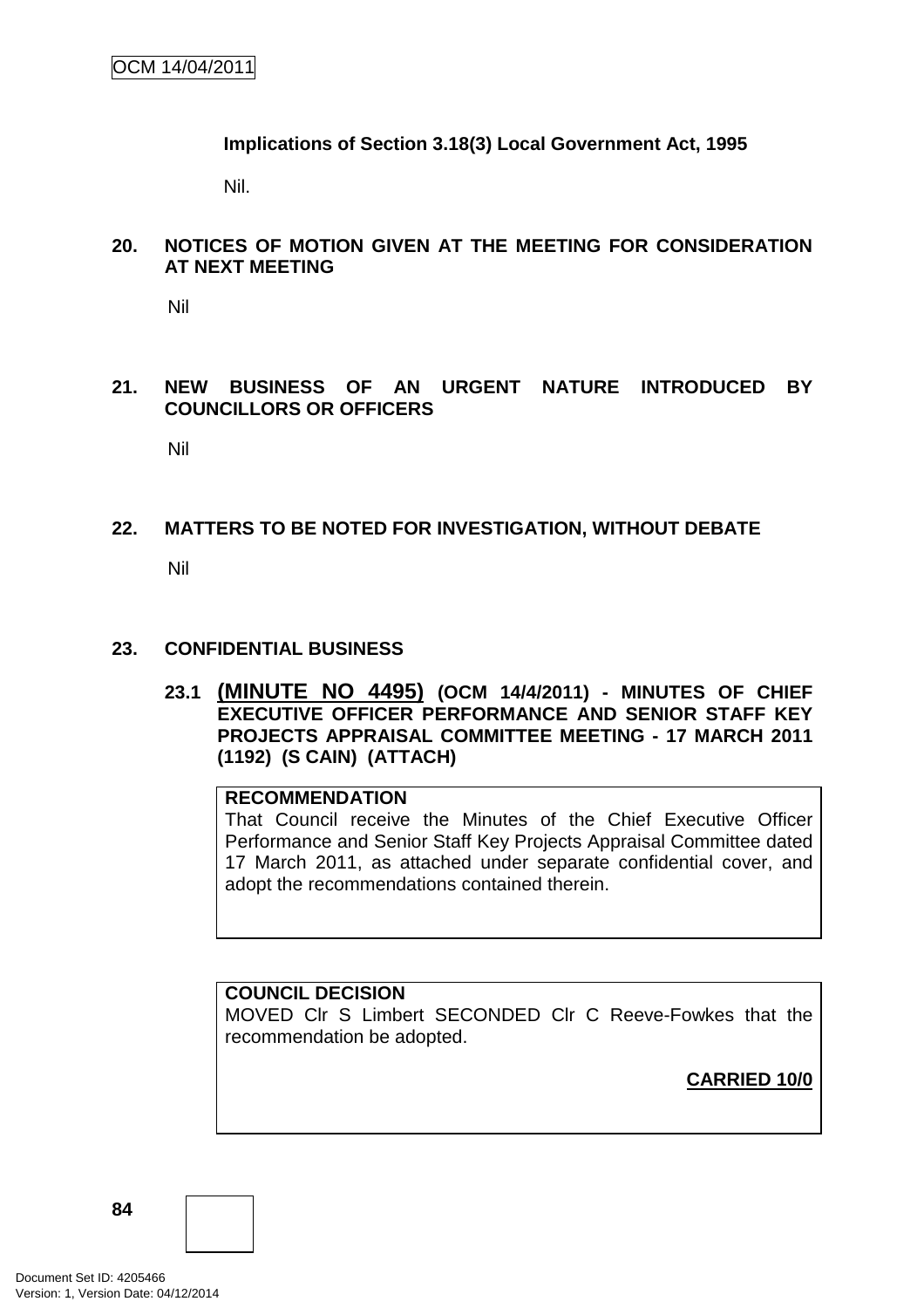# **Background**

The Chief Executive Officer Performance and Senior Staff Key Projects Appraisal Committee met on 17 March 2011. The minutes of that meeting are required to be presented to Council and its recommendations considered by Council.

### **Submission**

The minutes of the Committee meeting are attached to the Agenda. Items dealt with at the Committee meeting form the basis of the Minutes.

### **Report**

The Committee recommendations are now presented for consideration by Council and, if accepted, are endorsed as the decisions of Council. Any Elected Member may withdraw any item from the Committee meeting for discussion and propose an alternative recommendation for Council's consideration. Any such items will be dealt with separately, as provided for in Council's Standing Orders.

### **Strategic Plan/Policy Implications**

### **Governance Excellence**

• To maintain a professional, well-trained and healthy workforce that is responsive to the community's needs.

### **Budget/Financial Implications**

Committee Minutes refer.

### **Legal Implications**

Committee Minutes refer.

### **Community Consultation**

Not applicable.

### **Attachment(s)**

Minutes of the Chief Executive Officer Performance and Senior Staff Key Projects Appraisal Committee 17 March 2011 are provided to the Elected Members as confidential attachments.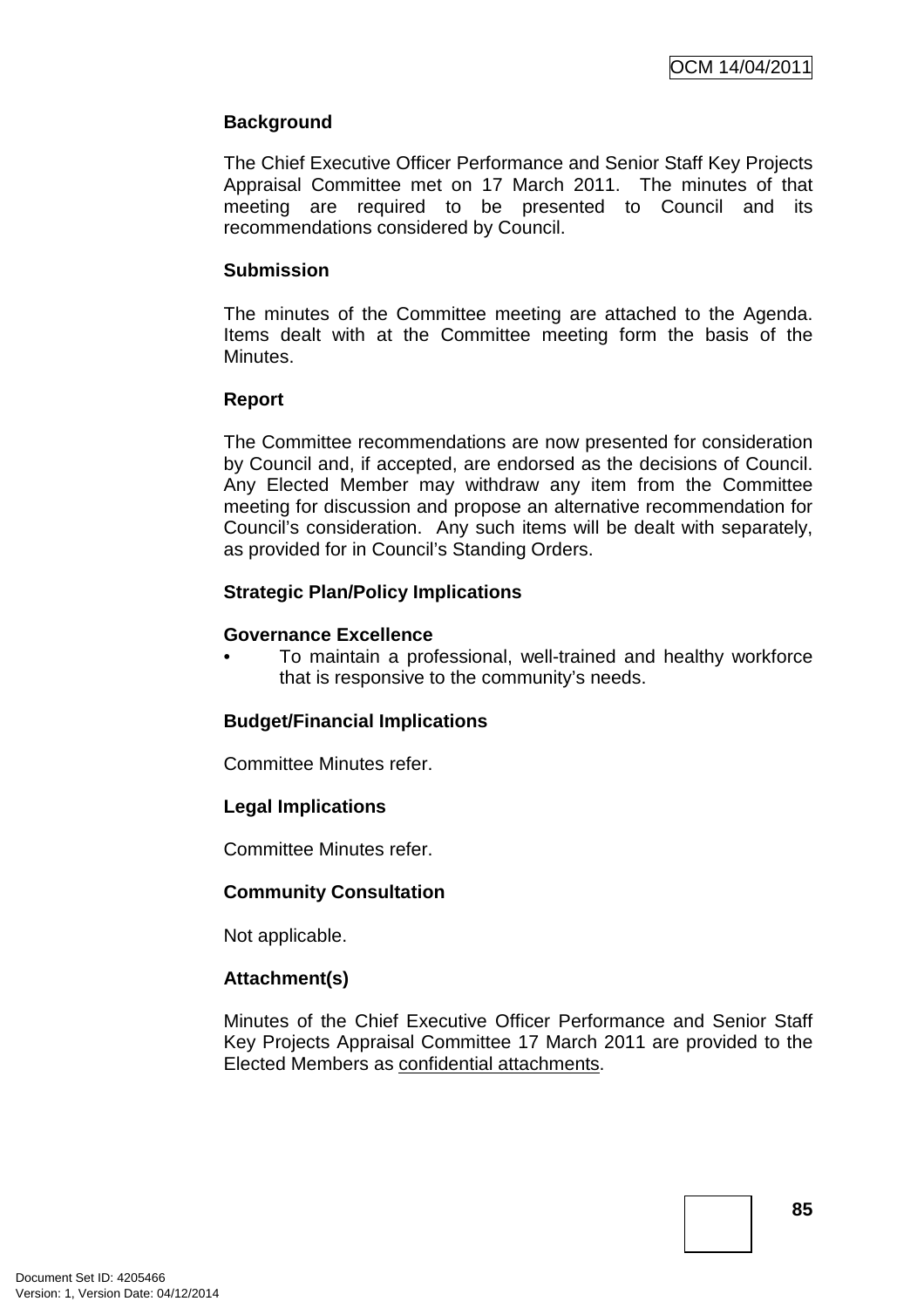## **Advice to Proponent(s)/Submissioners**

The CEO and Senior Staff have been advised that this item will be considered at the April 2011 OCM.

### **Implications of Section 3.18(3) Local Government Act, 1995**

Committee Minutes refer.

## **24 (MINUTE NO 4496) (OCM 14/4/2011) - RESOLUTION OF COMPLIANCE (SECTION 3.18(3), LOCAL GOVERNMENT ACT 1995)**

## **RECOMMENDATION**

That Council is satisfied that resolutions carried at this Meeting and applicable to items concerning Council provided services and facilities, are:

- (1) integrated and co-ordinated, so far as practicable, with any provided by the Commonwealth, the State or any public body;
- (2) not duplicated, to an extent Council considers inappropriate, services or facilities as provided by the Commonwealth, the State or any other body or person, whether public or private; and
- (3) managed efficiently and effectively.

#### **COUNCIL DECISION**

MOVED Clr S Limbert SECONDED Clr V Oliver that the recommendation be adopted.

# **CARRIED 10/0**

# **25 (OCM 14/4/2011) - 25 CLOSURE OF MEETING**

MEETING CLOSED AT 8:48 PM